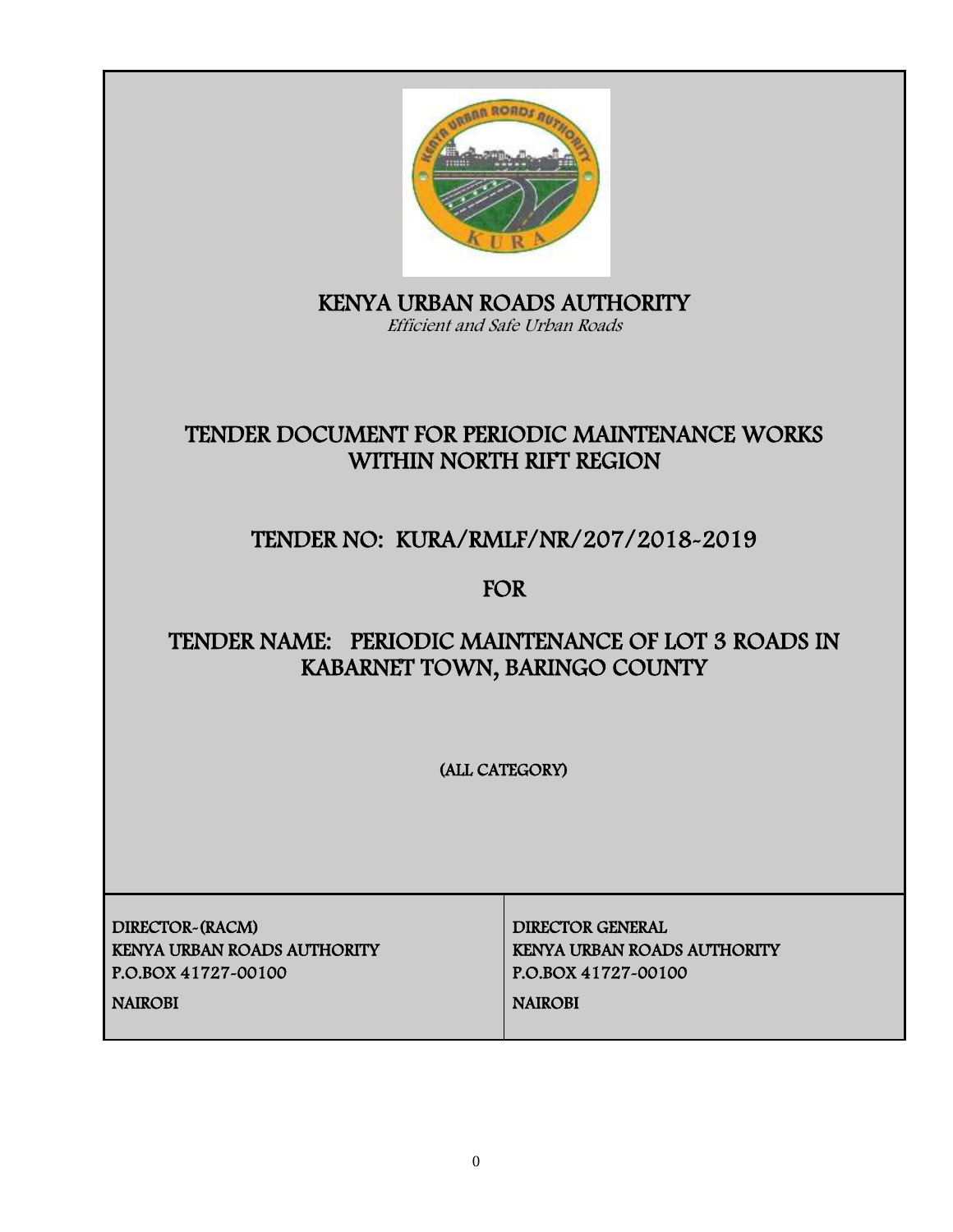# TABLE OF CONTENTS

| SECTION II: INSTRUCTIONS TO TENDERERS AND CONDITIONS OF TENDER4      |  |
|----------------------------------------------------------------------|--|
|                                                                      |  |
|                                                                      |  |
|                                                                      |  |
|                                                                      |  |
|                                                                      |  |
|                                                                      |  |
| SECTION VI: SUPERVISION AND CONTRACT EVALUATION MANUAL 2019110       |  |
|                                                                      |  |
|                                                                      |  |
|                                                                      |  |
|                                                                      |  |
|                                                                      |  |
|                                                                      |  |
|                                                                      |  |
|                                                                      |  |
| SECTION XIII: FORM OF PERFORMANCE BANK GUARANTEE (UNCONDITIONAL) 150 |  |

Issued by the Kenya Urban Roads Authority - April 2019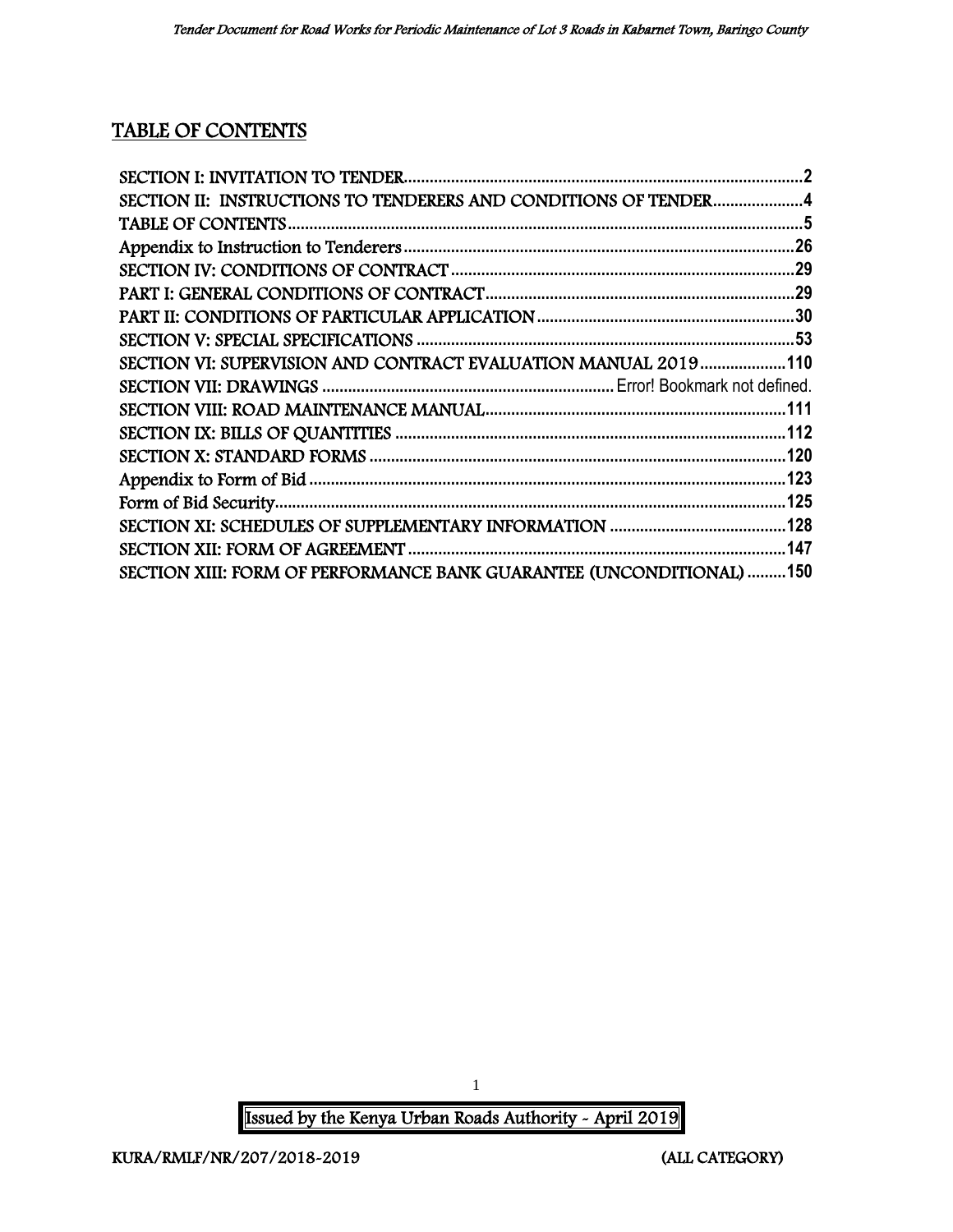## <span id="page-2-0"></span>SECTION I: INVITATION TO TENDER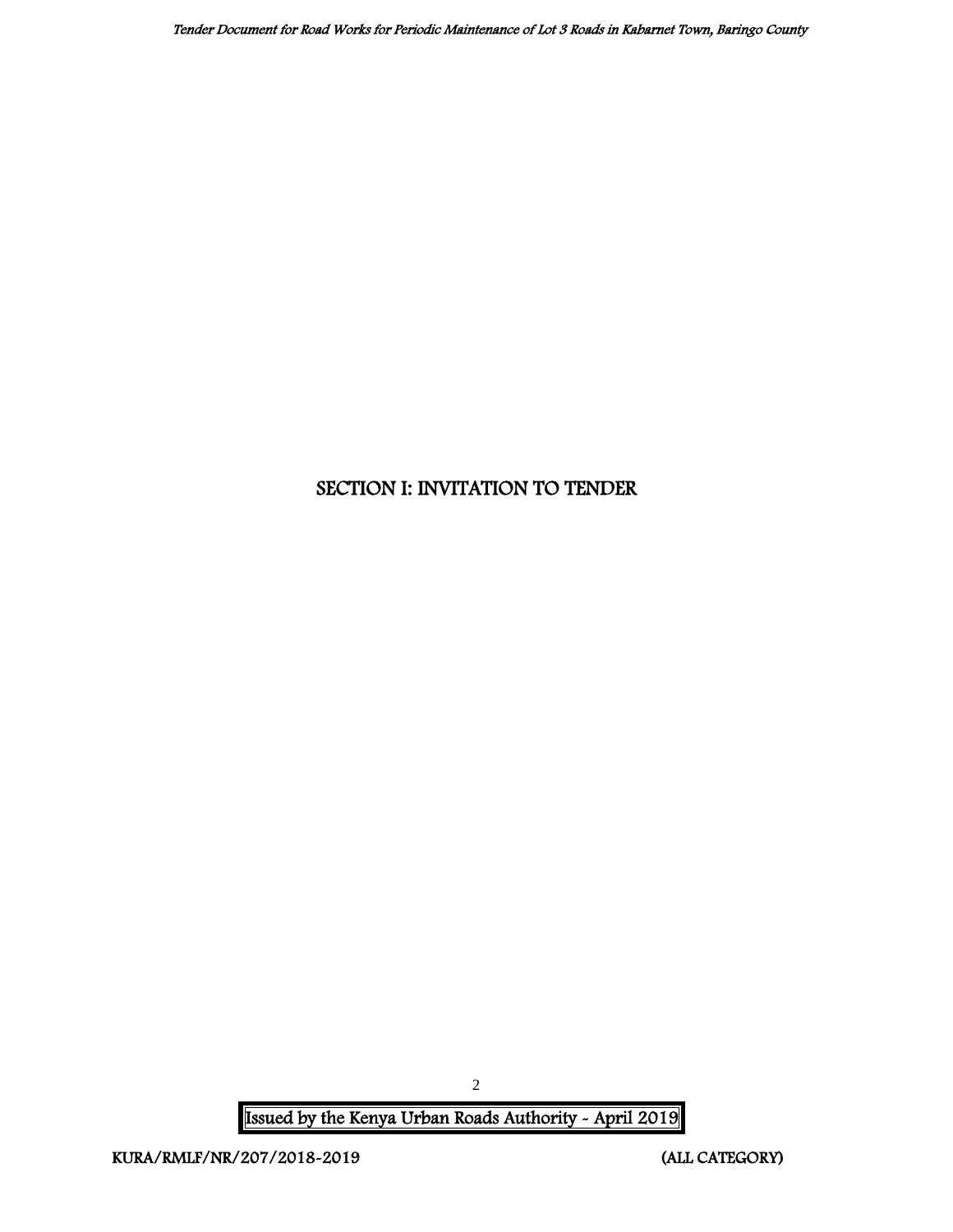Tender Document for Road Works for Periodic Maintenance of Lot 3 Roads in Kabarnet Town, Baringo County

([\\* www.go.ke/tender](http://www.go.ke/tender) notice\*)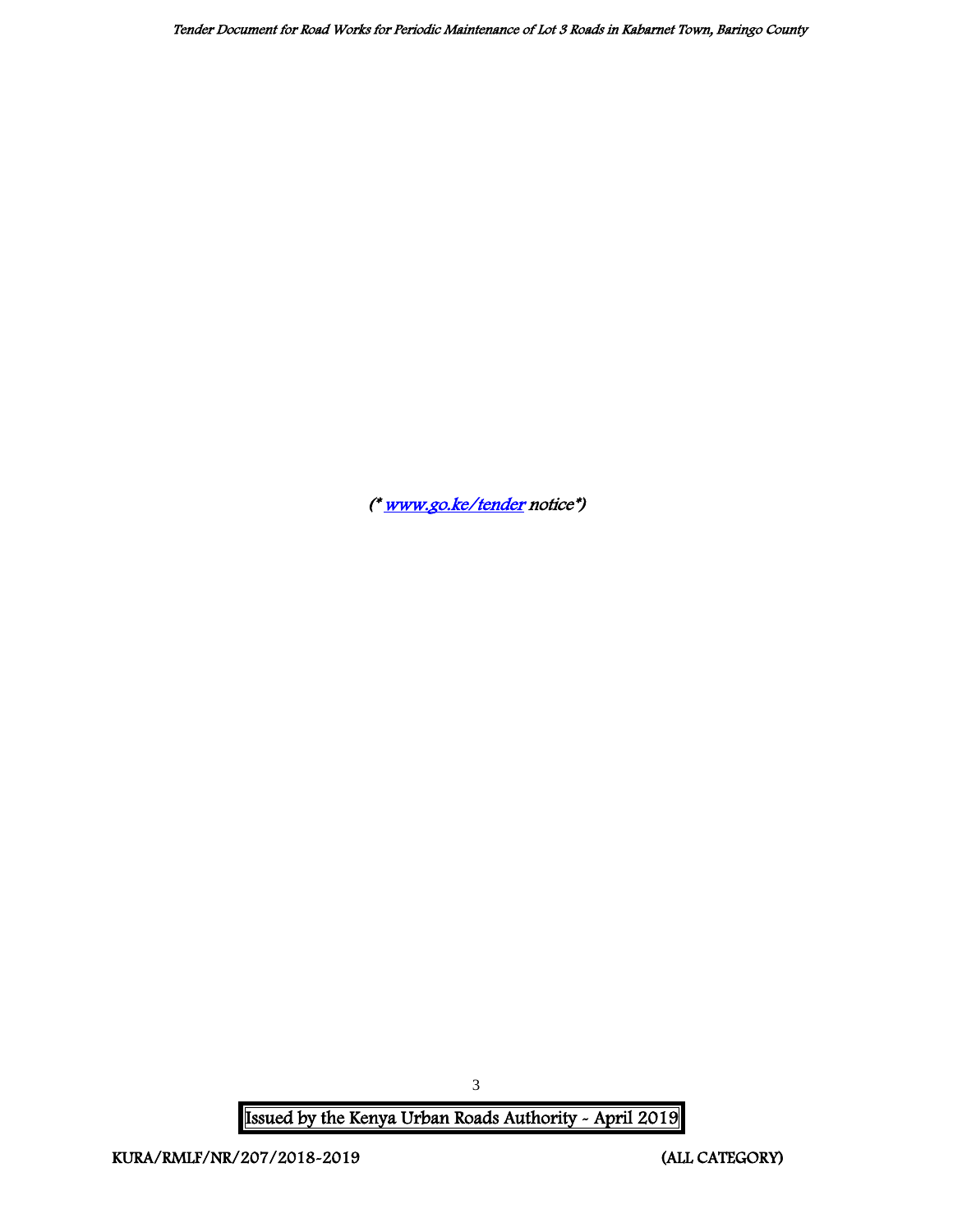## <span id="page-4-0"></span>SECTION II: INSTRUCTIONS TO TENDERERS AND CONDITIONS OF TENDER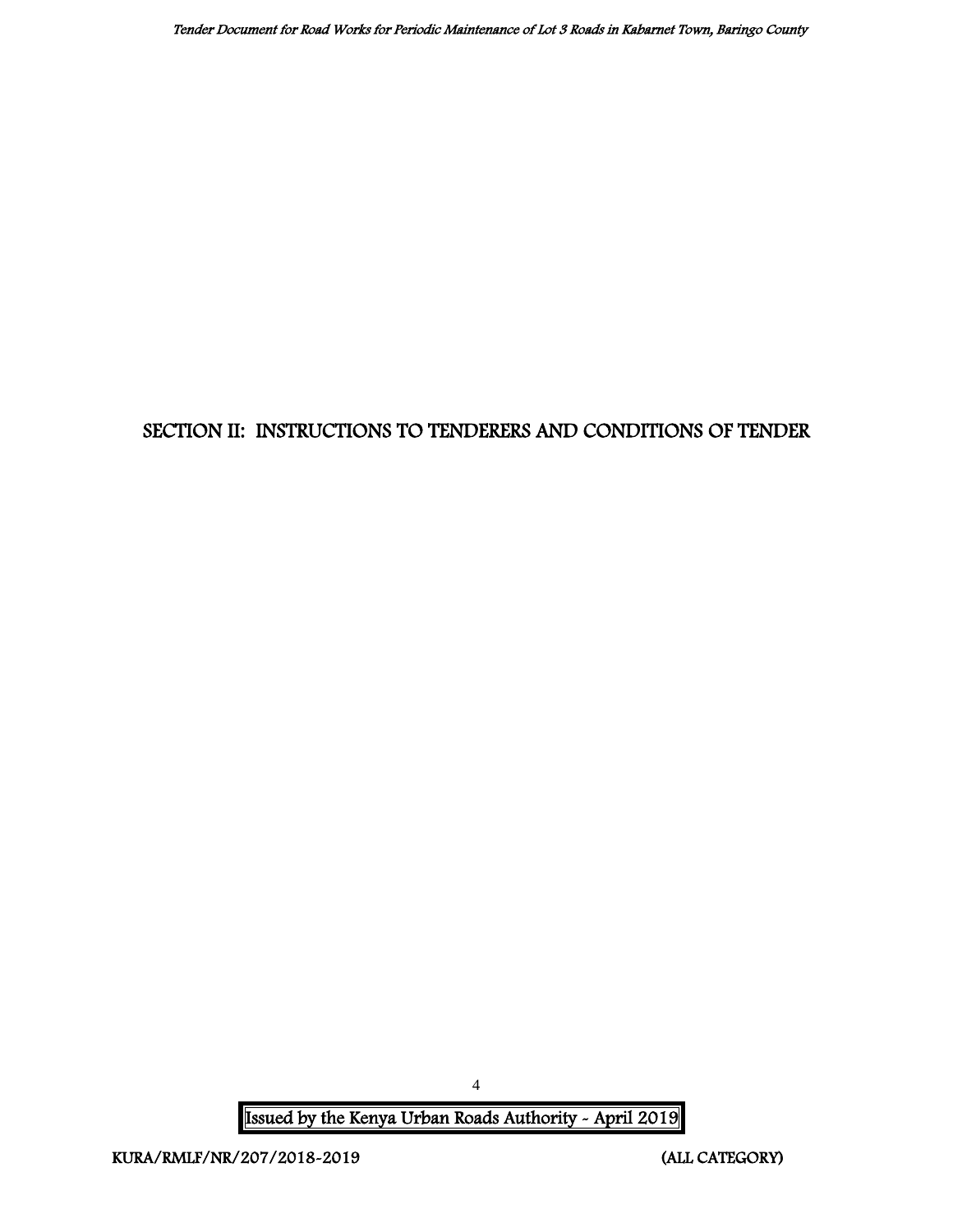### **TABLE OF CONTENTS**

<span id="page-5-0"></span>

| A.        |    |                                                                      |  |
|-----------|----|----------------------------------------------------------------------|--|
|           | 1  |                                                                      |  |
|           | 2  |                                                                      |  |
|           | 3  |                                                                      |  |
|           | 4  |                                                                      |  |
|           | 5  |                                                                      |  |
|           | 6  |                                                                      |  |
|           | 7  |                                                                      |  |
|           | 8  |                                                                      |  |
| <b>B.</b> |    |                                                                      |  |
|           | 9  |                                                                      |  |
|           | 10 |                                                                      |  |
|           | 11 |                                                                      |  |
| C.        |    |                                                                      |  |
|           | 12 |                                                                      |  |
|           | 13 |                                                                      |  |
|           | 14 |                                                                      |  |
|           | 15 |                                                                      |  |
|           | 16 |                                                                      |  |
|           | 17 |                                                                      |  |
|           | 18 |                                                                      |  |
|           | 19 |                                                                      |  |
|           | 20 |                                                                      |  |
| D.        |    |                                                                      |  |
|           | 21 |                                                                      |  |
|           | 22 |                                                                      |  |
|           | 23 |                                                                      |  |
|           | 24 |                                                                      |  |
| E.        |    |                                                                      |  |
|           | 25 |                                                                      |  |
|           | 26 |                                                                      |  |
|           | 27 |                                                                      |  |
|           | 28 |                                                                      |  |
|           | 29 |                                                                      |  |
|           | 30 |                                                                      |  |
|           | 31 |                                                                      |  |
| F.        |    |                                                                      |  |
| G.        |    |                                                                      |  |
|           | 32 | Award                                                                |  |
|           | 33 | employer's right to accept any bid and to reject any or all bids  18 |  |
|           | 34 |                                                                      |  |
|           | 35 |                                                                      |  |
|           | 36 |                                                                      |  |
|           | 37 |                                                                      |  |
|           | 38 |                                                                      |  |

Issued by the Kenya Urban Roads Authority - April 2019

 $\sqrt{5}$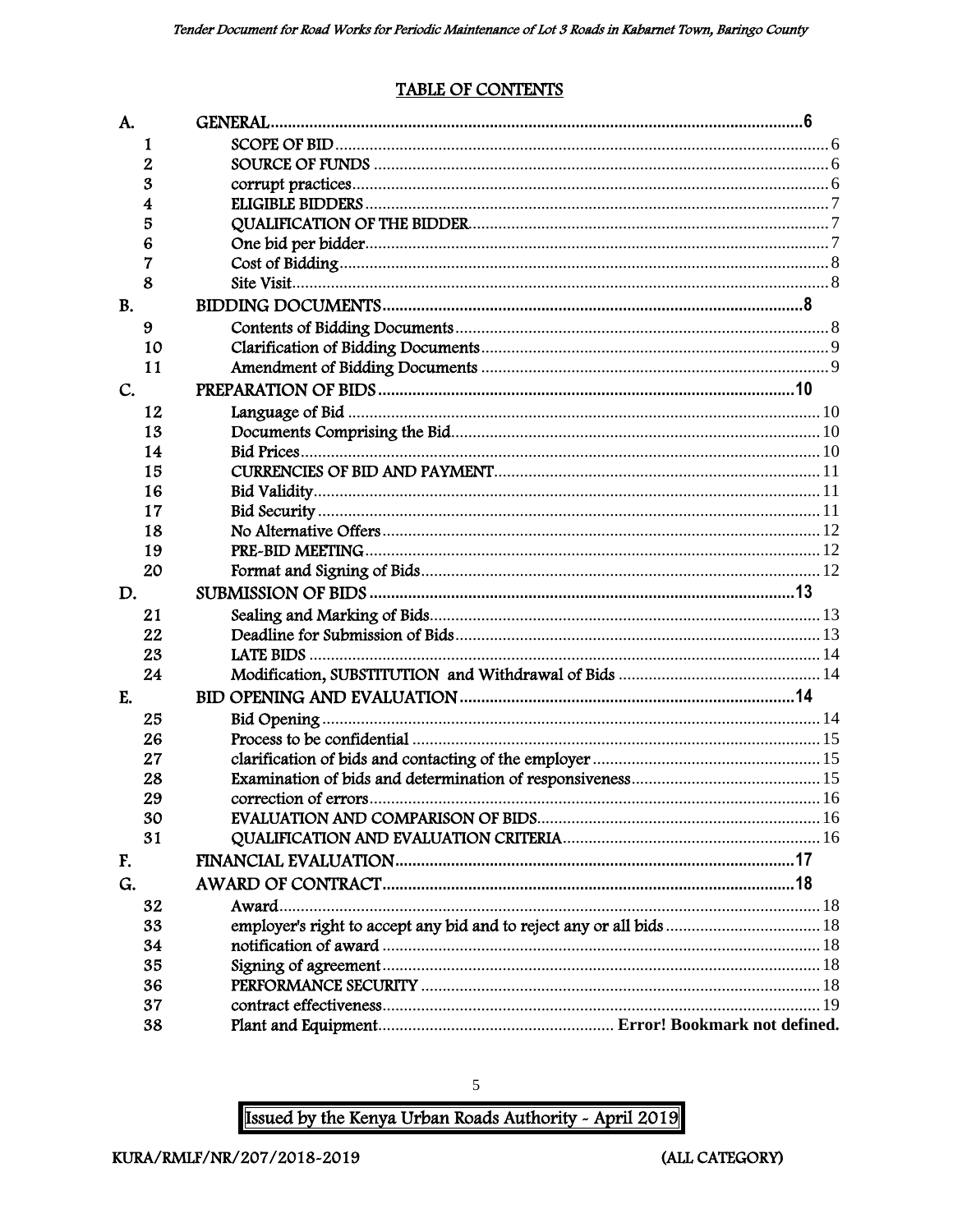### INSTRUCTIONS TO TENDERERS AND CONDITIONS OF TENDER

### A. GENERAL

### 1 SCOPE OF BID

- 1.1 The Employer, as defined in the Conditions of Contract Part II hereinafter "the Employer" wishes to receive bids for the construction of works as described in Section 1, clause 102 of the Special Specifications –"Location and extent of the Works")
- 1.2 The successful bidder will be expected to complete the Works within the period stated in the Appendix to Form of Bid from the date of commencement of the Works.
- 1.3 Throughout these bidding documents, the terms bid and tender and their derivatives (bidder/tenderer, bid/tendered, bidding/tendering etc.) are synonymous, and day means calendar day. Singular also means plural.

### 2 SOURCE OF FUNDS

2.1 The source of funding is the Government of Kenya through the Road Maintenance Levy Fund.

### 3 CORRUPT PRACTICES

3.1 The government requires that the bidders, suppliers, sub-contractors and supervisors observe the highest standards of ethics during the execution of such contracts. In this pursuit of this policy, the government;

Defines for the purpose of this provision, the terms set forth below as follows:

- i) "corrupt practice" means the offering, giving ,receiving, or soliciting of anything of value to influence the action of the public official in the procurement process or in the execution, and
- ii) "fraudulent practice" means a misrepresentation of facts in order to influence a procurement process or the execution of a contract to the detriment of the employer, and includes collusive practices among bidders (prior to or after bid submission) designed to establish bid prices at artificial, non-competitive levels and to deprive the employer the benefits of free and open competition

Will reject a proposal for award if it determines that the bidder recommended for award has engaged in corrupt or fraudulent practices in competing for the contract, and

Will declare a firm ineligible, either indefinitely or for a stated period of time, to be awarded a government contract if it at any time it is determined that the firm has engaged in corrupt or fraudulent practices in competing for, or in executing, a government financed contract

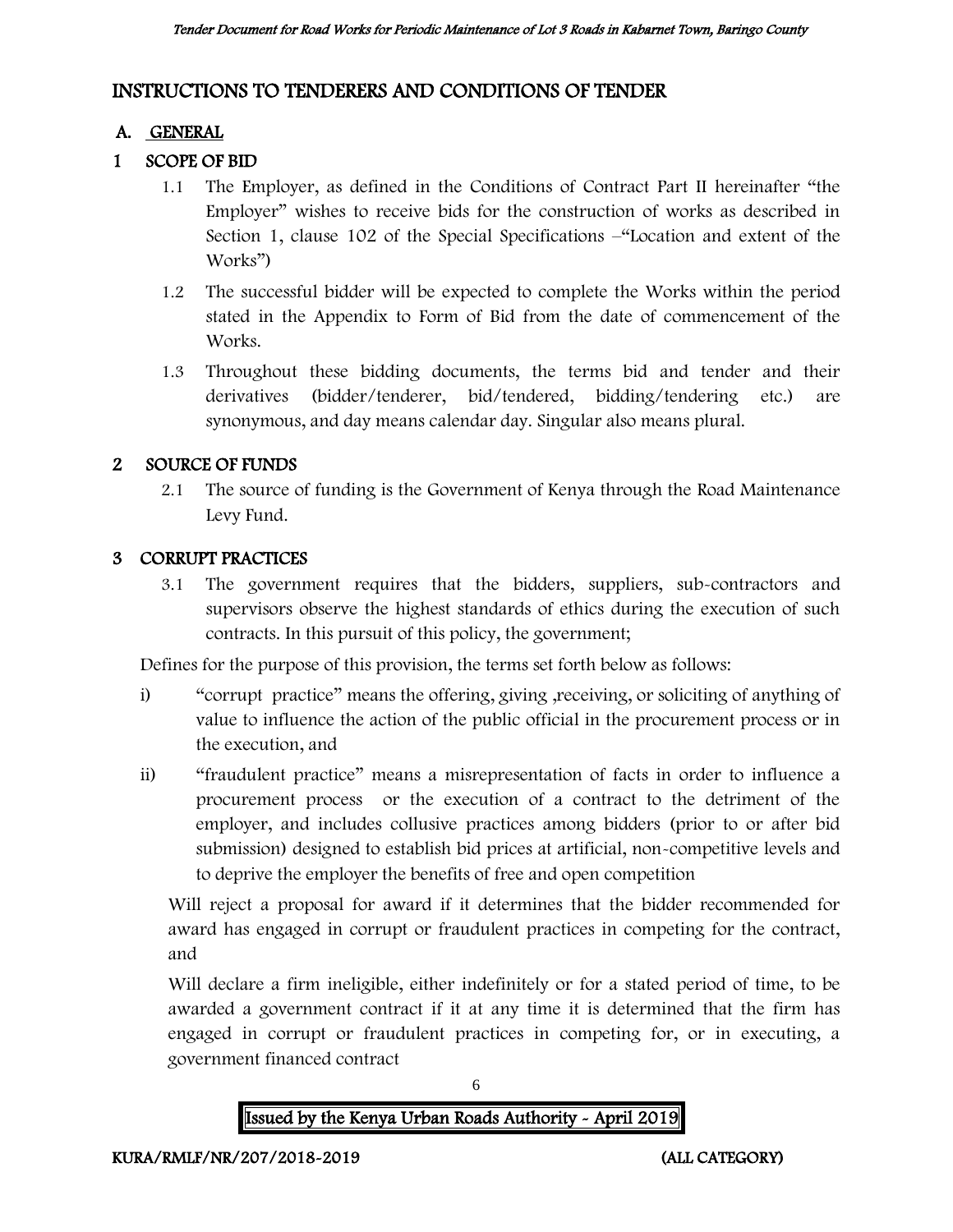#### 4 ELIGIBLE BIDDERS

- 4.1 This invitation to bid is open to all bidders who are legally registered or incorporated in the Republic of Kenya as of the time of bid submission. Registration with National Construction Authority (NCA) as a contractor is mandatory.
- 4.2 Bidders shall not have a conflict of interest. Bidders shall be considered to have conflict of interest, if they participated as a consultant in the preparation of the design, documentation or technical specifications of the works that are the subject of this bidding other than as far as required by the Employer.
- 4.3 A firm that is under a declaration of eligibility by the Employer in accordance with clause 3, at the date of submission of the Bid or thereafter, shall be disqualified.
- 4.4 Bidders shall provide such evidence of their continued eligibility satisfactory to the Employer as the Employer shall reasonably request.

### 5 QUALIFICATION OF THE BIDDER

5.1 Bidders shall as part of their bid:

- (a) Submit a written power of attorney authorizing the signatory of the bid to commit the bidder; and
- (b) Update any information submitted with their bids and update in any case the information indicated in the schedules and continue to meet the minimum threshold criteria set out in the bid documents.

5.2 As a minimum, bidders shall update the following information:

- (a) evidence of access to lines of credit from a bank and availability of other financial resources
- (b) financial predictions for the current year and the two subsequent years, including the effect of known commitments
- (c) work commitments
- (d) current litigation information; and
- (e) availability of critical equipment
	- 5.3 Bidders shall also submit proposals of work methods and schedule in sufficient detail to demonstrate the adequacy of the bidders' proposals to meet the technical specifications and the completion time referred to in Clause 1.2 above.

### 6 ONE BID PER BIDDER

6.1 Each bidder shall submit only one bid. A bidder who submits or participates in more than one bid will be disqualified.

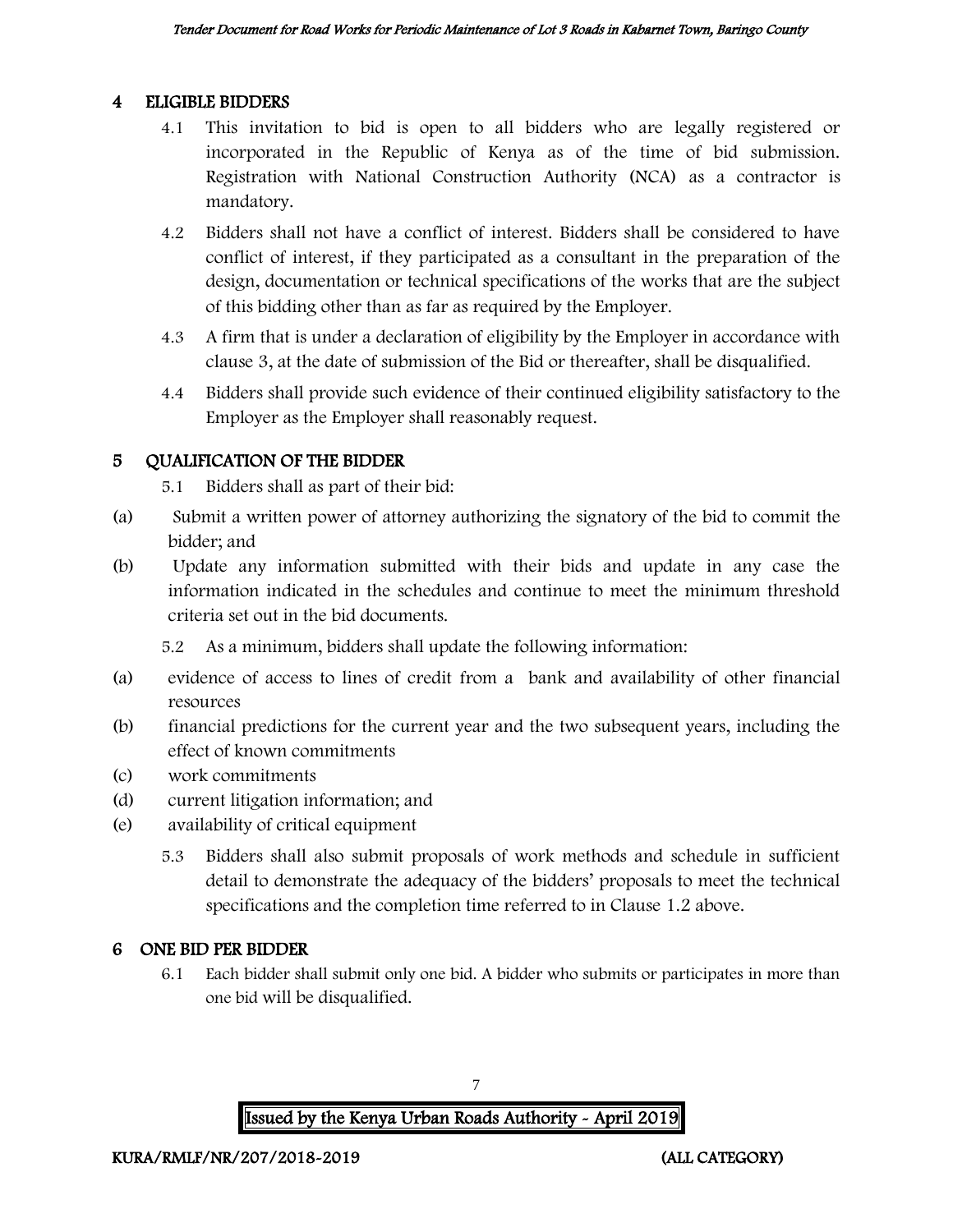### 7 COST OF BIDDING

7.1 The bidder shall bear all costs associated with the preparation and submission of his bid and the Employer will in no case be responsible or liable for those costs, regardless of the conduct or outcome of the bidding process.

### 8 SITE VISIT

- 8.1 The tenderer is advised to visit and examine the site and its surroundings and obtain for himself on his own responsibility, all information that may be necessary for preparing the tender and entering into a contract. The costs of visiting the site shall be the tenderer's own responsibility.
	- 8.2 The tenderer and any of his personnel or agents will be granted permission by the Employer to enter upon premises and lands for the purpose of such inspection, but only upon the express condition that the tenderer, his personnel or agents, will release and indemnify the Employer from and against all liability in respect of, and will be responsible for personal injury (whether fatal or otherwise), loss of or damage to property and any other loss, damage, costs and expenses however caused, which but for the exercise of such permission, would not have arisen.
	- 8.3 A Mandatory pre-tender site meeting shall be held as specified in the tender notice. A representative of the Employer will be available to meet the intending tenderers at the venue.
	- 8.4 The Employer will conduct a Site Visit concurrently with the pre-bid meeting referred to in Clause 19, attendance for which is necessary for all bidders. Attendance by the tenderers shall be as specified in the tender notice.
	- 8.5 Tenderers must provide their own transport. The representative will not be available at any other time for site inspection visits.
	- 8.6 Each tenderer shall complete the Certificate of Tenderer's Visit to the Site, whether he in fact visits the Site at the time of the organized site visit or by himself at some other time.

### B. BIDDING DOCUMENTS

### 9 CONTENTS OF BIDDING DOCUMENTS

- 9.1 The set of documents comprising the tender includes the following together with any addenda issued in accordance with Clause 11:
- (a) Invitation to Bid
- (b) Instructions to Bidders and Conditions of Tender
- (c) Appendix to Instruction to Tenderers
- (d) Conditions of Contract Part I
- (e) Conditions of Contract Part II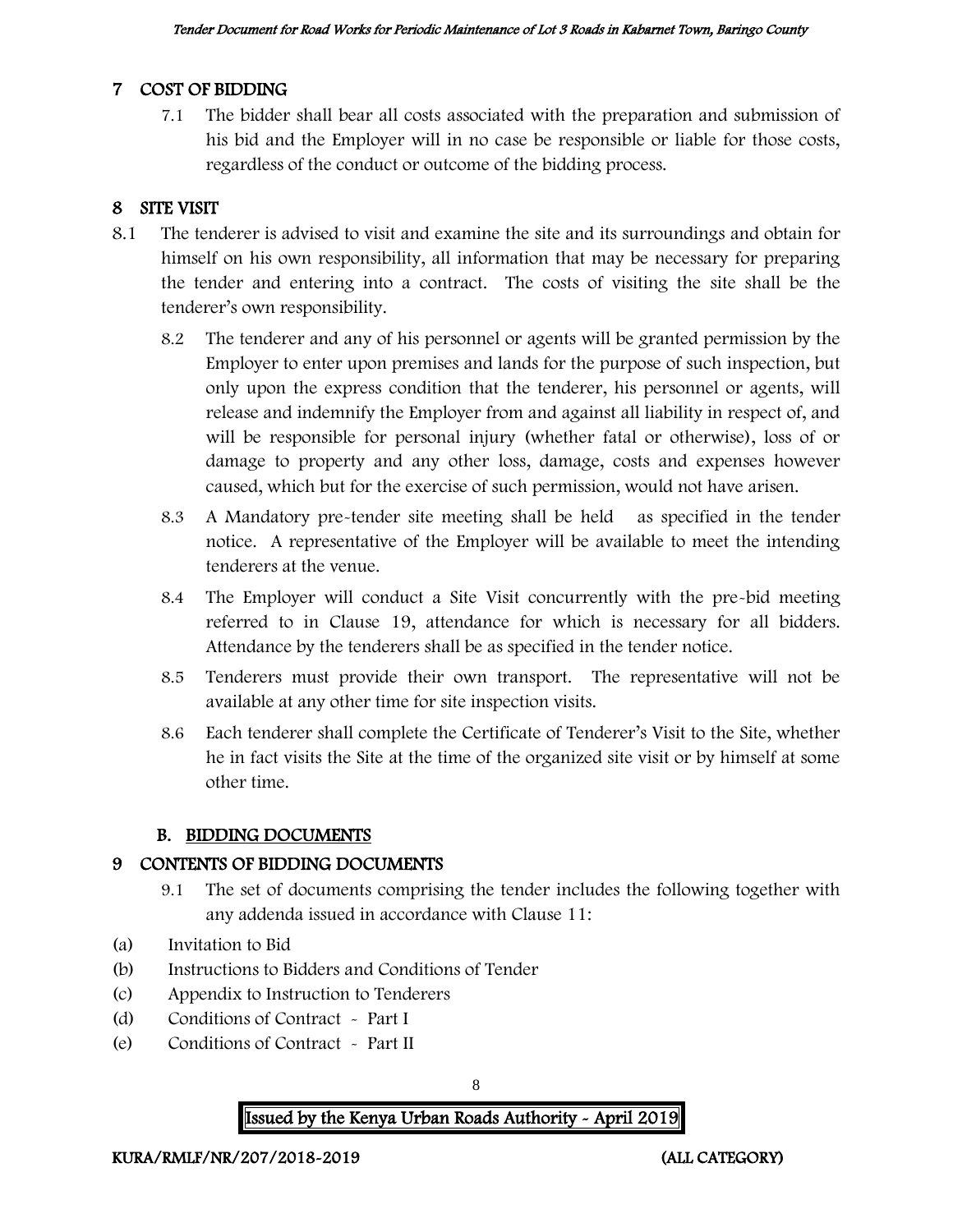- (f) Road Maintenance Manual (May 2010 Edition)
- (g) Standard Specifications
- (h) Special Specifications
- (i) Form of Bid, Appendix to Form of Bid and Bid Security
- (j) Bills of Quantities
- (k) Schedules of Supplementary information
- (l) Form of Contract Agreement
- (m) Form of Performance Security
- (n) Drawings
- (o) BID Addenda (BID Notices)
- (p) Declaration Form
	- 9.2 The bidder is expected to examine carefully all instructions, conditions, forms, terms, specifications and drawings in the bidding documents. Failure to comply with the requirements of bid submission will be at the bidder's own risk. Bids that are not substantially responsive to the requirements of the bidding documents will be rejected.
	- 9.3 All recipients of the documents for the proposed Contract for the purpose of submitting a tender (whether they submit a tender or not) shall treat the details of the documents as "private and confidential".

#### 10 CLARIFICATION OF BIDDING DOCUMENTS

- 10.1 The prospective bidder requiring any clarification of the bidding documents may notify the Employer in writing, cable or by e-mail (hereinafter the term cable is deemed to include telex and facsimile) at the Employer's mailing address indicated in the Bidding Data.
- 10.2 The Employer will respond in writing to any request for clarification that he receives earlier than 7 days prior to the deadline for the submission of bids. Copies of the Employer's response to queries raised by bidders (including an explanation of the query but without identifying the sources of the inquiry) will be sent to all prospective bidders who will have purchased the bidding documents.

#### 11 AMENDMENT OF BIDDING DOCUMENTS

- 11.1 At any time prior to the deadline for submission of bids, the Employer may, for any reason, whether at his own initiative or in response to a clarification requested by a prospective bidder, modify the bidding documents by issuing subsequent Addenda.
- 11.2 The Addendum thus issued shall be part of the bidding documents pursuant to Sub-Clause 10.1 and shall be communicated in writing or cable to all purchasers

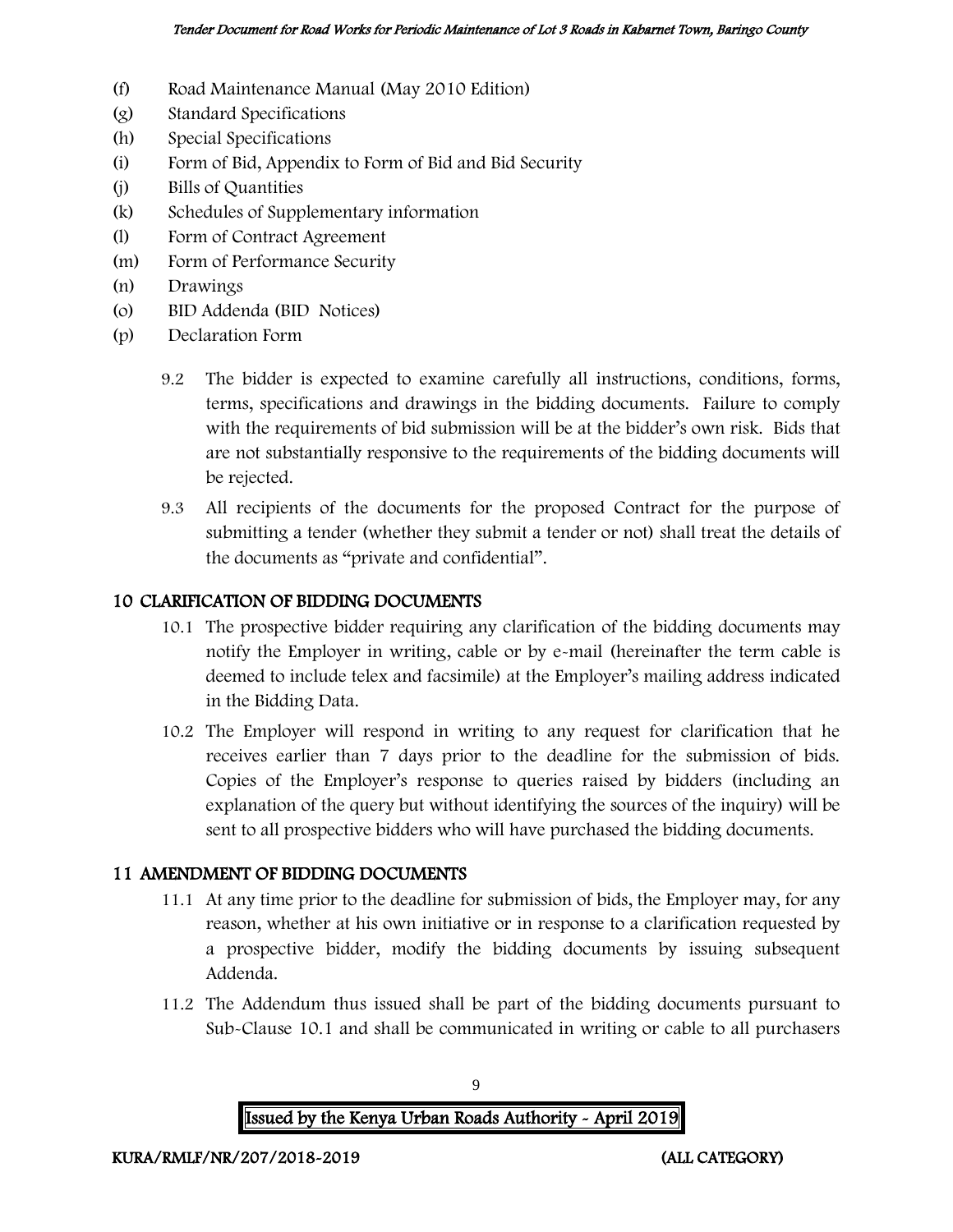of the bidding documents. Prospective bidders shall promptly acknowledge receipt of each Addendum in writing or by cable to the Employer.

11.3 In order to afford prospective bidders reasonable time in which to take an Addendum into account in preparing their bids, the Employer may, at his discretion, extend the deadline for the submission of bids in accordance with Clause 16.2.

### C. PREPARATION OF BIDS

#### 12 LANGUAGE OF BID

12.1 The bid prepared by the bidder and all correspondences and documents relating to the bid exchanged by the bidder and the Employer shall be written in the English Language. Supporting documents and printed literature furnished by the bidder may be in another language provided they are accompanied by an appropriate translation of pertinent passages in the above stated language. For the purpose of interpretation of the bid, the English language shall prevail.

### 13 DOCUMENTS COMPRISING THE BID

13.1 The bid to be prepared by the bidder shall comprise:

- (a) Duly filled-in Form of Bid and Appendix to form of bid;
- (b) Bid security;
- (c) Priced Bills of Quantities;
- (d) Schedules of information
- (e) Qualification criteria
- (f) Any other materials required to be completed and submitted in accordance with the Instructions to Bidders embodied in these bidding documents.
	- 13.2 These Forms, Bills of Quantities and Schedules provided in these bidding documents shall be used without exception (subject to extensions of the Schedules in the same format).

#### 14 BID PRICES

- 14.1 Unless explicitly stated otherwise in the bidding documents, the contract shall be for the whole works as described in Sub-Clause 1.1, based on the basic unit rates and prices in the Bill of Quantities submitted by the bidder.
- 14.2 The bidder shall fill in rates and prices for all items of Works described in the Bills of Quantities, whether quantities are stated or not.
- 14.3 All duties, taxes (including VAT) and other levies payable by the Contractor under the Contract, or for any other cause as of the date 7 days prior to the deadline for submission of bids, shall be included in the rates and prices and the total Bid Price submitted by the bidder.

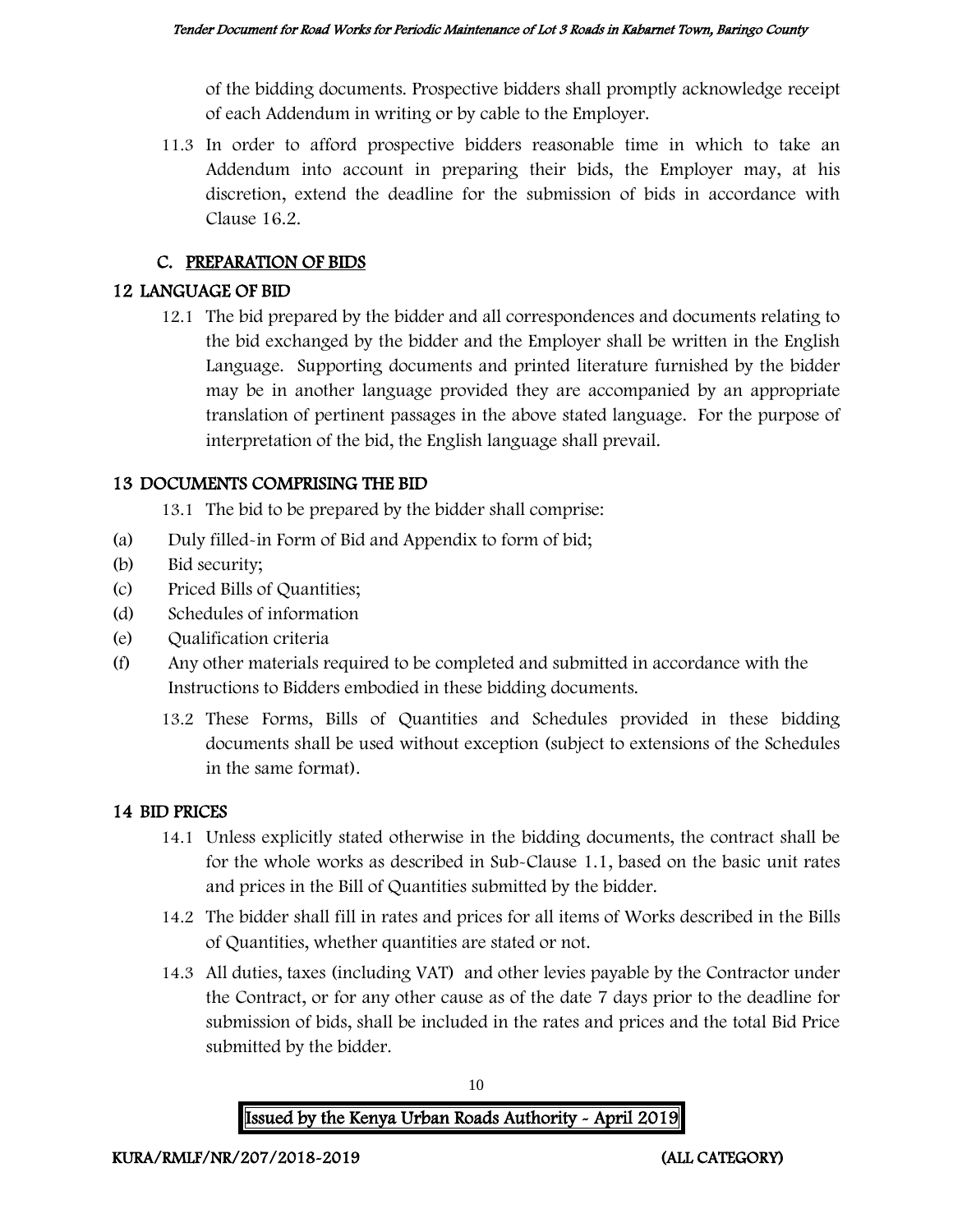14.4 Unless otherwise provided in the Bidding Data and Conditions of Particular Application the rates and prices quoted by the bidder are subject to adjustment during the performance of the contract in accordance with the provisions of Clause 70 of the Conditions of Contract.

### 15 CURRENCIES OF BID AND PAYMENT

15.1 Bids shall be priced in Kenya Shillings.

### 16 BID VALIDITY

- 16.1 The bid shall remain valid and open for acceptance for a period of 90 calendar days from the specified date of bid opening specified in Clause 22.
- 16.2 In exceptional circumstances prior to expiry of the original bid validity period, the Employer may request that the bidders extend the period of validity for a specified additional period. The request and the responses thereto shall be made in writing or by cable. A bidder may refuse the request without forfeiting his bid security. A bidder agreeing to the request will not be required nor permitted to modify his bid, but will be required to extend the validity of his bid security for the period of the extension, and in compliance with Clause 17 in all respects.

### 17 BID SECURITY

- 17.1 The bidder shall furnish, as part of his bid, a bid security in the amount shown in the Appendix to instruction to tenderers. The bid security must be in form of unconditional Bank guarantee.
- 17.2 The bid security shall be in the form of unconditional bank guarantee from a reputable bank selected by the bidder and located in Kenya. The format of the bank guarantee shall be in accordance with bid security included in Section 3. The bid security shall remain valid for a period of thirty (30) days beyond the original validity period for the bid, and beyond any period of extension subsequently requested under Sub-Clause 16.2.
- 17.3 Any bid not accompanied by an acceptable bid security will be rejected by the Employer as non-responsive.
- 17.4 The bid securities of unsuccessful bidders will be discharged/ returned as promptly as possible as but not later than 30 days after the expiration of the period of bid security validity.
- 17.5 The bid security of the successful bidder will be discharged upon the bidder signing the Contract Agreement and furnishing the required performance security.
- 17.6 The bid security may be forfeited:
- (a) if a bidder withdraws his bid, except as provided in Sub-Clause 24.2.

11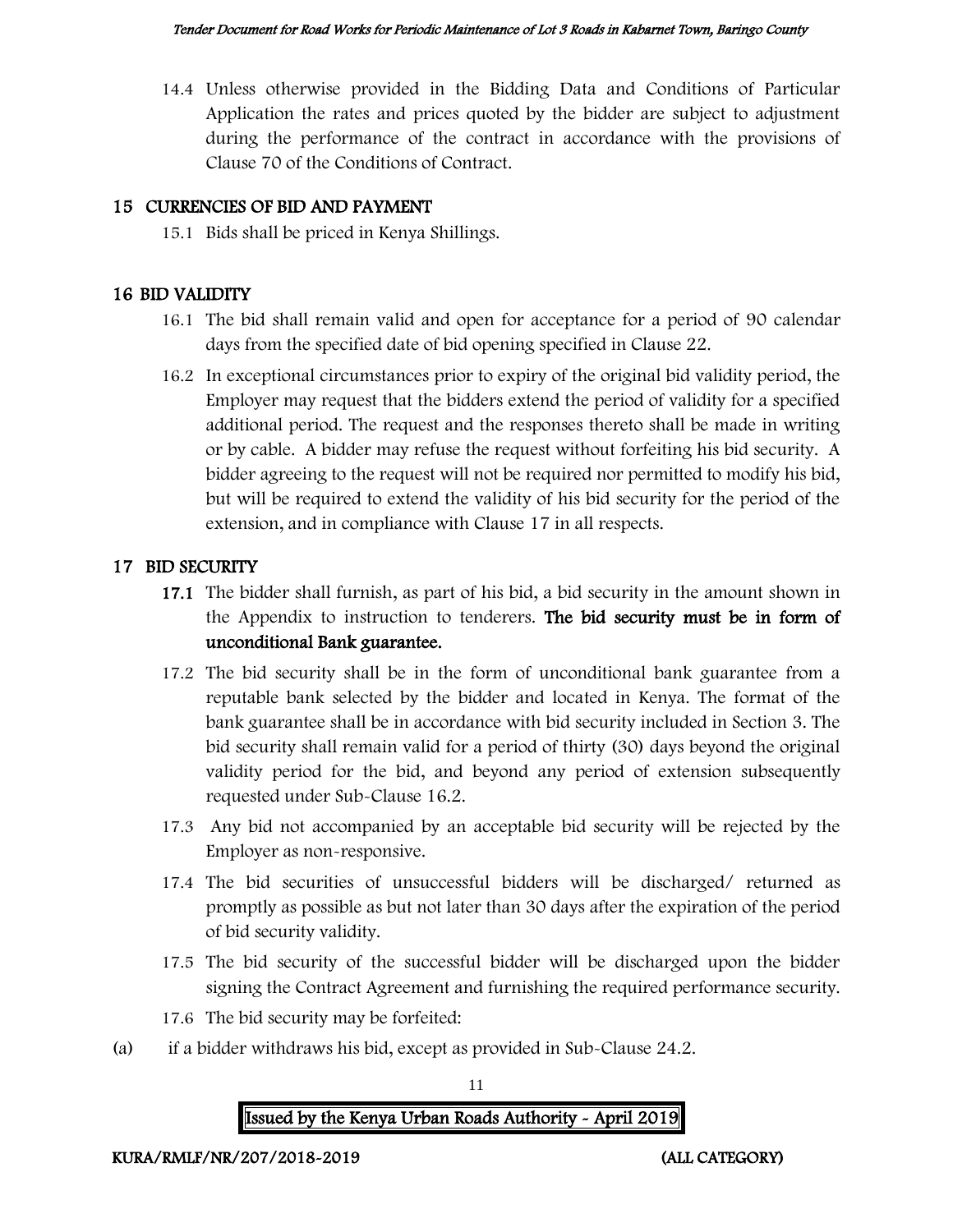- (b) if the bidder does not accept the correction of any errors, pursuant to Sub-Clause 28.2 or
- (c) in the case of a successful bidder, if he fails within the specified time limit to:
	- (i) sign the Contract Agreement or
	- (ii) furnish the necessary performance security

#### 18 NO ALTERNATIVE OFFERS

- 18.1 The bidder shall submit one offer, which complies fully with the requirements of the bidding documents.
- 18.2 The bid submitted shall be solely on behalf of the bidder. A bidder who submits or participates in more than one bid will be disqualified.
- 18.3 A price or rate shall be entered in indelible ink against every item in the Bills of Quantities with the exception of items which already have Prime Cost or Provisional sums affixed thereto. The bidders are reminded that no "nil" or "included" rates or "lump-sum" discounts will be accepted. The rates for various items should include discounts if any. Bidders who fail to comply will be disqualified.

#### 19 PRE-BID MEETING

- 19.1 The bidder's designated representative is invited to attend a mandatory pre-bid meeting, which will take place as specified in the Tender notice. The purpose of the meeting will be to clarify issues and to answer questions on any matter that may be raised at that stage.
- 19.2 The bidder is requested as far as possible to submit any questions in writing or by cable, to reach the Employer not later than one week before the meeting. It may not be practicable at the meeting to answer questions received late, but questions and responses will be transmitted in accordance with the Minutes of the meeting, including the text of the questions raised and the responses given together with any responses prepared after the meeting, will be transmitted without delay to all purchasers of the bidding documents. Any modification of the bidding documents listed in Sub-Clause 9.1, which may become necessary as a result of the pre-bid meeting shall be made by the Employer exclusively through the issue of an Addendum pursuant to Clause 10 or through the minutes of the pre-bid meeting.

### 20 FORMAT AND SIGNING OF BIDS

20.1 The bidder shall prepare one original of the documents comprising the bid as described in Clause 13 of these Instructions to Bidders, bound with the section containing the Form of Bid and Appendix to Bid, and clearly marked "ORIGINAL". In addition, the bidder shall submit another copy of the bid clearly marked "COPY OF ORIGINAL". In the event of discrepancy between them, the original shall prevail.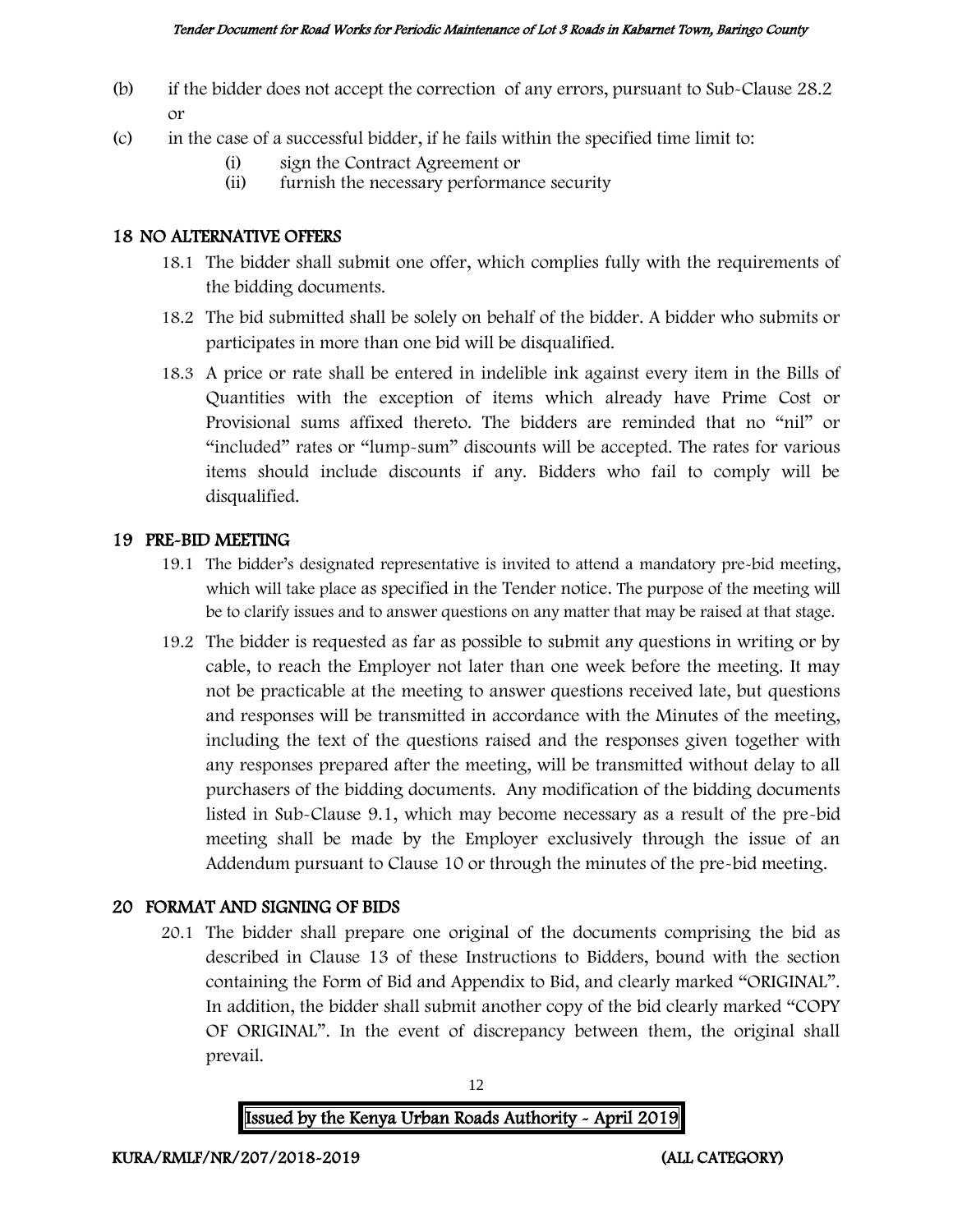- 20.2 The original and copies of the bid shall be typed or written in indelible ink (in the case of copies, photocopies are also acceptable) and shall be signed by a person or persons duly authorized to sign on behalf of the bidder pursuant to Sub-Clause 5.1(a) OR 4.3 (c) as the case may be. The person or persons signing the bid shall initial all pages of the bid where entries or amendments have been made.
- 20.3 The bid shall be without alterations, omissions or conditions except as necessary to correct errors made by the bidder, in which case such corrections shall be initialled by the person or persons signing the bid.

### D. SUBMISSION OF BIDS

### 21 SEALING AND MARKING OF BIDS

- 21.1 The bidder shall seal the original and each copy of the bid in separate envelopes duly marking the envelopes "ORIGINAL" and "COPY". The envelopes shall then be sealed in an outer separate envelope.
- 21.2 The inner and outer envelopes shall be:
- (a) Addressed to the Employer at the address provided in the Appendix to Form of Bid.
- (b) Bear the name and identification number of the contract. In addition to the identification required in sub-Clause 21.2, the inner envelopes shall indicate the name and address of the bidder to enable the bid to be returned unopened in case it is declared "late" pursuant to Clause 23.1, and for matching purposes under Clause 24.
- 21.3 If the outer envelope is not sealed and marked as instructed above, the Employer will assume no responsibility for the misplacement or premature opening of the bid. If the outer envelope discloses the bidder's identity the Employer will not guarantee the anonymity of the bid submission, but this shall not constitute grounds for rejection of the bid.

### 22 DEADLINE FOR SUBMISSION OF BIDS

22.1 Bids must be received by the Employer at the address specified in Sub Clause 21.2 not later than the date indicated in the tender notice.

Tenders delivered by hand must be placed in the "tender box" provided in the office of the employer.

Proof of posting will not be accepted as proof of delivery and any tender delivered after the above stipulated time, from whatever cause arising will not be considered.

22.2 The Employer may, at his discretion, extend the deadline for the submission of bids through the issue of an Addendum in accordance with Clause 11 in which case all rights and obligations of the Employer and the bidders previously subject to the original deadline shall thereafter be subject to the new deadline as extended.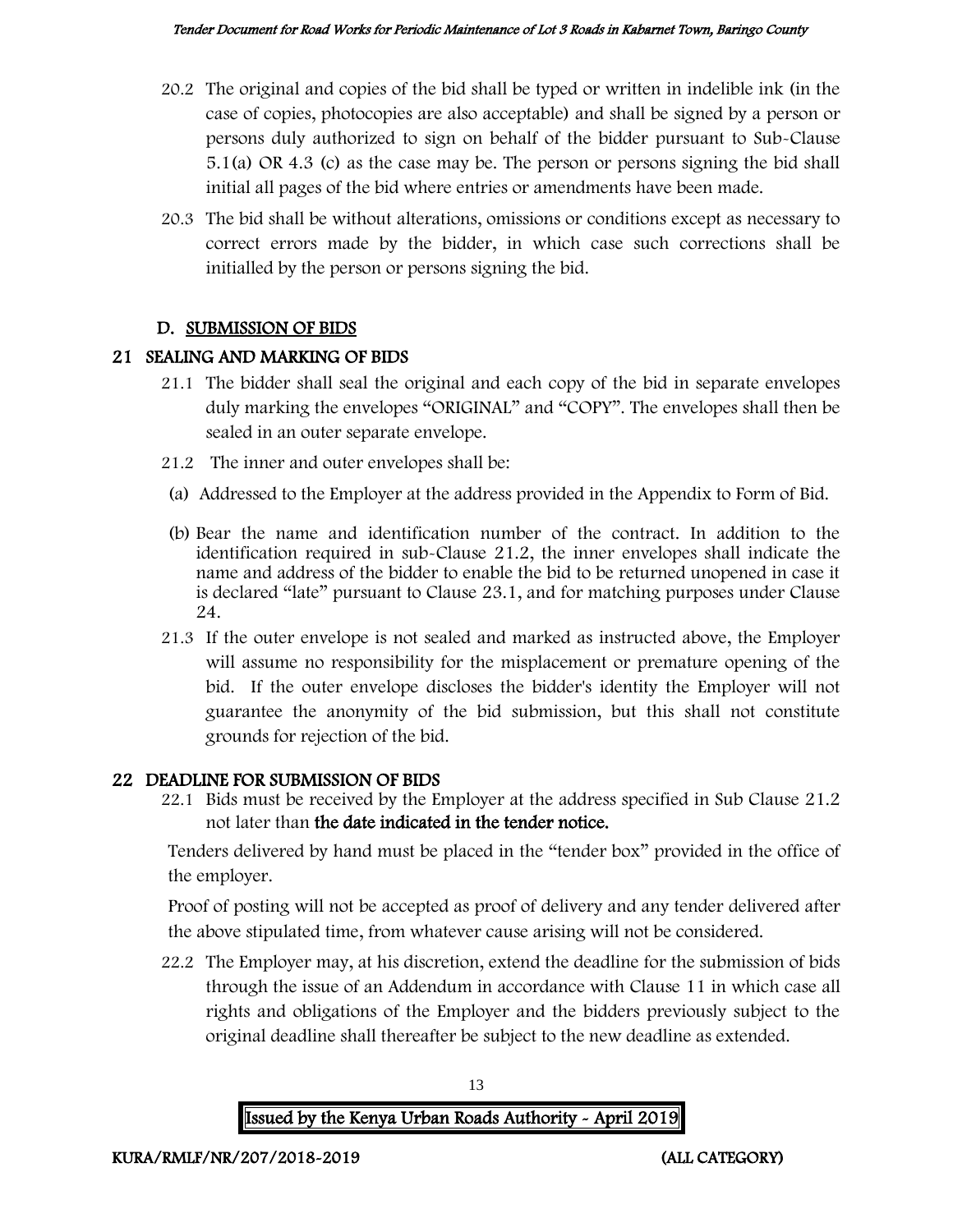#### 23 LATE BIDS

23.1 Any bid received by the Employer after the deadline for submission of bids prescribed in Clause 22 will be returned unopened to the bidder.

#### 24 MODIFICATION, SUBSTITUTION AND WITHDRAWAL OF BIDS

- 24.1 The bidder may modify, substitute or withdraw his bid after bid submission, provided that written notice of modification or withdrawal is received by the Employer prior to the prescribed deadline for submission of bids.
- 24.2 The bidder's modification, substitution or withdrawal notice shall be prepared, sealed, marked and delivered in accordance with the provisions of Clause 21, with the outer and inner envelopes additionally marked "MODIFICATION" or "WITHDRAWAL" as appropriate.
- 24.3 No bid may be modified subsequent to the deadline for submission of bids, except in accordance with Sub-Clause 29.2.
- 24.4 Any withdrawal of a bid during the interval between the deadline for submission of bids and expiration of the period of bid validity specified in Clause 17 may result in the forfeiture of the bid security pursuant to Sub-Clause 17.6.

#### E. BID OPENING AND EVALUATION

#### 25 BID OPENING

- 25.1 The Employer will open the bids, including withdrawals and modifications made pursuant to Clause 24, in the presence of bidders' designated representatives who choose to attend, at the time, date, and location stipulated in the letter of invitation. The bidders' representatives who are present shall sign a register evidencing their attendance.
- 25.2 Envelopes marked "WITHDRAWAL" and "SUBSTITUTION" shall be opened first and the name of the bidder shall be read out. Bids for which an acceptable notice of withdrawal has been submitted pursuant to Clause 24 shall not be opened.
- 25.3 The bidder's name, the Bid Prices, including any bid modifications and withdrawals, the presence (or absence) of bid security, and any such details as the Employer may consider appropriate, will be announced by the Employer at the opening. Subsequently, all envelopes marked "MODIFICATION" shall be opened and the submissions therein read out in appropriate detail. No bid shall be rejected at bid opening except for late bids pursuant to Clause 22.
- 25.4 The Employer shall prepare minutes of the bid opening, including the information disclosed to those present in accordance with Sub-Clause 24.3.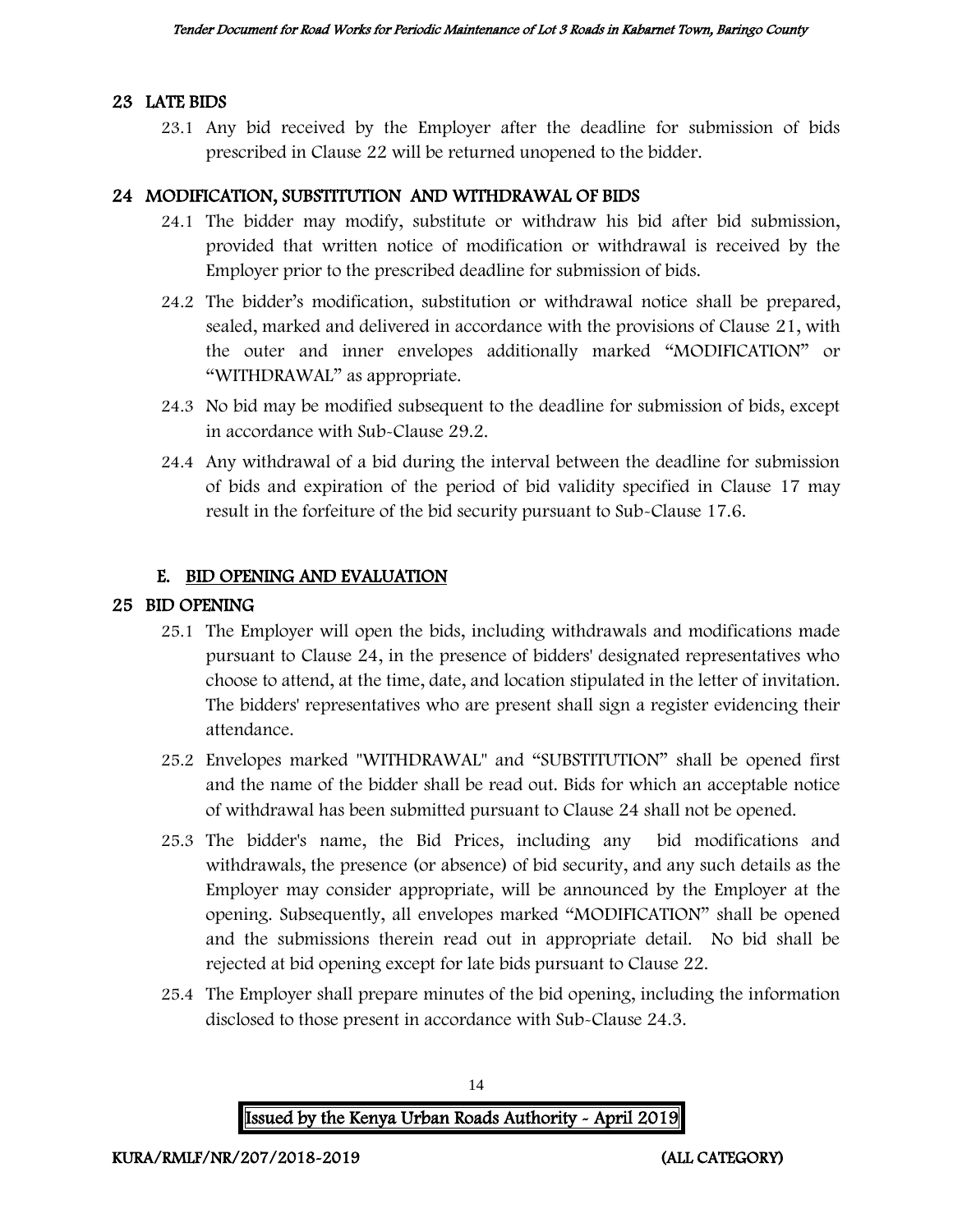25.5 Bids not opened and read out at bid opening shall not be considered further for evaluation, irrespective of the circumstances.

### 26 PROCESS TO BE CONFIDENTIAL

26.1 Information relating to the examination, evaluation and comparison of bids, and recommendations for the award of contract shall not be disclosed to bidders or any other persons not officially concerned with such process until the award to the successful bidder has been announced. Any effort by a bidder to influence the Employer's processing of bids or award decisions may result in the rejection of the bidder's bid.

### 27 CLARIFICATION OF BIDS AND CONTACTING OF THE EMPLOYER

- 27.1 To assist in the examination, evaluation, and comparison of bids, the Employer may, at its discretion, ask any bidder for clarification of its bid, including breakdowns of unit rates. The request for clarification and the response shall be in writing or by cable, but no change in the price or substance of the bid shall be sought, offered, or permitted except as required to confirm the correction of arithmetic errors discovered by the Employer in the evaluation of the bids in accordance with Clause 29.
- 27.2 Subject to Sub-Clause 26.1, no bidder shall contact the Employer on any matter relating to its bid from the time of the bid opening to the time the contract is awarded. If the bidder wishes to bring additional information to the notice of the Employer, should do so in writing.
- 27.3 Any effort by the bidder to influence the Employer in the Employer's bid evaluation, bid comparison or contract award decisions may result in the rejection of the bidder's bid.

### 28 EXAMINATION OF BIDS AND DETERMINATION OF RESPONSIVENESS

- 28.1 Prior to the detailed evaluation of bids, the Employer will determine whether each bid (a) has been properly signed; (b) is accompanied by the required securities; (c) is substantially responsive to the requirements of the bidding documents; and (d) provides any clarification and/or substantiation that the Employer may require to determine responsiveness pursuant to Sub-Clause 28.2.
- 28.2 A substantially responsive bid is one that conforms to all the terms, conditions, and specifications of the bidding documents without material deviation or reservation and has a valid tender bank guarantee. A material deviation or reservation is one

(a) Which affects in any substantial way the scope, quality, or performance of the works;

(b) Which limits in any substantial way, inconsistent with the bidding documents, the Employer's rights or the bidder's obligations under the contract; or

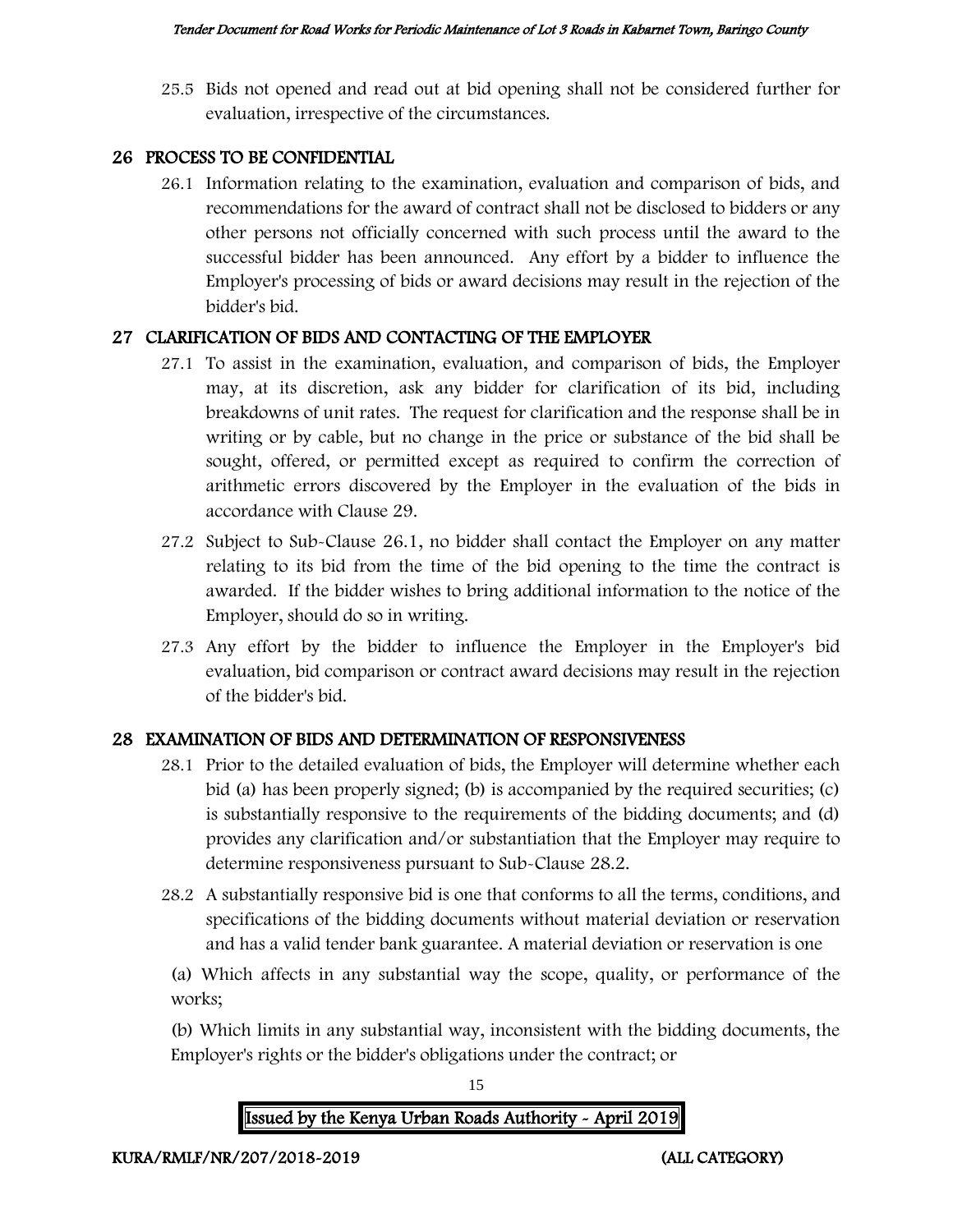(c) Whose rectification would affect unfairly the competitive position of other bidders presenting substantially responsive bids.

28.3 If a bid is not substantially responsive, it will be rejected by the Employer and may not subsequently be made responsive by correction or withdrawal of the nonconforming deviation or reservation.

#### 29 CORRECTION OF ERRORS

(a) Errors in the BOQS shall not be subjected to corrections. BOQS with errors shall be disqualified.

#### 30 EVALUATION AND COMPARISON OF BIDS

- 30.1 The Employer will carry out evaluation of details and information provided in post-Qualification Questionnaire and any bidder who does not qualify shall not have his/her bid evaluated further.
- 30.2 The Employer will then evaluate and compare only the bids determined to be substantially responsive in accordance with Clauses 27 and 28.
	- 30.3 The procuring entity may at any time terminate procurement proceedings before contract award and shall not be liable to any person for the termination.
	- 30.4 A tenderer who gives false information in the tender document about its qualification or who refuses to enter into a contract after notification of contract award shall be considered for debarment from participating in future public procurement.

#### 31 QUALIFICATION AND EVALUATION CRITERIA

31.1 Post-qualification will be based on meeting all of the following minimum point scale criteria regarding the Applicant's general and particular experience, personnel and equipment capabilities as well as financial position. The Employer reserves the right to waive minor deviations, if they do not materially affect the capacity of an applicant to perform the contract. Subcontractor's experience and resources shall not be taken into account in determining the Applicant's compliance with qualifying criteria.

#### 31.2 General Experience.

The Applicant shall meet the following minimum criteria: -

- (a) Average annual turnover for the last  $2$  years  $-$  KShs.3,000,000.00/ $\sim$ .
- (b) Successful completion as a prime contractor or sub-contractor in the execution of at least three roads rehabilitation/new construction projects of a similar nature and comparable in complexity to the proposed contract within the last three years, for which at least one was located in an urban environment in Kenya.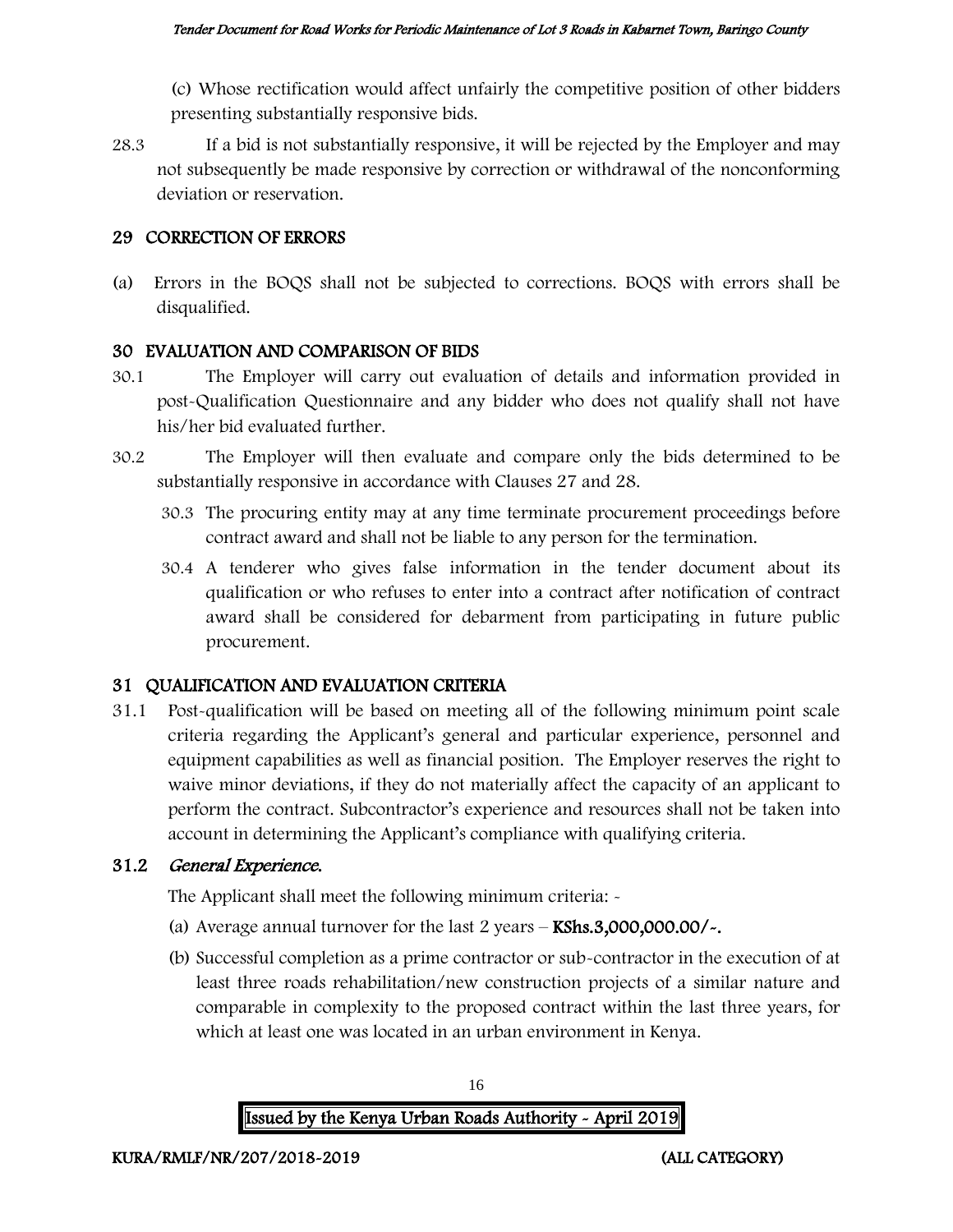- 31.3 **Personnel Capabilities.** The Applicant should list down personnel of minimum qualification of Ordinary Diploma in Civil Engineering for Site Agent, Ordinary Diploma for the surveyor and other supervisory staff.
- 31.4 *Equipment Capabilities.* The Applicant should list down, the plants and equipment that are in his ownership and the ones proposed for hire which should be suitable for executing contract works. – Applicants must attaché evidence of ownership or hiring arrangements.
- 31.5 **Cash flow statement**. The Applicant should demonstrate that the firm has access to or has available, liquid assets, unencumbered real assets, lines or credit, and other financial means sufficient to meet the construction cash flow for a period of 2 months, estimated at 20% of the estimated tender sum.
- 31.6 Balance Sheets. Signed and stamped Audited balance sheets for the last two years should be submitted and must demonstrate the soundness of the Applicant's financial position, availability of working capital and net worth.
- 31.7 Financial position/Ratios. The applicant's financial information will be assessed in terms of ROCE, current ratio and return on equity, and Must meet criteria on their financial position given on this basis. Where necessary, the Employer may make inquiries with the Applicant's bankers.
- 31.8 Litigation History. The Applicant should provide accurate information on any litigation or arbitration resulting from contracts complete or under execution by him over the last five years. A consistent history of litigation against the Applicant may result in failure of the application.
- 31.9 Post-qualification criteria are as provided in the Appendix to instruction to tenderers. The bidders who pass the technical criteria will be subjected to financial evaluation.

### F. FINANCIAL EVALUATION

31.8 Comparison of major rates of items of construction & credibility of tenderers rates

The Employer will compare the tenderers' rates with the Engineer's estimates for major items of construction. If some bids are seriously unbalanced or front loaded in relation to the Engineer's estimates for the major items of work to be performed under the contract, the Employer may require the bidder to produce detailed price analyses for any or all items of the Bills of Quantities, to demonstrate the internal consistency of those prices with the construction methods and schedule proposed. After evaluation of the price analyses, taking into consideration the schedule of estimated contract payments, the Employer may require that the amount of the Performance Security set forth in Clause 35 be increased at the expense of the bidder to a level sufficient to protect the Employer against financial loss in the event of default of the successful bidder under the contract.

Issued by the Kenya Urban Roads Authority - April 2019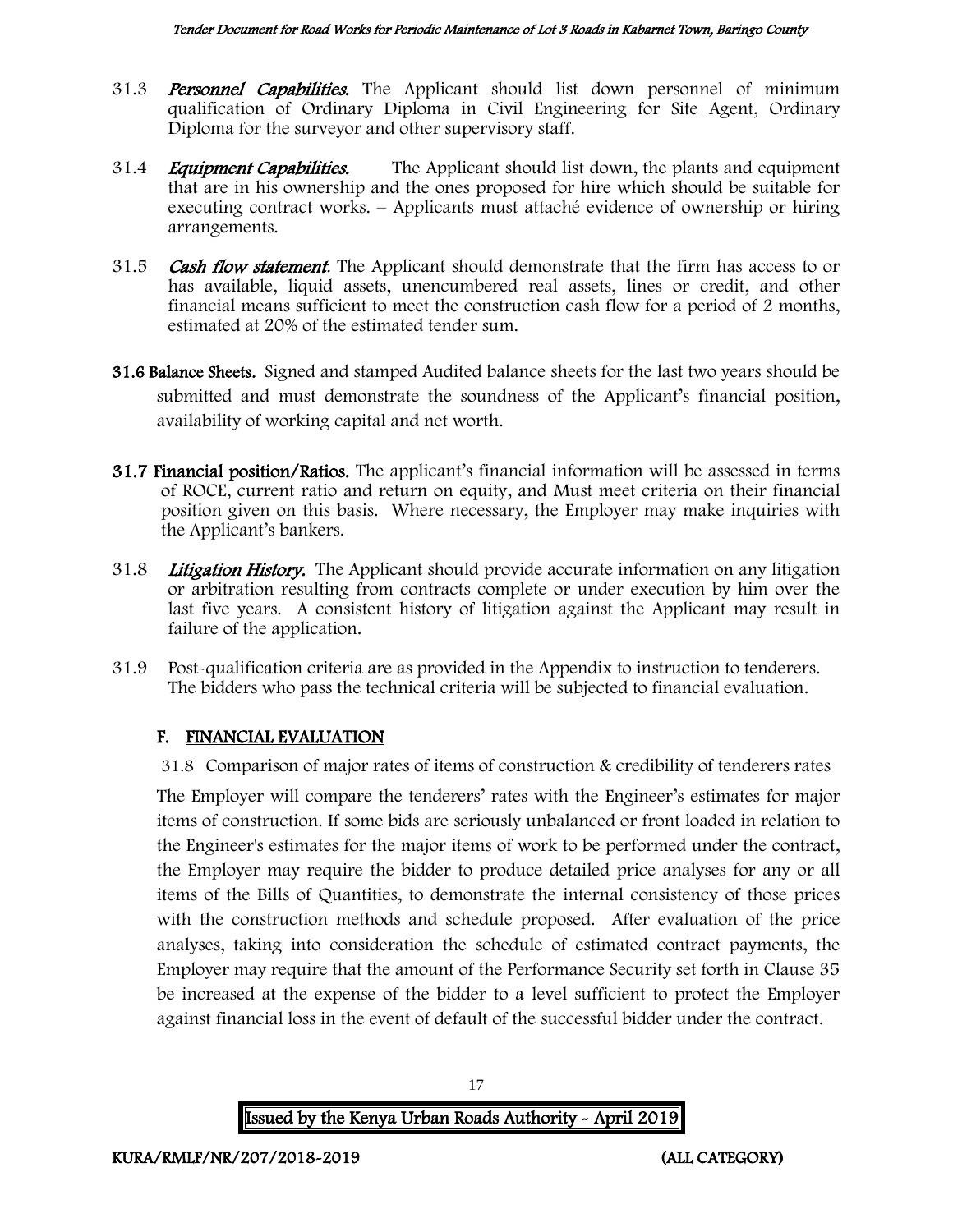### G. AWARD OF CONTRACT

### 32 AWARD

32.1 Subject to Clause 32, the Employer will award the contract to the bidder whose bid has been determined to be substantially responsive to the bidding documents and who has offered the lowest Evaluated Bid Price pursuant to Clause 29, provided that such bidder has been determined to be (a) eligible in accordance with the provisions of Sub-Clause 3.1, and (b) qualified in accordance with the provisions of Clause 4.

### 33 EMPLOYER'S RIGHT TO ACCEPT ANY BID AND TO REJECT ANY OR ALL BIDS

33.1 The Employer reserves the right to accept or reject any bid, and to annul the bidding process and reject all bids, at any time prior to award of contract, without thereby incurring any liability to the affected bidder or bidders or any obligation to inform the affected bidder or bidders of the grounds for the Employer's action.

### 34 NOTIFICATION OF AWARD

- 34.1 Prior to expiration of the period of bid validity prescribed by the Employer, the Employer will notify the successful bidder in writing or by cable confirmed by registered letter that its bid has been accepted. This letter (hereinafter and in the Conditions of Contract called "Letter of Acceptance") shall specify the sum, which the Employer will pay the Contractor in consideration of the execution and completion of the works and the remedying of any defects therein by the Contractor as prescribed by the contract (hereinafter and in the Conditions of Contract called "the Contract Price").
- 34.2 At the same time that the Employer notifies the successful bidder that his bid has been accepted, the Employer shall notify the other bidders that their bids have been unsuccessful and that their bid security will be returned as promptly as possible, in accordance with sub clause 17.4.

### 35 SIGNING OF AGREEMENT

35.1 Within 21 days of receipt of the Notification of Award, the successful bidder shall sign the Form of Agreement and return it to the Employer, together with the required performance security.

### 36 PERFORMANCE SECURITY

36.1 Within 21 days of receipt of the Letter of Acceptance from the Employer, the successful bidder shall furnish to the Employer a performance security in the form stipulated in the Conditions of contract. The form of performance security provided in Section 9 of the bidding documents shall be used.

18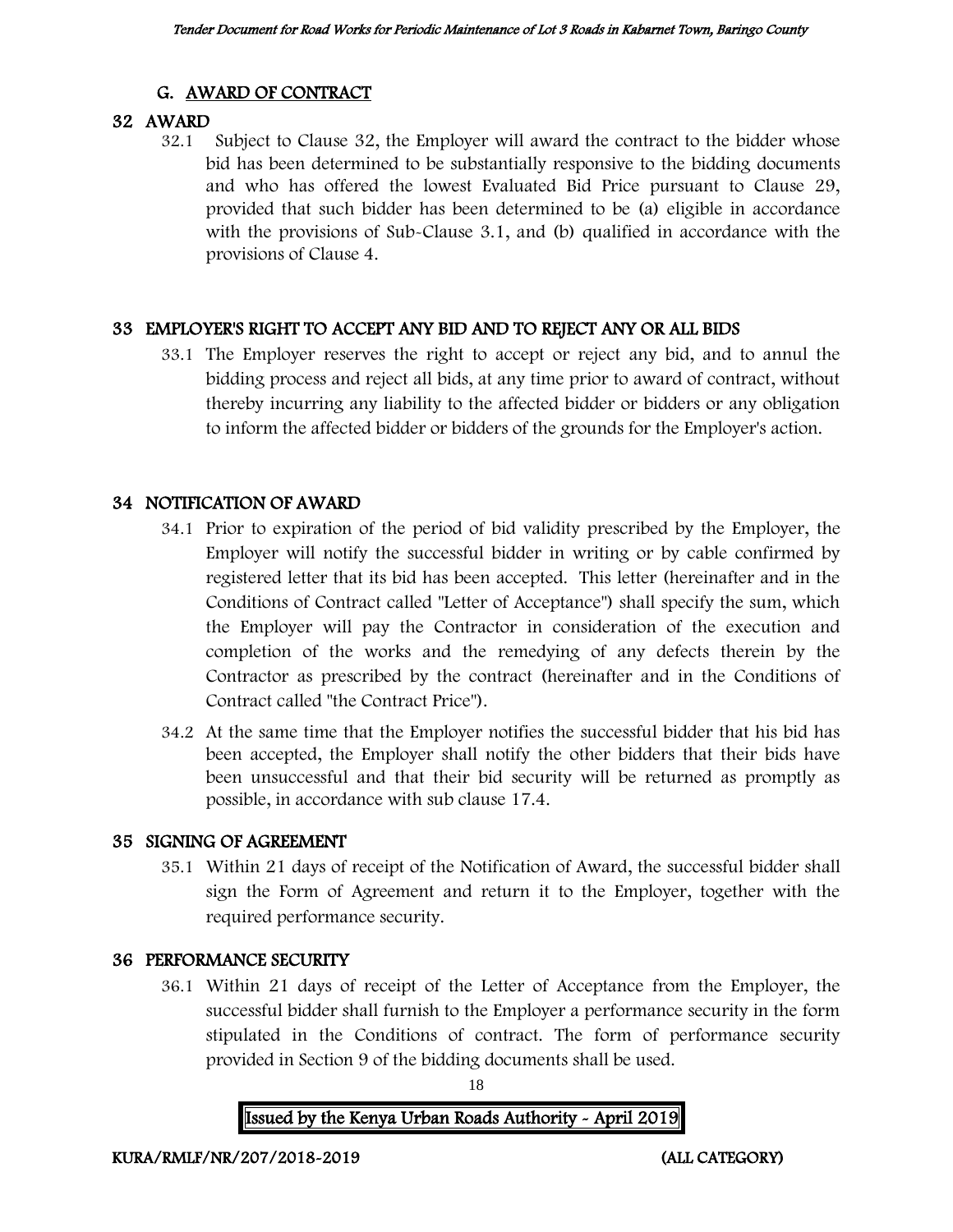- 36.2 The successful bidder shall provide a performance security in the form of an Unconditional Bank Guarantee from a reputable bank located in Kenya.
- 36.3 Failure by successful bidder to lodge the required performance Guarantee within 21 days of the receipt of the letter of Acceptance shall constitute sufficient grounds for annulment of the award and forfeiture of the bid surety; in which event the Employer may make the award to another bidder or call for new bids.

### 37 CONTRACT EFFECTIVENESS

37.1 The Contract will be effective only upon signature of the Agreement between the Contractor and the Employer.

# QUALIFICATION CRITERIA

This Section contains all the factors, methods and criteria that the Employer shall use to evaluate applications. The information to be provided in relation to each factor and the definitions of the corresponding terms are included in the respective Application Forms.

#### **Contents**

| 7. Schedule of the Major Items of Plant/Equipment Available for Proposed Contract 20 |  |
|--------------------------------------------------------------------------------------|--|

Issued by the Kenya Urban Roads Authority - April 2019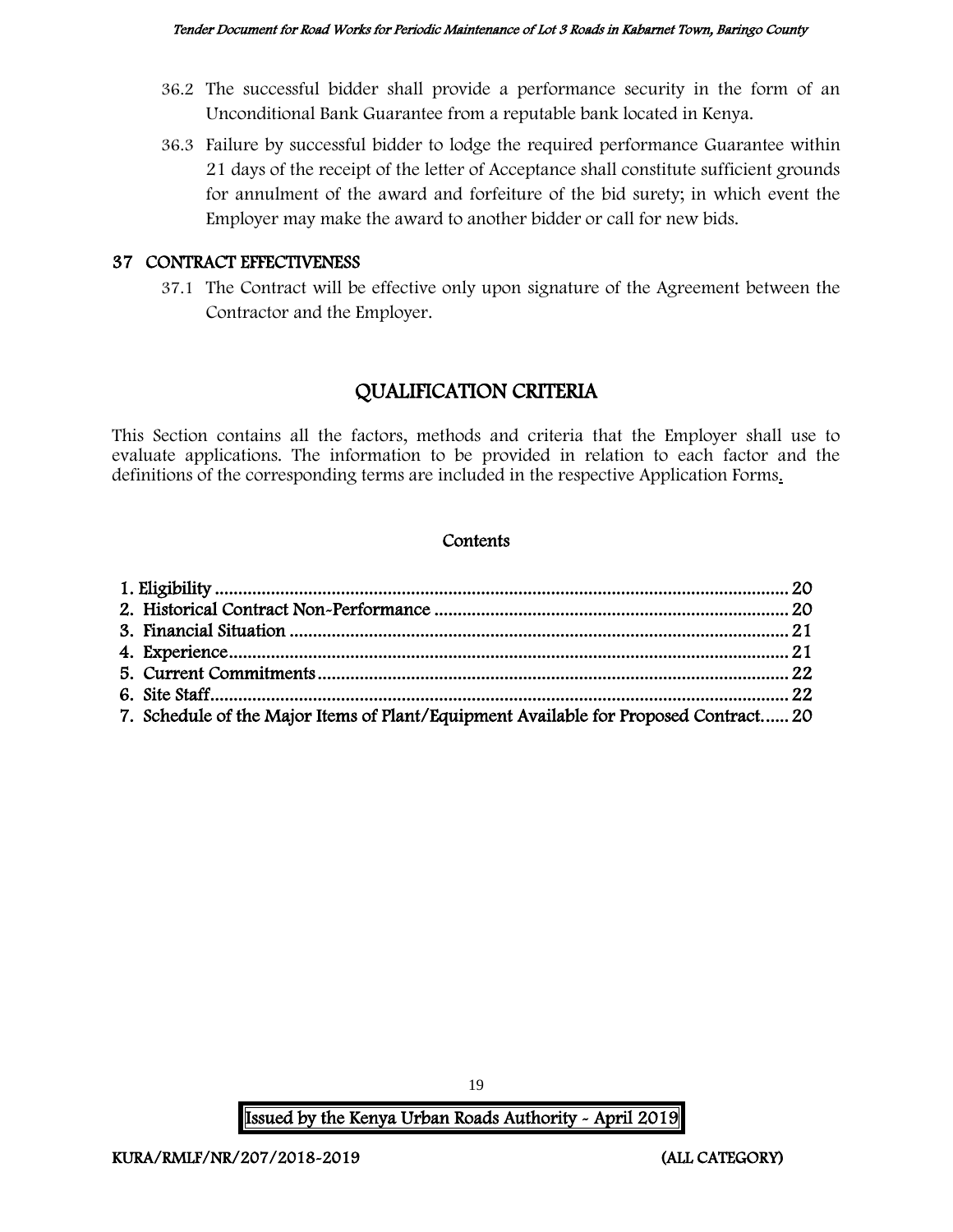#### Tender Document for Road Works for Periodic Maintenance of Lot 3 Roads in Kabarnet Town, Baringo County

<span id="page-20-2"></span><span id="page-20-0"></span>

|     |                                                                                      | Qualification Criteria                                                                                                                                                                                                                                                                                                                                                                                                                                                                                                                                                | Compliance<br>Requirement | Documentation              |
|-----|--------------------------------------------------------------------------------------|-----------------------------------------------------------------------------------------------------------------------------------------------------------------------------------------------------------------------------------------------------------------------------------------------------------------------------------------------------------------------------------------------------------------------------------------------------------------------------------------------------------------------------------------------------------------------|---------------------------|----------------------------|
| No. | Subject                                                                              | Requirement                                                                                                                                                                                                                                                                                                                                                                                                                                                                                                                                                           | Bidder                    | Submission<br>Requirements |
|     | 1. Eligibility                                                                       |                                                                                                                                                                                                                                                                                                                                                                                                                                                                                                                                                                       |                           |                            |
| 1.1 | Eligibility                                                                          | Nationality in accordance with<br>Sub-Clause 4.1.                                                                                                                                                                                                                                                                                                                                                                                                                                                                                                                     | Must meet requirement     | Section 2, Schedule 1      |
| 1.2 | Conflict of Interest                                                                 | No conflicts of interest in Sub-<br>Clause 4.2.                                                                                                                                                                                                                                                                                                                                                                                                                                                                                                                       | Must meet requirement     | Section 2, Schedule 1      |
| 1.3 | Debarment                                                                            | Not having been declared<br>ineligible by the Employer, as<br>described in Sub-Clause 4.3.                                                                                                                                                                                                                                                                                                                                                                                                                                                                            | Must meet requirement     | Section 2, Schedule 11     |
| 1.4 | Incorporation &<br>Registration                                                      | Pursuant to sub-clause 4.1 the<br>following shall be provided;<br>- Copy of Certificate of<br>incorporation certified by a<br>Commissioner of Oaths or<br>issuing authority to show that<br>the applicant is a registered<br>company and legally authorised<br>to do business in Kenya<br>- Proof of registration with the<br>National Construction Authority<br>(NCA) in the categories<br>indicated in the tender notice.<br>-Proof of registration with a<br>Certified copy of a valid<br>certificate from National or<br>County Treasury for relevant<br>category | Must meet requirement     | Section 2, Schedule 1      |
| 2.1 | 2. Historical Contract Non-Performance<br>History of Non-<br>Performing<br>Contracts | Non-performance of a contract<br>did not occur within the last<br>five (5) years prior to the<br>deadline for application<br>submission based on all<br>information on fully settled<br>disputes or litigation. A fully<br>settled dispute or litigation is<br>one that has been resolved in<br>accordance with the Dispute<br>Resolution Mechanism under<br>the respective contract, and<br>where all appeal instances<br>available to the applicant have<br>been exhausted.                                                                                         | Must meet requirement     | Section 2, Schedule 5      |

<span id="page-20-1"></span>20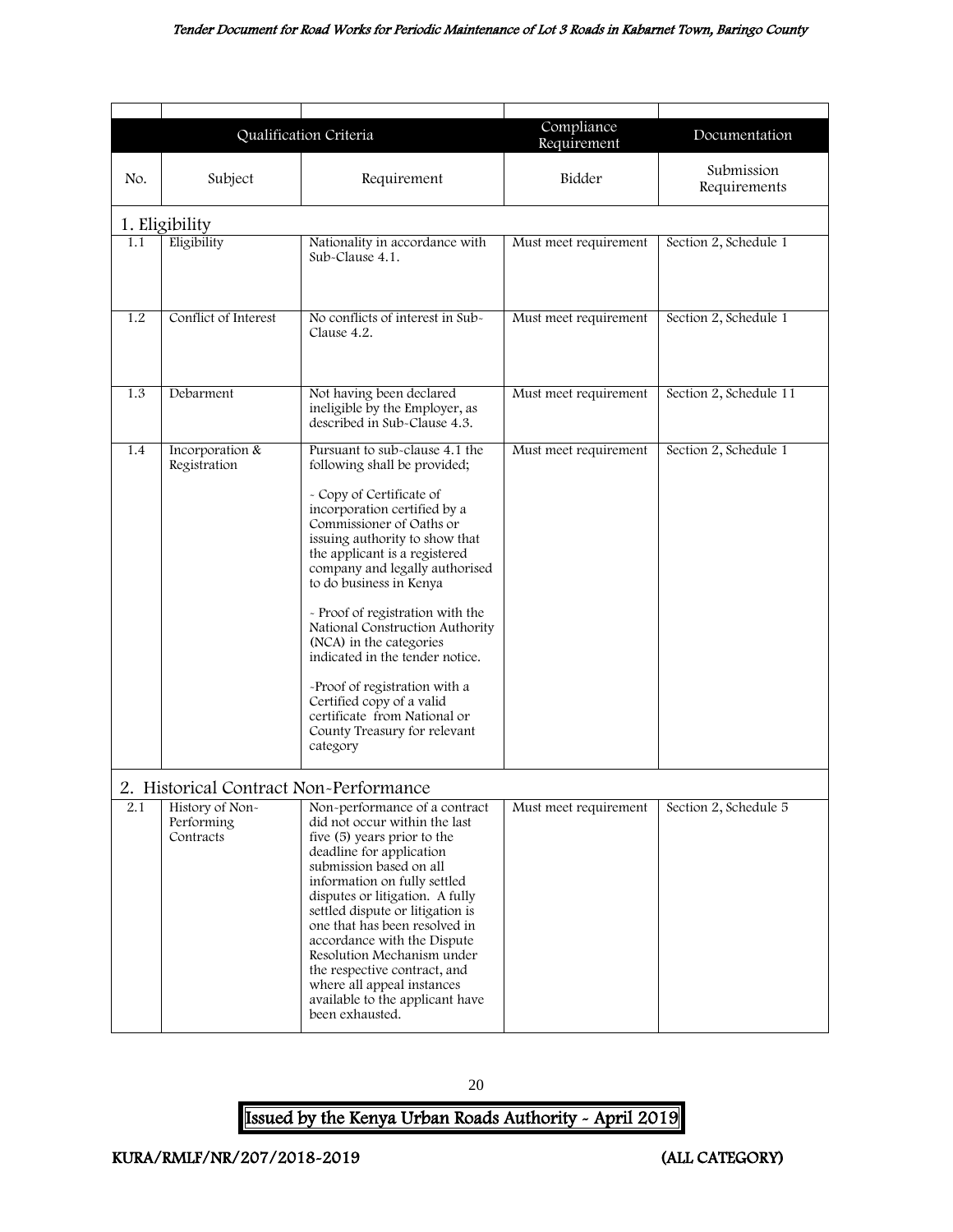#### Tender Document for Road Works for Periodic Maintenance of Lot 3 Roads in Kabarnet Town, Baringo County

<span id="page-21-0"></span>

|                         |                                            | Qualification Criteria                                                                                                                                                                                                                                                                                                                                                                                                                 | Compliance                                                                                                                                 | Documentation                                                                                                                                                                                                                                                                                                                                                                                                                                                              |
|-------------------------|--------------------------------------------|----------------------------------------------------------------------------------------------------------------------------------------------------------------------------------------------------------------------------------------------------------------------------------------------------------------------------------------------------------------------------------------------------------------------------------------|--------------------------------------------------------------------------------------------------------------------------------------------|----------------------------------------------------------------------------------------------------------------------------------------------------------------------------------------------------------------------------------------------------------------------------------------------------------------------------------------------------------------------------------------------------------------------------------------------------------------------------|
| No.                     | Subject                                    | Requirement                                                                                                                                                                                                                                                                                                                                                                                                                            | Requirement<br>Bidder                                                                                                                      | Submission<br>Requirements                                                                                                                                                                                                                                                                                                                                                                                                                                                 |
| 2.2                     | Pending Litigation                         | All pending litigation shall in<br>total not represent more than<br>fifty percent (50%)] of the<br>Applicant's net worth and shall<br>be treated as resolved against<br>the Applicant.                                                                                                                                                                                                                                                 | Must meet requirement                                                                                                                      | Section 2, Schedule 10                                                                                                                                                                                                                                                                                                                                                                                                                                                     |
|                         | 3. Financial Situation                     |                                                                                                                                                                                                                                                                                                                                                                                                                                        |                                                                                                                                            |                                                                                                                                                                                                                                                                                                                                                                                                                                                                            |
| 3.1                     | Financial<br>Performance                   | (a) Submission of audited<br>balance sheets or other financial<br>statements acceptable to the<br>Employer, for the last two [2]<br>years and authenticated bank<br>statement for the last six (6)<br>months to demonstrate:<br>(b) the current soundness of the<br>applicants financial position<br>and its prospective long term<br>profitability, and<br>(c) capacity to have a cash flow<br>equivalent to 20% of the tender<br>sum | Must submit as<br>required and bidders<br>who meet the<br>requirement are<br>marked YES, those that<br>do not meet are marked<br><b>NO</b> | Attach evidence on the<br>requirement of Section 2,<br>Schedule 8<br>a) All pages must be<br>initialized and stamped by<br>both a practicing Auditor<br>registered with ICPAK and<br>one of the Directors.<br>Auditor's practicing<br>membership number from<br>ICPAC must be indicated.<br>Non-adherence to this to<br>part a, b and c leads to<br>disqualification.<br>(b) All pages in the bank<br>statement must be<br>initialized and stamped by<br>the issuing bank. |
| $\overline{3.2}$        | Average Annual<br>Construction<br>Turnover | (d) Average annual<br>construction turnover of KShs.3<br>Million [3 Million], calculated<br>as total certified payments<br>received for contracts in<br>progress or completed, within<br>the last two $[(2)]$ years                                                                                                                                                                                                                    | Must submit as<br>required and bidders<br>who meet the<br>requirement are<br>marked YES, those that<br>do not meet are marked<br>NO.       | Section 2, Schedule 8                                                                                                                                                                                                                                                                                                                                                                                                                                                      |
|                         | 4. Experience                              |                                                                                                                                                                                                                                                                                                                                                                                                                                        |                                                                                                                                            |                                                                                                                                                                                                                                                                                                                                                                                                                                                                            |
| 4.1(a)<br>$\mathcal{L}$ | General Construction<br>Experience         | Experience under construction<br>contracts in the role as a main<br>contractor or subcontractor for<br>at least the last 2 [2] years prior<br>to the applications submission<br>deadline                                                                                                                                                                                                                                               | Must submit as<br>required and bidders<br>who meet the<br>requirement are<br>marked YES, those that<br>do not meet are marked<br>NO.       | Section 2, Schedule 6A                                                                                                                                                                                                                                                                                                                                                                                                                                                     |

<span id="page-21-1"></span>21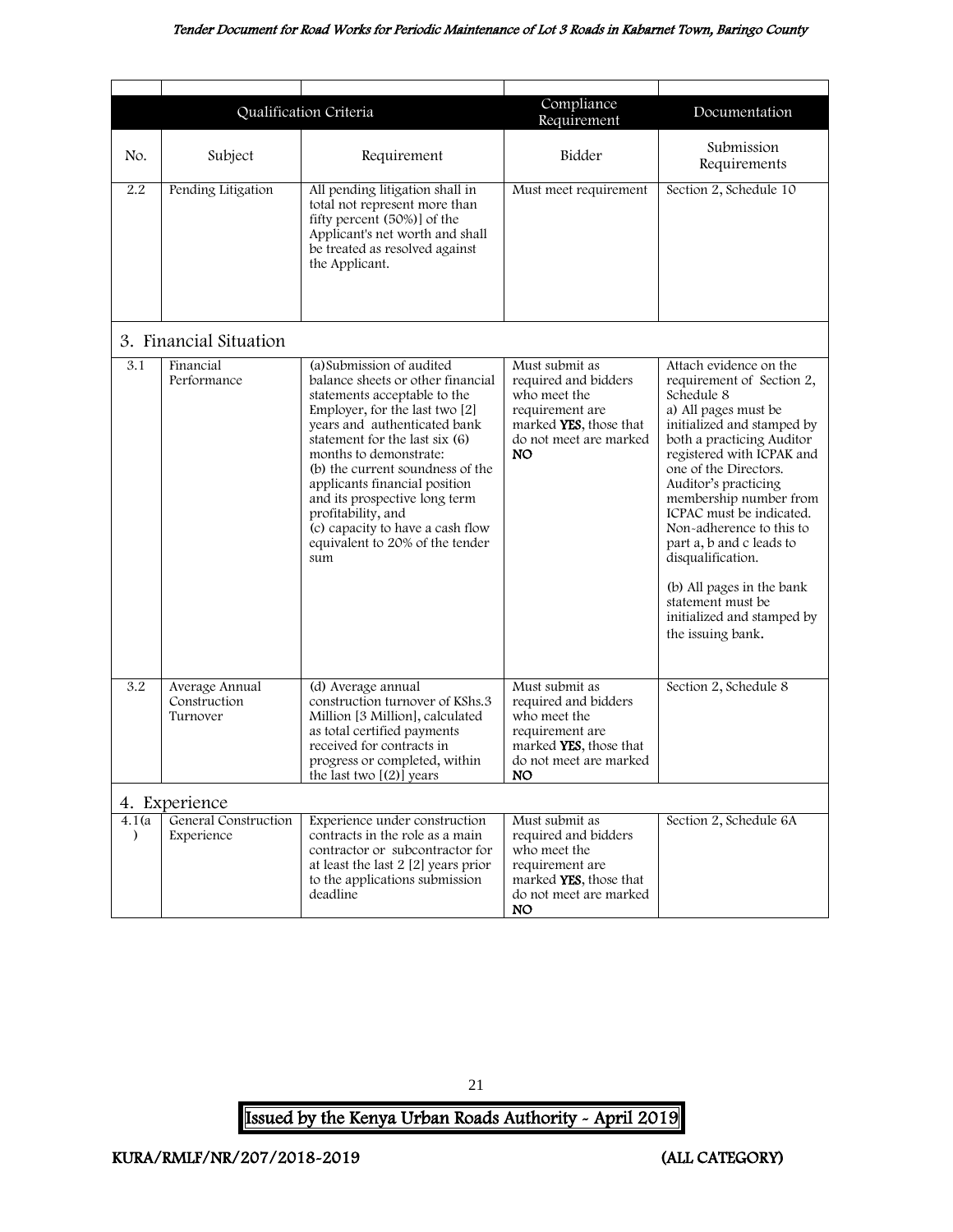<span id="page-22-1"></span><span id="page-22-0"></span>

|                         | Qualification Criteria              |                                                                                                                                                                                                                                                                                                                                                                                                                                                                                       | Compliance<br>Requirement                                                                                                                   | Documentation                                                                                                                                          |
|-------------------------|-------------------------------------|---------------------------------------------------------------------------------------------------------------------------------------------------------------------------------------------------------------------------------------------------------------------------------------------------------------------------------------------------------------------------------------------------------------------------------------------------------------------------------------|---------------------------------------------------------------------------------------------------------------------------------------------|--------------------------------------------------------------------------------------------------------------------------------------------------------|
| No.                     | Subject                             | Requirement                                                                                                                                                                                                                                                                                                                                                                                                                                                                           | Bidder                                                                                                                                      | Submission<br>Requirements                                                                                                                             |
| 4.2(b)<br>$\mathcal{F}$ | Specific Construction<br>Experience | Participation as a roads<br>contractor, management<br>contractor or subcontractor, in<br>at least two(2) each with a<br>value of at least<br>KShs. 3 Million (Three<br>Million), successfully and<br>substantially completed. One<br>(1) of the contracts should be in<br>a City and that are similar to the<br>proposed works. The similarity<br>shall be based on the physical<br>size, complexity,<br>methods/technology or other<br>characteristics as described in<br>Section 2. | Must submit as<br>required and bidders<br>who meet the<br>requirement are<br>marked YES, those that<br>do not meet are marked<br>NO.        | Section 2, Schedule6A<br>Submit Award letters and<br>substantial or completion<br>certificates which must be<br>certified by the issuing<br>authority. |
|                         | 5. Current Commitments              |                                                                                                                                                                                                                                                                                                                                                                                                                                                                                       |                                                                                                                                             |                                                                                                                                                        |
| 5.1                     | On-going contracts                  | The total value of outstanding<br>works on the on-going<br>contracts should not exceed the<br>average annual turnover for the<br>last two years.                                                                                                                                                                                                                                                                                                                                      | Must submit as<br>required and bidders<br>who meet the<br>requirement are<br>marked <b>YES</b> , those that<br>do not meet are marked<br>NO | Section 2, Schedule<br>6 <sub>B</sub>                                                                                                                  |
|                         | 6. Site Staff                       |                                                                                                                                                                                                                                                                                                                                                                                                                                                                                       |                                                                                                                                             |                                                                                                                                                        |
|                         | HQ Staff                            | The site staff shall possess<br>minimum levels of<br>qualifications set below;<br>Qualification $=$<br>Diploma in relevant field<br>General Experience = $3 \text{ yrs}$<br>Specific Experience $= 2$ Yrs                                                                                                                                                                                                                                                                             | Must submit CVs and<br>academic qualifications<br>as required and bidders<br>who meet the<br>requirement are<br>marked YES, those that      | Section 2, Schedule 5                                                                                                                                  |
|                         | Site Agent                          | General Experience $=$ 3 yrs<br>Specific Experience $= 2$ Yrs                                                                                                                                                                                                                                                                                                                                                                                                                         | do not meet are marked<br>NO.                                                                                                               |                                                                                                                                                        |
|                         | Foreman<br>Site Surveyor            | Qualification = $Dip$ . Civil<br>Engineering<br>General Experience $=$ 3 yrs<br>Specific Experience $= 2$ Yrs<br>Qualification = Diploma in<br>Survey<br>General Experience = $3 \text{ yrs}$<br>Specific Experience $= 2$ Yrs                                                                                                                                                                                                                                                        | Must submit as<br>required and bidders<br>who meet the<br>requirement are<br>marked YES, those that<br>do not meet are marked<br>NO.        |                                                                                                                                                        |
|                         |                                     |                                                                                                                                                                                                                                                                                                                                                                                                                                                                                       |                                                                                                                                             |                                                                                                                                                        |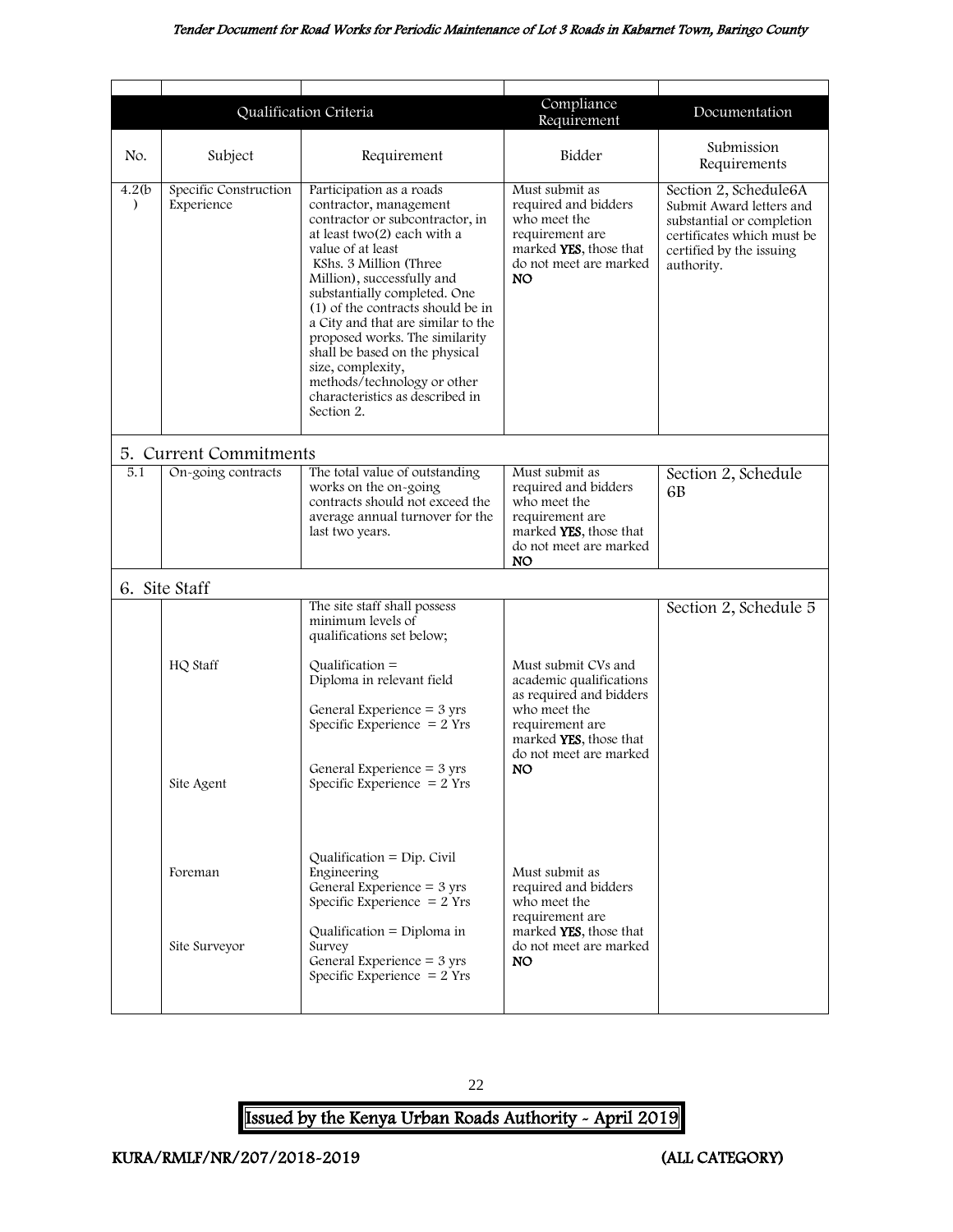#### Tender Document for Road Works for Periodic Maintenance of Lot 3 Roads in Kabarnet Town, Baringo County

|                |                                           | Qualification Criteria                                                                                                                                                                                                                                                                                                                                 | Compliance<br>Requirement                                                                                                                  | Documentation              |
|----------------|-------------------------------------------|--------------------------------------------------------------------------------------------------------------------------------------------------------------------------------------------------------------------------------------------------------------------------------------------------------------------------------------------------------|--------------------------------------------------------------------------------------------------------------------------------------------|----------------------------|
| No.            | Subject                                   | Requirement                                                                                                                                                                                                                                                                                                                                            | Bidder                                                                                                                                     | Submission<br>Requirements |
| $\overline{7}$ | Plant and<br>Equipment                    | See description below in<br>Schedule 7                                                                                                                                                                                                                                                                                                                 |                                                                                                                                            |                            |
| 8.             | Work<br>Methodology                       | Submission of a brief<br>work methodology in<br>accordance with sub-<br>clause 5.3<br>The tenderer shall<br>provide the following;<br>1. Signed work<br>programme chart and<br>cash flow estimate<br>2. Proposals on work<br>scheduling including<br>the response time<br>3. Detailed method<br>statement on how to<br>carry out the intended<br>works | Must submit as<br>required and bidders<br>who meet the<br>requirement are<br>marked YES, those that<br>do not meet are marked<br><b>NO</b> | Section 2                  |
| 9              | Business permit<br>and office<br>location | Should have a physical<br>address and Current<br>business Permit                                                                                                                                                                                                                                                                                       | Must submit as<br>required and bidders<br>who meet the<br>requirement are<br>marked YES, those that<br>do not meet are marked<br>NO.       | Section 2, Schedule 1      |
| 10             | Litigation History                        | The applicant to provide a<br>valid Sworn affidavit for<br>the tender.                                                                                                                                                                                                                                                                                 | Must submit as<br>required and bidders<br>who meet the<br>requirement are<br>marked YES, those that<br>do not meet are marked<br>NO.       | Section 2, Schedule 10     |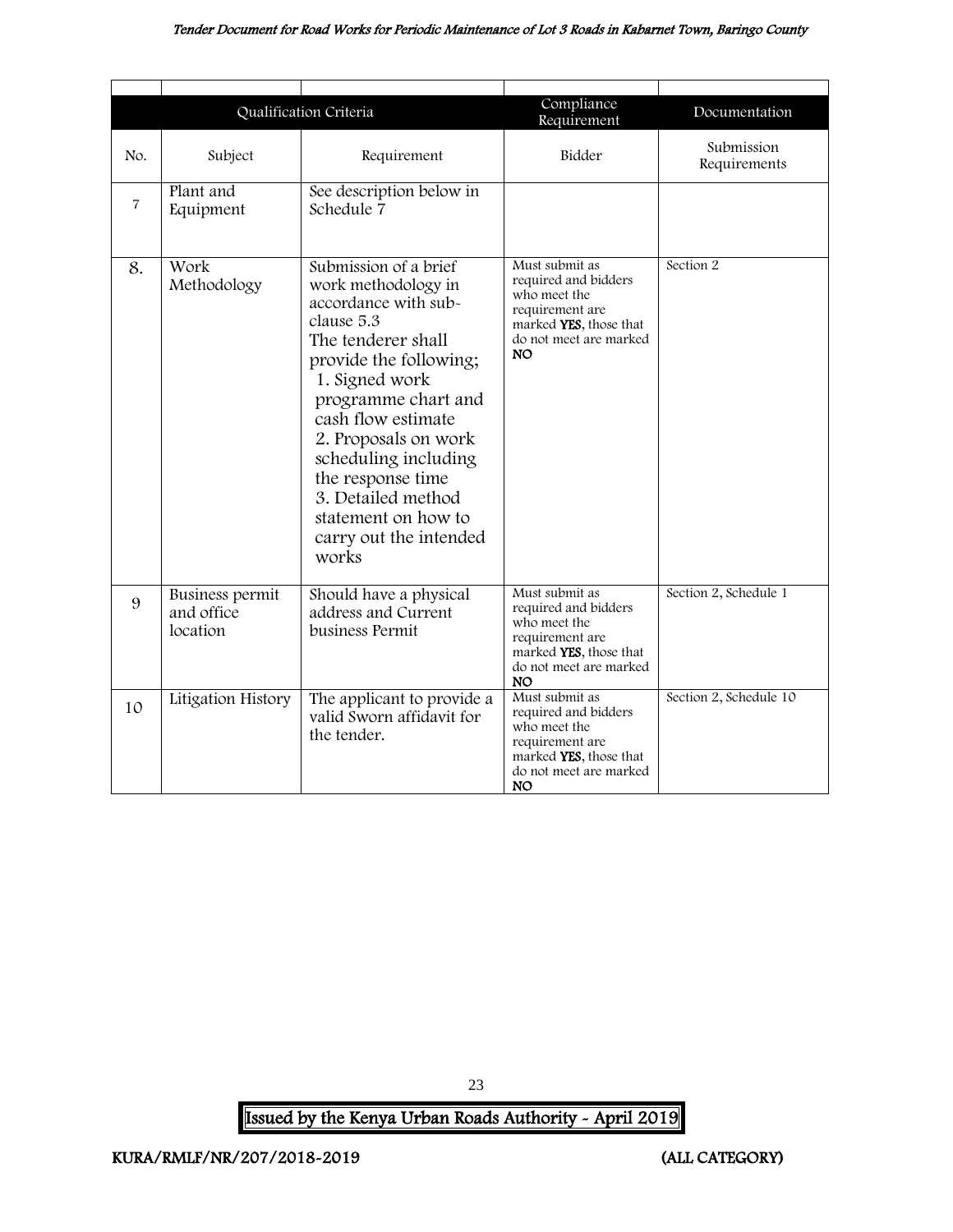### 7. Schedule of the Major Items of Plant/Equipment Available for Proposed Contract.

The Bidder must indicate the core plant and equipment considered by the company to be necessary for undertaking the project together with proof of ownership or lease of the same. The lease must be current i.e. dated from April, 2019. Leases which are out dated will not be accepted. (\* Mandatory minimum number of equipment required by the Employer for the execution of the project that the bidder must make available for the Contract).

| Item<br>No.   | <b>Equipment Details</b>                               | Number Required<br>for the Contract<br>*Minimum<br>Execution | Maximum Score | No of Equipment<br>Owned by the<br>Bidder | purchased by the<br>No. of equipment<br>to be hired<br>Bidder | No. of equipment<br>to be made<br>available for<br>Contract by<br>Bidder |
|---------------|--------------------------------------------------------|--------------------------------------------------------------|---------------|-------------------------------------------|---------------------------------------------------------------|--------------------------------------------------------------------------|
| $\mathbf{A}$  | <b>Bituminous Plants</b>                               |                                                              |               |                                           |                                                               |                                                                          |
|               | Bitumen Pressure distributor                           | 1                                                            | YES/NO        |                                           |                                                               |                                                                          |
| $\, {\bf B}$  | Asphalt concrete paver<br>Subtotal for A<br>Compactors | 1                                                            | YES/NO        |                                           |                                                               |                                                                          |
|               | Vibrating compaction plate 300 mm wide                 | $\Omega$                                                     |               |                                           |                                                               |                                                                          |
|               | Vibrating compaction plate 600 mm wide                 | $\mathcal{O}$                                                |               |                                           |                                                               |                                                                          |
|               | Subtotal for B                                         | $\underline{0}$                                              |               |                                           |                                                               |                                                                          |
| $\mathcal{C}$ | Concrete Equipment                                     |                                                              |               |                                           |                                                               |                                                                          |
|               | Mobile concrete mixers                                 | $\mathbf{1}$                                                 | YES/NO        |                                           |                                                               |                                                                          |
|               | Concrete vibrators                                     | 1                                                            | YES/NO        |                                           |                                                               |                                                                          |
|               | Subtotal for C                                         | $\overline{2}$                                               |               |                                           |                                                               |                                                                          |
| $\mathbf D$   | Transport (Tippers, dumpers, water<br>tankers)         |                                                              |               |                                           |                                                               |                                                                          |
|               | $4X2$ tippers payload $7 - 12$ tonnes                  |                                                              |               |                                           |                                                               |                                                                          |
|               | 6X4 tippers payload $16 - 20$ tonnes                   |                                                              |               |                                           |                                                               |                                                                          |
|               | 8X4 tippers payload $16 - 20$ tonnes                   |                                                              |               |                                           |                                                               |                                                                          |
|               | Flatbed lorries                                        |                                                              |               |                                           |                                                               |                                                                          |
| ${\bf E}$     | Subtotal for $D$ – tippers & dumpers                   | $\underline{3}$                                              | YES/NO        |                                           |                                                               |                                                                          |
|               | Water tankers $(18,000 - 20,000)$ litres<br>capacity)  | $\mathbf{1}$                                                 |               |                                           |                                                               |                                                                          |

24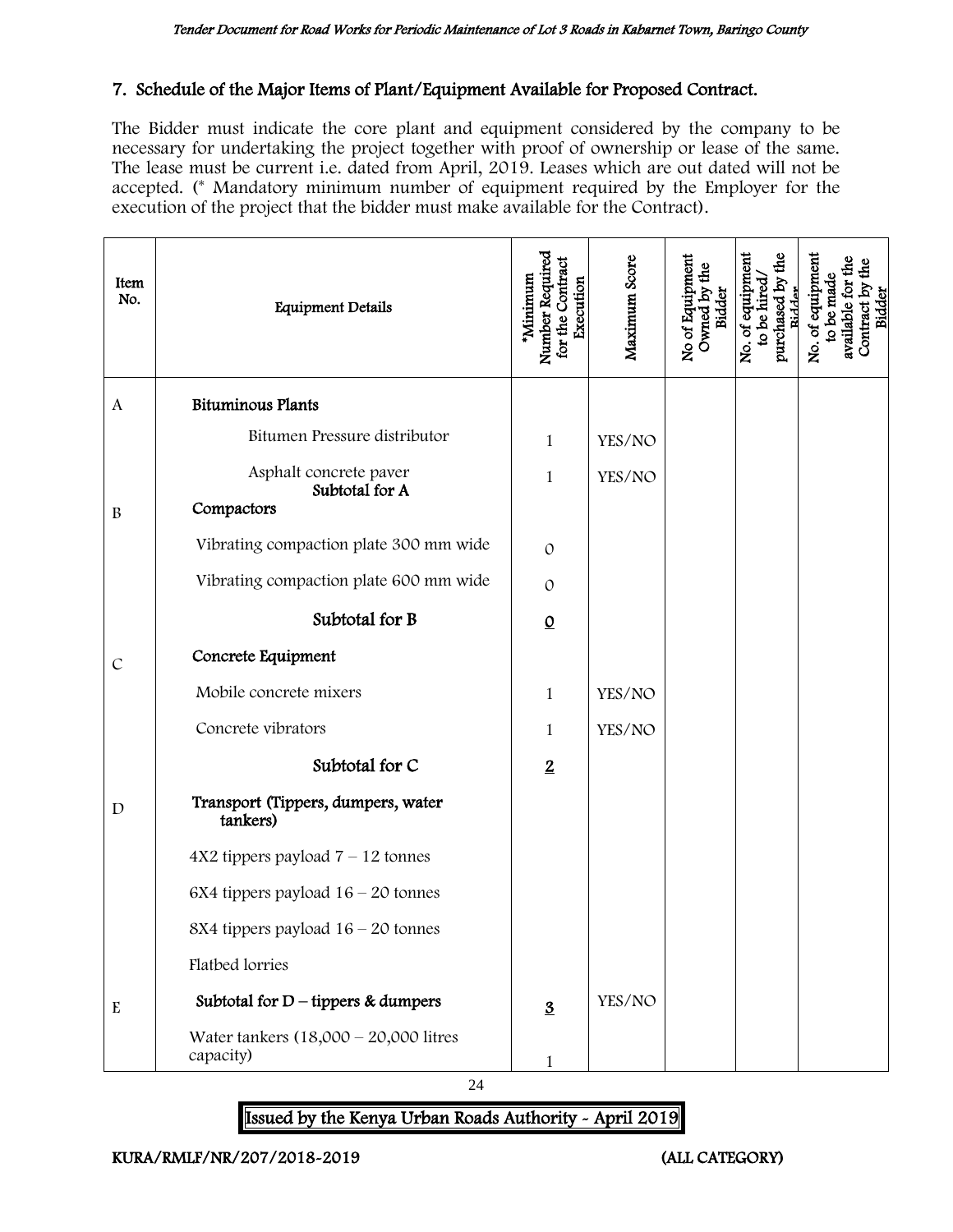<span id="page-25-0"></span>

| Item<br>No.               | <b>Equipment Details</b>                                                                            | Number Required<br>for the Contract<br>'Minimum<br>Execution | Maximum Score | No of Equipment<br>Owned by the<br>Bidder | purchased by the<br>No. of equipment<br>to be hired<br>Ridder | No. of equipment<br>available for the<br>Contract by the<br>Bidder<br>to be made |
|---------------------------|-----------------------------------------------------------------------------------------------------|--------------------------------------------------------------|---------------|-------------------------------------------|---------------------------------------------------------------|----------------------------------------------------------------------------------|
| $\boldsymbol{\mathrm{F}}$ | Subtotal for E<br>Earth - Moving Equipment                                                          | $\mathbf 1$                                                  | YES/NO        |                                           |                                                               |                                                                                  |
|                           | Wheeled loaders<br>Motor graders (93 - 205kW)<br>Trench excavator                                   | 1                                                            |               |                                           |                                                               |                                                                                  |
| $\mathsf{G}$              | Subtotal for E                                                                                      | $\overline{1}$                                               | YES/NO        |                                           |                                                               |                                                                                  |
|                           | Excavators<br>Hydraulic crawler mounted $(7 - 10)$<br>tonnes) $-0.25 - 0.4$ m3 SAE bucket.          |                                                              |               |                                           |                                                               |                                                                                  |
|                           | Hydraulic crawler mounted $(10 - 16)$<br>tonnes) $-0.40 - 0.60$ m3 SAE bucket.                      |                                                              |               |                                           |                                                               |                                                                                  |
|                           | Hydraulic wheel mounted $(7 - 10)$ tonnes)<br>$-0.25 - 0.4$ m3 SAE bucket.                          |                                                              |               |                                           |                                                               |                                                                                  |
|                           | Hydraulic wheel mounted $(10 - 16$ tonnes)<br>$-0.40 - 0.6$ m3 SAE bucket.                          |                                                              |               |                                           |                                                               |                                                                                  |
|                           | Hydraulic wheel mounted back loader $(7 -$<br>10 tonnes) $-0.25 - 0.4$ m3 SAE bucket.               |                                                              | YES/NO        |                                           |                                                               |                                                                                  |
|                           | Subtotal for G                                                                                      | $\mathbf 1$                                                  |               |                                           |                                                               |                                                                                  |
| H                         | Rollers                                                                                             |                                                              |               |                                           |                                                               |                                                                                  |
|                           | Self-propelled single drum vibrating<br>(various types)<br>Pneumatic rubber tyre (1-2 tonnes/wheel) | 1<br>$\mathbf{1}$                                            |               |                                           |                                                               |                                                                                  |
|                           | Sheep's foot roller                                                                                 |                                                              |               |                                           |                                                               |                                                                                  |
|                           | Subtotal for H                                                                                      | $\overline{2}$                                               | YES/NO        |                                           |                                                               |                                                                                  |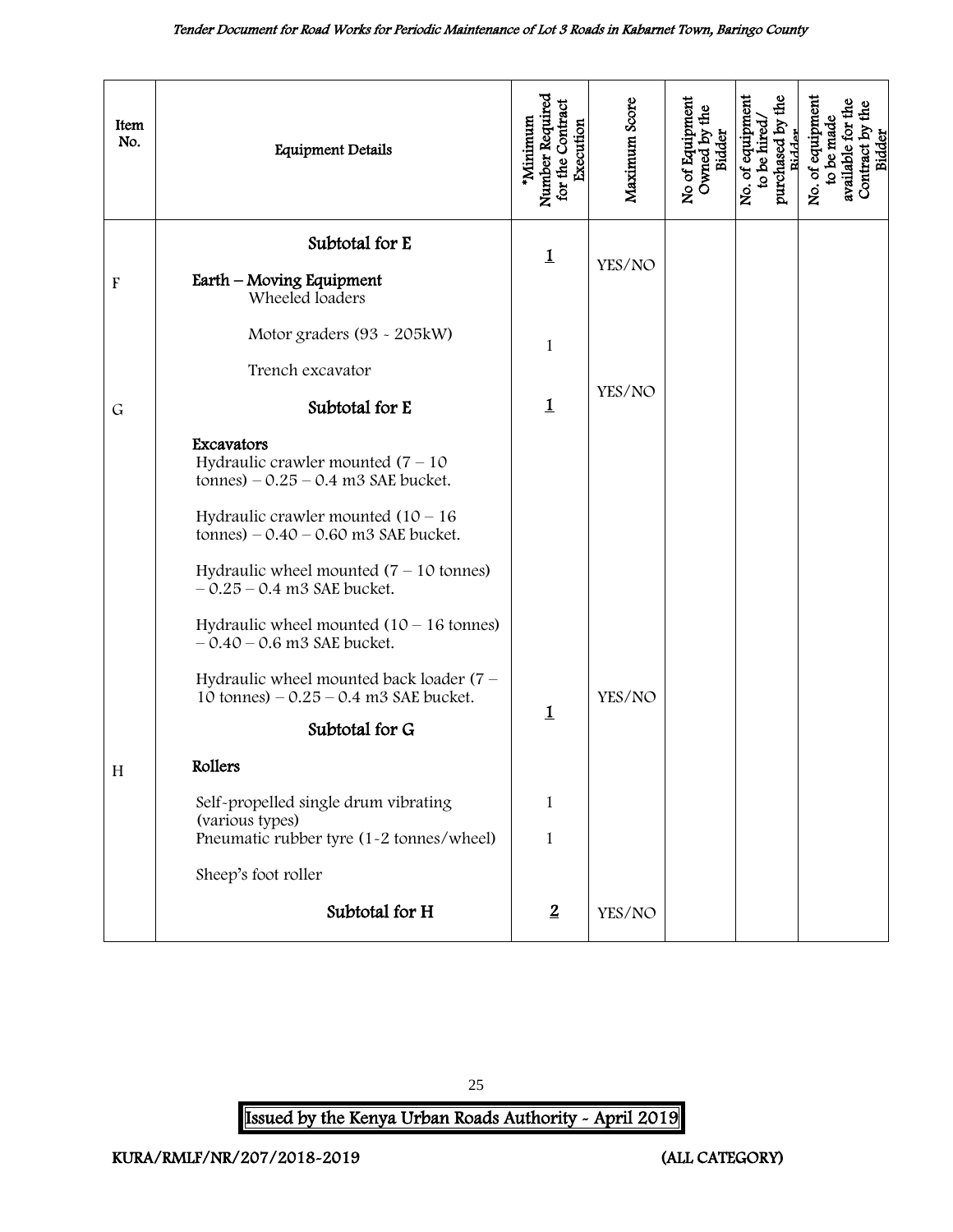# Appendix to Instruction to Tenderers

### Table 1: Pre- Qualification Checklist for Completeness and Responsiveness.

| S/No. | Completeness and<br>Responsiveness<br>Criteria                | References                                                  | Requirement                                                                                                                            |
|-------|---------------------------------------------------------------|-------------------------------------------------------------|----------------------------------------------------------------------------------------------------------------------------------------|
| 1.    | Form of Bid                                                   | Section II<br>Clause 20.2                                   | - Amount must be indicated<br>Properly stamped, filled and signed                                                                      |
| 2.    | Appendix to Form of<br>Bid                                    | Section II<br>Clause 20.2                                   | Properly stamped, filled and signed                                                                                                    |
| 3.    | <b>Bid Security</b>                                           | Section II<br>Clause 17                                     | - Unconditional bank guarantee<br>- In the format provided with all<br>conditions<br>- must be valid for 30 days after bid<br>validity |
| 4.    | Confidential Business<br>Questionnaire                        | Section IX;<br>Schedule 1                                   | - Properly filled, stamped and signed<br>Provide all required information                                                              |
| 5.    | Form of Power of<br>Attorney                                  | Section IX;<br>Schedule 2<br>Clause $5.1(a)$                | Properly filled, stamped and signed                                                                                                    |
| 6.    | Tax Compliance<br>Certificate                                 | Tender notice                                               | - Provide valid tax compliance certificate                                                                                             |
| 7.    | Registration with<br>National Construction<br>Authority (NCA) | Tender notice<br>Item 1.4 of QC                             | - Copy of valid certificate and practicing<br>license                                                                                  |
| 8.    | Certificate of<br>Incorporation                               | Tender notice<br>Item 1.4 of QC                             | - Copy of certificate Certified by<br>Commissioner for Oaths                                                                           |
| 9.    | Priced Bill of<br>Quantities                                  | Clause 14.1<br>Section IX                                   | - Fill all rates, prices and amounts and<br>counter sign any alteration(s)<br>Stamp and initial all pages of BOQ's                     |
| 10.   | Eligibility                                                   | Section II;<br>Schedule 1<br>Clause 4.1                     | - Legible copies of National ID or passport<br>for all directors<br>- System generated Form CR12 (12<br>months)                        |
| 11.   | Conflict of interest                                          | Section II;<br>Schedule 1<br>Clause 4.2                     | - to state explicitly                                                                                                                  |
| 12.   | Debarment                                                     | Section II<br>Clause 30.4;<br>Schedule 11<br>Item 1.3 of QC | Properly filled, stamped and signed                                                                                                    |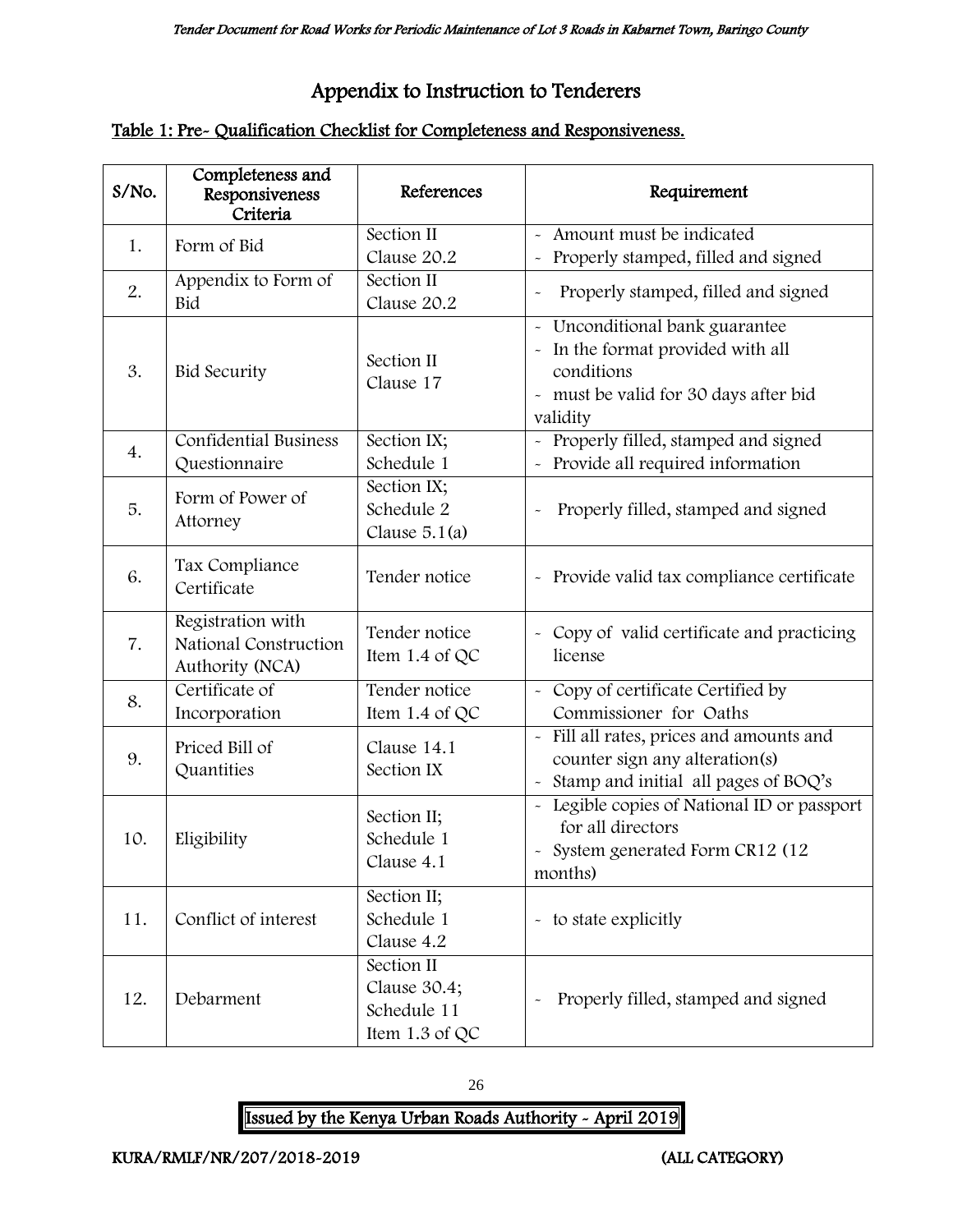#### Tender Document for Road Works for Periodic Maintenance of Lot 3 Roads in Kabarnet Town, Baringo County

| 13.               | Pending Litigation      | Item 2.2 of QC                         | - Provide original sworn affidavit for the<br>specific tender  |
|-------------------|-------------------------|----------------------------------------|----------------------------------------------------------------|
| 14.               | Litigation History      | Section II Clause<br>31.8; Schedule 10 | Properly filled, stamped and signed                            |
| 15.               | History of Non          | Schedule 6B                            | Fill information on non-completed                              |
|                   | performance             | Item $2.1$ of QC                       | works                                                          |
|                   | Certificate of          | Section II;                            | - Attend pre-bid meeting/visit                                 |
| 16.               | Tenderers Visit to Site | Clause 8.3                             | - Certificate must be signed and stamped                       |
|                   |                         |                                        | by the Employer's representative                               |
|                   | Schedule of Major       | Section XI                             |                                                                |
| 17.               | Items of Plant          | Item 5 of QC;                          | Properly filled, stamped and signed<br>$\tilde{\phantom{a}}$   |
|                   |                         | Schedule 7                             |                                                                |
|                   | Schedule of Key         | Section XI                             |                                                                |
| 18.               | Personnel               | Item 6 of QC;                          | Properly filled, stamped and signed                            |
|                   |                         | Schedule 5                             |                                                                |
|                   | Roadwork Completed      | Section XI;                            |                                                                |
| 19.               | Satisfactorily          | Item 4 of QC                           | Properly filled, stamped and signed                            |
|                   |                         | Schedule 6A                            |                                                                |
|                   | Schedule of Ongoing     | Section XI;                            |                                                                |
| 20.               | Projects                | Item 5.1 of QC                         | Properly filled, stamped and signed                            |
|                   |                         | Schedule 7                             |                                                                |
|                   | Schedule of other       | Section XI;                            |                                                                |
| 21.               | Supplementary           | Item 5.1 of QC                         | Properly filled, stamped and signed                            |
|                   | Information /           | Schedule 9                             |                                                                |
|                   | Financial Standings     |                                        |                                                                |
| 22                | Declaration form for    | Schedule 11                            | Properly filled, stamped and signed<br>$\tilde{}$              |
|                   | bankrupt or insolvent   |                                        |                                                                |
| $\overline{23}$   | Anti-corruption form    | Schedule 12                            | Properly filled, stamped and signed<br>$\tilde{\phantom{a}}$   |
| $\overline{24}$ . | Copy of Bid Document    | Clause 20.1                            | Replica of the original<br>$\tilde{\phantom{a}}$               |
|                   | Serialisation of all    |                                        | All pages in the bid document must be<br>$\tilde{}$            |
| 25.               | pages in the bid        | Employers notice                       | serialised.                                                    |
|                   | document                |                                        |                                                                |
| <b>REMARKS</b>    |                         | Clause 13.1/20.2                       | Bid document to be complete, properly<br>$\tilde{\phantom{a}}$ |
|                   |                         |                                        | filled and signed.                                             |

Key: QC - Qualification Criteria

27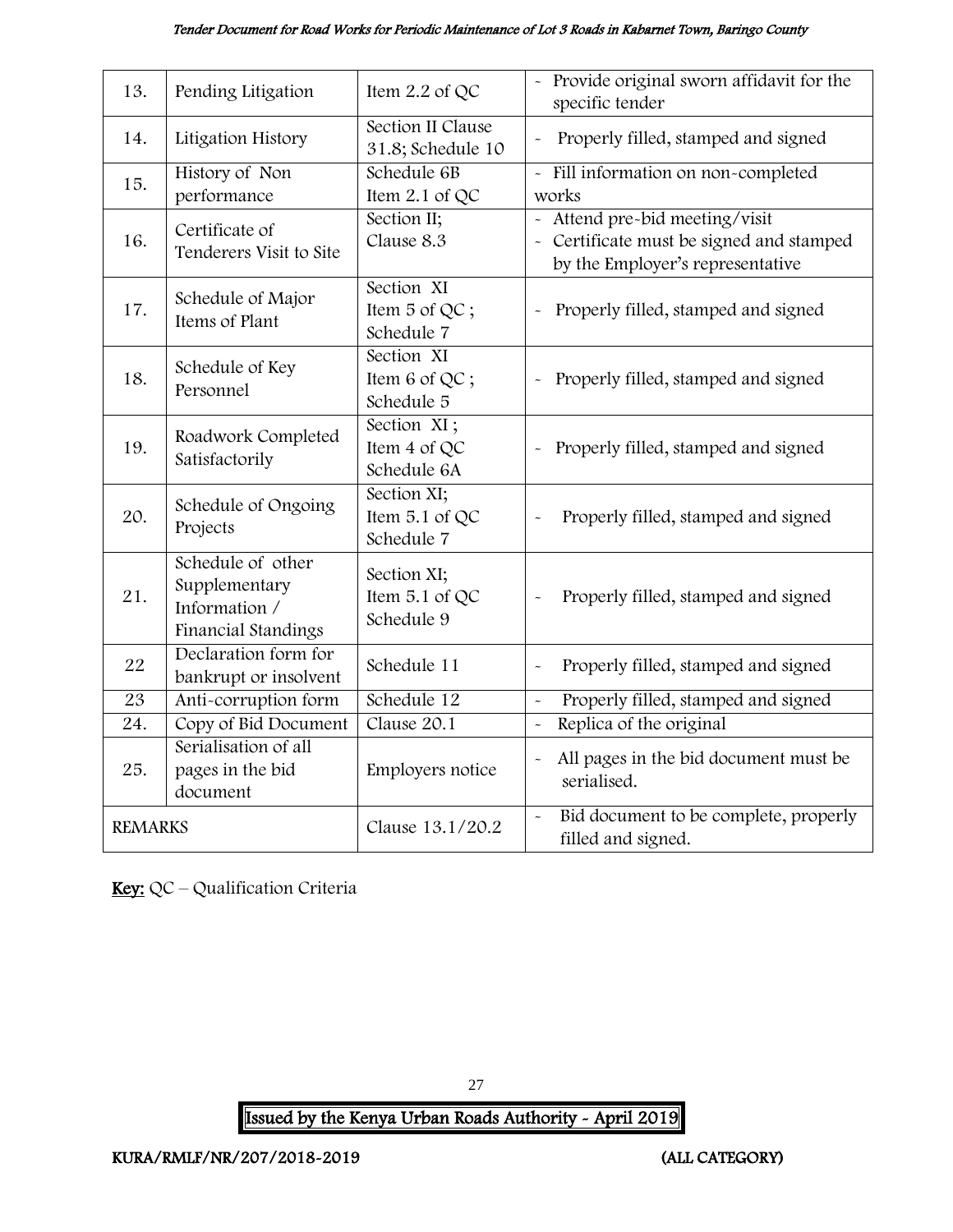#### Table 2: Post- qualification Score

| <b>TTEM</b>    |               | <b>DESCRIPTION</b>                   | <b>MUST</b>     | <b>MEET</b> |
|----------------|---------------|--------------------------------------|-----------------|-------------|
|                |               |                                      | <b>CRITERIA</b> |             |
| $\mathbf{1}$   |               | <b>FINANCIAL CAPACITY</b>            |                 |             |
|                | a             | <b>Audited Statements</b>            | YES/NO          |             |
|                | $\mathbf b$   | Cash flow statement (forecasts)      | YES/NO          |             |
|                | $\mathcal{C}$ | Financial position/Ratios            | YES/NO          |             |
|                | d             | Turnover                             | YES/NO          |             |
| $\overline{2}$ |               | <b>EXPERIENCE</b>                    |                 |             |
|                |               | General Experience                   | YES/NO          |             |
|                |               | Specific experience in related works | YES/NO          |             |
| 3              |               | <b>CURRENT COMMITMENTS</b>           |                 |             |
|                |               | On-going works                       | YES/NO          |             |
| yes            |               | <b>KEY PERSONNEL</b>                 |                 |             |
|                |               | HQ Staff                             | YES/NO          |             |
|                |               | Site Agent                           | YES/NO          |             |
|                |               | Surveyor                             | YES/NO          |             |
|                |               | Foreman                              | YES/NO          |             |
| 5              |               | PLANT AND EQUIPMENT                  |                 |             |
|                |               | Equipment capabilities               | YES/NO          |             |
| 6              |               | <b>WORK METHODOLOGY</b>              | YES/NO          |             |
| $\overline{7}$ |               | <b>LITIGATION HISTORY</b>            | YES/NO          |             |
| 8              |               | Business permit and office location  | YES/NO          |             |
|                |               | <b>REMARKS</b>                       |                 |             |

- Bidders must achieve YES in all the measured parameters to qualify.
- The bidders who pass the technical criteria will be subjected to financial evaluation

Issued by the Kenya Urban Roads Authority - April 2019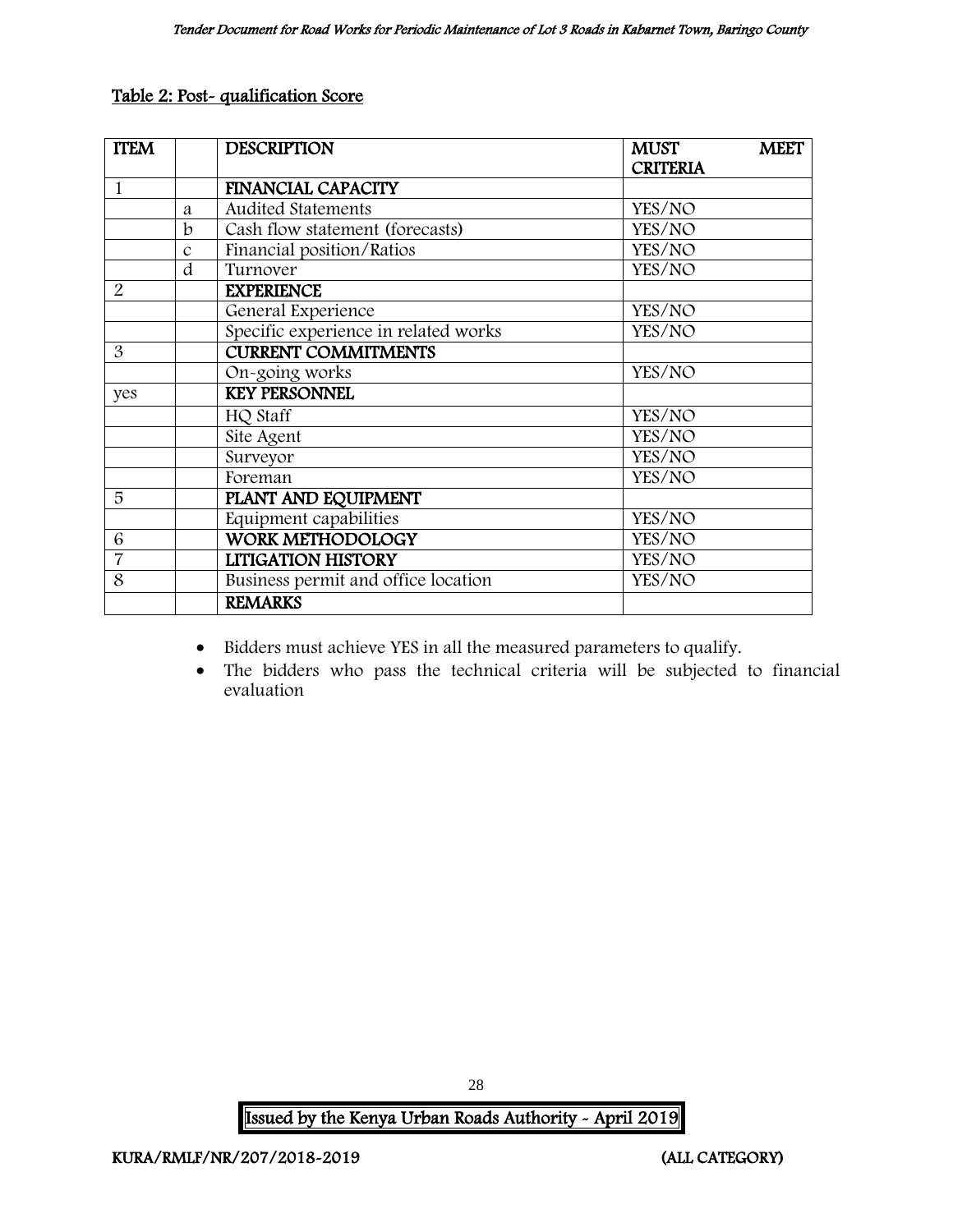### <span id="page-29-1"></span><span id="page-29-0"></span>SECTION IV: CONDITIONS OF CONTRACT

### PART I: GENERAL CONDITIONS OF CONTRACT

The Conditions Of Contract Part  $1$  – General Conditions shall be those forming Part 1 of the Conditions Of Contract for works of Civil engineering construction Fourth Edition 1987, reprinted in 1992 with further amendments, prepared by the Federation Internationale des Ingenieurs Conseils (FIDIC)

Copies of the FIDIC Conditions of Contract can be obtained from:

FIDIC Secretariat P.O.Box 86 1000 Lausanne 12 Switzerland<br>Fax: Fax: 41 21 653 5432<br>Telephone: 41 21 653 5003 Telephone: 41 21 653 5003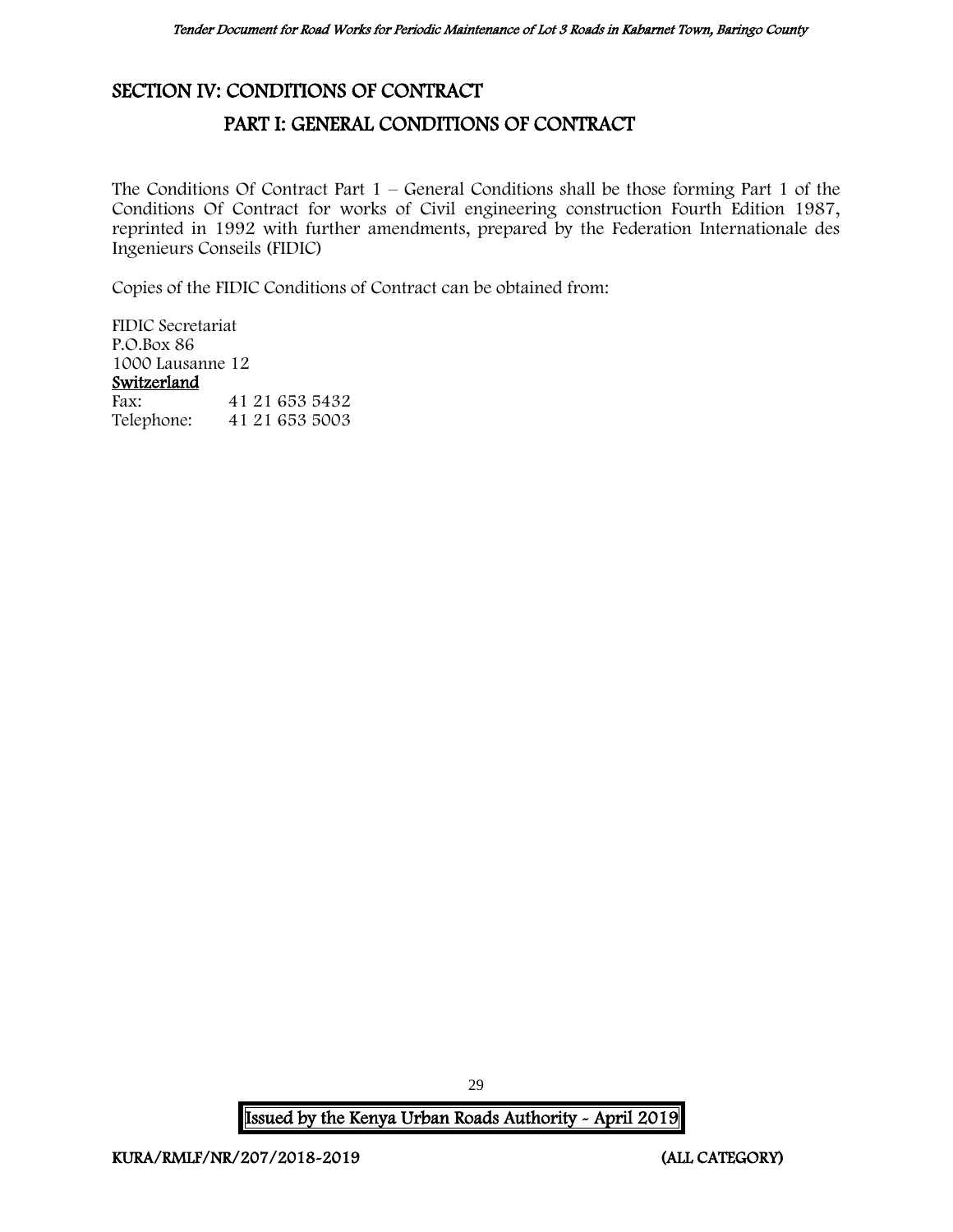### PART II: CONDITIONS OF PARTICULAR APPLICATION

<span id="page-30-0"></span>The following Conditions of Particular Application shall supplement the General Conditions of Contract. Whenever there is a conflict, the provisions herein shall prevail over those in the General Conditions of Contract. The Particular Condition is preceded by the corresponding clause number of the General Conditions to which it relates.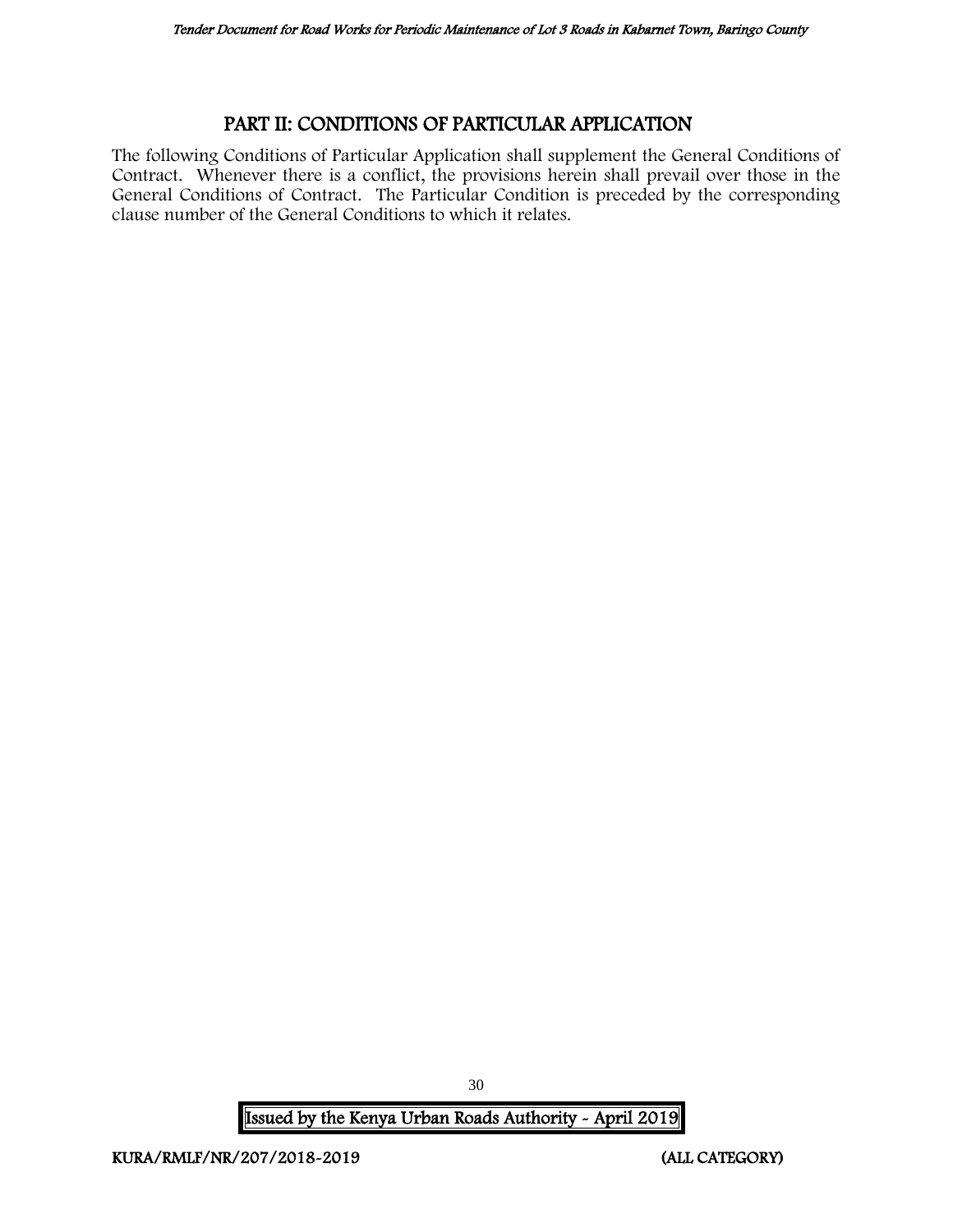#### **CONTENTS**

| SUBCLAUSE 8.2 - SITE OPERATIONS AND METHODS OF CONSTRUCTION 34         |     |
|------------------------------------------------------------------------|-----|
|                                                                        |     |
|                                                                        |     |
|                                                                        |     |
|                                                                        |     |
|                                                                        |     |
|                                                                        |     |
|                                                                        |     |
|                                                                        |     |
| SUBCLAUSE 15.2- LANGUAGE ABILITY AND QUALIFICATIONS OF CONTRACTOR'S    |     |
|                                                                        |     |
|                                                                        |     |
|                                                                        |     |
|                                                                        | .37 |
| SUBCLAUSE 19.1 - SAFETY, SECURITY AND PROTECTION OF THE ENVIRONMENT37  |     |
|                                                                        |     |
| SUBCLAUSE 21.1 - INSURANCE OF WORKS AND CONTRACTOR 'S EQUIPMENT 38     |     |
|                                                                        |     |
|                                                                        |     |
|                                                                        |     |
|                                                                        |     |
|                                                                        |     |
|                                                                        |     |
|                                                                        |     |
| SUBCLAUSE 29.2 - REINSTATEMENT AND COMPENSATION FOR DAMAGES TO PERSONS |     |
|                                                                        |     |
|                                                                        |     |
|                                                                        |     |
|                                                                        |     |
|                                                                        |     |
|                                                                        |     |
|                                                                        |     |
|                                                                        |     |
|                                                                        |     |
|                                                                        |     |
|                                                                        |     |

31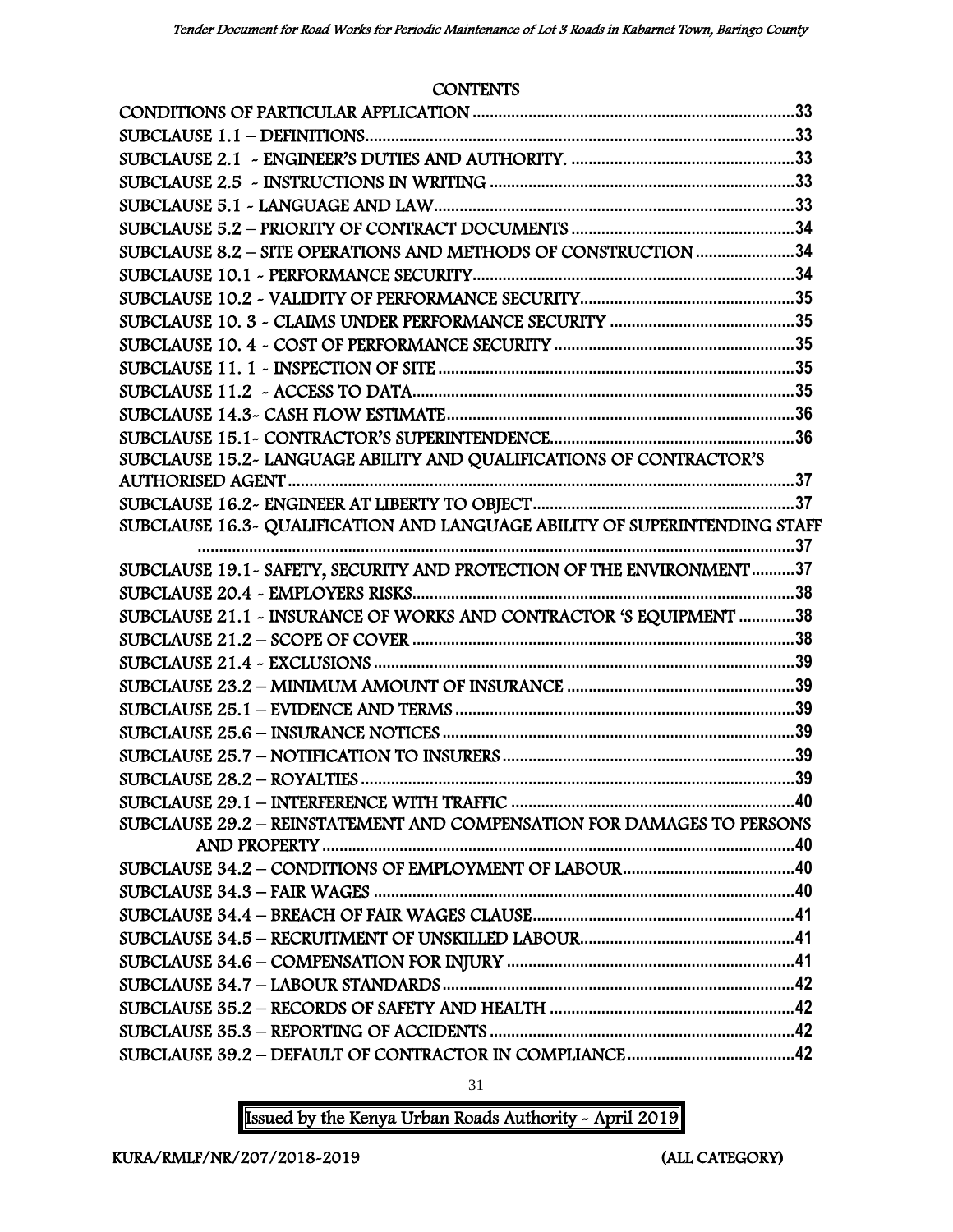| SUBCLAUSE 54.1 - CONTROCTOR'S EQUIPMENT, TEMPORARY WORKS AND MATERIALS |  |
|------------------------------------------------------------------------|--|
|                                                                        |  |
|                                                                        |  |
|                                                                        |  |
|                                                                        |  |
|                                                                        |  |
| SUBCLAUSE 60.3 - RETENTION MONEY AND PAYMENT OF RETENTION MONEY45      |  |
|                                                                        |  |
|                                                                        |  |
|                                                                        |  |
|                                                                        |  |
|                                                                        |  |
|                                                                        |  |
|                                                                        |  |
|                                                                        |  |
|                                                                        |  |
|                                                                        |  |
|                                                                        |  |
|                                                                        |  |
|                                                                        |  |
|                                                                        |  |
|                                                                        |  |
|                                                                        |  |
|                                                                        |  |
|                                                                        |  |
|                                                                        |  |
|                                                                        |  |
|                                                                        |  |
|                                                                        |  |
|                                                                        |  |
|                                                                        |  |
|                                                                        |  |
|                                                                        |  |
|                                                                        |  |
|                                                                        |  |

Issued by the Kenya Urban Roads Authority - April 2019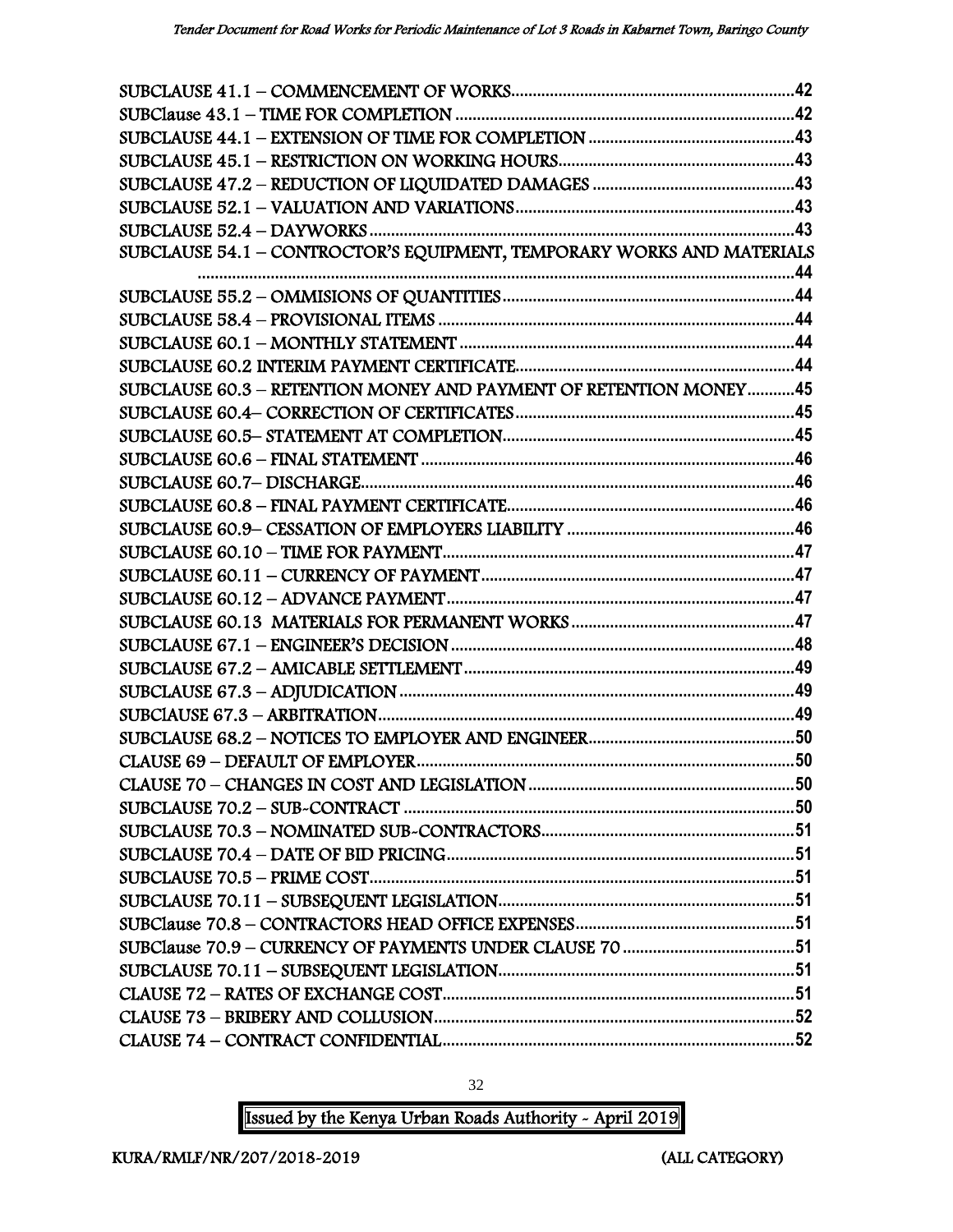# CONDITIONS OF PARTICULAR APPLICATION

#### SUBCLAUSE 1.1 – DEFINITIONS

Amend this sub-clause as follows:

- (a) (i) The "Employer" is the Kenya Urban Roads Authority, represented by the Director General - Kenya Urban Roads Authority.
- (ii) The "Engineer" is the Director-(RACM) Kenya Urban Roads Authority.

. (b) (i) Insert in line 2 after the Bills Of Quantities", the following, "the rates entered by the Contractor (whether or not such rate be employed in computation of the Contract Price),"

Amend subparagraph (b) (v) of Sub-Clause 1.1 by adding the following words at the end: The word "BID" is synonymous with "bid" and the word "Appendix to BID" with "Appendix to Bid" and the word "BID documents" with "bidding documents".

Add the following at the end of this sub-clause:

(h) "Materials" means materials and other things intended to form or forming part of the Permanent Works.

(i) "Quantified site instructions" means Site instructions from the Engineer or his representative to the Contractor instructing him to carry out quantified works drawn from the contract to be carried out within a specified period.

SUBCLAUSE 2.1 - ENGINEER'S DUTIES AND AUTHORITY.

With reference to Sub-Clause 2.1 (b), the following shall also apply: The Engineer shall obtain the specific approval of the Employer before taking any of the following actions specified in Part 1:

- (a) Consenting to the subletting of any part of the works under Clause 4;
- (b) Certifying additional cost determined under Clause 12;
- (c) Determining an extension of time under Clause 44;
- (d) Issuing a variation under Clause 51;
- (e) Fixing rates or prices under Clause 52

#### SUBCLAUSE 2.5 - INSTRUCTIONS IN WRITING

Add at the end of sub-clause 2.5 the following: "The site instructions shall be in the form of quantified site instructions and the contractor shall commence execution of the site instructions within three (3) days and complete within the completion period as stipulated in the instructions.

#### SUBCLAUSE 5.1 - LANGUAGE AND LAW

The Contract document shall be drawn up in the ENGLISH LANGUAGE. Communication between the Contractor and the Engineer's Representative shall be in this given language.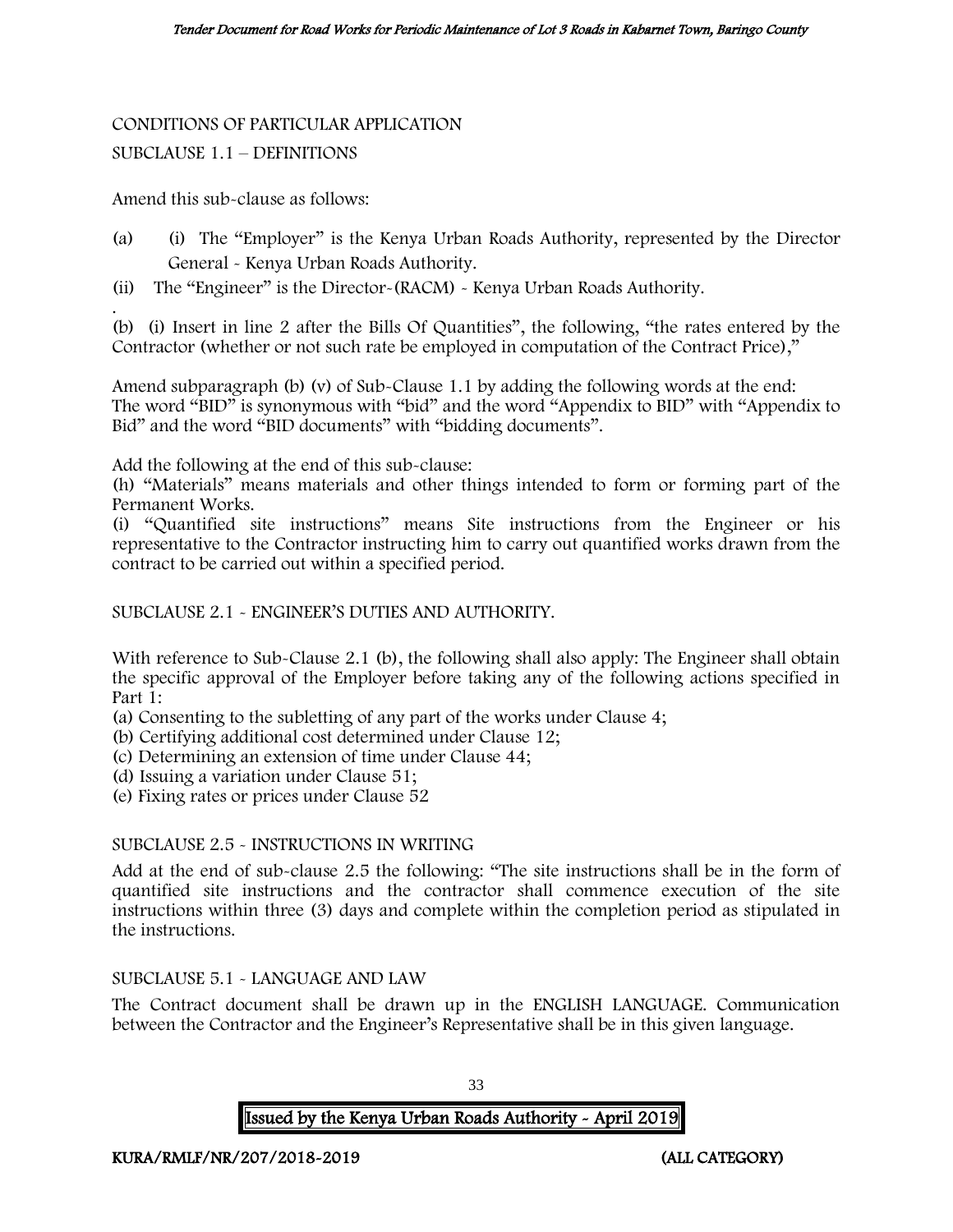The Laws applicable to this Contract shall be the Laws of the Republic of Kenya.

SUBCLAUSE 5.2 – PRIORITY OF CONTRACT DOCUMENTS

Delete the documents listed 1-6 and substitute:

- (1) The Contract Agreement (if completed)
- (2) The Letter Of Acceptance;
- (3) The Bid and Appendix to Bid;
- (4) The Conditions of Contract Part II;
- (5) The Conditions of Contract Part I;
- (6) The Special Specifications;
- (7) The Standard Specification for Road and Bridge Construction, 1986;
- (8) The Drawings;
- (9) The priced Bills of Quantities
- (10) Other documents as listed in the Appendix to form of Bid

### SUBCLAUSE 8.2 – SITE OPERATIONS AND METHODS OF CONSTRUCTION

Add sub- clause 8.2(b) at the end as follows:

"The Contractor shall submit to the Engineer Works Methodology not later than 14 days from the date of award of the contract and general description of his proposed arrangements and methods for the execution of the Works. This shall include inter-alia temporary office, buildings, access roads, construction plant and its intended production output, working shift arrangements, labour strength, skilled and unskilled, and supervision arrangements, power supply arrangements, supply of materials including a materials utilisation programme, stone crushing, aggregate production and storage, cement handling, concrete mixing and handling, methods of excavation, dealing with water, testing methods and facilities."

### SUBCLAUSE 10.1 - PERFORMANCE SECURITY

Replace the text of Sub-clause 10.1 with the following:

"The Contractor shall provide security for his proper performance of the Contract within 28 days after receipt of the Letter of Acceptance. The Performance Security shall be in the form of a bank guarantee as stipulated by the Employer in the Appendix to Bid. The Performance Security shall be issued by a bank incorporated in Kenya. The Contractor shall notify the Engineer when providing the Performance Security to the Employer.

"Without limitation to the provisions of the preceding paragraph, whenever the Engineer determines an addition to the Contract Price as a result of a change in cost, the Contractor, at the Engineers written request, shall promptly increase the value of the Performance Security by an equal percentage.

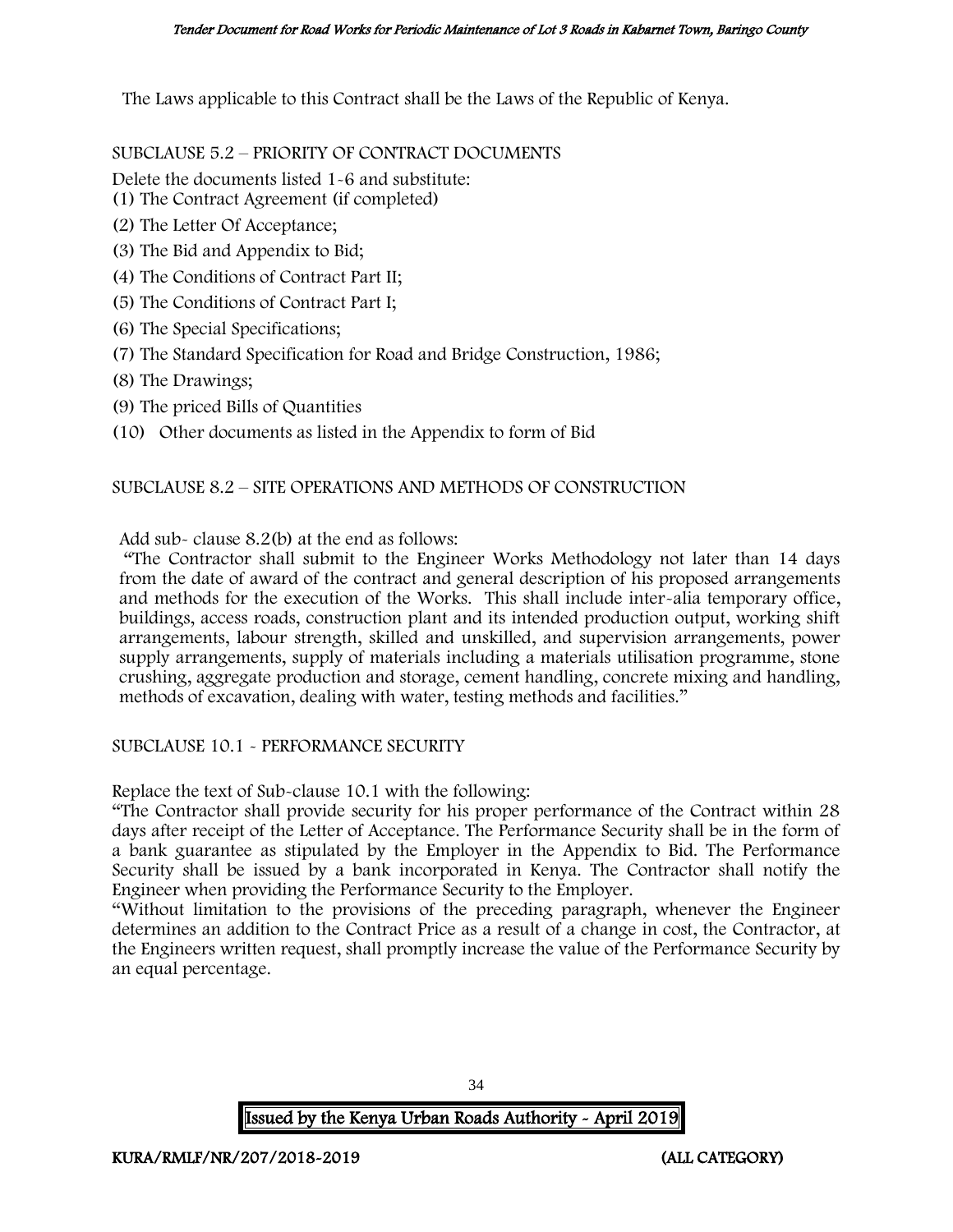SUBCLAUSE 10.2 - VALIDITY OF PERFORMANCE SECURITY

The Performance Security shall be valid until a date 28 days after the date of issue of the Defects Liability Certificate. The security shall be returned to the Contractor within 14 days of expiration.

SUBCLAUSE 10. 3 - CLAIMS UNDER PERFORMANCE SECURITY

Delete the entire sub-clause 10.3.

SUBCLAUSE 10. 4 - COST OF PERFORMANCE SECURITY

The cost of complying with the requirements of this clause shall be borne by the Contractor.

SUBCLAUSE 11. 1 - INSPECTION OF SITE

#### In line 17 after "affect his BID" add

"and the Contractor shall be deemed to have based his BID on all the aforementioned"

Delete the last paragraph completely and replace with the following:

"The Employer in no way guarantees completeness nor accuracy of the soil, materials, subsurface and hydrological information made available to the Contractor at the time of BIDing or at any other time during the period of the Contract, and the Contractor shall be responsible for ascertaining for himself all information as aforesaid for the execution of works and his BID shall be deemed to have been priced accordingly.

SUBCLAUSE 11.2 - ACCESS TO DATA

Data made available by the Employer in accordance with Clause 11.1 shall be deemed to include data listed elsewhere in the Contract as open for inspection at the address stipulated in the Appendix to Bid.

SUBCLAUSE 14.1 PROGRAM TO BE SUBMITTED

The time within which the program shall be submitted shall be fourteen (14) days from the issuance of order to commence.

The programme shall be in the form of a Critical Path Method Network (CPM network) showing the order of procedure and description of the construction methods and arrangements by which he proposes to carry out the works. It should also be supplemented by a time – bar chart of the same programme.

The programme shall be coordinated with climatic, groundwater and other conditions to provide for the completion of the Works in the instruction and by the time specified. The programme shall be revised on demand by the Engineer or his representative.

Issued by the Kenya Urban Roads Authority - April 2019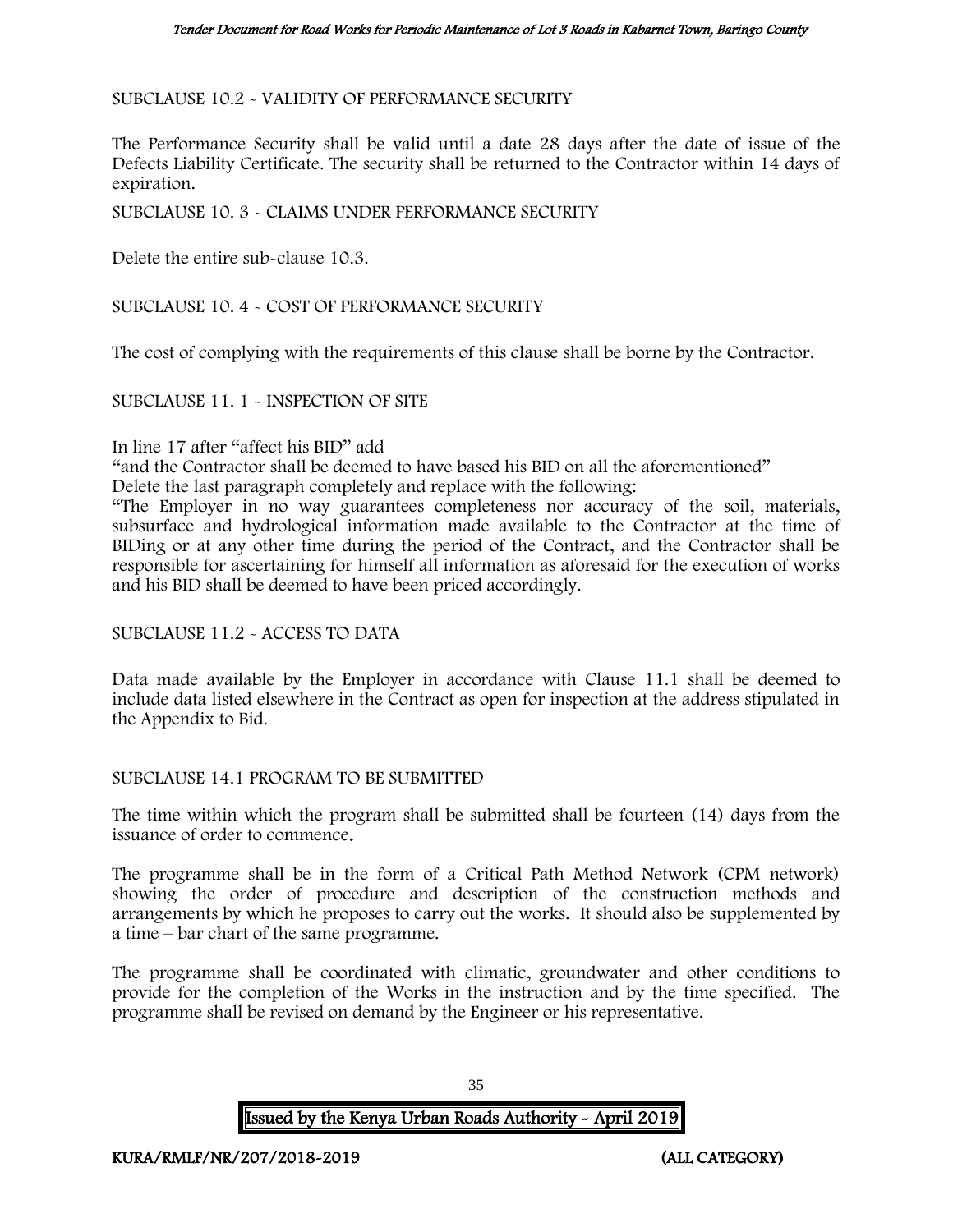During the execution of the works, the Contractor shall submit to the Engineer full and detailed particulars of any proposed amendments to the arrangements and methods submitted in accordance with the foregoing. If details of the Contractor's proposals for Temporary Works are required by the Engineer for his own information the Contractor shall submit such details within seven days of being requested to do so.

The various operations pertaining to the works shall be carried out in such a progressive sequence as will achieve a continuous and consecutive output of fully completed road works inclusive of all bridge works and culverts within the time limits specified in the Contract and the instructions. Generally the Contractor shall carry out works within the sections stated in the instructions.

The Contractor shall allow in his programme for the following 10 public holidays per calendar year in Kenya.

- New Years Day  $(1<sup>st</sup>$  January)
- Good Friday
- Easter Monday
- Labour day  $(1<sup>st</sup>$  May)
- Madaraka Day (1st June)
- Idd Ul Fitr
- Mashujaa Day (20th October)
- $\bullet$  Jamhuri day (12<sup>th</sup> December)
- Christmas Day  $(25<sup>th</sup> December)$
- Boxing day (26<sup>th</sup> December)

The Contractor should also allow per calendar year for a further 2 unspecified public holidays which may be announced by the Government of Kenya with no prior notification.

Add the following at the end of this sub-clause: -

The Employer shall have the right to withhold payment at any time if the contractor fails to submit the programme or revised programme due to his negligence, failure or omission.

### SUBCLAUSE 14.3- CASH FLOW ESTIMATE

The cash flow estimates shall be submitted together with the works programme.

### SUBCLAUSE 15.1- CONTRACTOR'S SUPERINTENDENCE

Add the following at the end of the first paragraph of sub-clause 15.1: "The Contractor shall, within seven (7) days of receipt of the Engineer's order to commence the works inform the Engineer in writing the name of the Contractor's Representative and the anticipated date of his/her arrival on site."

Add the following Sub-clause 15.2

36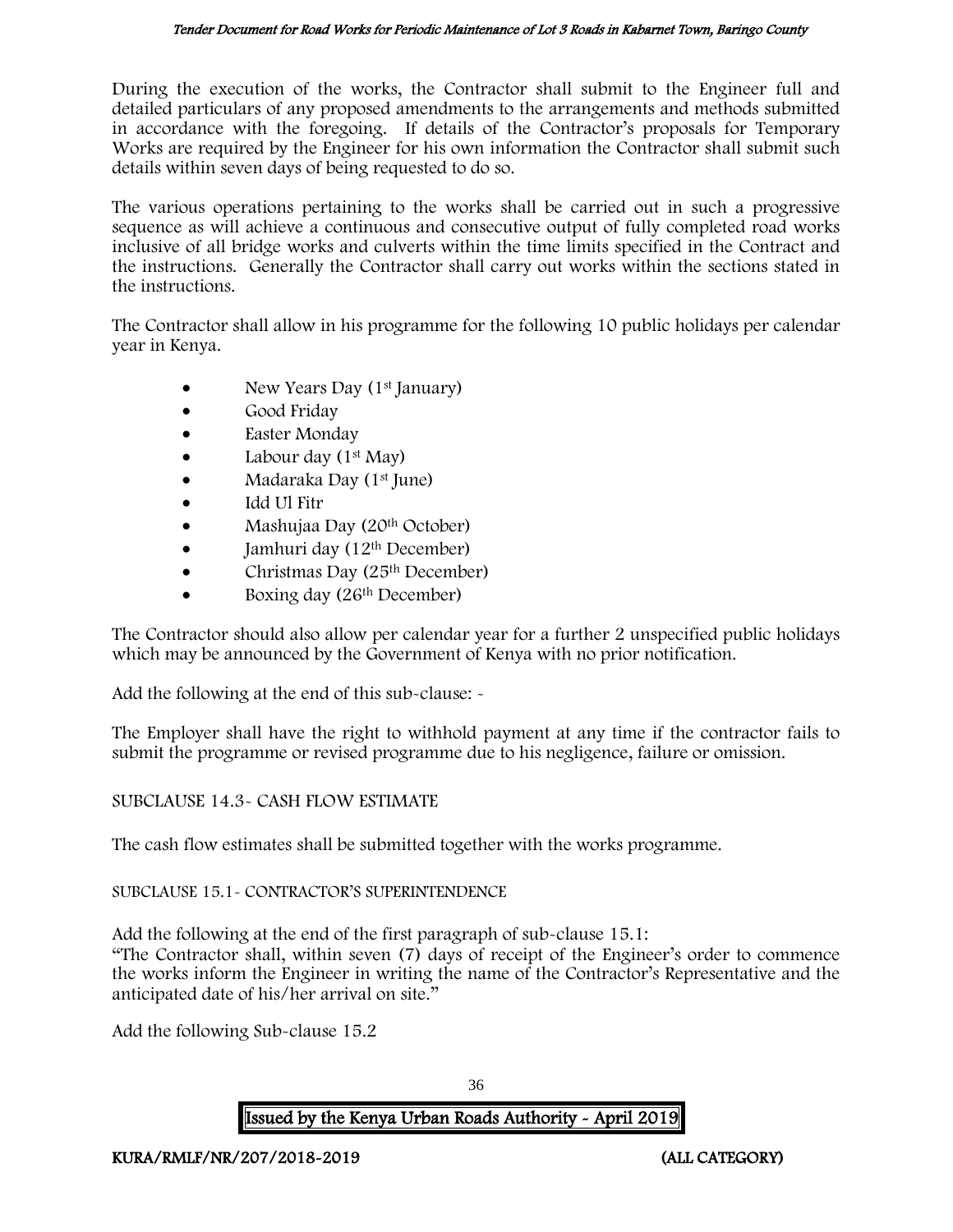SUBCLAUSE 15.2- LANGUAGE ABILITY AND QUALIFICATIONS OF CONTRACTOR'S AUTHORISED AGENT

The Contractor's Agent or Representative on the site shall have as a minimum an ordinary diploma in civil Engineering or building construction or have equivalent status approved by the Engineer and shall be able to read and write English fluently.

The Contractor's Agent or Representative shall have at least 3 years related experience.

SUBCLAUSE 16.2- ENGINEER AT LIBERTY TO OBJECT

At the end of this Clause add

"by a competent substitute approved by the Engineer and at the Contractors own expense." Add the following Sub-Clauses 16.3 and 16.4:

### SUBCLAUSE 16.3- QUALIFICATION AND LANGUAGE ABILITY OF SUPERINTENDING STAFF

The Contractor's superintending staff shall meet the following minimum qualifications: Should have a working knowledge of English or Kiswahili. Should any of the superintending staff not be able to meet this condition, the Contractor shall propose to the Engineer arrangements for provision of a sufficient number of interpreters of approved qualifications. The Engineer, at his discretion, may amend, approve or reject such arrangements or reject deployment of superintending staff not meeting the language requirements. The Engineer may at any time during the duration of the Contract amend any approved arrangements made for interpreters, which shall be implemented at the Contractors expense.

The key staff listed below must have academic qualifications from government-recognised institutions or equivalent institutions of the levels set out in Section 5, Part 6.

- Site Agent
- Site Engineer
- Site Surveyor
- Foremen

The key staff listed below must have minimum experience set out in Section 5, Part 6:

- Site Agent
- Site Engineer
- Site Surveyor
- Foremen

Qualifications as above shall be subject to verification and approval on site by the Engineer or his representative on site before commencement of the said works.

SUBCLAUSE 19.1- SAFETY, SECURITY AND PROTECTION OF THE ENVIRONMENT

Add Sub-Clause-paragraph (d) of Sub-Clause 19 as follows:

Notwithstanding the Contractor's obligation under Sub-Clause-paragraph (a), (b) and 9(c) of Sub-Clause 19.1 of the Conditions Of Contract, the Contractor shall observe the following measures with a view to reducing or elimination adverse environmental effects by the site works:

37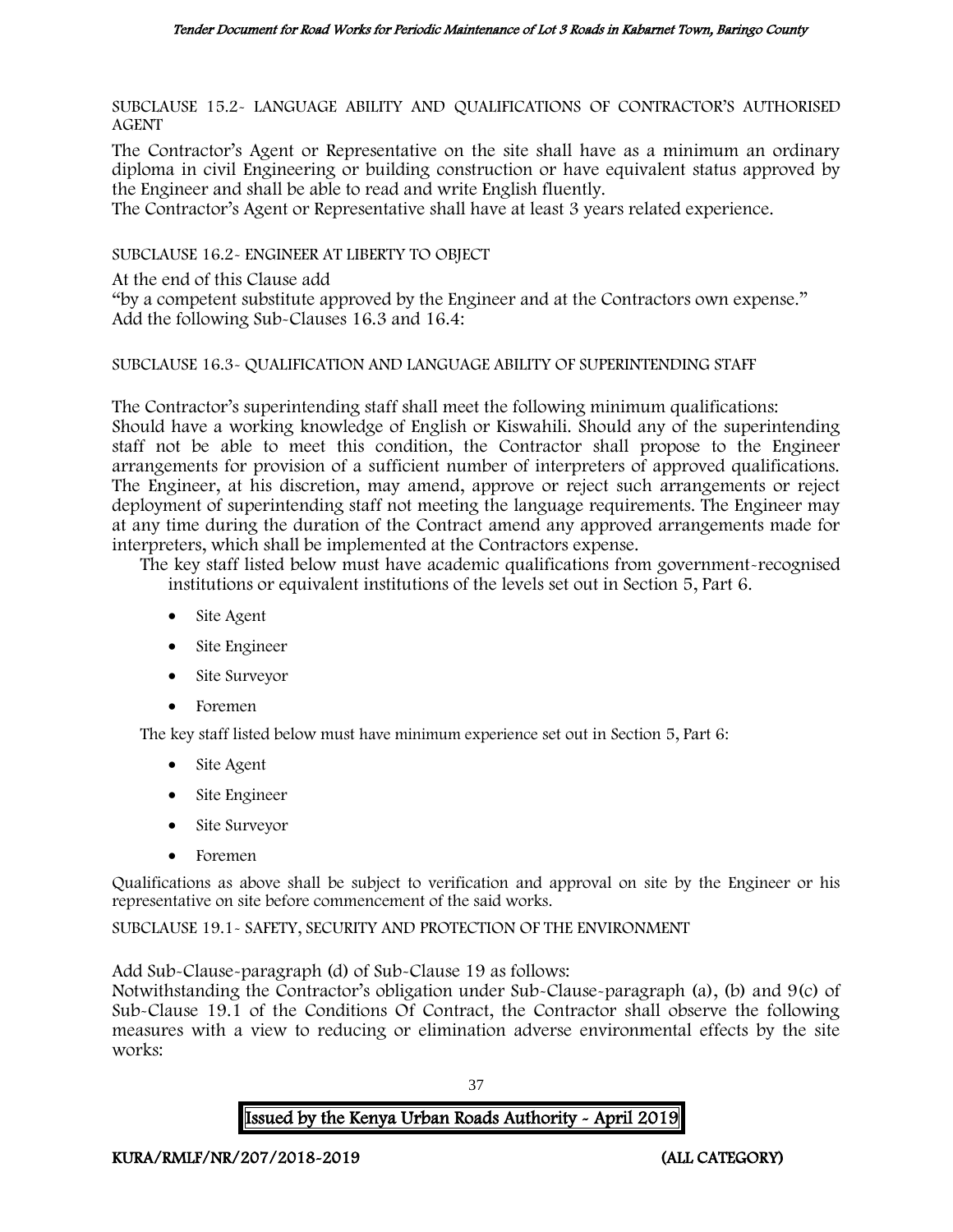- (i) All quarries and borrow pits shall be filled and landscaped to their original state after extraction of construction material
- (ii) Soil erosion due to surface runoff or water from culverts or other drainage structures should be avoided by putting in place proper erosion control measures that shall include, but are not limited to grassing and planting if trees
- (iii) Long traffic diversion roads shall be avoided so as to minimize the effect of dust on the surrounding environment. In any case all diversions shall be kept damp and dust free
- (iv) Spillage of oils, fuels and lubricants shall be avoided and if spilt, shall be collected and disposed off in such a way as not to adversely affect the environment
- (v) Rock blasting near settlement areas shall be properly coordinated with the relevant officers of the Government so as to minimize noise pollution and community interference.

SUBCLAUSE 20.4 - EMPLOYERS RISKS

Delete Sub-Clause (h) and substitute with;

- (h) any operation of the forces of nature (insofar as it occurs on site) which an experienced contractor:
	- (i) could not have reasonably foreseen, or
	- (ii) could reasonably have foreseen, but against which he could not reasonably have taken at least one of the following measures:
		- (A) prevent loss or damage to physical property from occurring by taking appropriate measures or
		- (B) insure against such loss or damage

SUBCLAUSE 21.1 - INSURANCE OF WORKS AND CONTRACTOR 'S EQUIPMENT

Add the following words at the end of Sub-paragraph (a) and immediately before the last word of Sub-paragraph (b) of Sub-Clause 21.1:

"It being understood that such insurance shall provide for compensation to be payable in the types and proportions of currencies required to rectify the loss or damage incurred"

Delete the first sentence of this Clause and replace with he following:

"prior to commencement of the Works the Contractor shall, without limiting his or the Employer's obligations and responsibilities under Clause 20, insure to the satisfaction of the Employer:"

SUBCLAUSE 21.2 – SCOPE OF COVER

Amend sub-paragraph (a) of Sub-Clause 21.2 as follows:

Delete words "from the start of work at the site" and substitute the words "from the first working day after the Commencement Date"

Add the following as Sub-Clause (c) under Sub-Clause-Clause 21.2

Issued by the Kenya Urban Roads Authority - April 2019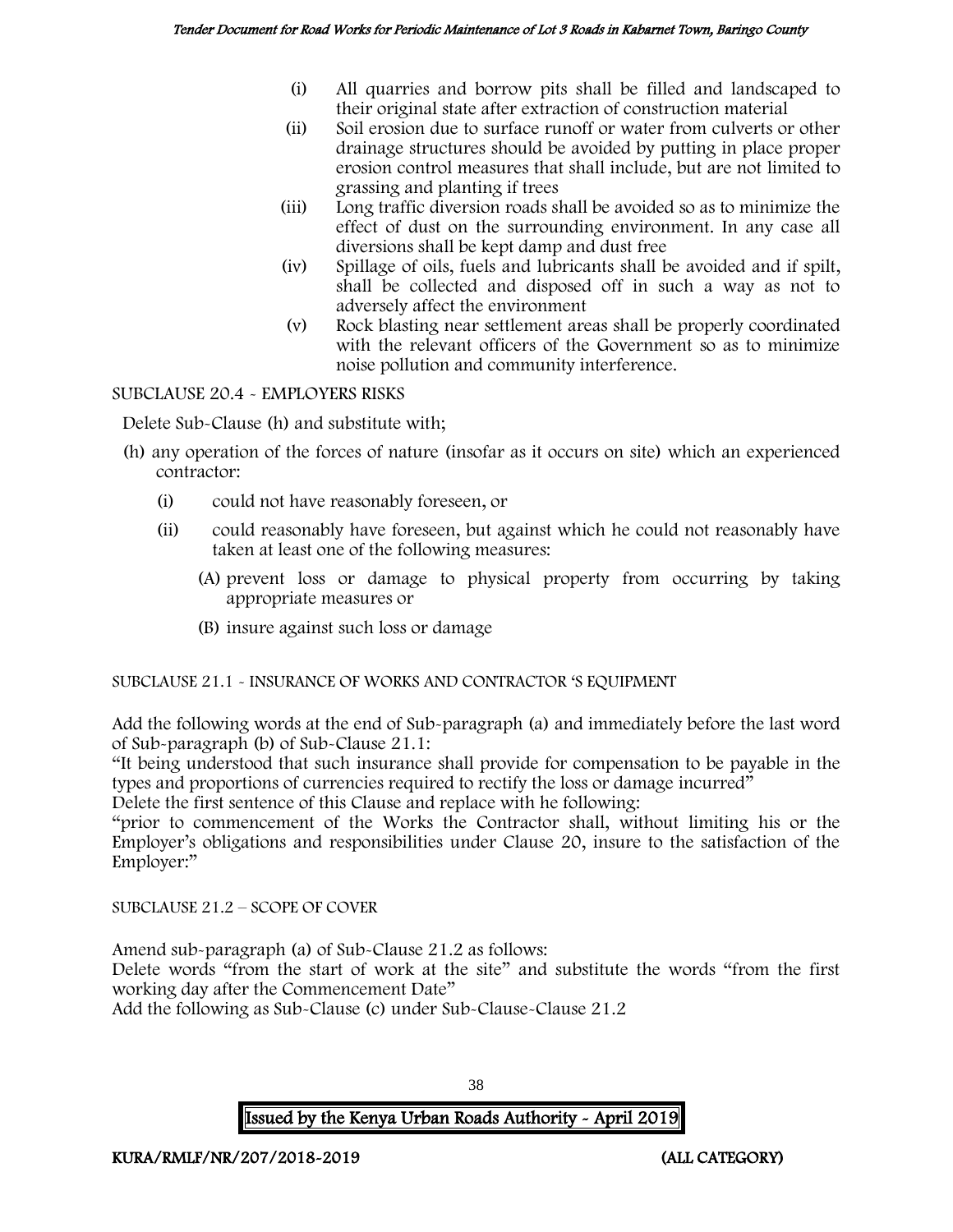(c ) It shall be the responsibility of the Contractor to notify the insurance company of any change in the nature and extent of the Works and to ensure the adequacy of the insurance coverage at all times during the period of the Contract.

SUBCLAUSE 21.4 - EXCLUSIONS

Amend Sub-Clause 21.4 to read as follows:

"There shall be no obligation for the insurances in Sub-Clause 21.1 to include loss or damage caused by the risks listed under Sub-Clause 20.4 sub-paragraph (a) (i) to(iv) of the Conditions of Particular Application."

### SUBCLAUSE 23.2 – MINIMUM AMOUNT OF INSURANCE

Add the following at the end of this Clause: "... with no limits to the number of occurrences".

SUBCLAUSE 25.1 – EVIDENCE AND TERMS

Amend Sub-Claus OF INSURANCE 25.1 as follows: Insert the words "as soon as practicable after the respective insurances have been taken out but in any case" before the words "prior to the start of work at the site" Add the following Sub-Clauses 25.6, 25.7

### SUBCLAUSE 25.6 – INSURANCE NOTICES

Each policy of insurance effected by the Contractor for purposes of the Contract shall include a provision to the effect that the Insurer shall have a duty to give notice in writing to the Contractor and Employer of the date when a premium becomes payable. This shall not be more than thirty (30) days before that date and the policy shall remain in force until thirty (30) days after the giving of such notice.

### SUBCLAUSE 25.7 – NOTIFICATION TO INSURERS

It shall be the responsibility of the Contractor to notify insurers under any of the insurance referred to in the preceding clauses 21, 23 and 24 on any matter or event, which by the terms of such insurance are required to be so notified. The Contractor shall indemnify and keep indemnified the Employer against all losses, claims, demands, proceedings, costs, charges and expenses whatsoever arising out of or in consequence of any default by the Contractor in complying with the requirements of this Sub-Clause whether as a result of avoidance of such insurance or otherwise.

SUBCLAUSE 28.2 – ROYALTIES

Add at the end of this Sub-Clause the following sentence:

"The Contractor shall also be liable for all payments or compensation if any that are levied in connection with the dumping of part or all of any such material."

Issued by the Kenya Urban Roads Authority - April 2019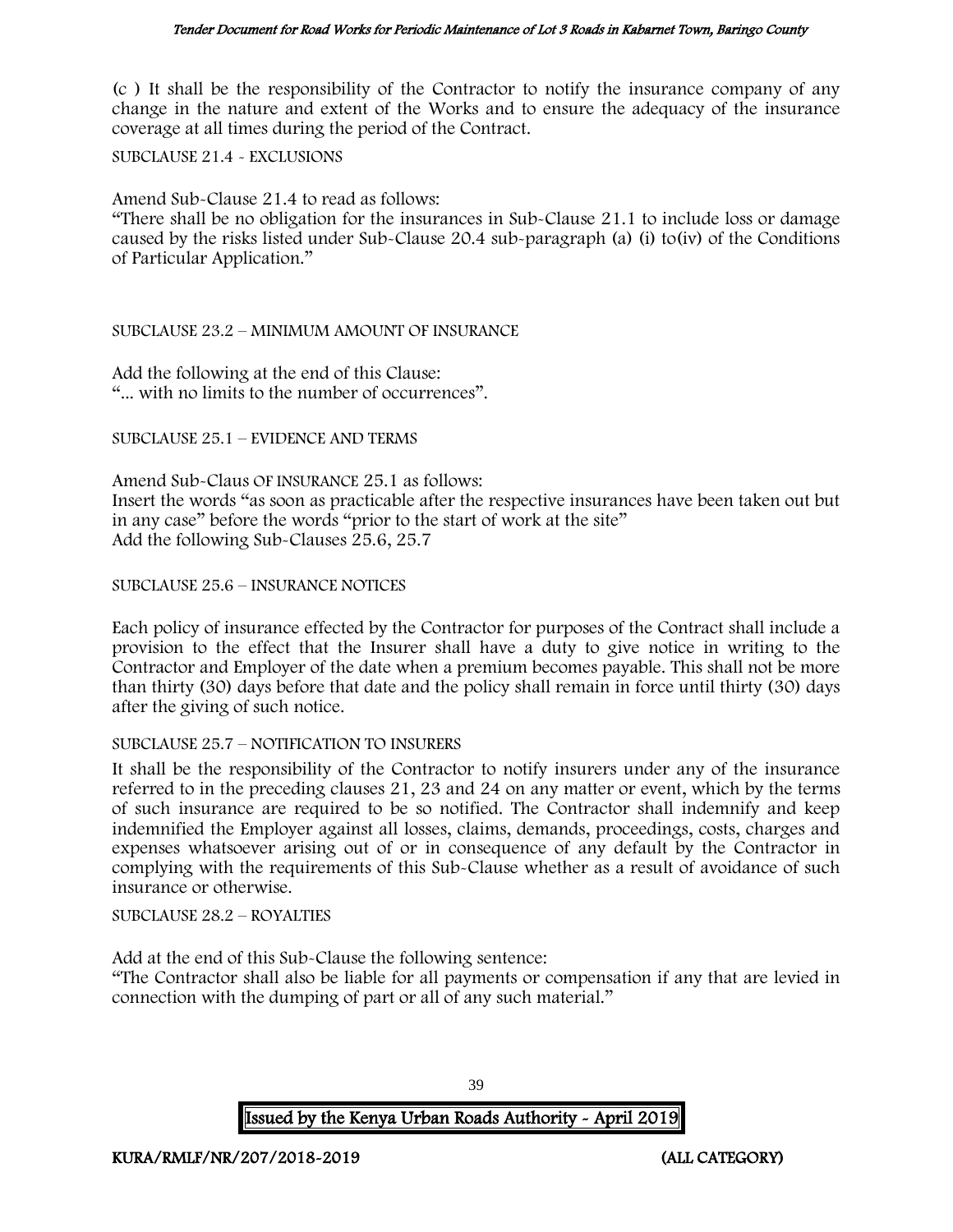SUBCLAUSE 29.1 – INTERFERENCE WITH TRAFFIC

Supplement Sub-Clause 29.1 by adding the following sentence at the end:

"The Contractor will be permitted to use existing public roads for access to the site. The Contractor shall pay vehicle license tax and road maintenance duty in accordance with relevant regulations and shall obtain any necessary permits or licenses from relevant authorities for transporting his equipment."

Add the following subclause 29.2:

### SUBCLAUSE 29.2 – REINSTATEMENT AND COMPENSATION FOR DAMAGES TO PERSONS AND **PROPERTY**

The Contractor shall reinstate all properties whether public or private which are damaged in consequence of the construction and, maintenance of the works to a condition as specified and at least equal to that prevailing before his first entry on them.

If in the opinion of the Engineer the Contractor shall have failed to take reasonable and prompt action to discharge his obligations in the matter of reinstatement, the Engineer will inform the Contractor in writing of his opinion, in which circumstances the Employer reserves the right to employ others to do the necessary work of reinstatement and to deduct the cost thereof from any money due or which shall become due to the Contractor.

The Contractor shall refer to the Employer without delay all claims which may be considered to fall within the provisions of Clause 22.1.

Add the following Sub-Clause 34.2 to 34.8

### SUBCLAUSE 34.2 – CONDITIONS OF EMPLOYMENT OF LABOUR

The Contractor shall be responsible for making all arrangements for and shall bear all costs relating to recruitment, obtaining of all necessary visas, permits or other official permission for movements of staff and labour.

### SUBCLAUSE 34.3 – FAIR WAGES

The Contractor shall, in respect of all persons employed anywhere by him in the execution of the Contract, and further in respect of all persons employed by him otherwise than in the execution of the Contract in every factory, Workshop or place occupied or used by him for the execution of the Contract, observe and fulfil the following conditions:

- (a) The Contractor shall pay rates of wages, observe hours of labour and provide conditions of labour, housing, amenities and facilities not less favourable than those required by the latest Regulation of Wages (Building and Construction Industry) Order as of the time of bid submission, and subsequent amendments thereto, or in any wage scales, hours of work or conditions agreed by the Ministry of Labour or other Government Department in consultation with the appropriate wage fixing authority and generally recognized by other employees in the district whose general circumstances in the trade or industry in which the Contractor is engaged are similar.
- (b) In the absence of any rates of wages, hours or conditions of labour so established the Contractor shall pay rates of wages and observe hours and conditions of labour which are not less favourable than the general level of wages, hours and conditions observed by other Employers whose general circumstances in the trade or industry in which the Contractor is engaged are similar.

Issued by the Kenya Urban Roads Authority - April 2019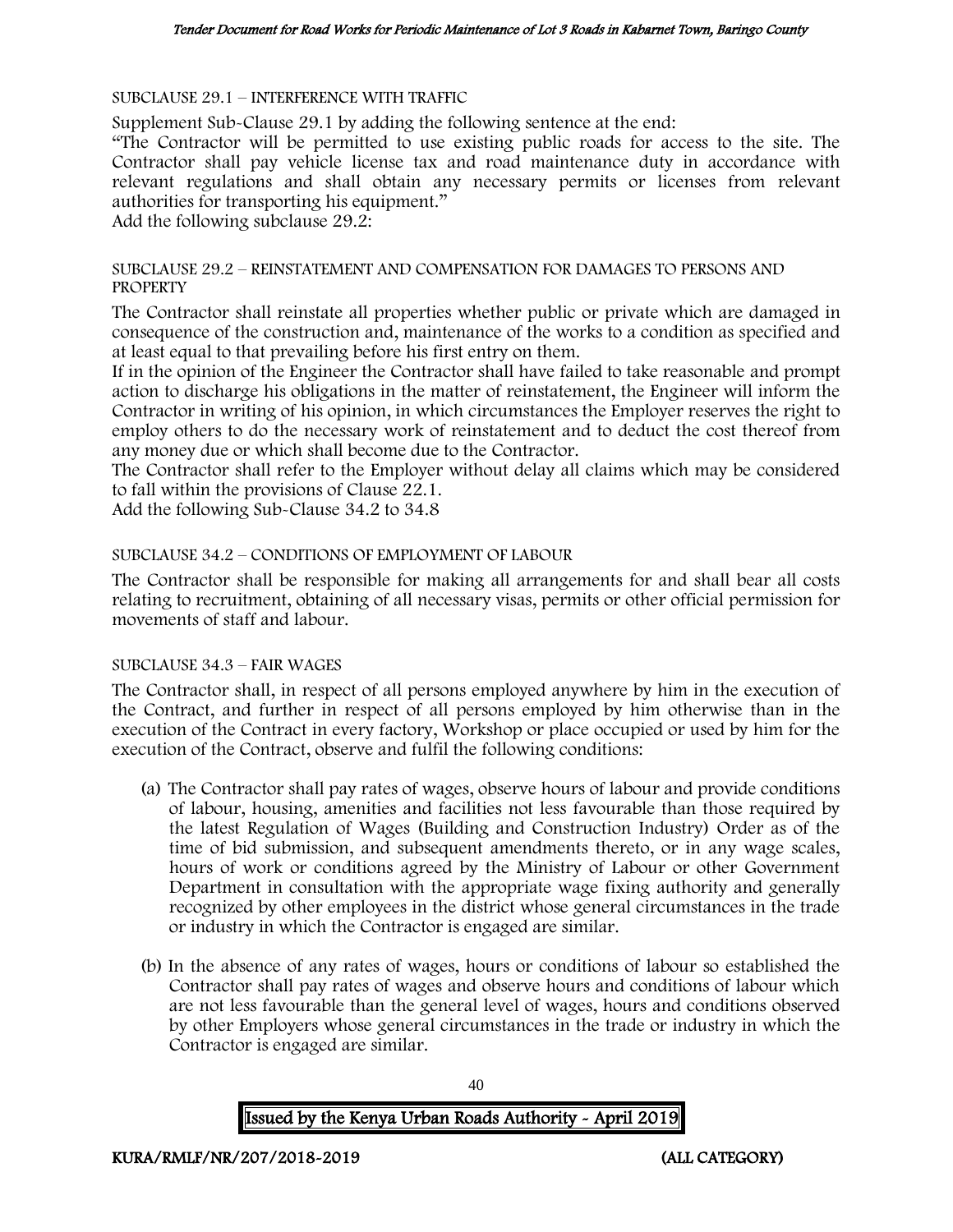#### Tender Document for Road Works for Periodic Maintenance of Lot 3 Roads in Kabarnet Town, Baringo County

- (c) Where the absence of established rates of wages, hours and conditions of labour or the dissimilarity of the general circumstances in the trade of industry in which the Contractor is engaged prevent the Contractor from observing rates of wages, hours and conditions of labour ascertained under sub-paragraph (a) and (b) above the Contractor in fixing the rates of wages, hours and conditions of labour of his employees shall be guided by the advice of the Labour Department.
- (d) The Contractor shall recognize the freedom of his employees to be members of trade unions.
- (e) The Contractor shall maintain records in English of the time worked by, and the wages paid to, his employees. The Contractor shall furnish to the Engineer or Employer, if called upon to do so, such particulars of the rates, wages and conditions of labour as the Employer or Engineer may direct.
- (f) The Contractor shall at all times during the continuance of the contract display, for the information of his employees in every factory, workshop or place occupied or used by him for the execution of the Contract, a copy of this clause together with a notice setting out the general rates of wages, hours and conditions of labour of his employees.
- (g) The Contractor shall be responsible for the observance of this clause by sub-Contractors employed in the execution of the works.

### SUBCLAUSE 34.4 – BREACH OF FAIR WAGES CLAUSE

Any Contractor or Sub-Contractor who is found to be in breach of Fair Wages Clause shall cease to be approved as a Contractor or Sub-Contractor for such period as the Permanent Secretary for the Ministry of Roads may determine.

Should a claim be made to the Employer alleging the Contractor's default in payment of Fair Wages of any workman employed on the Contract and if proof thereof satisfactory to the Employer is furnished by the Labour Authority, the Employer may, failing payment by the Contractor, pay the claims out of any monies due or which may become due to the Contractor under the Contract.

### SUBCLAUSE 34.5 – RECRUITMENT OF UNSKILLED LABOUR

Any additional unskilled labour which is required by the Contractor for the works and which is not in his employment at the time of the acceptance of the BID shall be recruited by the Contractor from the Labour Exchange or Exchange or Exchanges nearest to the site or sites of the work.

### SUBCLAUSE 34.6 – COMPENSATION FOR INJURY

The Contractor shall in accordance with the Workmen's Compensation Act of the Laws of Kenya and any other regulations in force from time to time pay compensation for loss or damage suffered in consequence of any accident or injury or disease resulting from his work to any workman or other person in the employment of the Contractor or any Subcontractor.

41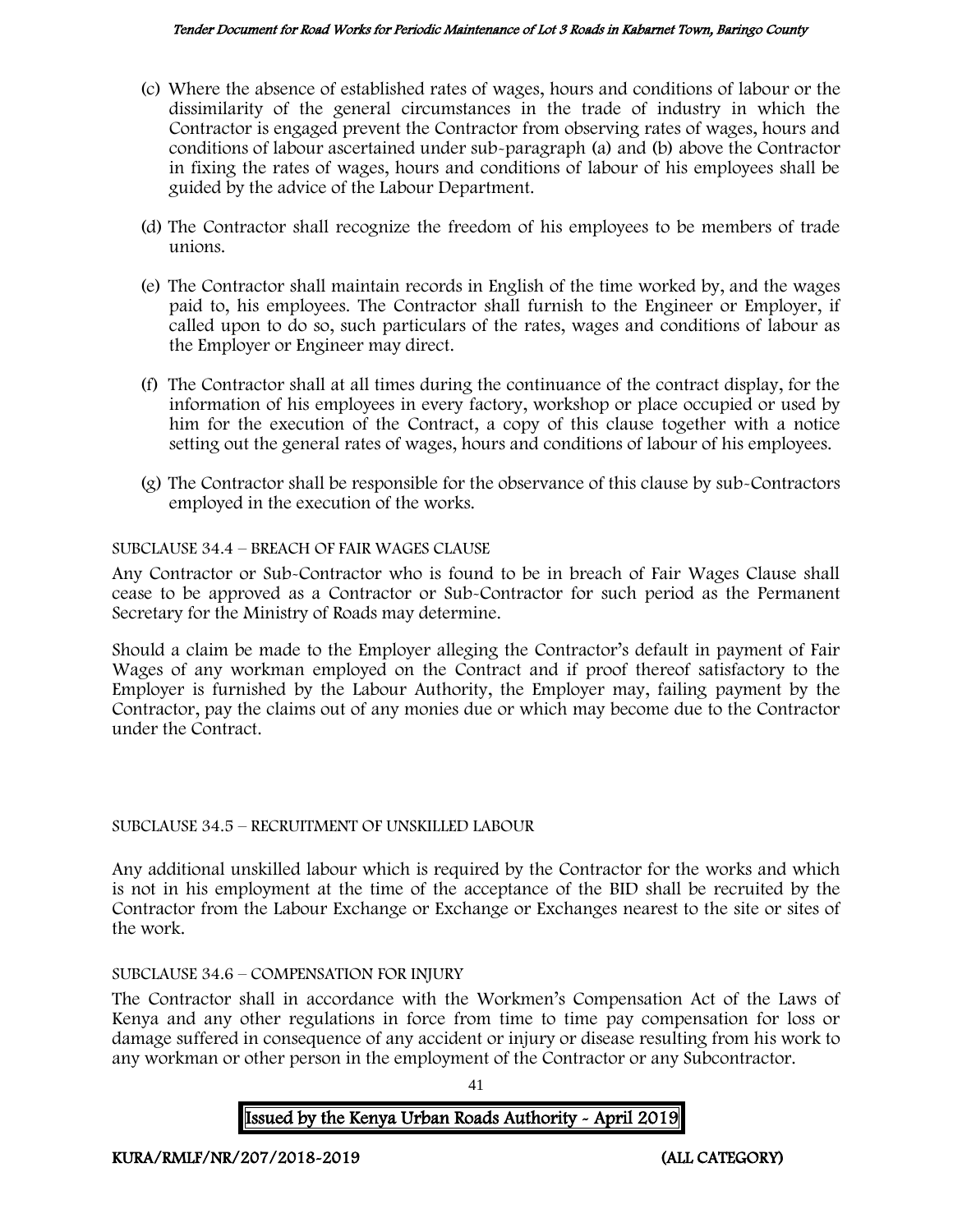SUBCLAUSE 34.7 – LABOUR STANDARDS

(a) the Contractor shall comply with the existing local labour laws, regulations and labour standards

(b) the Contractor shall formulate and enforce an adequate safety program with respect to all work under his contract, whether performed by the Contractor or subcontractor. The Contractor has assurance from the Employer of cooperation where the implementation of these safety measures requires joint cooperation.

(c) Upon written request of the Employer the Contractor shall remove or replace any of his employees employed under this Contract.

Add the following Sub-Clause 35.2 and 35.3.

SUBCLAUSE 35.2 – RECORDS OF SAFETY AND HEALTH

The Contractor shall maintain such records and make such reports concerning safety, health and welfare of persons and damage to property as the Engineer may from time to time prescribe.

SUBCLAUSE 35.3 – REPORTING OF ACCIDENTS

The Contractor shall report to the Engineer details of any accident as soon as possible after its occurrence. In the case of any fatality or serious accident, the Contractor shall, in addition, notify the Engineer immediately by the quickest available means. The Contractor shall also notify the relevant authority whenever the Laws of Kenya require such a report.

### SUBCLAUSE 39.2 – DEFAULT OF CONTRACTOR IN COMPLIANCE

Add at the end of Sub-Clause 39.2 the following: "Where the contractor has no pending payments with the employer and the retention funds are less than the value of works to be carried out by the employer, the employer shall apply funds as per clause 10.3". The contract shall then stand determined clause 63 not withstanding.

SUBCLAUSE 41.1 – COMMENCEMENT OF WORKS

Amend Sub-Clause 41.1 as follows:

Delete the words "as soon as is reasonably possible" in the first sentence and replace with "within the period stated in the Appendix to Bid".

For the purposes of this clause the quantified site instructions shall be treated as the works and delay in commencement in the instructed works shall constitute breach of contract that will lead to institution of remedies under clause 63 of these conditions.

SUBCLAUSE 43.1 – TIME FOR COMPLETION

Amend Sub-Clause 43.1 as follows:

Delete the words "within the time" to "such extended time" and substitute "by the date or dates stated or implied in Clause 14 of these Conditions of Particular Application.

 $42$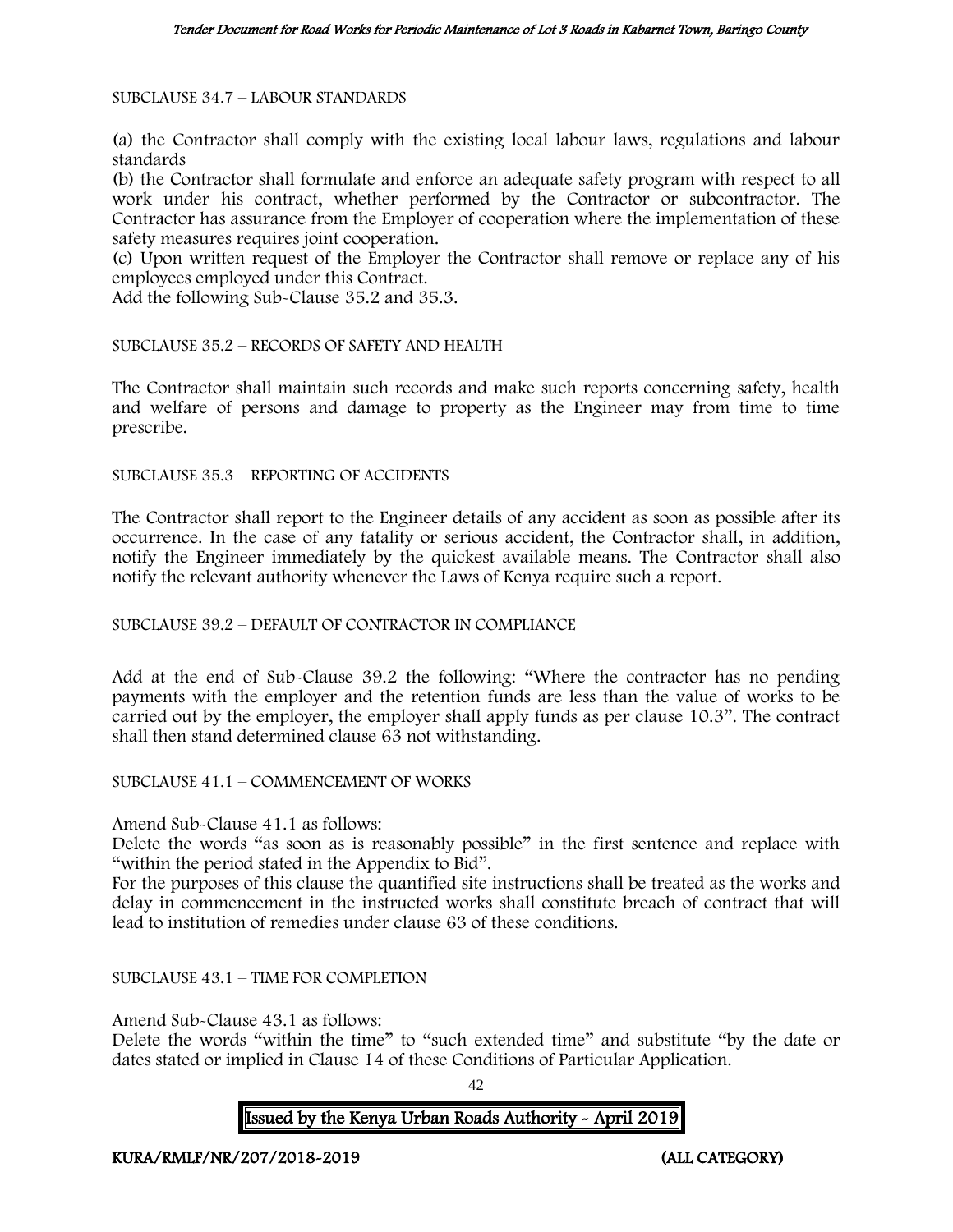SUBCLAUSE 44.1 – EXTENSION OF TIME FOR COMPLETION

Add at the end of Sub-Clause 44.1 the following:

"Neither rains falling within the rainy seasons as occurs in Kenya nor floods caused by such rains shall be deemed exceptional weather conditions such as may fairly entitle the Contractor to an extension of time for the completion of the work."

#### SUBCLAUSE 45.1 – RESTRICTION ON WORKING HOURS

Add at the end of Sub-Clause 45.1 the following:

"If the Contractor requests permission to work by night as well as by day, then if the Engineer shall grant such permission the Contractor shall not be entitled to any additional payments for so doing. All such work at night shall be carried out without unreasonable noise or other disturbance and the Contractor shall indemnify the Employer from and against any liability for damages on account of noise or other disturbance created while or in carrying out night work and from and against all claims, demands, proceedings, costs, charges and expenses whatsoever in regard or in relation to such liability.

"In addition the Contractor will be required to provide, for any work carried out at night or recognized days of rest, adequate lighting and other facilities so that the work is carried out safely and properly.

"In the event of the Engineer granting permission to the Contractor to work double or rotary shifts or on Sundays, the Contractor shall be required to meet any additional costs to the Employer in the administration and supervision of the Contract arising from the granting of this permission."

SUBCLAUSE 47.2 – REDUCTION OF LIQUIDATED DAMAGES

Add the following paragraphs at the end of this Sub-Clause:

"There shall be no reduction in the amount of liquidated damages in the event that a part or a section of the Works within the Contract is certified as completed before the whole of the Works comprising that Contract.

The Employer shall pay no bonus for early completion of the Works to the Contractor.

SUBCLAUSE 52.1 – VALUATION AND VARIATIONS

Add new Clause 52.2(c )

No change in the unit rates or prices quoted shall be considered for items included in the schedule of Dayworks rates, or Provisional Sums and items, or for any item in the BOQ.

SUBCLAUSE 52.4 – DAYWORKS

Add the following at the end of Sub-Clause 52.4:

The work so ordered shall immediately become part of the works under the contract. The Contractor shall, as soon as practicable after receiving the Dayworks order from the Engineer undertake the necessary steps for due execution such work. Prior to commencement of any work to be done on a Dayworks basis, the Contractor shall give an advance notice to the Engineer stating the exact time of such commencement.

43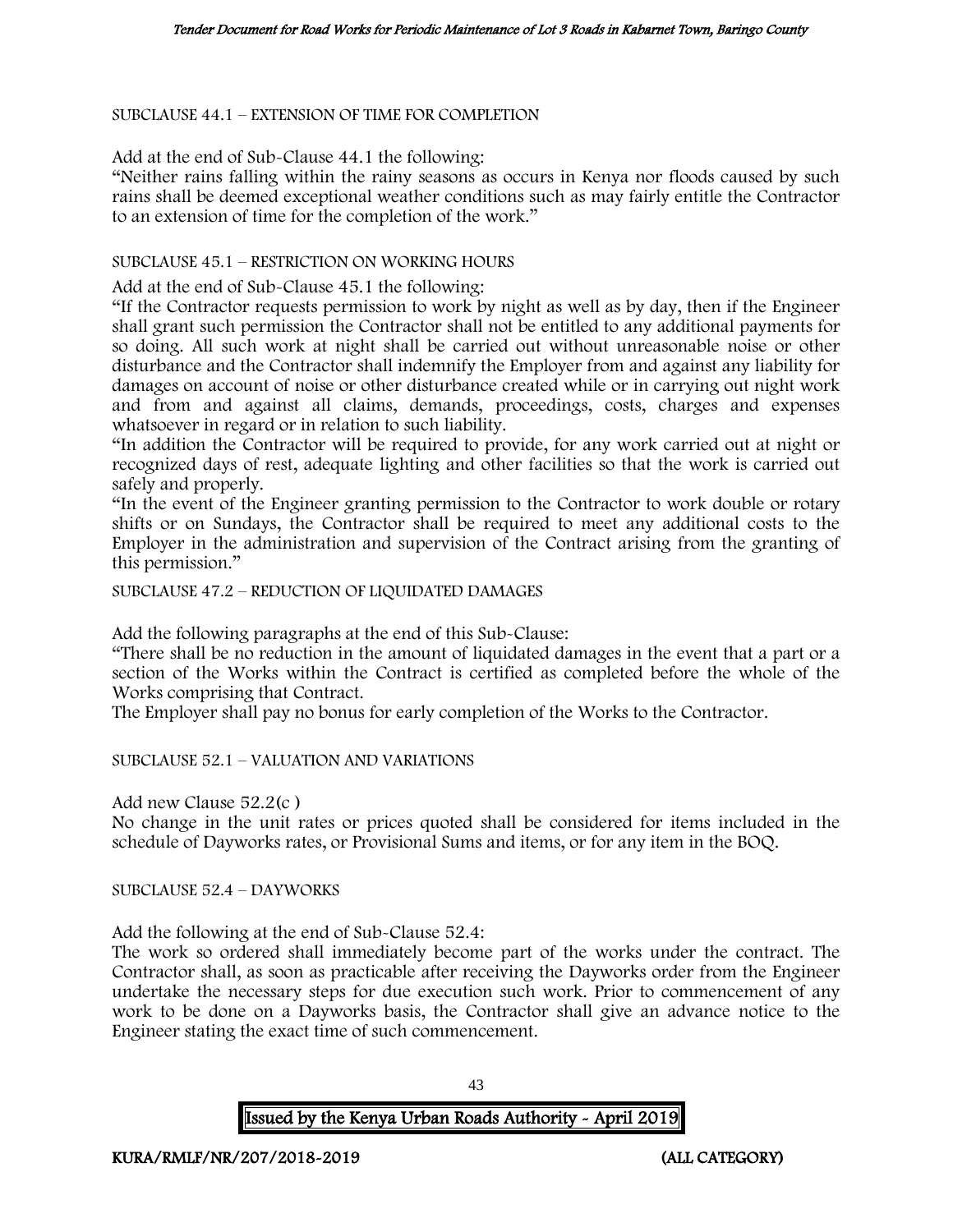SUBCLAUSE 54.1 – CONTROCTOR'S EQUIPMENT, TEMPORARY WORKS AND MATERIALS : Exclusive use for the works

Amend Sub-Clause 54.1 as follows: Line 5: add "written" between "the" and "consent". Delete Sub-Clauses 54.2 and 54.5.

SUBCLAUSE 55.2 – OMMISIONS OF QUANTITIES

Items of Works described in the Bills of Quantities for which no rate or price has been entered in the Contract shall be considered as included in other rates and prices in the Contract and will not be paid for separately by the Employer.

Add the following Sub-Clause 58:

Add the words "or Engineer's representative" where the word "Engineer" appears in clause 58.

SUBCLAUSE 58.4 – PROVISIONAL ITEMS

Provisional items shall be read as Provisional Sums and shall be operated as such in accordance with Sub-Clauses 58.1 to 58.3.

Clause 60 of the General Conditions is deleted and substituted with the following:-

SUBCLAUSE 60.1 – MONTHLY STATEMENT

The Contractor shall submit a statement to the Engineer at the end of each month, in a tabulated form approved by the Engineer, showing the amounts to which the Contractor considers himself to be entitled. The statement shall include the following items, as applicable;

- the value of the Permanent Work executed up to the end of previous month

- such amount as the Engineer may consider fair and reasonable for any Temporary Works for which separate amounts are provided in the Bill of Quantities

- any amount to be withheld under retention provisions of Sub-clause 60.3

- any other sum to which the Contractor may be entitled under the Contract

If the Engineer disagrees with or cannot verify any part of the statement, the Contractor shall submit such further information as the Engineer may reasonably require and shall make such changes and corrections in the statement as may be directed by the Engineer. In cases where there is difference in opinion as to the value of any item, the Engineer's view shall prevail.

### SUBCLAUSE 60.2 INTERIM PAYMENT CERTIFICATE

The Contractor shall forward to the Engineer an Interim Payment Certificate based on the statement as corrected above and, should it be necessary in the Engineers opinion, shall promptly make any further amendments and corrections to the Interim Payment Certificate. The Engineer shall not unreasonably withhold certifying an Interim Payment Certificate and in case of likely delay in establishing the value of an item, such item may be set aside and the remainder certified for payment.

 $\overline{A}A$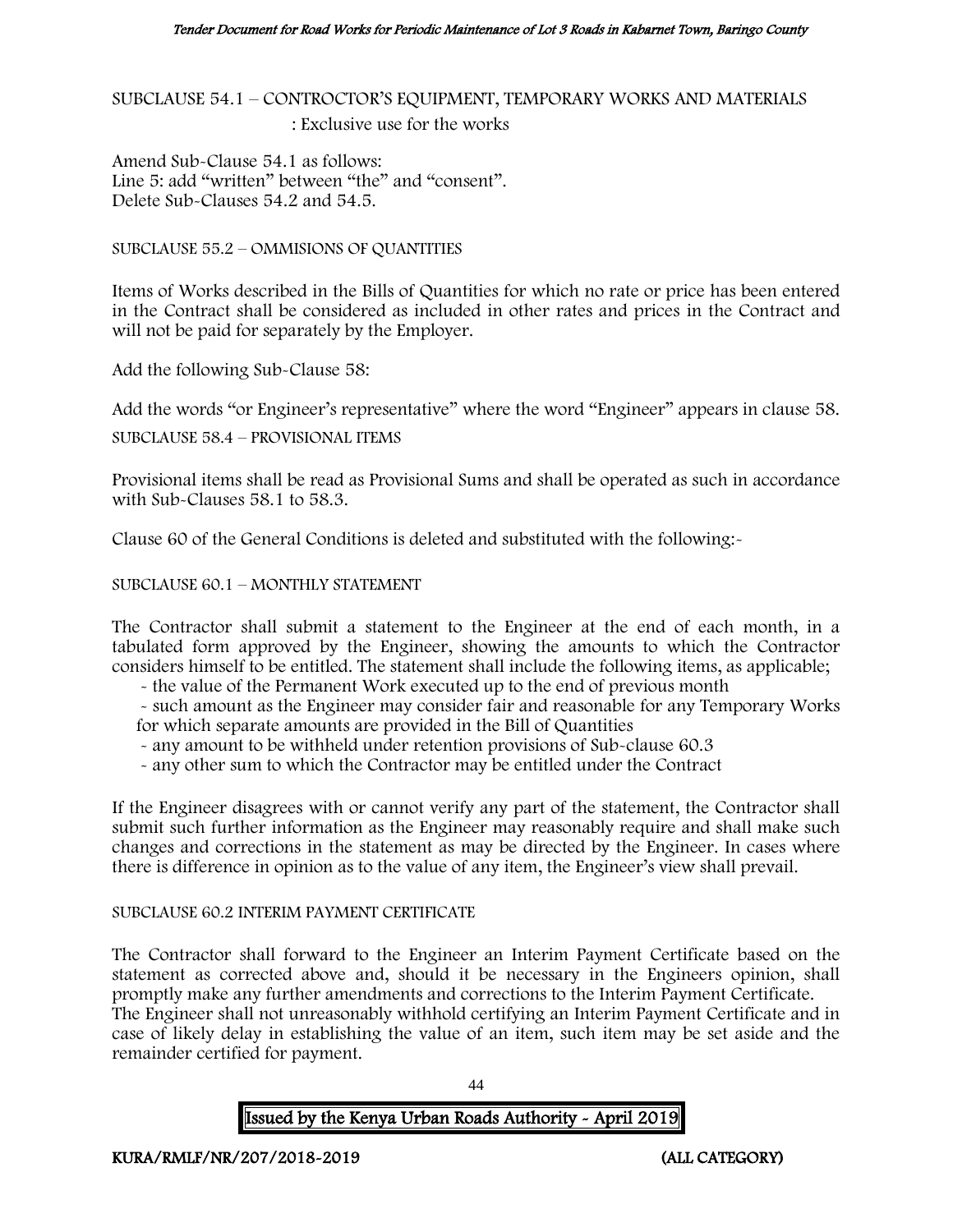Within 14 days after receipt of the Interim Payment Certificate and subject to the Contractor having made such further amendments and corrections as the Engineer may require, the Engineer will forward to the Employer the certified Interim Payment Certificate.

Provided that the Engineer shall not be bound to certify any payment under this Clause if the net amount thereof, after all retentions and deductions, would be less than the minimum amount of Interim Payment Certificate's stated in the Appendix to Form of Bid. However in such a case, the uncertified amount will be added to the next interim payment, and the cumulative unpaid certified amount will be compared to the minimum amount of interim payment.

SUBCLAUSE 60.3 – RETENTION MONEY AND PAYMENT OF RETENTION MONEY

A retention amounting to the percentage stipulated in the Appendix to Bid shall be made by the Engineer in the first and following Interim Payment Certificates until the amount retained shall reach the "Limit of Retention Money" named in the Appendix to Form of BID.

Upon the issue of the Taking-Over Certificate, with respect to the whole of the works one half of the retention money shall become due and shall be paid to the Contractor when the Engineer shall certify in writing that the last section of the whole works has been substantially completed.

Upon expiration of the Defects Liability Period for the works, the other half of the Retention Money shall be certified by the Engineer for payment to the Contractor.

Provided that in the event of different Defects Liability Periods being applicable to different Sections of the Permanent Works pursuant to Clause 48, the expression "expiration of the Defects Liability Period "shall, for the purpose of this sub-clause, be deemed to mean the expiration of the latest of such periods.

Provided also that if at such time, there remain to be executed by the Contractor any work instructed, pursuant to Clause 49 and 50, in respect of the works, the Engineer shall be entitled to withhold certification until completion of any such work or so much of the balance of the Retention money as shall in the opinion of the Engineer, represents the cost of the remaining work to be executed.

### SUBCLAUSE 60.4– CORRECTION OF CERTIFICATES

The Engineer may in any Interim Payment Certificate make any correction or modification to any previous Interim Payment Certificate signed by him and shall have authority, if any work is not being carried out to his satisfaction to omit or reduce the value of such work in any Interim Payment Certificate.

### SUBCLAUSE 60.5– STATEMENT AT COMPLETION

Not later than 84 days after the issue of the Taking-Over Certificate in respect of the whole of the works, the Contractor shall submit to the Engineer a statement at completion showing in detail, in a form approved by the Engineer;

The final value of all work done in accordance with the Contract up to the date stated in such Taking-Over Certificate.

Any further sums which the Contractor considers to be due; and

45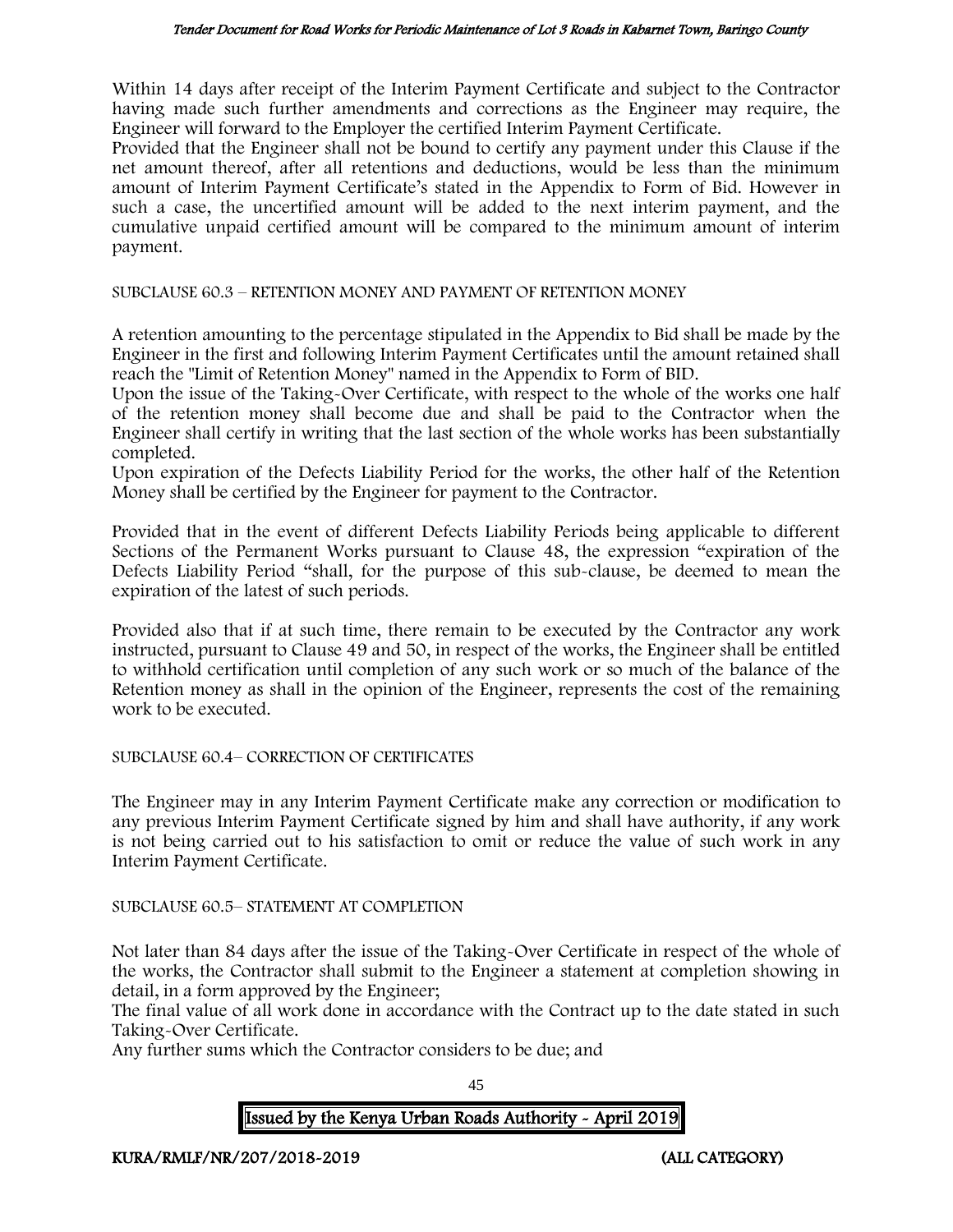An estimate of amounts that the Contractor considers will become due to him under the Contract.

Estimate amounts shall be shown separately in the Statement at Completion. The Contractor shall amend and correct the Statement as directed by the Engineer and submit a Certificate at Completion to be processed as in Sub-Clause 60.2.

### SUBCLAUSE 60.6 – FINAL STATEMENT

Not later than 56 days after the issue of the Defects Liability Certificate pursuant to Sub-Clause 62.1, the Contractor shall submit to the Engineer for consideration a draft final statement with supporting documents showing in detail, in the form approved by the Engineer;

The final value of all work done in accordance with the Contract;

Any further sums which the Contractor considers to be due to him.

If the Engineer disagrees with or cannot verify any part of the draft final statement, the Contractor shall submit such further information as the Engineer may reasonable require and shall make such changes in the draft as may be required.

### SUBCLAUSE 60.7– DISCHARGE

Upon submission of the Final Statement, the Contractor shall give to the Employer, with a copy to the Engineer, a written discharge confirming that the total of the Final statement represents full and final settlement of all monies due to the Contractor arising out of or in respect of the Contract. Provided that such discharge shall become effective only after payment under the Final Payment Certificate issued pursuant to Sub-Clause 60.8 has been made and the Performance Security referred to in Sub-Clause 10.1 has been returned to the Contractor.

### SUBCLAUSE 60.8 – FINAL PAYMENT CERTIFICATE

Upon acceptance of the Final Statement as given in Sub-Clause 60.6, the Engineer shall prepare a Final Payment Certificate which shall be delivered to the Contractor's authorized agent or representative for his signature. The Final Payment Certificate shall state:

The final value of all work done in accordance with the Contract;

After giving credit to the Employer for all amounts previously paid by the Employer, the balance, if any, due from the Employer to the Contractor or the Contractor to the Employer.

Final Certificate shall be issued for any sum due to the Contractor even if such is less than the sum named in the Appendix to the Form of BID.

### SUBCLAUSE 60.9– CESSATION OF EMPLOYERS LIABILITY

unless the Contractor notifies the Engineer of his objection to the Final Certificate within fourteen days of delivery thereof he shall be deemed to have agreed that he accepts the total Contract Price as set out in the Final Certificate as full settlement for all Work Done under the Contract including any variations and omissions thereof but excluding any variations and claims previously made in writing.

Issued by the Kenya Urban Roads Authority - April 2019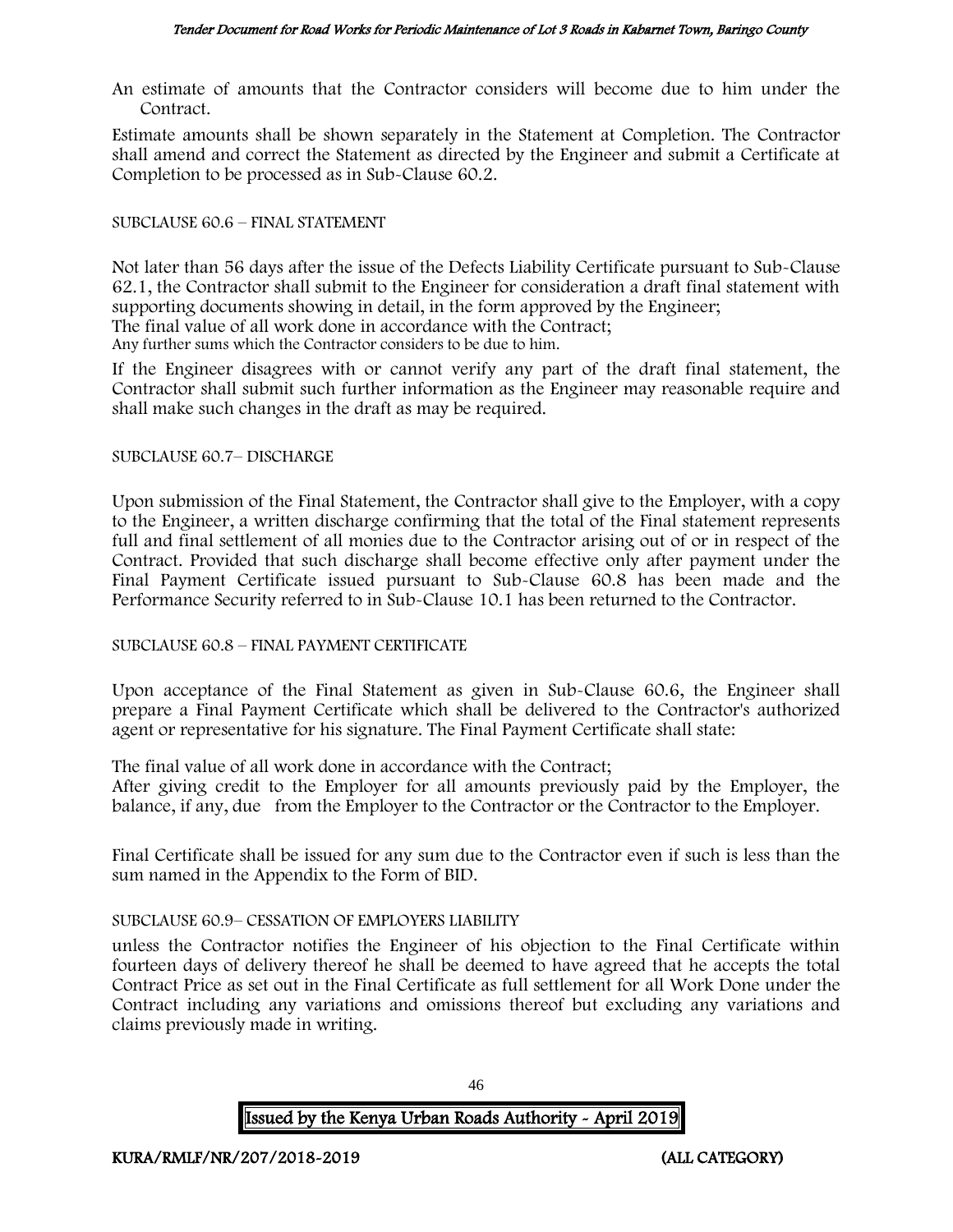SUBCLAUSE 60.10 – TIME FOR PAYMENT

The amount due to the Contractor under any Interim Payment Certificate or Final Payment Certificate issued pursuant to this Clause or to any other term of the Contract, shall, subject to Clause 47, be paid by the Employer to the Contractor as follows:

- (i) In the case of Interim Payment Certificate, within the time stated in the Appendix to Form of Bid, after the Engineer has signed the Interim Payment Certificate.
- (i) In the case of the Final Payment Certificate pursuant to Sub clause 60.8, within the time stated in the Appendix to Form Of Bid, after the Engineer has signed the Final Payment Certificate.
- (ii) In the event of the failure of the Employer to make payment within the times stated, the Employer shall make payment to the Contractor of simple interest at a rate equal to two percentage points above the average Base Lending Rate of three leading banks namely Kenya Commercial Bank, Standard Chartered Bank and Barclays Bank for the time being or as shall be the case from the time to time obtained from the Central Bank of Kenya. The provisions of this Sub clause are without prejudice to the Contractor's entitlements under Clause 69 or otherwise.

### SUBCLAUSE 60.11 – CURRENCY OF PAYMENT

The Contract Price shall be designated in Kenyan Currency.

All work performed by the Contractor under the Contract shall be valued in Kenya Shillings using the rates and prices entered in the Bills of Quantities together with such other increases to the Contract Price, except for variation of price payments in accordance with Clause 70.1.

SUBCLAUSE 60.12 – ADVANCE PAYMENT

Advance payment shall not be offered in this Contract.

SUBCLAUSE 60.13 MATERIALS FOR PERMANENT WORKS

With respect to materials brought by the Contractor to the site for incorporation into the permanent works, the Contractor shall,

-Receive a credit in the month in which these materials are brought to site,

-Be charged a debit in the month in which these materials are incorporated in the permanent works.

Both such credit and debit to be determined by the Engineer in accordance with the following provisions.

No credit shall be given unless the following conditions shall have been met to the Engineers satisfaction

- The materials are in accordance with the specifications for the works;
- The materials have been delivered to site and are properly stored and protected against loss, damage or deterioration;

Issued by the Kenya Urban Roads Authority - April 2019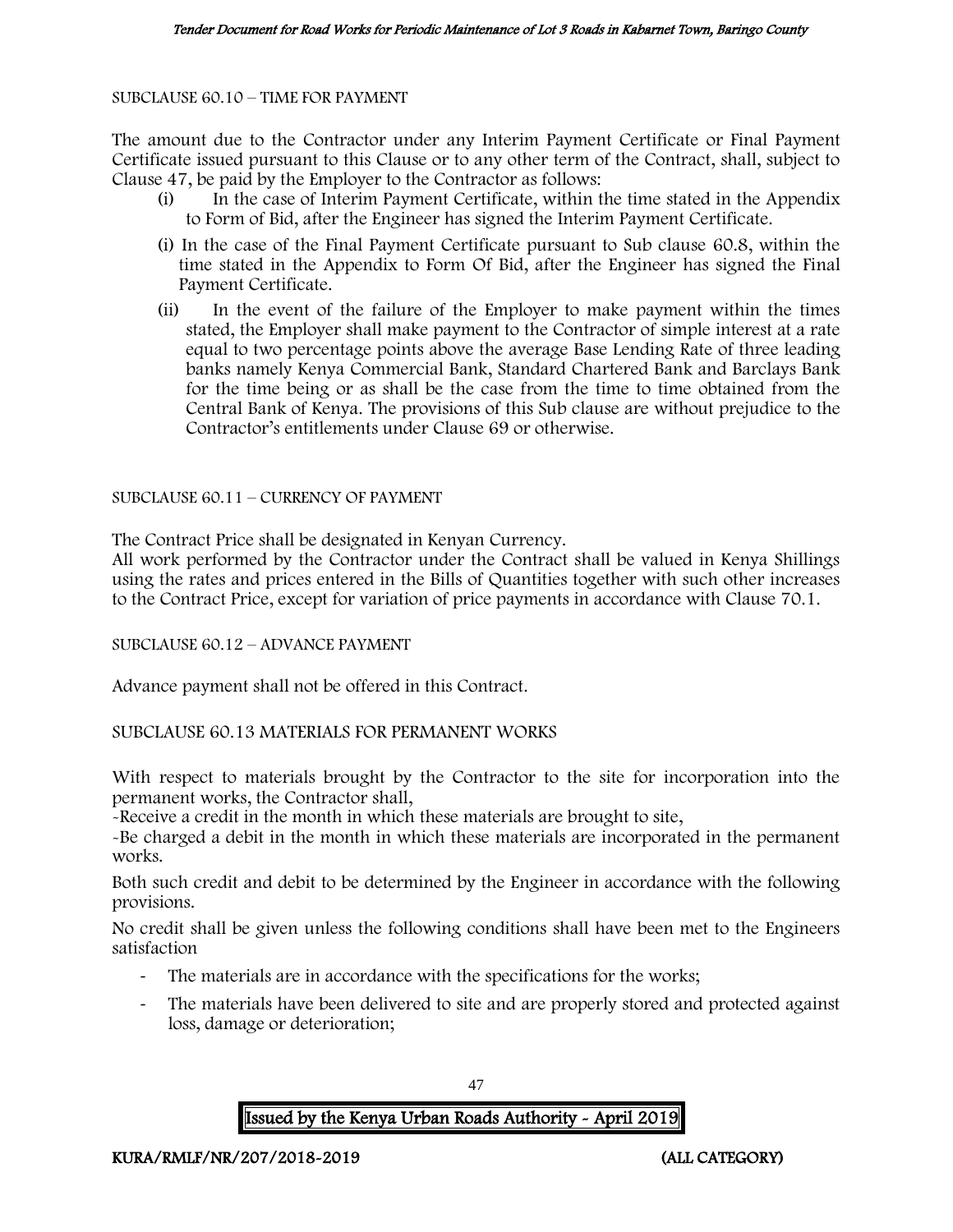- The Contractors record of the requirements, orders receipts and use of materials are kept in a form approved by the Engineer, and such records are available for inspection by the Engineer;
- The Contractor has submitted a statement of his cost of acquiring and delivering the materials and plant to the Site, together with such documents as may be required for the purpose of evidencing such cost;
- The materials are to be used within a reasonable time.
- The amount to be credited to the Contractor shall not be more than 75% of the Contractor's reasonable cost of the materials delivered to site, as determined by the Engineer after review of the documents listed in subparagraphs (a) (iv) above;
- The amount to be debited to the Contractor for any materials incorporated into the works shall be equivalent to the credit previously granted to the Contractor for such materials pursuant to Clause (b) above as determined by the Engineer.

### SUBCLAUSE 63.1 – DEFAULT OF THE CONTRACTOR

### SUBCLAUSE 67.1 – ENGINEER'S DECISION

Delete the entire Sub clause 67.1 and add the following;

"If a dispute of any kind whatsoever arises between the Employer and the Contractor in any connection with, or arising out of, the Contract or the execution of the works, whether during the execution of the works or after their completion and whether before or after repudiation or other termination of the Contract including any dispute as to any opinion, instruction, determination, certificate or valuation of the Engineer, the matter in dispute shall, in the first place, be referred in writing to the Engineer, with a copy to the other party. Such reference shall state it is made pursuant to this clause. No later than 28 (twenty eight) day after the day on which he received such reference the Engineer shall give notice of his decision to the Employer and the Contractor. Such decision shall state it is made pursuant to this clause.

Unless the Contract has already been repudiated or terminated, the Contractor shall, in every case, continue to proceed with the works with all due diligence and the Contractor and the Employer shall give effect forthwith to every such decision of the Engineer unless and until the same shall be revised, as hereinafter provided, in an Amicable Settlement, Adjudicator's or Arbitrator's award.

If either the Employer or the Contractor be dissatisfied with the any decision of the Engineer, or if the Engineer fails to give notice of his decision on or before the 28th (twenty eighth) after the day on which he received the reference, then either the Employer or the Contractor may, on or before the 28th (twenty eighth) day after the day the day on which he received notice of such decision, or on or before the 28th (twenty eighth) day after the day the day on which the said period of 28 days expired, as the case may be, give notice to the other party, with a copy for information to the Engineer, of his intention to commence Adjudication, as hereinafter provided, as to the matter in dispute. Such notice shall establish the entitlement of the party

48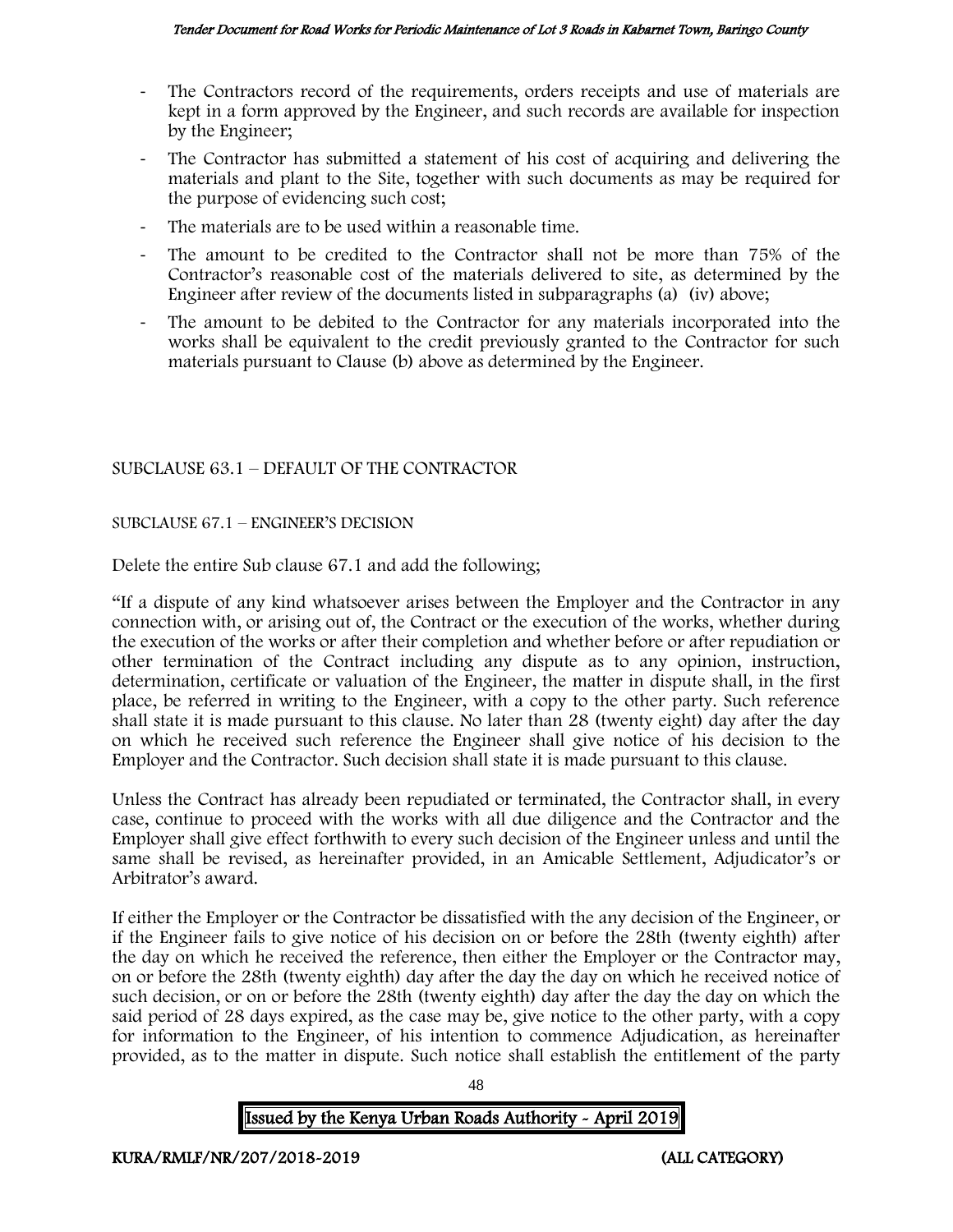giving the same to commence Adjudication, as hereinafter provided, as to such dispute; no adjudication in respect thereof may be commenced unless such notice is given.

If the Engineer has given notice of his decision as to a matter in dispute to the Employer and the Contractor and no notice of intention to commence adjudication as to such dispute has been given by either the Employer or the Contractor on or before the twenty eighth day after the day on which the parties received notice as to such decision from the Engineer, the said decision shall become final and binding upon the Employer and the Contractor. "

#### SUBCLAUSE 67.2 – AMICABLE SETTLEMENT

Delete the entire subclause 67.2 and add the following;

"Where notice to of intention to commence adjudication as to a dispute has been in accordance with subclause 67.1, the parties shall attempt to settle such dispute in amicably before the commencement of Adjudication; provided that, unless the parties otherwise agree, Adjudication may be commenced on or after the 14th (fourteenth) day after the day on which notice of intention to commence adjudication of such dispute was given, even if an attempt at amicable settlement thereto has been made."

SUBCLAUSE 67.3 – ADJUDICATION

Delete the entire subclause 67.3 and add the following;

"The Adjudicator shall be appointed by the Chartered Institute of Arbitrators (Kenya) unless the appointment is agreed by the parties within 7 (seven) days of the notice to adjudication.

The adjudication process shall be conducted according to the Laws of Kenya and the Rules of the Chartered Institute of Arbitrators (Kenya)."

SUBCLAUSE 67.3 – ARBITRATION

Delete the entire subclause 67.3 and add the following;

"Any dispute in respect of which:

The decision, if any, of the Adjudicator has not become final and binding pursuant to subclause 67.1, and Amicable settlement has not been reached within the period stated in subclause 67.2,

shall be finally settled, under the Laws of Kenya and the Arbitration Rules of the Chartered Institute of Arbitrators (Kenya Branch) by one or more arbitrators appointed by the Chartered Institute of Arbitrators (Kenya Branch).

Neither party shall be limited in the in the proceedings before such arbitrator/s to the evidence or arguments put before the Adjudicator for the purpose of obtaining his said decision pursuant to subclause 67.1.

49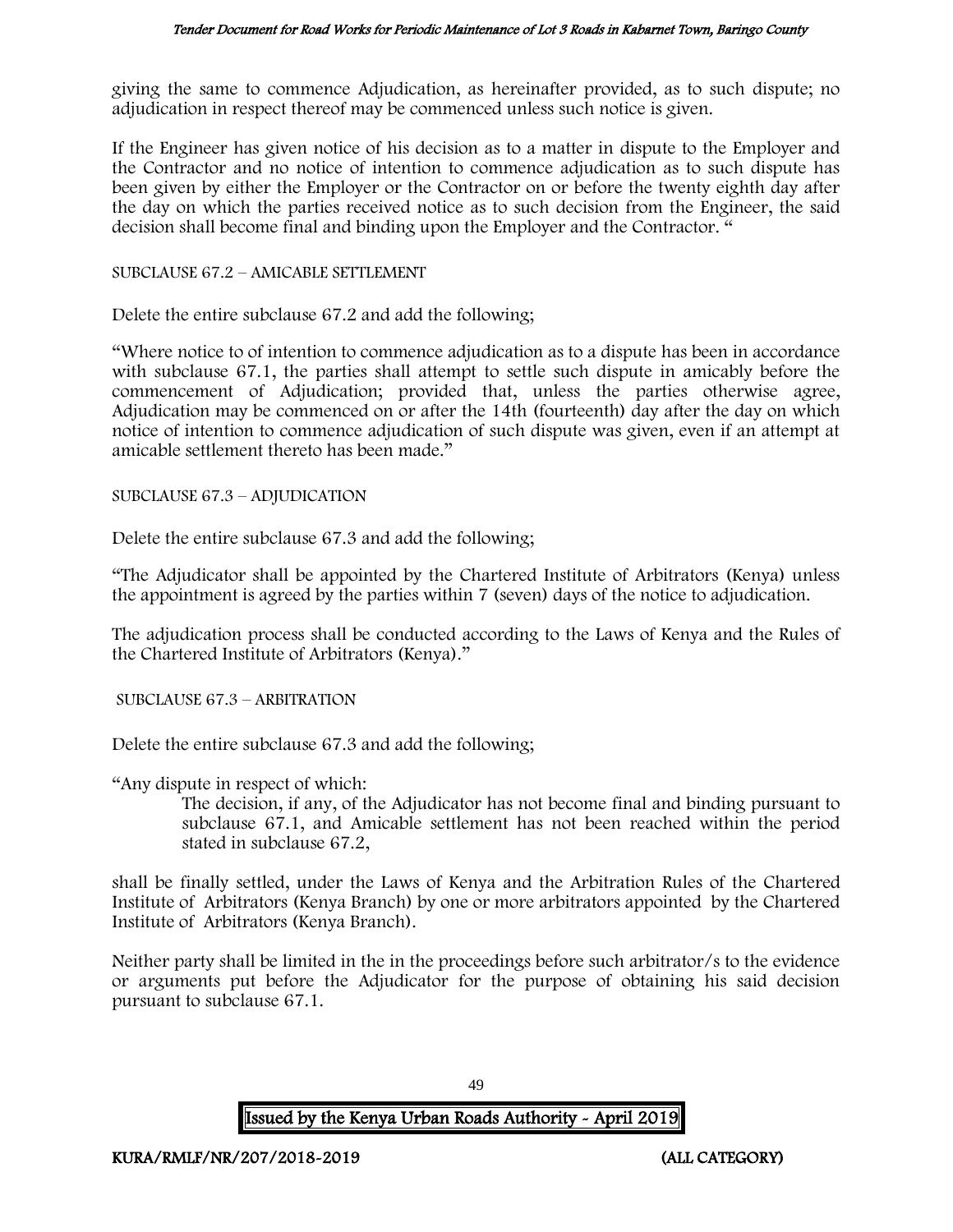Arbitration may be commenced prior to or after completion of the works, provided that the obligations of the Employer, the Engineer and the Contractor shall not be altered by reason of the arbitration being conducted during the progress of the works.

SUBCLAUSE 68.2 – NOTICES TO EMPLOYER AND ENGINEER

Delete in Sub-Clause 68.2 the words "nominated for that purpose in Part II of these conditions".

a. The Employer's address is: The Director General, Kenya Urban Roads Authority (KURA), P.O. Box 41727 - 00100 NAIROBI

b. The Engineer's address is: Director Road Asset and Corridor Management (RACM), Kenya Urban Roads Authority (KURA), P.O. Box 41727 - 00100 NAIROBI

SUBCLAUSE 68.4 – All letters and notices from the Contractor to the Employer and/Engineer must be signed by the Managing Director or the person given written power of Attorney.

CLAUSE 69 – DEFAULT OF EMPLOYER

Delete Sub-Clause 69.1 (c)

In Sub-Clause 69.4 add at the end of first paragraph the following "the period of such suspension shall be as agreed upon by both parties and in any case not more than six (6) months".

In Subclause 69.4 of General Conditions of Contract Part I, insert at the end -----"The amounts of such costs which shall be added to the Contract Price shall exclude any cost due to idle time for equipment, plant and labour."

CLAUSE 70 – CHANGES IN COST AND LEGISLATION

There shall be no claims of payments for Variation of Prices (VOP) or changes in cost for legislation.

SUBCLAUSE 70.2 – SUB-CONTRACT

(a) If the Contractor shall decide subject to Clause 4 thereof to sub-let any portion of the work he shall incorporate in the sub-contract provisions to the like effect as those contained in subclause (1) of this Clause;

(b) If the price payable under a sub-contract as aforesaid is increased above or decreased below the price in such sub-contract by reason of the operation of the incorporated provisions of sub- clause (1) of this clause then the net amount of such increase or decrease shall as the case may be, be paid to or allowed by the Contractor under this contract.

50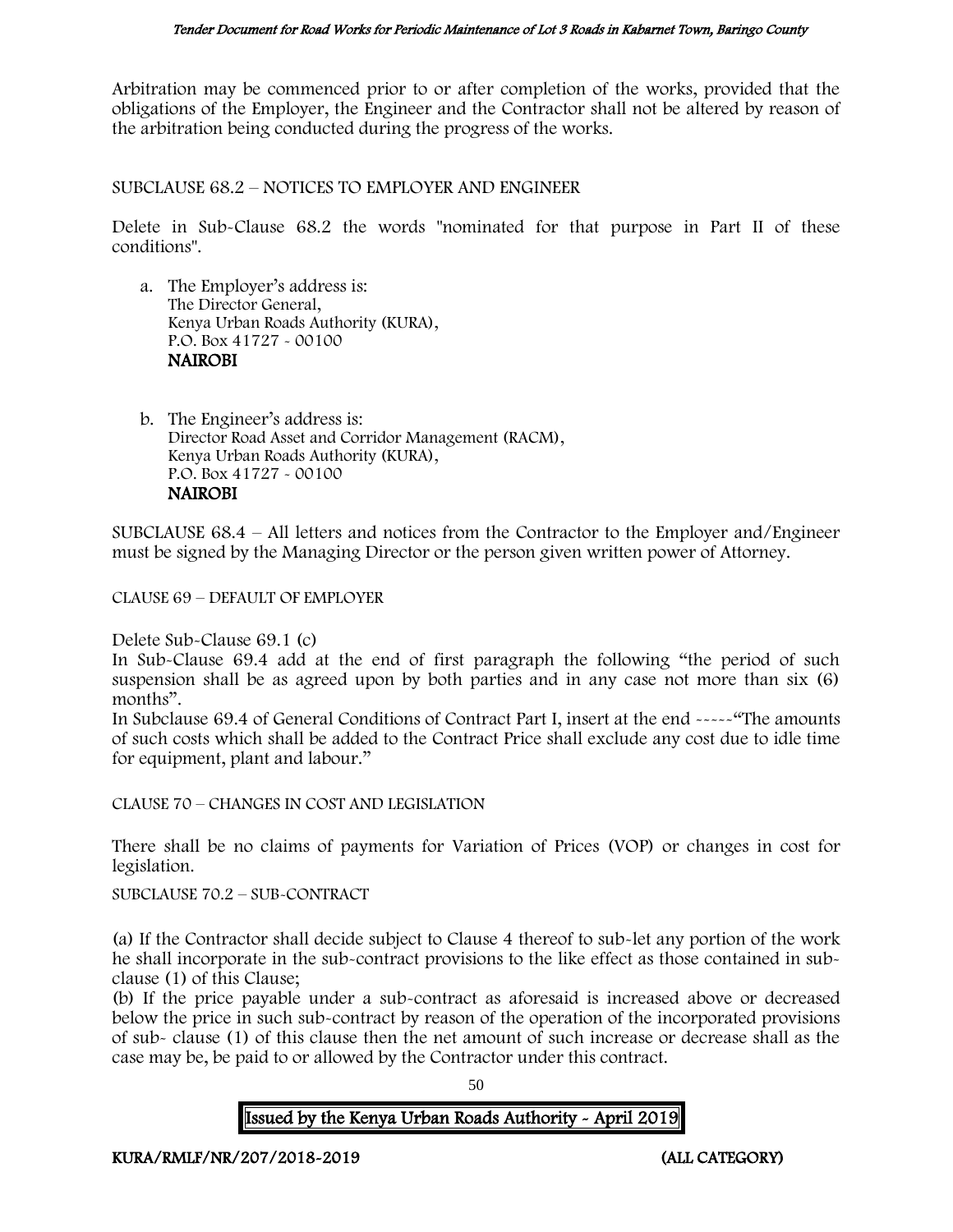SUBCLAUSE 70.3 – NOMINATED SUB-CONTRACTORS

This clause shall not apply in respect of work executed by any nominated sub-Contractor (fluctuation in relation to nominated sub-Contractors shall be dealt with under provisions in relation thereto which may be included in the appropriate sub-contract or contract of sale).

SUBCLAUSE 70.4 – DATE OF BID PRICING

The expression "the date of BID pricing" as used in this Clause means the date 30 days prior to the final date for submission of BIDs as determined by the Employer in the BID documents

SUBCLAUSE 70.5 – PRIME COST

For imported materials, the supplier's/ manufacturer's Prime costs shall be C.I.F. cost at point of entry by the same means of transport as determined by the Contractor's Basic Rate. For locally produced materials, the supplier's or manufacturer's prime costs shall be at their nearest depot or the nearest railway station relevant to the works.

For materials that are subject to Government Price Control, payments for price variations will be determined from the difference between the control price in force at a date 30 days prior to the final date for submission of BIDs and the price in force on the date of purchase.

SUBCLAUSE 70.11 – SUBSEQUENT LEGISLATION

No payment shall be paid for changes in the prices of the materials and labour.

SUBCLAUSE 70.8 – CONTRACTORS HEAD OFFICE EXPENSES

No payments will be made for price variation related to expenses incurred by the Contractor in his Head Office in Kenya, or overseas.

SUBCLAUSE 70.9 – CURRENCY OF PAYMENTS UNDER CLAUSE 70

All payments made pursuant to Clause 70 shall be in Kenya Shillings.

SUBCLAUSE 70.11 – SUBSEQUENT LEGISLATION

Renumber sub-clause 70(2) of part I as sub-clause 70.11 and add the following:

"Notwithstanding the foregoing, such additional or reduced cost shall not be separately paid or credited as aforesaid if the same shall already have been taken into account in accordance with the provisions of sub-clause 70.1 through 70.10 of this clause.

CLAUSE 72 – RATES OF EXCHANGE COST

Delete clause 72 in its entirety and substitute the following: The currency of BID and payment is Kenya Shillings and rates of exchange requirements are not applicable.

51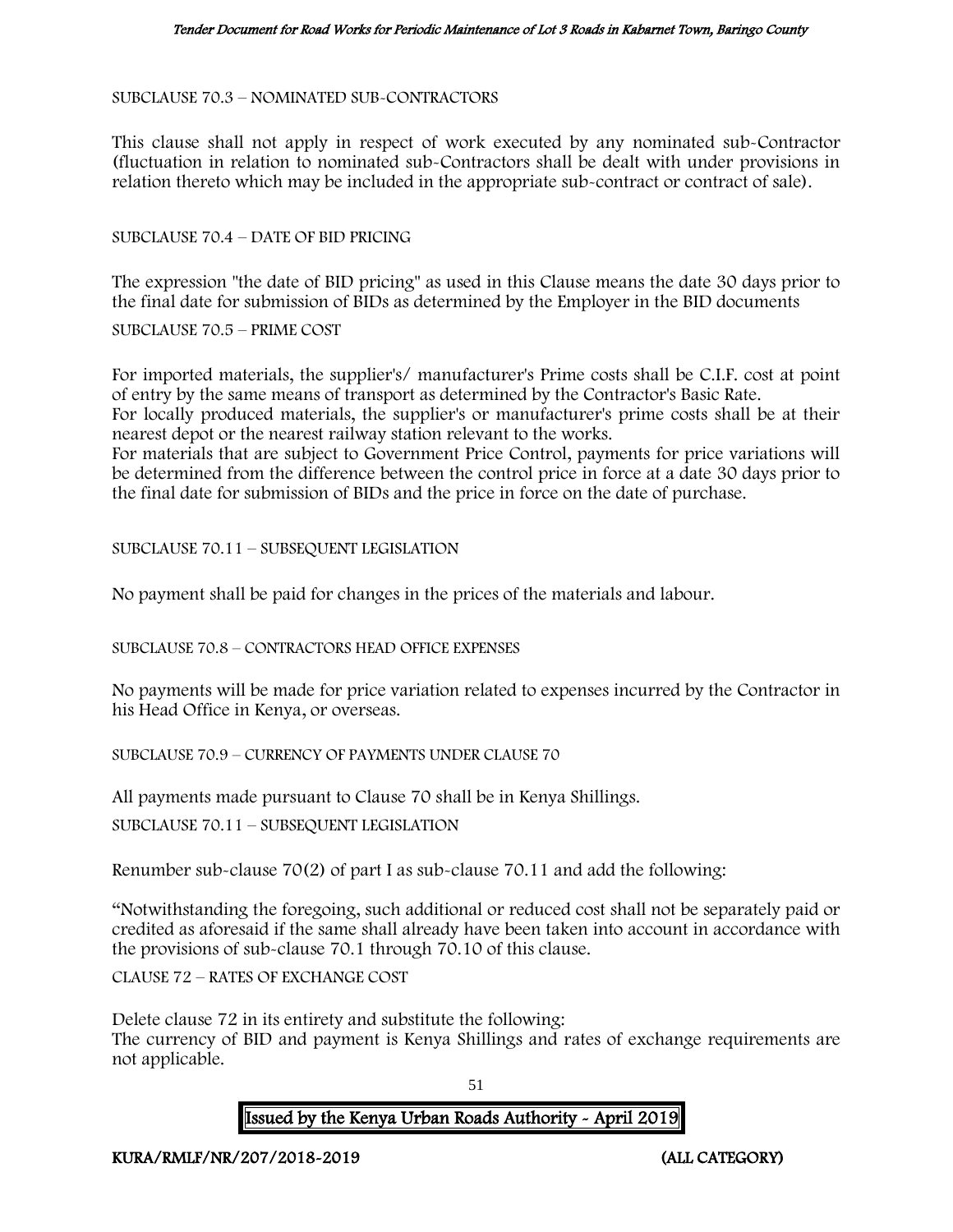#### CLAUSE 73 – BRIBERY AND COLLUSION

Add new Clause 73.1:

"The Contractor shall not:

(a) Offer or give or agree to give to any person in the service of the Government of Kenya any gift or consideration or any kind as an inducement or reward for doing or forbearing to do or for having done or forborne to do any act in relation to the obtaining or execution of this or any other contract to which the Government of Kenya is a party or for showing or forbearing to show favour or disfavour to any person in relation to this or any other contract for the Government of Kenya.

(b) Enter into this or any other contract with the Government of Kenya in connection with which commission has been paid or agreed to be paid by or on his behalf or to his knowledge, unless before the contract is made particulars of any such commission and of the terms and conditions of any agreement for the payment thereof have been disclosed in writing to the Employer.

Any breach of this condition by the Contractor or by anyone employed by him or acting on his behalf (whether with or without the knowledge of the Contractor) or the commission of any offence by the Contractor or by anyone employed by him or acting on his behalf in relation to this or any other contract to which the Government of Kenya is a party shall entitle the Employer to determine the Contract (See Condition 63 hereof) and/ or to recover from the Contractor the amount or value of any such gift, consideration or commission.

Any dispute or difference of opinion arising in respect of either the interpretation, effect or application of this condition or of the amount recoverable hereunder by the Employer from the Contractor shall be decided by the Employer, whose decision shall be final and conclusive.

CLAUSE 74 – CONTRACT CONFIDENTIAL

Add new Clause 74.1:

The Contractor shall treat the details of this Contract as Private and Confidential and shall not publish or disclose the same or any particulars thereof in any trade or technical paper or elsewhere (save in so far as may be necessary for the purpose thereof) without the previous consent in writing of the Government. If any dispute arises as to the necessity of any publication or disclosures for the purposes of this Contract the same shall be referred to the decision of the Engineer mentioned in the said Conditions of Contract whose award shall be final.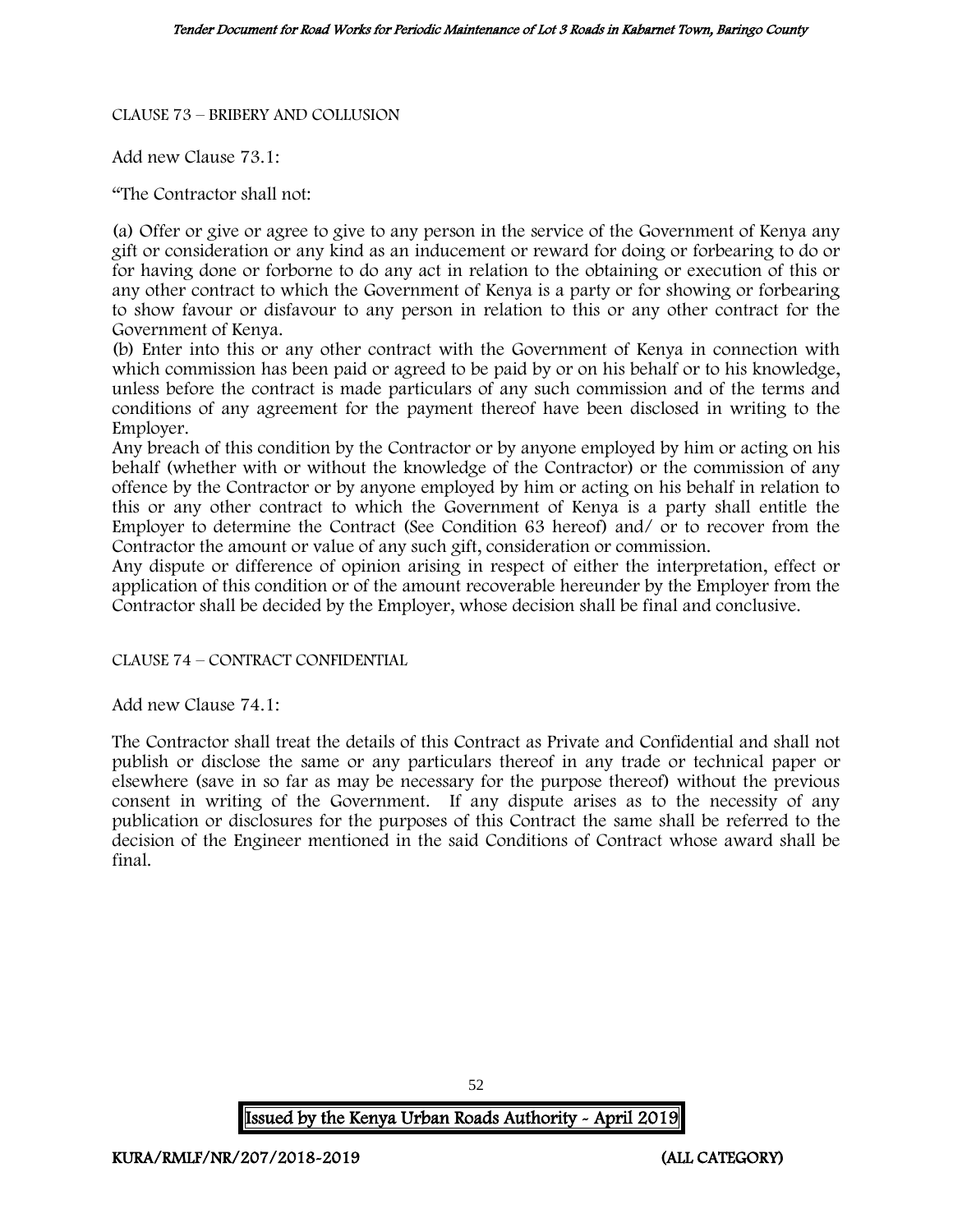# SECTION V: SPECIAL SPECIFICATIONS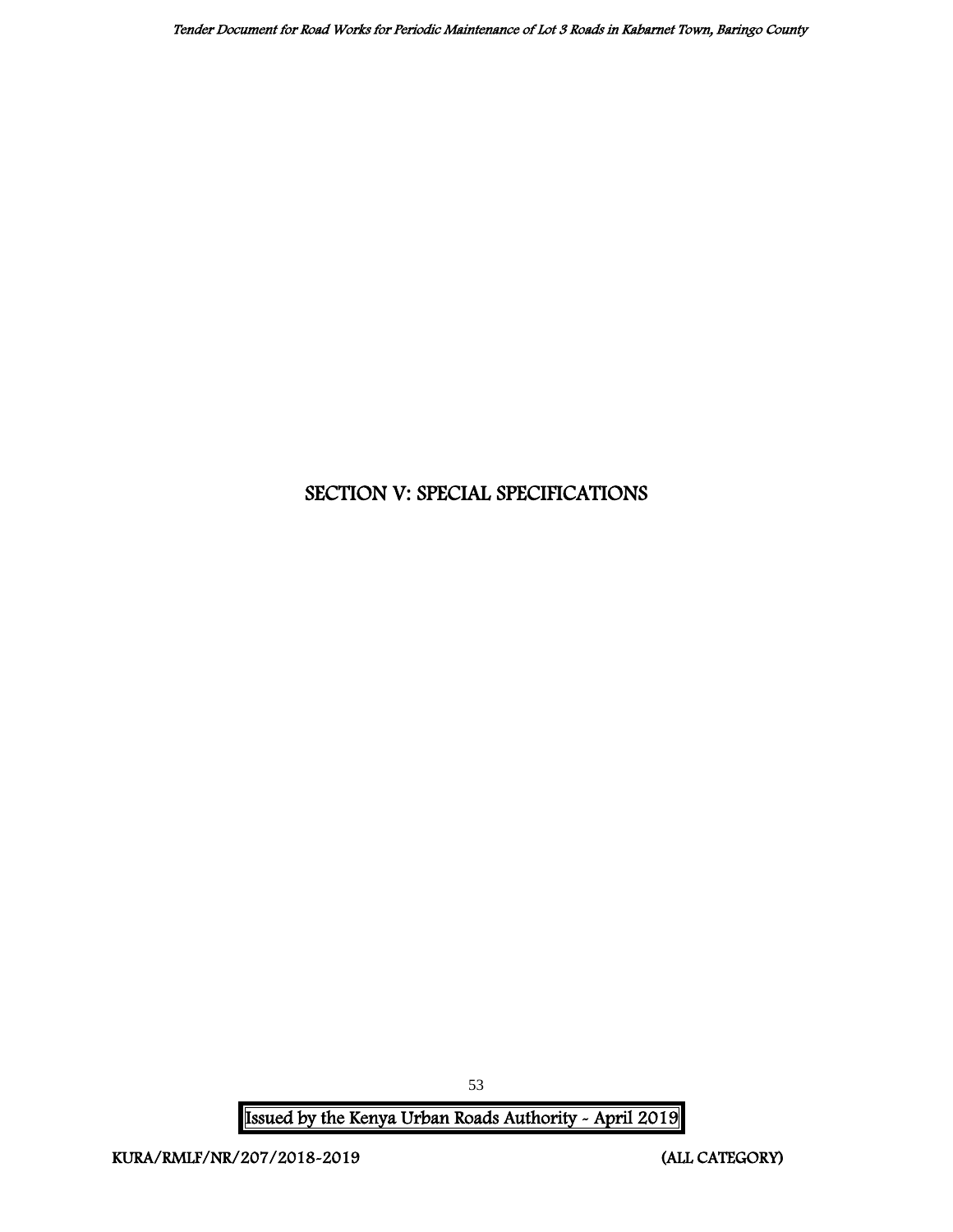# SPECIAL SPECIFICATIONS

### SECTION 1 – GENERAL

### 101 SPECIAL SPECIFICATIONS

Special specification is supplementary to the Standard Specifications and the two must be read in conjunction. In any case where there appears to be conflict between the two then the Special Specifications will take precedence.

### 102 LOCATION OF CONTRACT.

Ketindui- Kabarnet Road (C51- Showground -Airstrip Road) is located in Kabarnet Town, Baringo County. The length of the road is approximately 4.2 km.

### 103 EXTENT OF CONTRACT

The works to be executed under the Contract comprise mainly of but not limited to the following:-

- 1. Site clearance
- 2. Earthworks
- 3. Shoulder works
- 4. Hand packed stone base repair
- 5. Asphalt Concrete pothole patching and overlay
- 6. Drainage works: excavation of drains and installation of culverts
- 7. Road furniture-laying of road kerbs & channels

Defects Liability Period shall be 1 months

Any other activity not listed above in either category but deemed to be necessary by the Engineer, shall be subject to the Engineer's formal instructions within the mode of payment stipulated either by day works or on a measured basis.

### 105 ORDER OF EXECUTION OF WORKS

In addition to Clause 105 of the Standard Specification the Contractor shall carry out the Works such that a continuous and consecutive output of fully completed work is achieved.

### 107 TAKING OVER CERTIFICATE

54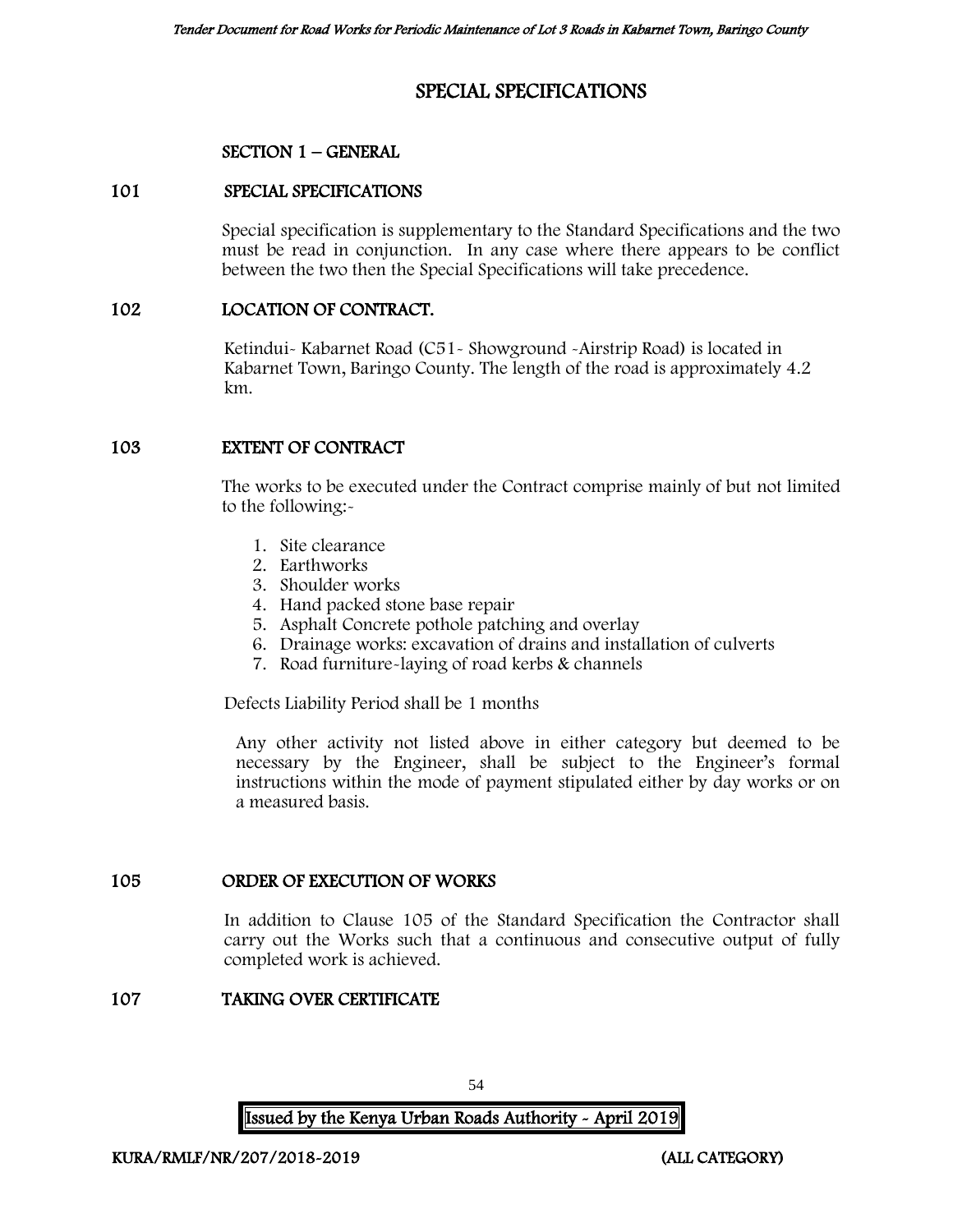The minimum length of the road for which a certificate will be issued under clause 48 of the conditions of Contract shall be the whole length of each section of the road substantially completed.

### 1207 NOTICE OF OPERATIONS

Add the following sub- Clause.

Notification Terms

It shall be the Contractor's responsibility to notify the Engineer when any item of works scheduled are completed and ready for approval, and the contractor shall give sufficient notice to allow control tests to be performed.

Explosive and Blasting

- (a) The requirements of the Laws of Kenya governing explosives and other requirements and regulations of Government of Kenya and other authorities shall be complied with.
- (b) No explosives of any kind shall be used without prior written consent of the Engineer.

The Contractor shall be solely responsible for the provision, handling, storage and transporting of all explosives, ancillary materials and all other items of related kind whatsoever required for blasting.

### 117 HEALTH, SAFETY AND ACCIDENTS

Add the following:

In addition to providing, equipping and maintaining adequate first aid stations throughout the works in accordance with the laws of Kenya, the contractor shall provide and maintain on site during the duration of the Contract, a fully equipped dispensary. This shall be with a qualified Clinical Officer / Nurse who shall offer the necessary medical advice on HIV and related diseases to the Engineer's and Contractor's Site staff. The Contractor shall allow for this in the rates and be responsible for all site welfare arrangements at his own cost.

### 120 PROTECTION OF EXISTING WORKS AND SERVICES

The Contractor shall acquaint himself with the position of all existing services such as sewers, water drains, cables for electricity and telephone, lighting and telephone poles, water mains, etc., before commencing any excavation or other work likely to affect the existing services.

The cost of all plant, equipment and materials, labour, technical and professional staff, transport and the like necessary for determining the locations of existing services, including the making good of any damage caused to such services all to the satisfaction of the Engineer, shall be deemed to be included in the tender rates. No other payment shall be made for the costs of such operations, nor for the making good of damage caused thereby to the existing services.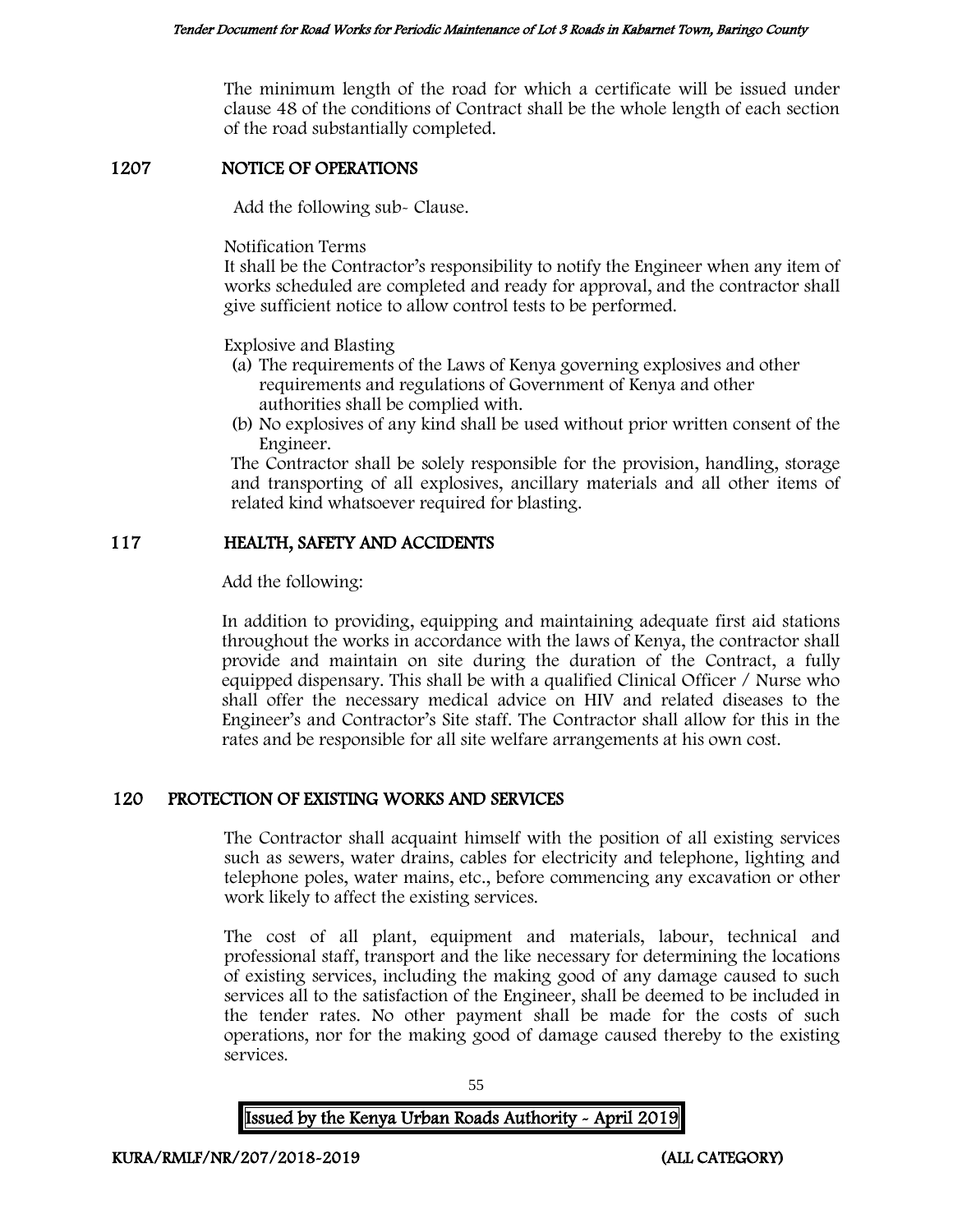The Contractor shall be held responsible for injury to existing structures, works or services and shall indemnify and keep indemnified the Employer against any claims in this respect (including consequential damages).

### 121 DIVERSION OF SERVICES

- (a) The Contractor shall acquaint himself with the location of all existing services such as telephone lines, electricity cables, water pipes, sewers etc., before execution of any works that may affect the services. The cost of determining the location of the existing services together with making good or repairing of any damage caused all to the satisfaction of the Engineer shall be included in the BID rates.
- (b) Subject to the agreement with the Engineer, the Contractor shall be responsible for removal of alteration and relocation of existing services.
- (c) The Contractor shall indemnify the Employer against claims originating from damage to existing services or works.

### 123 LIAISON WITH GOVERNMENT AND POLICE OFFICIALS

The Contractor shall keep in close touch with the Police and the other Government officials of the area regarding their requirements in the control of traffic or other matters, and shall provide all assistance or facilities, which may be required by such officials in the execution of their duties.

### 124 LAND FOR ALL CAMPS SITES AND FOR THE CONTRACTOR'S OWN PURPOSES, INCLUDING TEMPORARY WORKS.

Notwithstanding Clause 124 of the Standard Specification all requirements of land for temporary works and construction purposes shall be to the approval of the Engineer but the Contractor will make all necessary arrangements with the property owners concerned and pay all charges arising therefrom. On or before completion of the Contract, the Contractor shall remove all temporary works and shall restore all such land to the condition in which it was immediately prior to the occupation thereof as far as is reasonable and practicable. No separate payment will be made to the Contractor on account of these items and the Contractor must make due allowance for them in his rates.

Notwithstanding Clause 120 of the Standard Specifications, the Contractor shall be required to appoint competent surveyors who will liaise with the Engineer on matters related to the demarcation of the existing road reserve, site measurements, removal and reinstatement of existing services.

### 128 STORAGE OF MATERIALS

All materials shall be stored on Site in a manner approved by the Engineer and the Contractor shall carefully protect from the weather all work and materials which may be affected thereby.

Issued by the Kenya Urban Roads Authority - April 2019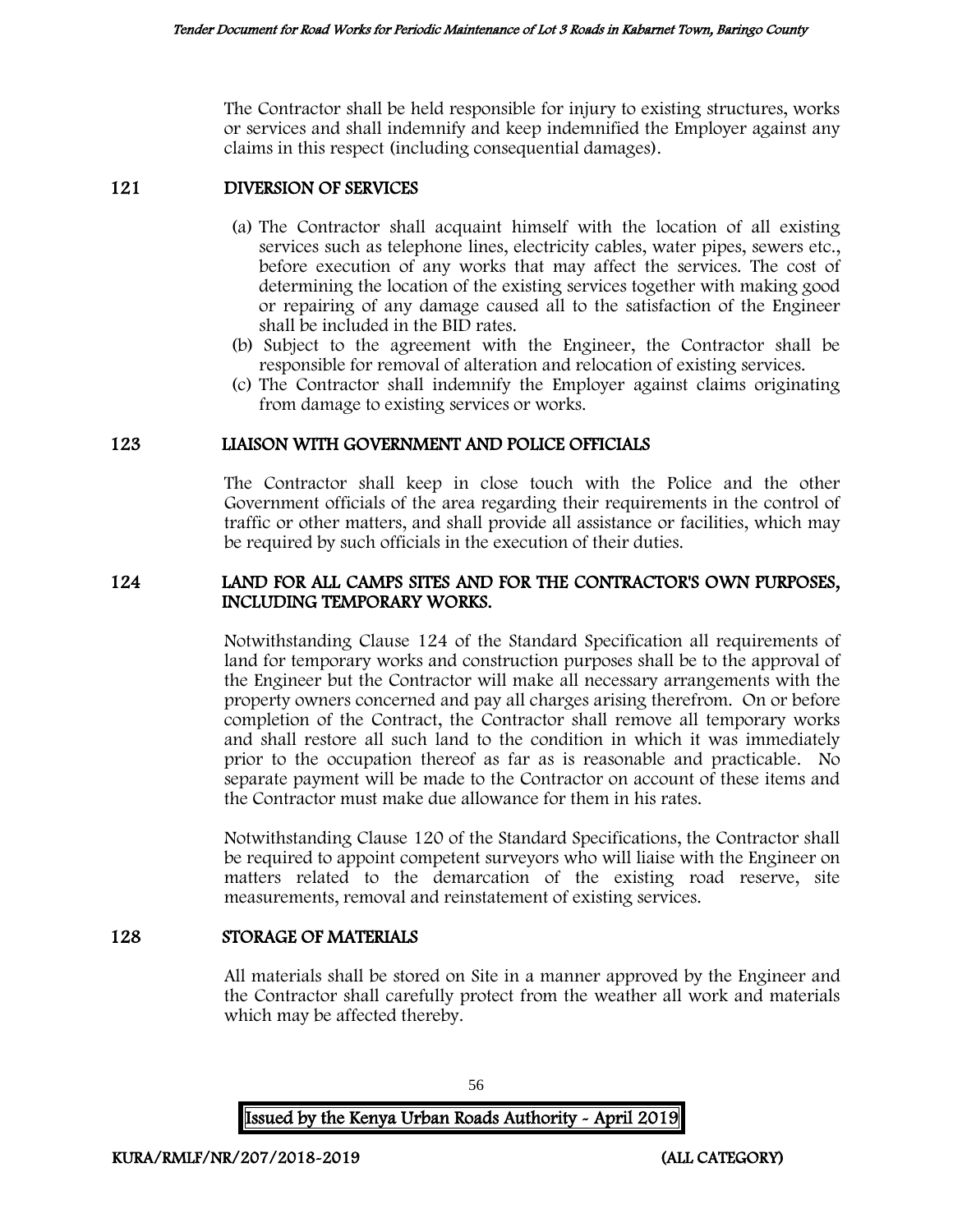#### 129 TEST CERTIFICATES

When instructed by the Engineer the Contractor shall submit certificates of test from the suppliers of materials and goods required in connection with the works as the Engineer may require.

Such certificates shall certify that the materials or goods concerned have been tested in accordance with the requirements of the specifications and shall give the results of all the tests carried out. The Contractor shall provide adequate means of identifying the materials and goods delivered to the site with the corresponding certificates.

### 131 SIGNBOARDS

The Contractor shall provide and erect two (2) publicity signs on the site as directed. The Engineer shall, as shown in the Drawings, direct the minimum dimensions and thickness of the steel framework and sheet. The framework and sheet shall be prepared and painted black, while the ring at the top of the supporting frames shall be painted white. The wordings and KURA's logo shall be printed on backlit sticker paper resistant to the effects of weather using reflectorised paint or material approved by the Engineer. The sticker shall be placed on both sides of the board. The colours, fonts and heights of the letters shall be as indicated on the typical drawings and as directed by the Engineer.

### 132 OFFICE FOR THE RESIDENT ENGINEER, SURVEY EQUIPMENT AND FURNITURE

#### 132.1 ENGINEER'S REPRESENTATIVE OFFICE

The contractor, when instructed, shall for the duration of the Contract, furnish and equip Resident engineer's office located at the KURA's Regional offices. The room to be occupied by the Engineer's Representative and its front office shall be provided with a floor carpet to be approved by the Engineer. The windows shall be fitted with curtains and blinders.

A telephone shall also be provided for the Resident Engineer's office for his exclusive use. All the charges and fees related to the installation and maintenance of the telephone shall be deemed to have been included in the rates for providing and maintaining the Office. The Contractor will be reimbursed, separately, the cost of operating the telephone under appropriate bill item in the BoQ.

The offices shall be provided with day and night watchmen and security lights, the cost of which shall be deemed to have been included in the rates for the offices.

The Contractor may be instructed by the Engineer under clause 58 of the General Conditions of Contract to make payments of general receipted accounts for such items as stationery, stores, furniture and equipment, claims and allowances for supervision personnel and any miscellaneous claims or the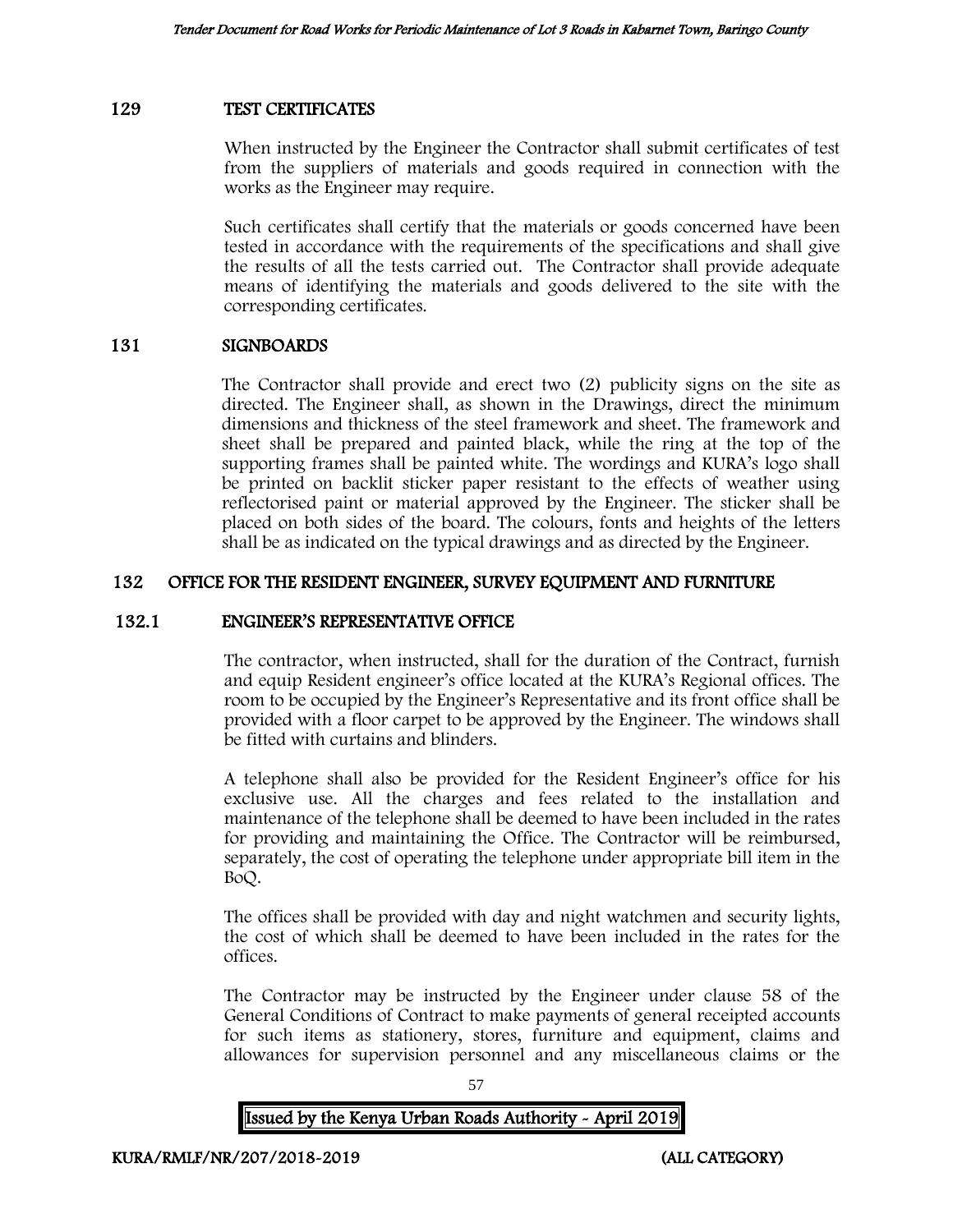Engineer may direct the Contractor to purchase or pay for the above. The Contractor will, on provision of receipts, be paid under appropriate bill items in the BoQ.

### The survey equipment to be provided would include:

| 1. Engineer's automatic level Wild NAK 2 or similar                                                                                                           | 2N <sub>O</sub> |
|---------------------------------------------------------------------------------------------------------------------------------------------------------------|-----------------|
| 2. Total station reading 1" with tripod and setting on                                                                                                        |                 |
| pole with datalogger and survey software to match<br>Total Station Datalogger. Include data transfer program,<br>and plotting modes, setting out calculations |                 |
| and Cogo facilities                                                                                                                                           | 1N <sub>o</sub> |
| 3. Levelling staff 5m. with levelling bubble Wild GNLE                                                                                                        |                 |
| or similar                                                                                                                                                    | 4No             |
| 4. 50m. steel band measuring tape                                                                                                                             | 2N <sub>O</sub> |
| 5. 30m. linen measuring tape                                                                                                                                  | 2No.            |
| 6. 3m. aluminium straight edge                                                                                                                                | 2N <sub>O</sub> |
| 7. 1m. stainless steel straight edge                                                                                                                          | 1N <sub>o</sub> |
| 8. 100m. steel band tape                                                                                                                                      | 2No.            |
| 9. Draughtsman's stool                                                                                                                                        | 3No.            |
| 10. Complete set of highway curves                                                                                                                            | 1N <sub>o</sub> |
| 11. Programmable scientific calculators FX 880P or equivalent                                                                                                 | 4No             |
| 12. Survey umbrella                                                                                                                                           | 2No.            |
| 13. Roll of tracing paper                                                                                                                                     | 10No            |
| 14. Protractor 360                                                                                                                                            | 2N <sub>O</sub> |
| 15. Graph paper A3 size                                                                                                                                       | 100No           |
| 16. Drawing table                                                                                                                                             | 2No.            |
| 17. Erasing shield                                                                                                                                            | 4No.            |
| 18. 3m. ranging rods                                                                                                                                          | 9 <sub>No</sub> |
| 19. Marker pens                                                                                                                                               | 30No.           |

The contractor may be directed to pay for stationery, equipment or reagents that are foresaid and also pay for servicing and repair of the laboratory equipment being used on the project.

The Contractor shall provide, install and maintain in a good state of repair, such survey and other equipment as listed for the duration of the contract.

Such equipment shall be of approved manufacture, and shall be made available to the Engineer for the Engineer's exclusive use throughout the Contract, not later than three (3) weeks after the Engineer's order to supply. All equipment shall be ready to use and complete to perform the tests. The equipment shall revert to the Employer on completion of the Contract.

Any delays to the Contractor or the Contractor's activities caused by the Engineer being unable to perform survey work, field or laboratory tests due to the contractor's failure to supply and/or maintain the said equipment shall be deemed to have been caused entirely by the Contractors own actions, and any consequences of such delays shall be interpreted as such.

58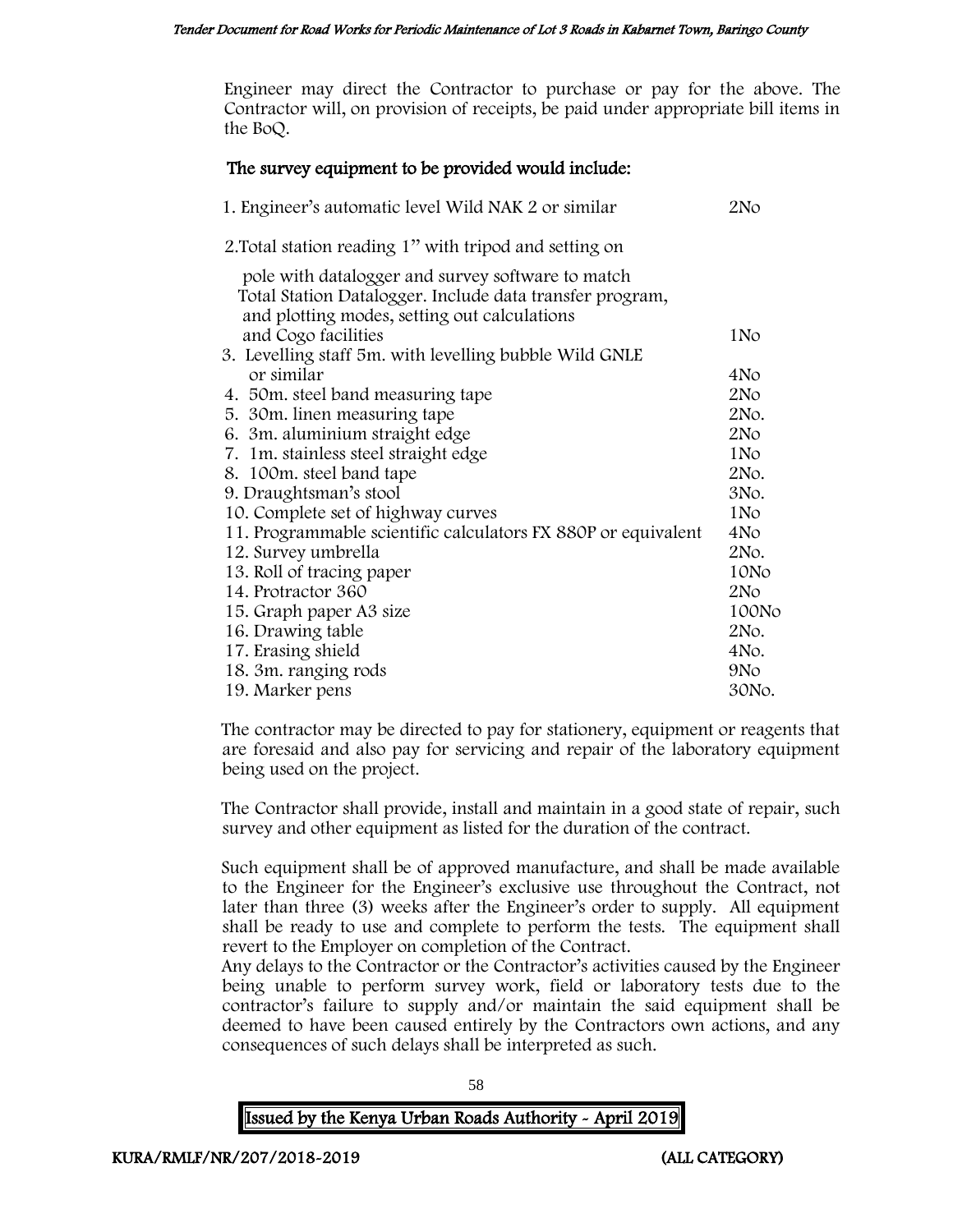The payment to comply with this requirement is provided in the Bill of Quantities and ownership of all equipment paid for as instructed above shall revert to the Employer after the completion of the Works.

Failure by the Contractor to provide or maintain the equipment shall make him responsible to bear all costs that may be incurred as a result of the Engineer's staff using alternative means of communication, including delays in supervision and approval of Works by the Engineer.

### 132.3 COMMUNICATION FOR THE ENGINEEER

### (a) Mobile phones

The Contractor shall provide, connect and maintain mobile phones for the exclusive use by the Engineer for the duration of the contract. The Contractor shall include for the cost of providing the mobile units complete with charger unit, "hands free" headset for each unit, connection to the network and all service charges applicable all as directed by the Engineer. The Contractor shall provide air-time with each mobile phone which shall be paid for under prime cost sum allowed for in the bills of quantities. The mobile telephones shall be WAP enabled with e-mail capabilities and integrated camera of a minimum of 3.0 mega pixels. Payment for these mobiles and associated costs is included in the Bill of Quantities, and ownership of mobile phones will revert to the Employer after completion of the Works.

### (b) Internet and e-mail services

Where directed, the contractor shall provide 24 hours terrestrial or wireless internet connectivity with minimum throughput speed of 128kilobytes per second for the exclusive use by the Engineer, including all accessories and Terminal Equipment and pay for all associated installation, maintenance and usage charges throughout the duration of the contract.

The contractor shall allow for the provision and maintenance of internet connectivity and associated costs as per Appendix to item 1.17 of the Bills of Quantities.

### 137 ATTENDANCE UPON THE ENGINEER AND HIS STAFF

In addition to the staff stated in Clause 135, the following staff will be provided for the supervision of work: 1No. Artisans, 2No. Labourers, 1No. Office assistants, 2No. Lab attendants. Additional attendant staff, as required by the Engineer, shall be paid for under Item 01-80-030 of the Bill of Quantities.

### 138 VEHICLES AND DRIVERS FOR THE ENGINEER AND HIS STAFF AND METHOD OF PAYMENT

In addition to provisions of the Clause 138 of the Standard Specification, the Contractor shall when instructed, provide and maintain in good working condition for the exclusive use of the Engineer and his staff throughout the Contract, the following types and numbers of brand new vehicles or as specified. The Engineer shall approve the type of vehicles and confirm the number of each type to be provided. The Contractor shall insure the vehicles comprehensively for any licensed drivers and shall provide competent drivers during normal working hours and whenever required by the Engineer. The cost of provision of the vehicle shall be inclusive of the first 4,000 kilometers travelled in any month.

59

### Issued by the Kenya Urban Roads Authority - April 2019

.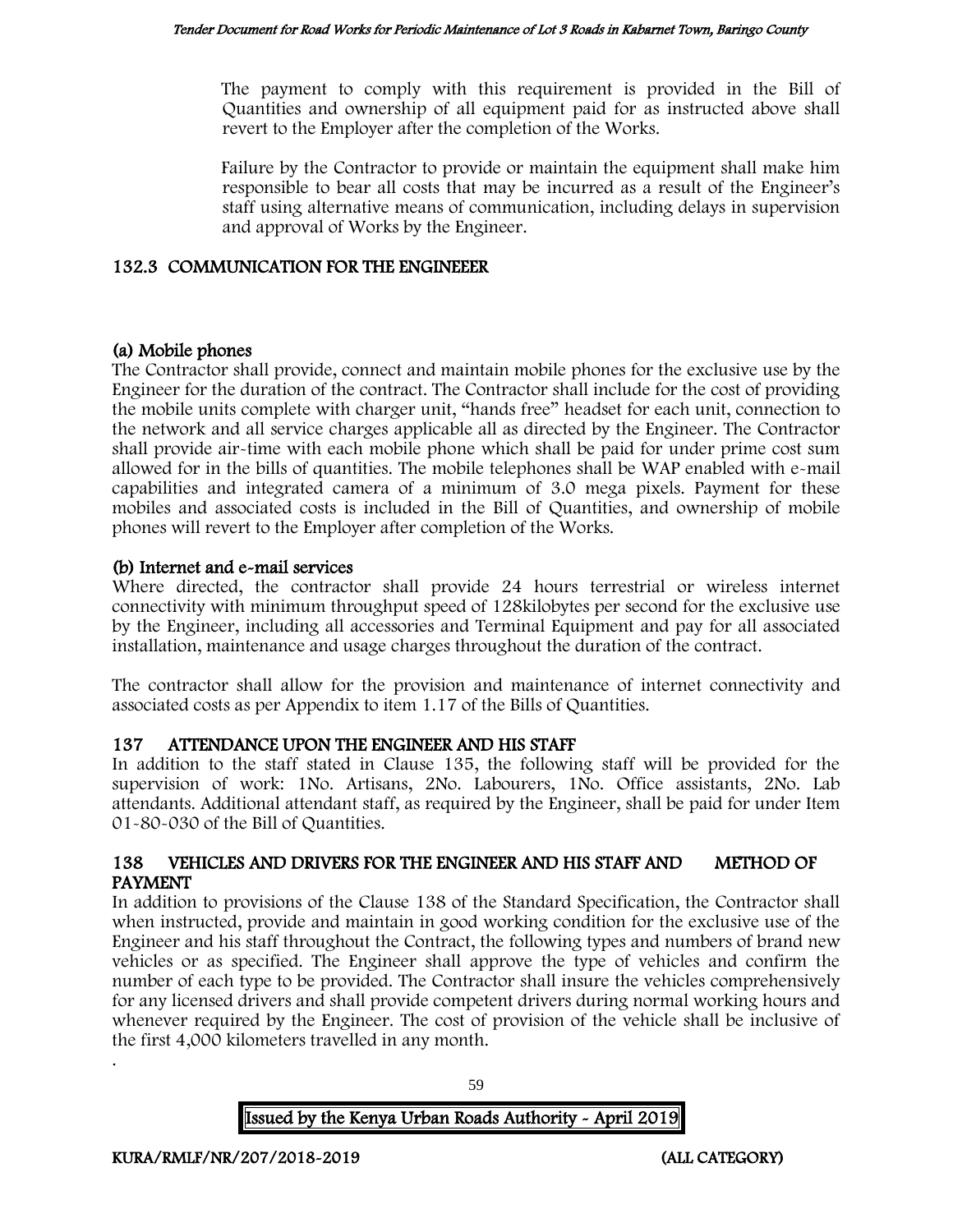Should any vehicle supplied not be in roadworthy condition, the Contractor shall provide an acceptable equivalent replacement vehicle until such a time as the original vehicle is repaired to the satisfaction of the Engineer and returned for use.

## (a) Type 1 Vehicles (Double Cabin 4WD Pick up)

Type 1 Vehicles should be four Wheel Drive (4WD), with power assisted steering, Double wishbone independent suspension at front axle and rigid axle with leaf springs at rear, diesel propelled engine maximum 2,500 cc. The starting mileage of the vehicles shall not exceed 60,000km odometer reading. The vehicles should be fitted with other accessories below:

- (a) Spare tyre and wheel jack;
- (b) FM radio and CD player;
- (c) Power Windows;
- (d) Full Air-conditioning;
- (e) Immobilizer and antitheft security system;
- (e) Driver and passenger SRS Airbags;
- (f) Canvas cover over the carrying deck at the back.

At the end of the contract, all type 1 vehicles shall revert to the Contractor.

### (c) Type 2 Vehicles (station wagon/saloon)

Specifications for Type 2 Vehicles shall be station wagon/saloon vehicles; petrol propelled engine maximum 1,800 cc. The starting mileage of the vehicles shall not exceed 60,000km odometer reading. shall in addition be fitted with a fibre glass body or similar and two columns of sitting benches on the carting deck at the back.

The Contractor shall insure comprehensively the vehicles for any licensed drivers and shall provide competent drivers during normal working hours and whenever required by the Engineer.

At the end of the contract, all type 2 vehicles shall revert to the Contractor.

Payment of vehicle shall be per vehicle month in item 01-80-017/18 of the BOQ.

### 139 MISCELLANEOUS ACCOUNTS

The Contractor maybe instructed by the Engineer to make payments of general miscellaneous accounts for such items as stationary, stores and equipment and miscellaneous supervision personnel and claims or the Engineer may direct the Contractor to purchase or pay for the above. The Contractor will be paid on a prime cost basis plus a percentage for overheads and profits under appropriate items in the Bills of Quantities.

### 142 ENVIRONMENTAL PROTECTION

The Contractor shall comply with the Statutory Regulations in force in Kenya regarding environmental protection and waste disposal, and shall liaise with the National Environmental Management Agency (NEMA).

Issued by the Kenya Urban Roads Authority - April 2019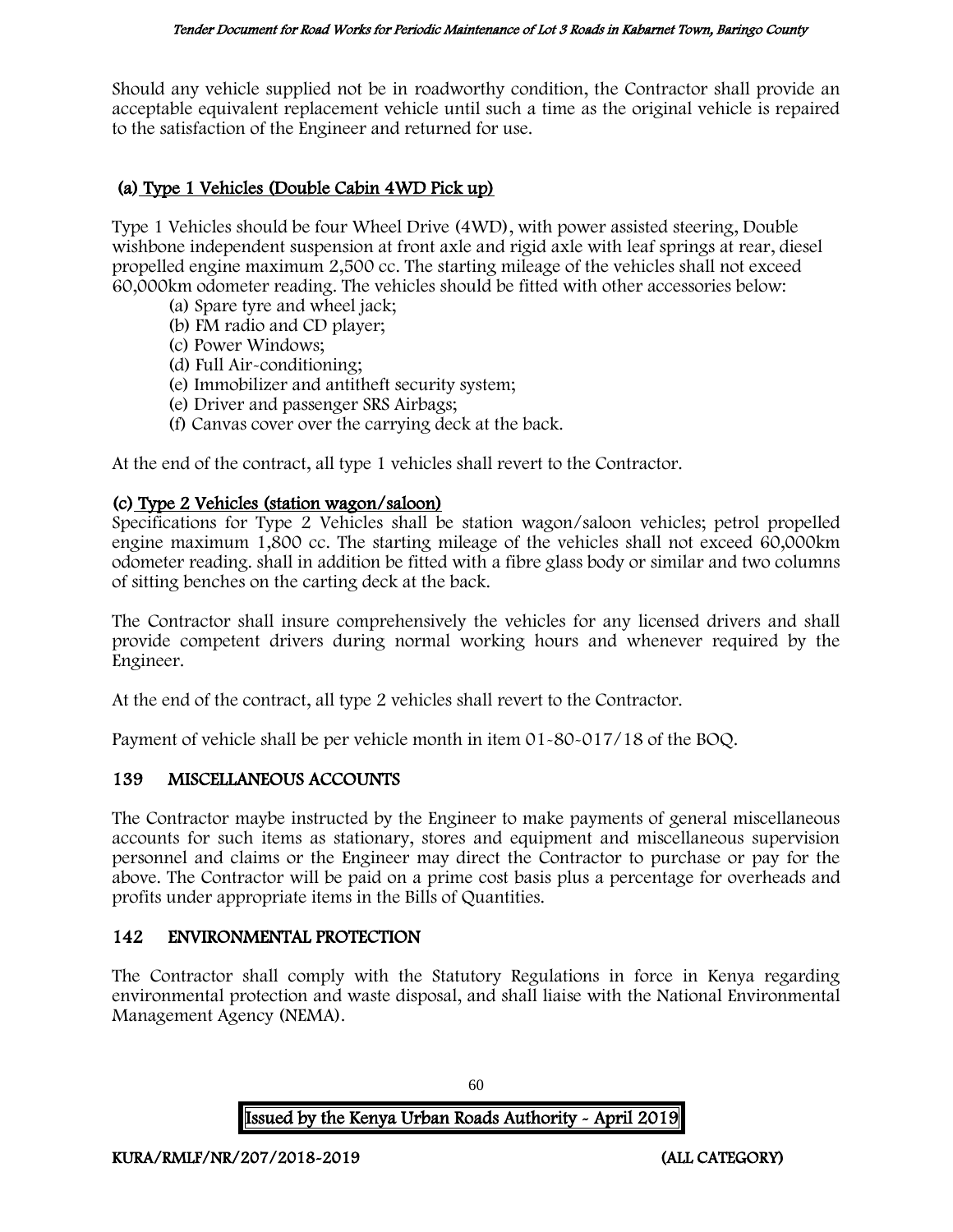#### Tender Document for Road Works for Periodic Maintenance of Lot 3 Roads in Kabarnet Town, Baringo County

The Contractor shall ensure so far as is reasonably practicable and to the satisfaction of the Engineer; that the impact of the construction on the environment shall be kept to a minimum and that appropriate measures are taken to mitigate any adverse effects during the construction.

- (a) The Contractor shall exercise care to preserve the natural landscape and shall conduct his construction operations so as to prevent any unnecessary destruction, scarring, or defacing of the natural surroundings in the vicinity of the work. Except where clearing is required for permanent works, all trees, native shrubbery, and vegetation shall be preserved and shall be protected from damage by the Contractor's construction operations and equipment. All unnecessary destruction, scarring, damage or defacing resulting from the Contractor's operations shall be repaired, replanted, reseeded or otherwise corrected as directed by the Engineer, and at the Contractor's expense.
- (b) The Contractor shall ensure that measures are in place to control soil erosion and water pollution, by use of berms, dykes, silt fences, brush barriers, dams, sediment basins, filter mats, netting, gravel, mulches, grasses, slope drains, contour banks, and other erosion control devices and methods. Temporary erosion control provisions shall be coordinated with permanent erosion control features to assure economical, effective and continuous measures throughout the period of the works. The Contractor's attention is drawn to the requirements of Clause 502, in that works need to be progressively finished so that permanent vegetation can establish quickly to mitigate soil erosion and erosion of drains.
- (c) The Contractor shall provide all the labour, equipment, materials, and means required and shall carry out proper and efficient measures wherever and as often as necessary to minimise the dust nuisance.
- (d) The Contractor shall comply with all applicable Kenyan laws, orders and regulations concerning the prevention, control and abatement of excessive noise. Blasting, use of jackhammers, pile driving, rock crushing, or any other activities producing highintensity impact noise may be performed at night only upon approval of the Engineer.
- (e) Immediately after extraction of materials, all borrows pits shall be backfilled to the satisfaction of the Engineer. In particular borrow pits near the project road shall be backfilled in such a way that no water collects in them.
- (f) Spilling of bitumen fuels Oils and other pollutants shall be cleared up.
- (g) The Contractor's attention is drawn to the requirements of the Standard Specification in regard to the environment and in particular to the following clauses: Clause 115: Construction Generally

| Clause 110. Construction denotally                                  |
|---------------------------------------------------------------------|
| Clause 116: Protection from Water                                   |
| Clause 136: Removal of Camps                                        |
| Clause 605: Safety and Public Health Requirements Clause            |
| Clause 607: Site Clearance and Removal of Topsoil and<br>Overburden |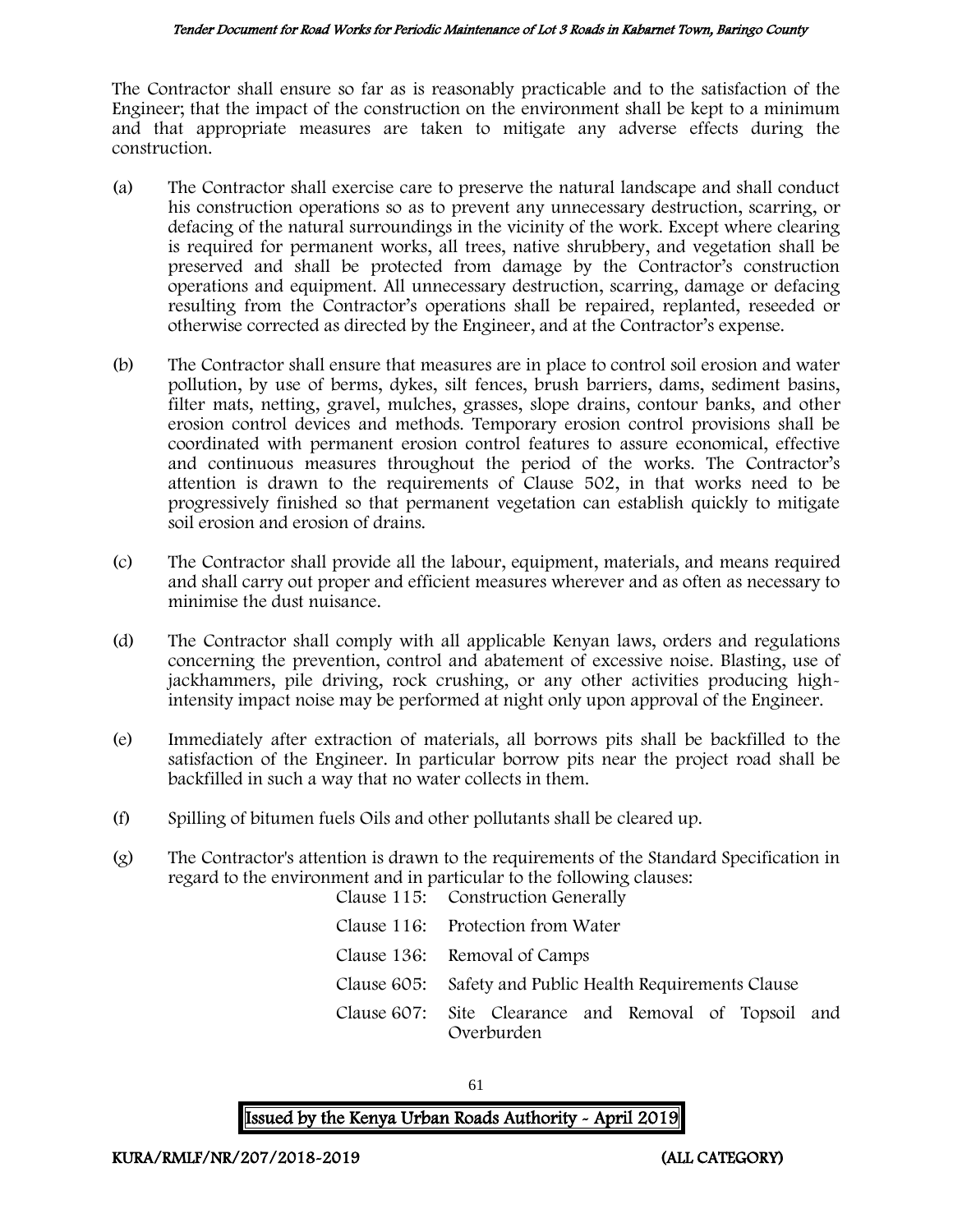(h) No additional payment will be made to the Contractor to cover costs arising from the requirements for this Clause and the Contractor must include these costs in the rates inserted into the Bills of Quantities.

### 143 STAFF TRAINING

The Contractor shall allow for training of engineers, technicians and other support staff as may be instructed by the Engineer.

The payment of the allowances of such staff shall be made as instructed by the Engineer under the relevant provisions in the Bills of Quantities.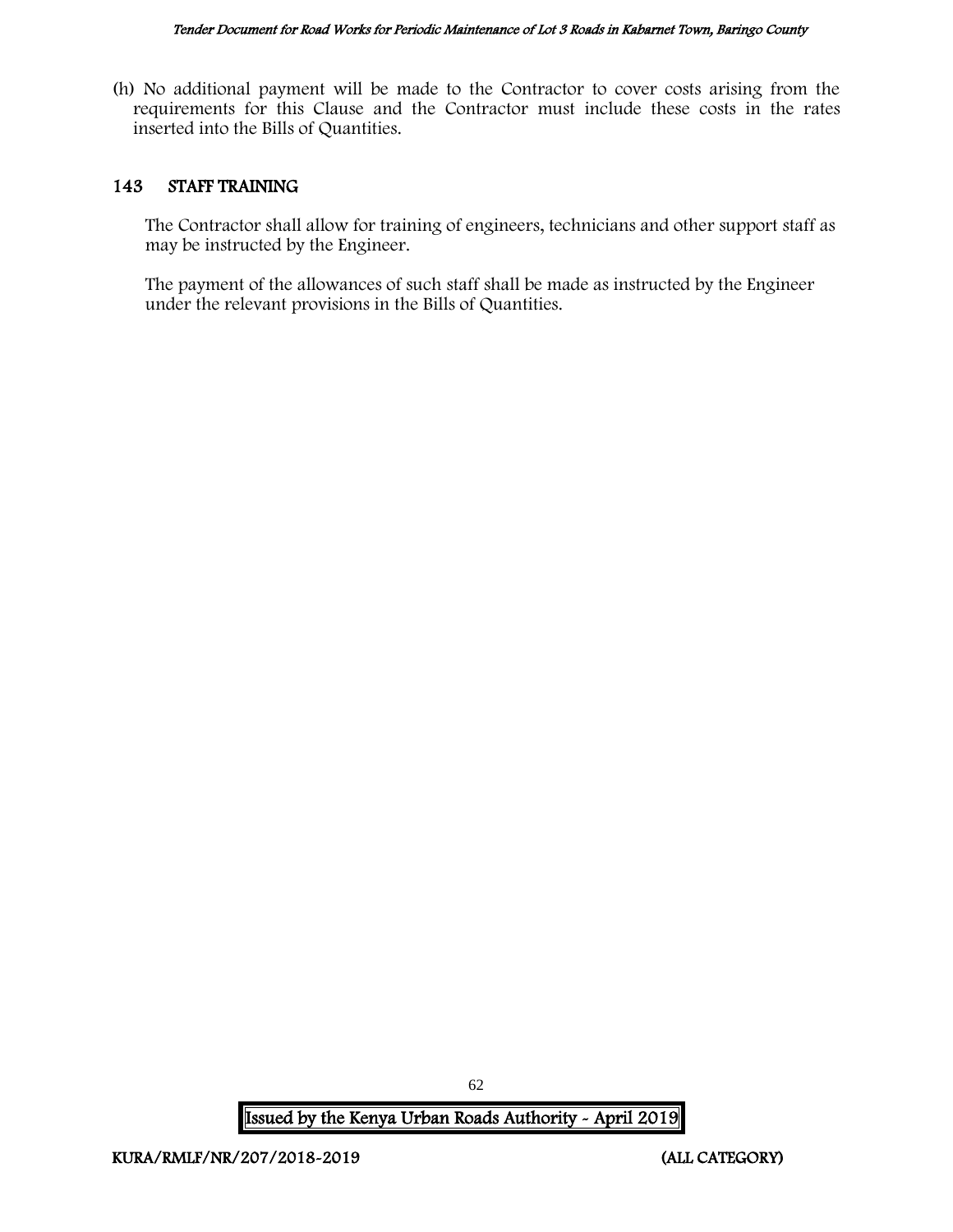### SECTION 2 - MATERIALS AND TESTING OF MATERIALS

All materials testing shall be in accordance with Section 2 of the Standard Specifications.

### SECTION 3 - SETTING OUT & TOLERANCES

### 301 SETTING OUT

a) In addition to the provisions of clause 3.01(a) if the traverse points to be used for the setting out are close to the existing carriageway and interfere with construction works then the Contractor will have to relocate them to a location where they will not be disturbed. The coordinates and heights of all traverse points so located shall be listed and provided to the Engineer for checking and/or approval. Contractor shall also monument the new centreline every 200m along straight and all salient points along curves by a pin in the concrete beacon before commencement of any works.

The road reserve boundary posts shall have 12mm diameter steel pins embedded in concrete, 200mm long with 25mm exposed to the air, sticking out form its top surface. This pin shall be co-ordinated and heighted and result of the same shall be provided to the Engineer for approval. Cost of these works shall be included in the rates as no separate item has been provided.

Commencement of the works shall not be permitted until this basic survey data has been provided and approved by the Engineer for at least 2 Kms of the road.

### b) Detailed Setting Out

Reference pegs shall be 50mm by 50mm in section 600mm long driven 400mm firmly into ground and painted white above the ground. The offset from centre line shall be indicated by small nail 20mm to 25mm long with its head driven flush with the top of the peg.

Chainages, offset and reference elevation shall be clearly indicated to the sides of the peg to the satisfaction of the Engineer.

After cutting of benches and prior to commencement of earthworks or subgrade works, Contractor shall take cross-sections again and submit the copy of the same to Engineer for agreement. These cross-sections shall then be used as basis of measurement for all subsequent layers, unless otherwise stated.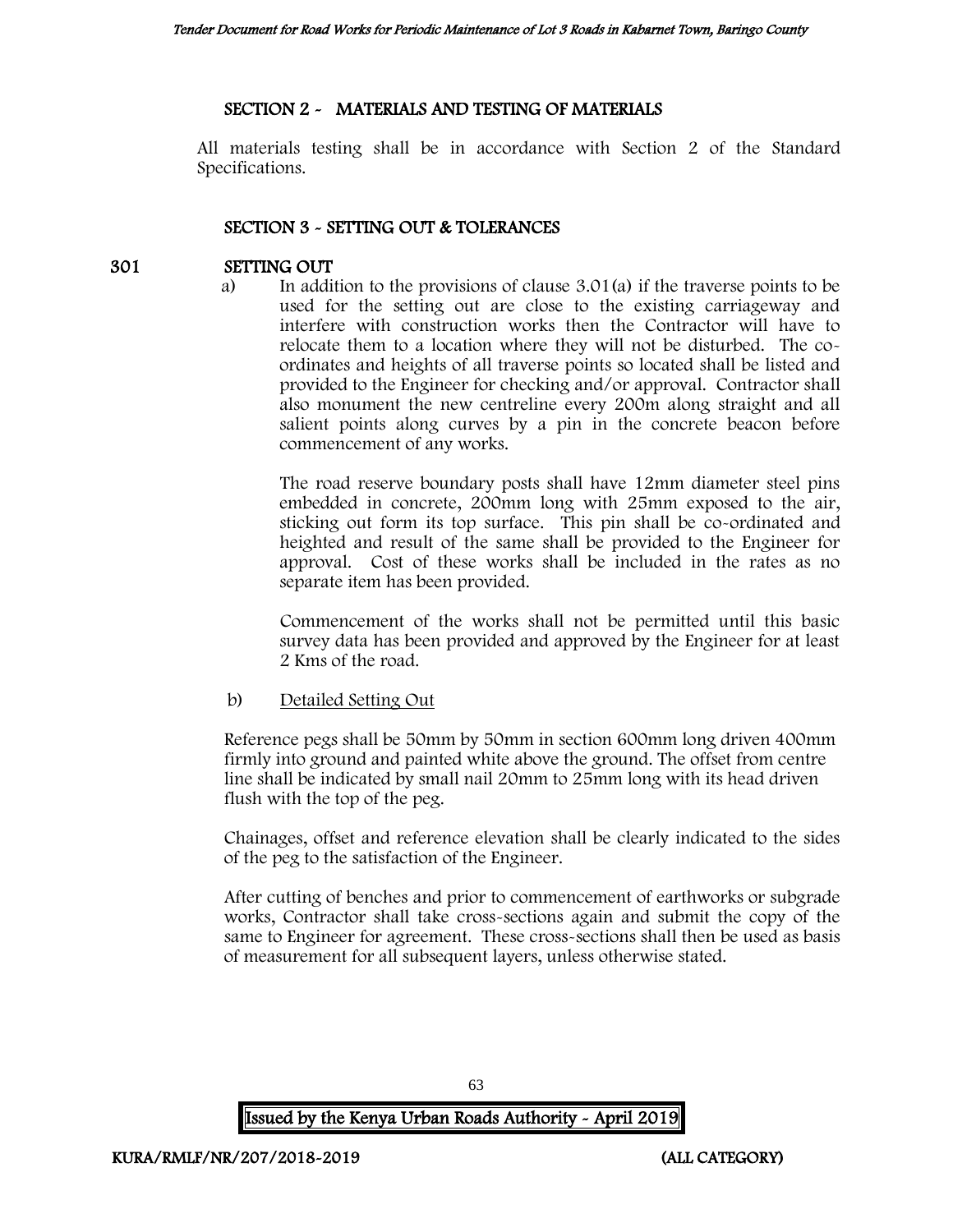### SECTION 4- SITE CLEARANCE AND TOP SOIL STRIPPING

#### 401 SITE CLEARANCE

Site Clearance shall be carried out as directed by the Engineer.

### 402 REMOVAL OF TOPSOIL

Topsoil shall include up to 200mm depth of any unsuitable material encountered in existing or newly constructed drains, drainage channels, and accesses.

#### 403 REMOVAL OF STRUCTURES, FENCES AND OBSTRUCTIONS

When instructed by the Engineer, the Contractor shall demolish or remove any structure and payment for this shall be made on day works basis.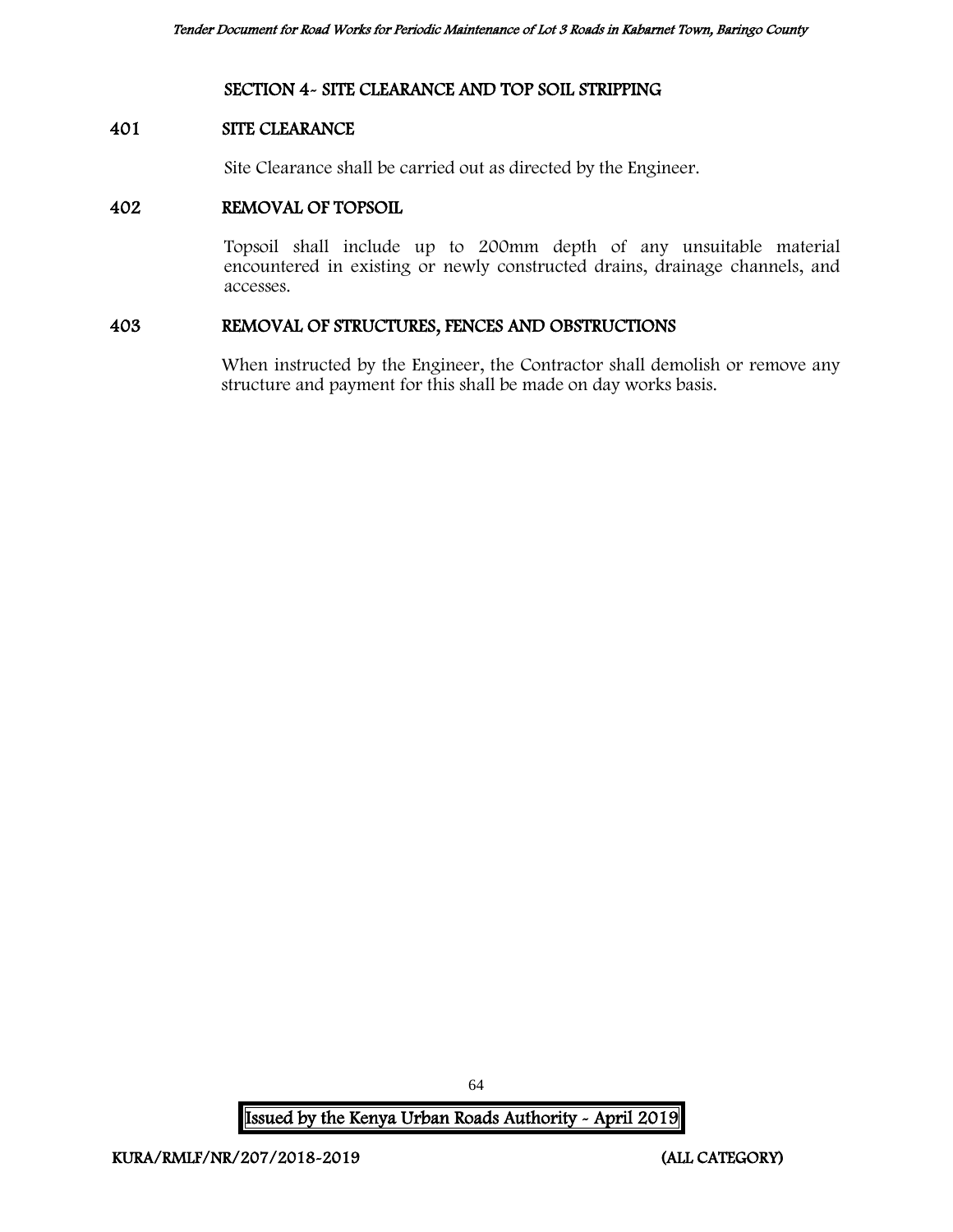### SECTION 5 - EARTHWORKS

### 504 PREPARATION PRIOR TO FORMING EMBANKMENT

Where benching is required for existing pavement to accommodate earthworks subgrade or subbase for widening the road, the rate for compaction of existing ground shall be deemed to cover this activity.

Excavation in the pavement of the existing road shall be kept dry. In the event of water penetrating the underlying layer, construction of the subsequent layers shall be postponed until the underlying layers are dry enough to accommodate the construction plant without deforming or otherwise showing distress.

Step construction shall be carried out per layer at the joint where excavating both vertically and perpendicular to the direction of the travel. The step shall be 500mm perpendicular to the direction of the travel and 150mm vertical unless otherwise instructed by the Engineer.

Special care shall be taken when compacting the new material at the joint ensuring that specified density is achieved.

### 505 CONSTRUCTION OF EMBANKMENTS

Only material approved by the Engineer shall be used for fill in embankments. Material with high swelling characteristics or high organic matter content and any other undesirable material shall not be used, unless specifically directed by the Engineer. Unsuitable material shall include:

- (i) All material containing more than 5% by weight or organic matter (such as topsoil, material from swamps, mud, logs, stumps and other perishable material)
- (ii) All material with a swell of more than 3% (such as black cotton soil)
- (iii) All clay of plasticity index exceeding 50.
- (iv) All material having moisture content greater than 105% of optimum moisture content (Standard Compaction)

Subgrade: Shall mean upper 300mm of earthworks either insitu or in fill and subgrade shall be provided for as part of earthworks operation and payment shall be made as "fill". The material for subgrade shall have a CBR of not less than 8% measured after a 4 day soak in a laboratory mix compacted to a dry density of 100% MDD (AASHTO T99) and a swell of less than 1%.

Subgrade repair: Where directed by the Engineer, any localized failure in the subgrade shall be repaired by filling in selected soft, hard or natural of minimum CBR 30% and compacted in accordance with clauses in the specifications applying to normal subgrade.

65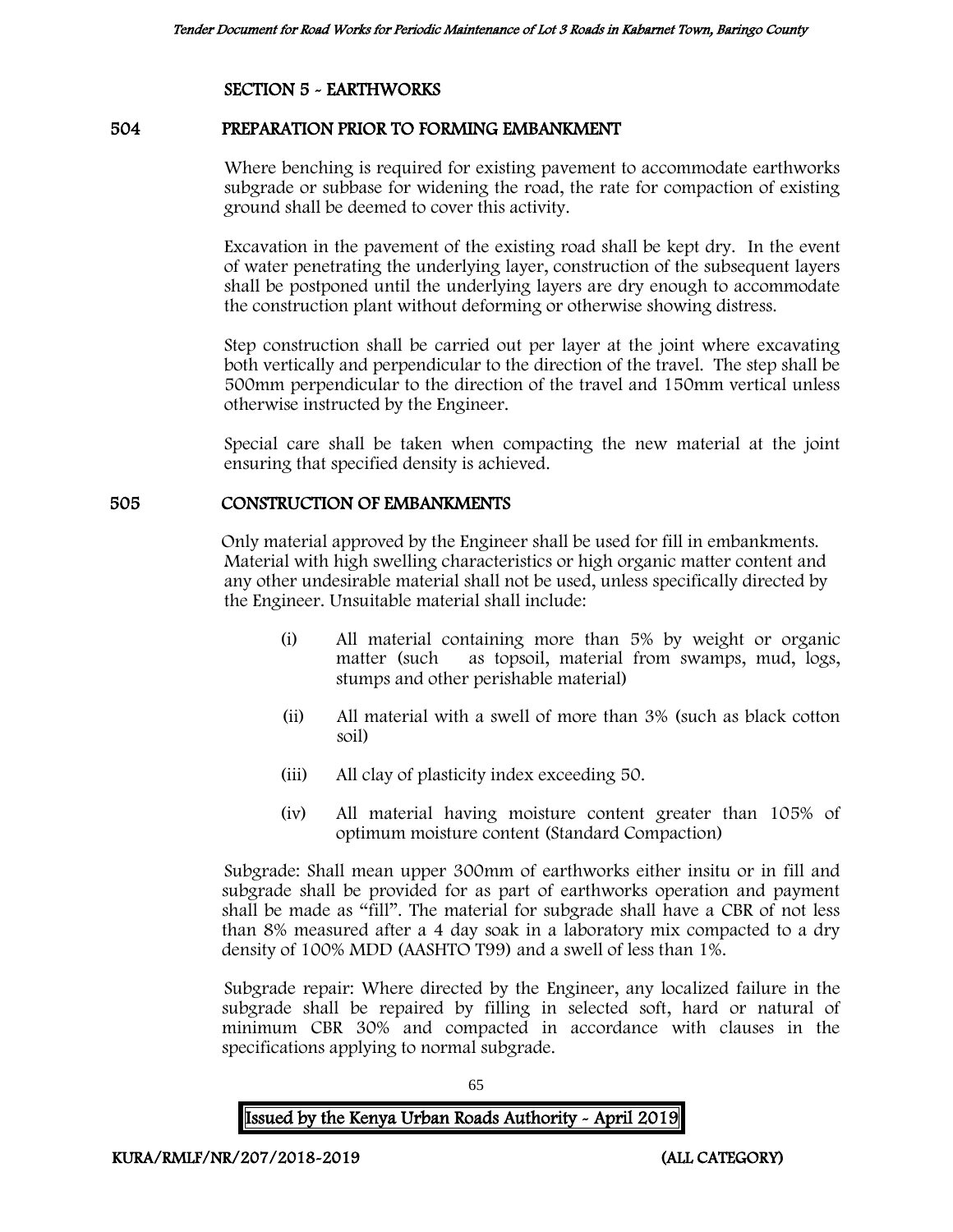Embankment repair: Where directed by the Engineer, any localized filling in soft, hard or natural; selected material requirements shall be executed in accordance with Clause 505.

### 508 COMPACTION OF EARTHWORKS

At pipe culverts, all fill above ground level around the culverts shall be compacted to density of 100% MDD (AASHTO T.99) up to the level of the top of the pipes or top of the surround(s), if any and for a width equal to the internal diameter of the pipe on either side of the pipe(s) or surround(s) as applicable.

At locations adjacent to structures, all fill above ground level upto the underside of the subgrade shall be compacted to density of 105% MDD (AASHTO T.99). In case of fill around box culverts this should be carried out for the full width of the fill and for a length bounded by the vertical plane passing through the ends of the wingwalls.

Notwithstanding the provision of clause 503 of the standard Specification, Compaction of subgrade material (i.e. material immediately below formation) in cut areas shall not be carried out by the contractor in areas where the formation is formed in hard material, unless specific instructions to the contrary are issued by the Engineer.

Where improved sub-grade material shall be required, this shall be compacted and finished to the same standards and tolerances as those required for normal subgrade and clauses in the specifications applying to normal subgrade shall also apply.

### 511 BORROW PITS

The first part of the Standard Specification is amended as follows:-

Fill material which is required in addition to that provided by excavation shall be obtained from borrow pits to be located and provided by the Contractor but to the approval of the Engineer contrary to what has been stated.

### 517 MEASUREMENT AND PAYMENT

Notwithstanding the provisions of clause 517 of the standard specifications, the rate for compaction of fill in soft material shall allow for the requirements of clause 508 of the special specification and no extra payment shall be made for compaction around pipe culverts (100% MDD AASHTO T.99).

### SECTION 6 - QUARRIES, BORROW PITS, STOCKPILES AND SPOIL AREAS

### 601 GENERAL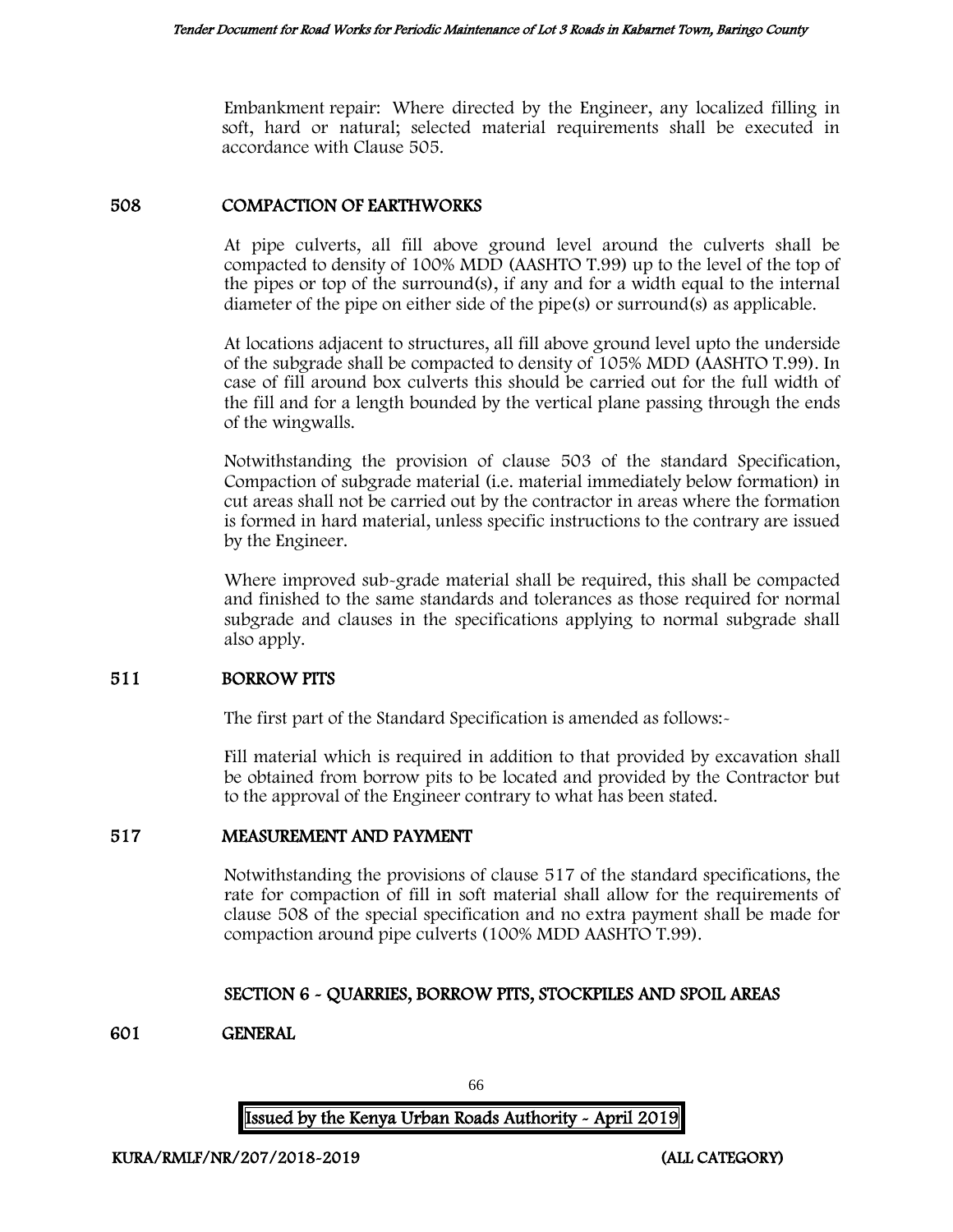Notwithstanding any indications to the contrary in the Standard specification the Engineer will not make available to the Contractor any land for quarries, borrow pits, stockpiles and spoil areas, except for those areas in road reserves specifically approved by him.

The contractor will be entirely responsible for locating suitable sources of materials complying with the Standard and Special Specifications, and for the procurement, Wining, haulage to site of these materials and all costs involved therein. Similarly the contractor will be responsible for the provision and costs involved in providing suitable areas for stockpiling materials and spoil dumps. Should there be suitable sites for spoil dumps or stockpiles within the road reserve forming the site of the works the Contractor may utilise these subject to the approval of the Engineer.

No additional payment will be made to the Contractor to cover costs arising from the requirements for this Clause and the Contractor must include these costs in the rates inserted into the Bills of Quantities.

### 602 MATERIAL SITES

The information on possible material sites is given for the general guidance of bidders. Bidders are however advised to conduct their own investigation as the information contained therein is neither guaranteed nor warranted

### 603 PROVISION OF LAND

Notwithstanding any indications to the contrary in the Standard specification the Engineer will not make available to the Contractor any land for quarries, borrow pits, stockpiles and spoil areas, except for those areas in road reserves specifically approved by him.

The contractor will be entirely responsible for locating suitable sources of materials complying with the Standard and Special Specifications, and for the procurement, Wining, haulage to site of these materials and all costs involved therein. Similarly the contractor will be responsible for the provision and costs involved in providing suitable areas for stockpiling materials and spoil dumps. Should there be suitable sites for spoil dumps or stockpiles within the road reserve forming the site of the works the Contractor may utilise these subject to the approval of the Engineer.

No additional payment will be made to the Contractor to cover costs arising from the requirements for this Clause and the Contractor must include these costs in the rates inserted into the Bills of Quantities.

### 605 SAFETY AND PUBLIC HEALTH REQUIREMENTS

In addition to clause 605, the contractor shall allow for professionals to conduct lectures to the workers regarding the spread of HIV/Aids.

Issued by the Kenya Urban Roads Authority - April 2019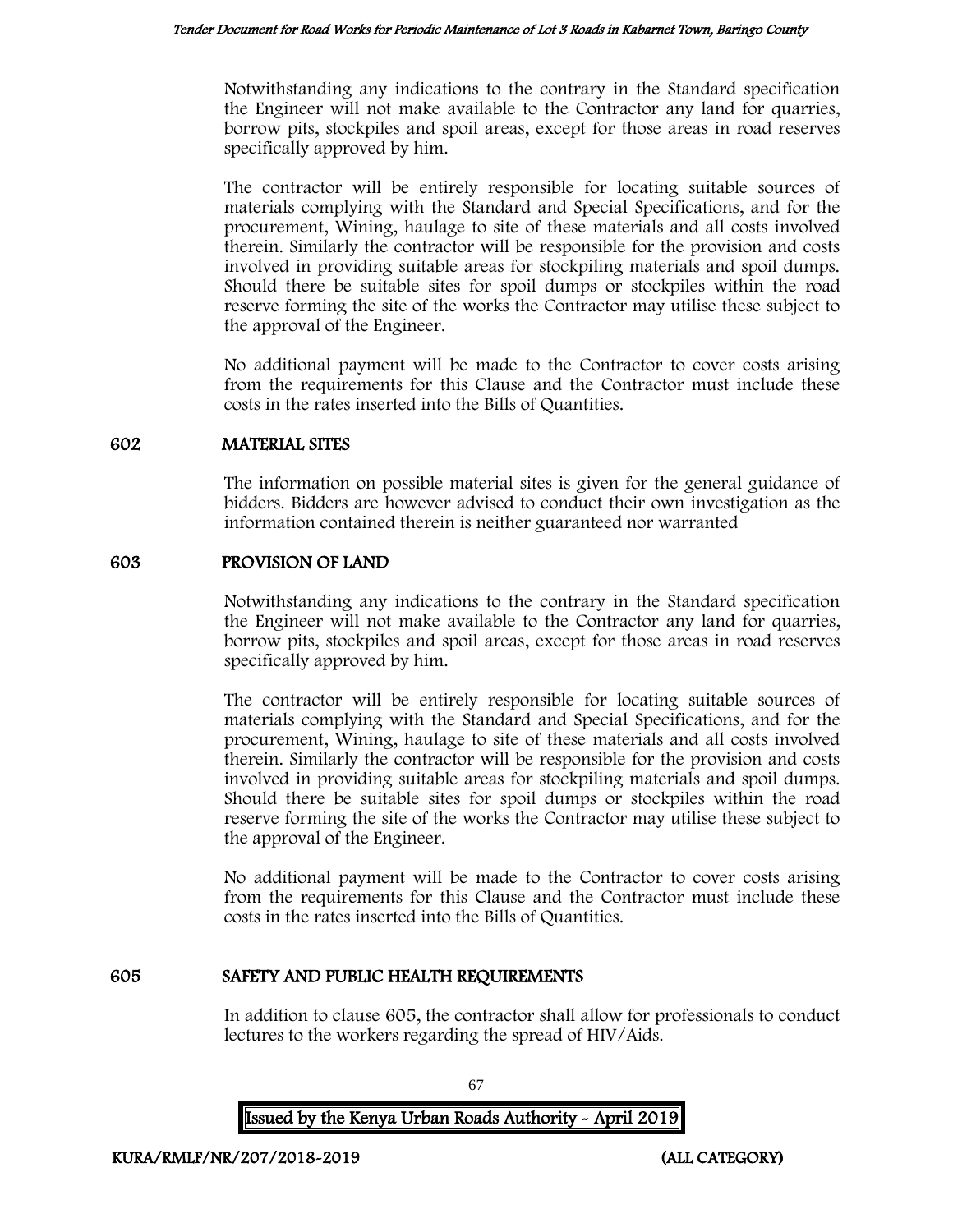### SECTION 7 - EXCAVATION AND FILLING FOR STRUCTURES

### 703 EXCAVATION OF FOUNDATIONS FOR STRUCTURES

Unless otherwise instructed by the Engineer, all excavated surfaces in material other than hard material, on which foundations for structures shall be placed, shall be compacted to 100% MDD (AASHTO T.99) immediately before structures are constructed.

Paragraph 4, last line: - Replace "95%" with "100%".

#### 707 BACKFILLING FOR STRUCTURES

Unless otherwise instructed by the Engineer, all backfilling material shall be compacted to a minimum of 100% MDD (AASHTO T.99).

#### 7207 EXCAVATIONS FOR RIVER TRAINING AND NEW WATER COURSES

Payments for river training and establishment of new watercourses shall only be made where such work constitute permanent works. Works done for road deviation or other temporary works shall not qualify for payment.

#### 710 STONE PITCHING

Stone pitching to drains, inlets and outlets of culverts to embankments and around structure shall consist of sound unweathered rock approved by the Engineer.

The stone as dressed shall be roughly cubical in shape with minimum dimensions of 150 x 150mm for normal thickness of stone pitching.

The surface to receive the pitching shall be compacted and trimmed to slope and the stone laid, interlocked and rammed into the material to give an even finished surface.

In areas where stone pitching has been damaged, the Contractor shall identify such areas and notify the Engineer for his agreement of the extent of the Works required and his approval and instructions to proceed with the Works. Stone Pitching Repair and Reconstruction shall be carried out in accordance with Clause 710 of the Standard Specifications.

The Works shall involve removal of the damaged stone pitching and reconstruction of the said areas in accordance with Clause 710 of the Standard Specifications by use of the sound salvaged material together with any necessary additional material where all such materials shall comply with Section 7 of the Standard Specifications.

Contrary to clause 713 of the standard specifications, the rates inserted for stone pitching shall allow for grouting.

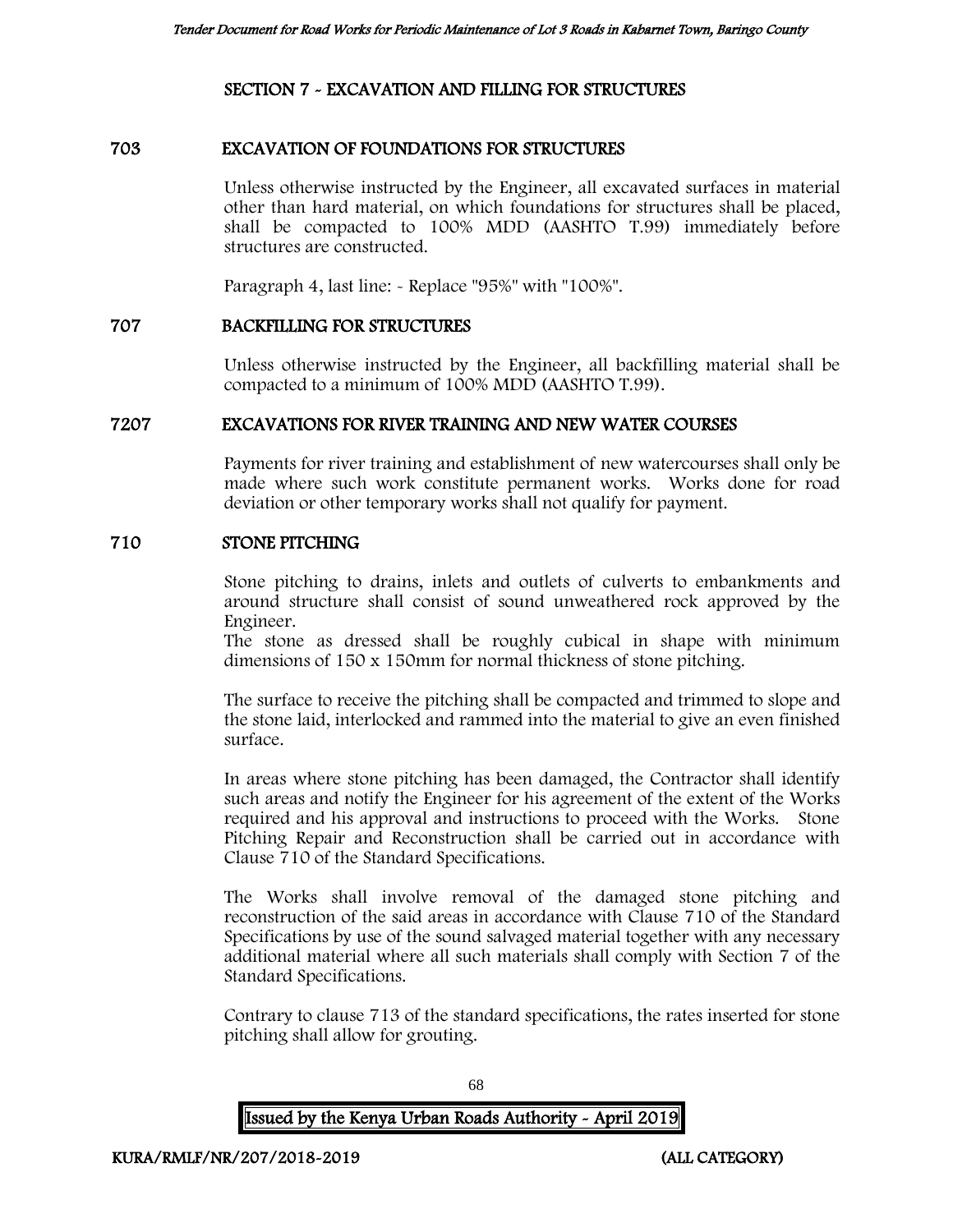### 711 GABIONS

Where instructed by the Engineer the Contractor will install gabions as protection works to washout areas or bridge Piers and or Abutments. Gabions shall be constructed in accordance with Clause 711 of the Standard Specification.

I n cases where existing gabions have been damaged, the Contractor shall identify them and notify the Engineer for his agreement of the extent of the Work required and his approval and instructions to proceed with the Works.

The Works shall involve removal of the damaged gabions / rocks, excavation to the correct levels and grades as directed by the Engineer, and in accordance with Clause 711 of the Standard Specifications and reconstruction with new gabions and other necessary materials as necessary. The damaged gabions shall be recovered and transported to the nearest KURA'S Yard or M.O. R &P.W Department depot.

### 712 RIP-RAP PROTECTION WORK

Quarry waste or similar approved material shall be used to backfill scoured and eroded side, outfall and cut-off drain. The material shall be compacted to form a flat or curved surface preparatory to stone [pitching of drainage channels, existing and new scour checks as directed by the Engineer.

The surface to receive the pitching shall be compacted and trimmed to slope and the stone hand laid, interlocked and rammed into the material to give an even finished surface. The interstices of the Pitching shall be rammed with insitu material. The insitu material immediately behind the pitching shall be compacted to minimum density of 100% MDD compaction (AASHTO T.99)

### 714 BACKFILL BELOW STRUCTRURES

Where instructed this shall be carried out in compliance with the requirements of Clause 507 and 804 of the Standard Specification.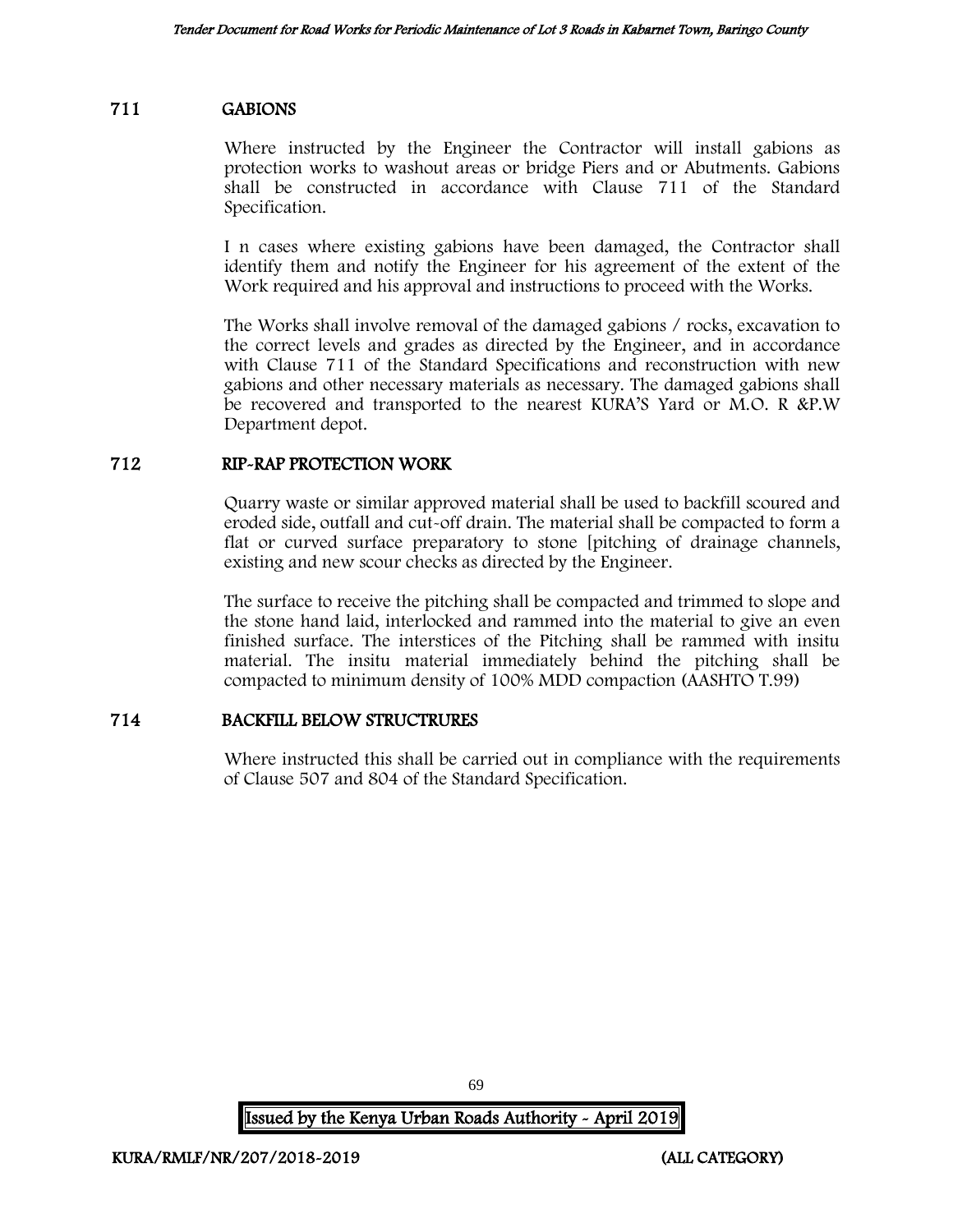### SECTION 8 - CULVERTS AND DRAINAGE WORKS

### 801 SCOPE OF SECTION

The operations specified in this section apply to the installation of drainage works and reinstatement and improvement of the same.

In addition, this Section covers: -

- Extending of existing 450mm, 600mm and 900mm diameter pipes to be compatible with the increased road width or access.
- Desilting and cleaning of existing pipes and outfall drains to make them free flowing.

### 804 EXCAVATION FOR CULVERTS AND DRAINAGE WORKS

In the Standard Specifications, make the following amendments: -

- (a) In paragraph 6, line 3, and in paragraph 7, line 5 and in paragraph 11, line 6, delete "95%" and insert "100%".
- (b) Removal of Existing Pipe Culverts

Where instructed by the Engineer, the Contractor shall excavate and remove all existing blocked or collapsed culvert pipes of 450mm, 600mm and 900mm diameter including concrete surround, bedding, inlet and outlet structure.

The void left after removal of culvert pipes shall be widened as necessary to accommodate new concrete bedding, pipe and haunching.

The payment of this work shall be per linear metre of pipes removed, and the volume in m<sup>3</sup> of inlet/outlet structure removed. The void left by removal of these pipes shall be carefully preserved in order to accommodate replacement of 450mm, 600mm or 900mm diameter pipe culverts as shall be directed by the Engineer.

- (c) Removal of Other Existing Drainage Structures When instructed by the Engineer, the Contractor shall demolish or remove any other structure and payment for this shall be made on day work basis.
- (d) Excavation for Culverts and Drainage Works

The Contractor shall carry out all excavations for new culverts and drainage works to the lines, levels, inclinations, and dimensions shown on the drawings or as instructed by the Engineer.

70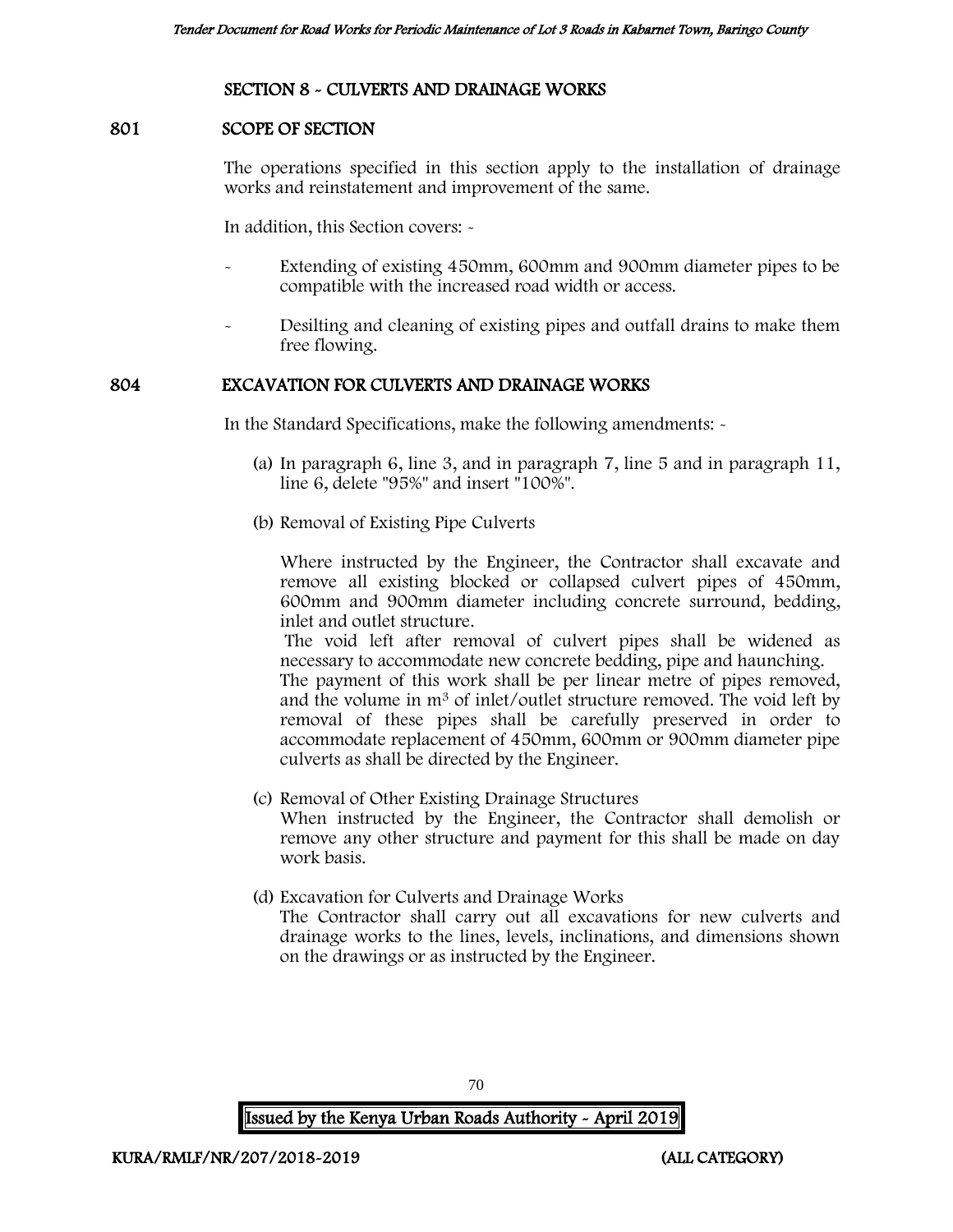#### 805 EXCAVATION IN HARD MATERIAL

In the Standard Specifications, Sub-clauses 805(a) and 805 (b) delete "95%" and insert "100%".

In sub-clause 8207(a), paragraph 1, line 1, substitute "95%" with "100%".

In sub-clause 8207(c), paragraph 2, line 4, between the words "compacted" and "and shaped" insert the words "to 100% MDD (AASHTO T.99)".

Hard material is material that can be excavated only after blasting with explosives or barring and wedging or the use of a mechanical breaker fitted with a rock point in good condition and operated correctly. Boulders of more than 0.2m<sup>3</sup> occurring in soft material shall be classified as hard material.

### 8207 BEDDING AND LAYING OF PIPE CULVERTS

Concrete pipes shall be laid on a 150mm thick concrete bed of class 15/20 and the pipes shall be bedded on a 1:3 cement: sand mortar at least 50mm thick, 150mm wide and extending the full length of the barrel.

The rates inserted shall allow for compaction of the bottom of excavation to 100% MDD (AASHTO T.99).

### 810 JOINTING CONCRETE PIPES

The concrete pipes for the culverts shall have ogee joints and will be jointed by 1:2 cement: sand mortar and provided with fillets on the outside as described in clause 810 of the Standard Specification.

### 812 BACKFILLING OVER PIPE CULVERTS

In the Standard Specifications, clause 812

a) Wherever the expression "dry density of 95% MDD (AASHTO T. 99)" occurs delete and replace with "dry density of 100% MDD (AASHTO T.99)".

The rates entered for laying of pipe culverts shall allow for backfilling to pipe culverts and compacting to 100% MDD (AASHTO T.99) and these works shall not be measured and paid for separately.

#### 814 SUBSOIL DRAINS

In the event of excavation for repairs exposing local seepage, springs or unacceptably high water table, the Engineer may instruct the provision of counter fort or French drains.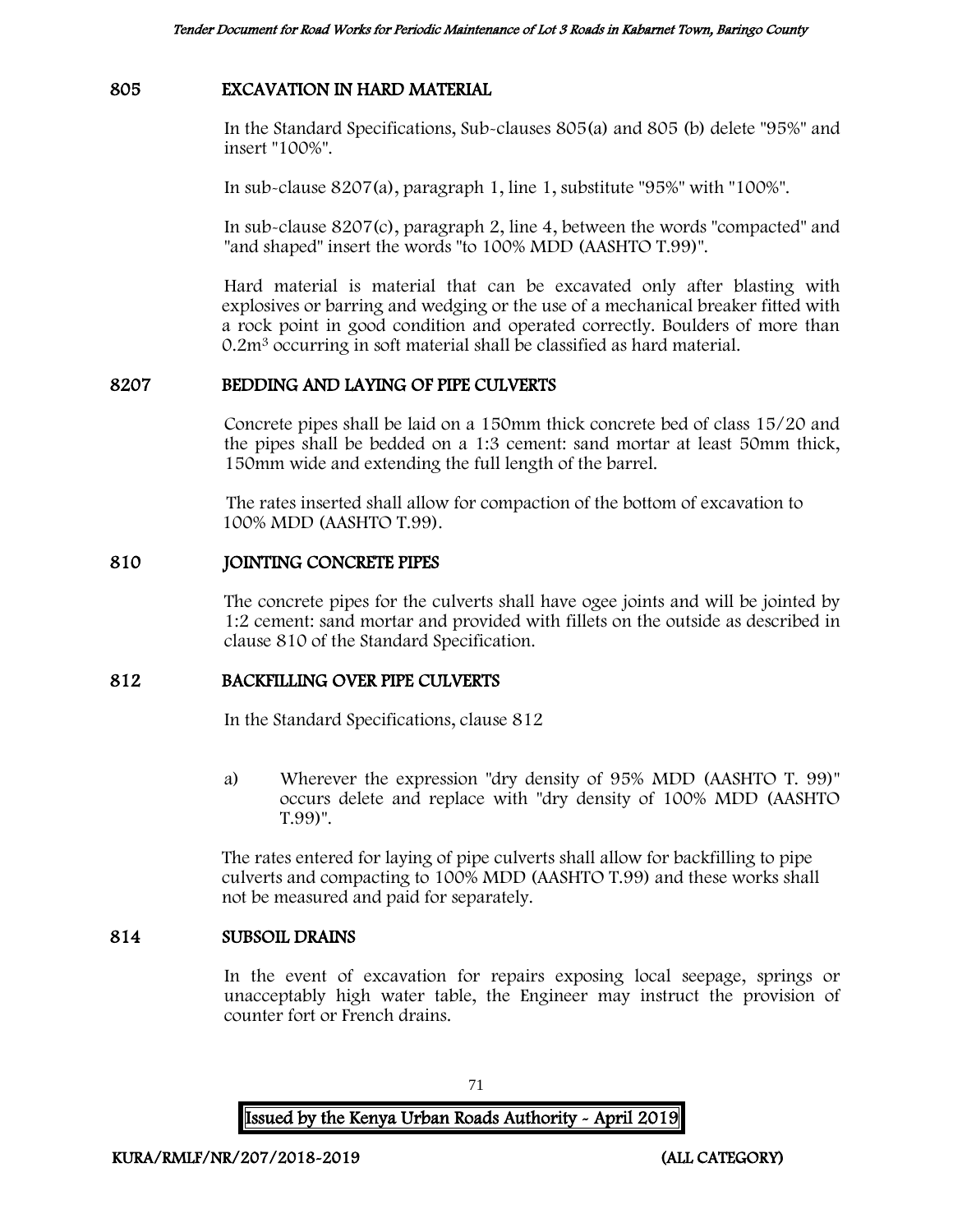These drains shall consist of a trench excavated to the alignment, width, depth and gradient instructed by the Engineer, and backfilled with approved compacted clean hard crushed rock material as specified in clause 815 of the standard specification. Where these drains lie within the carriageway the carriageway shall be reinstated with compacted stabilised gravel and surfaced with hot asphalt or a surface dressing as instructed by the Engineer.

## 815 INVERT BLOCK DRAINS AND HALF ROUND CHANNELS

Invert Block Drains and Half Round Channels shall be constructed as shown in the drawings provided in accordance with the Standard Specifications where directed by the Engineer.

## 817 REPAIRS TO DRAINS

## 817.1 Cleaning and Repair of Existing Drains

In areas of existing side drains, mitre or outfall drains where such are blocked, the Engineer shall instruct the Contractor to clean and clear the drains to free flowing condition.

The work shall consist of:

- (a) Stripping and removal of any extraneous material to spoil including vegetation and roots in the drains to the satisfaction of the engineer.
- (b) Spreading of any spoil to the satisfaction of the Engineer.

Shaping the drains to free flowing condition as directed by the Engineer. Removing any broken side slabs for inverted block drains and replacing with a new removing any broken inverted block drains and replacing with a new one well jointed.

Measurement and Payment for cleaning drains shall be by linear metre of drain cleaned measured as the product of plan area and vertical depth of extraneous material instructed to be removed. No extra payment will be made for removal of vegetation and roots.

## 817.2 Channels

The Engineer may instruct that the Contractor provides open channels in place of existing subdrains where the latter may be damaged or in any other place. The rates entered by the Contractor in the bills of quantities must include for removal and disposal of any subdrain material, excavation to line and level, backfilling and compaction as directed by the engineer. The channels shall be constructed of precast class 20/20 concrete of minimum 80mm thickness and lengths or widths not exceeding 1000mm. Joints shall be at least 15mm wide filled with 1:2 cement sand mortar.



72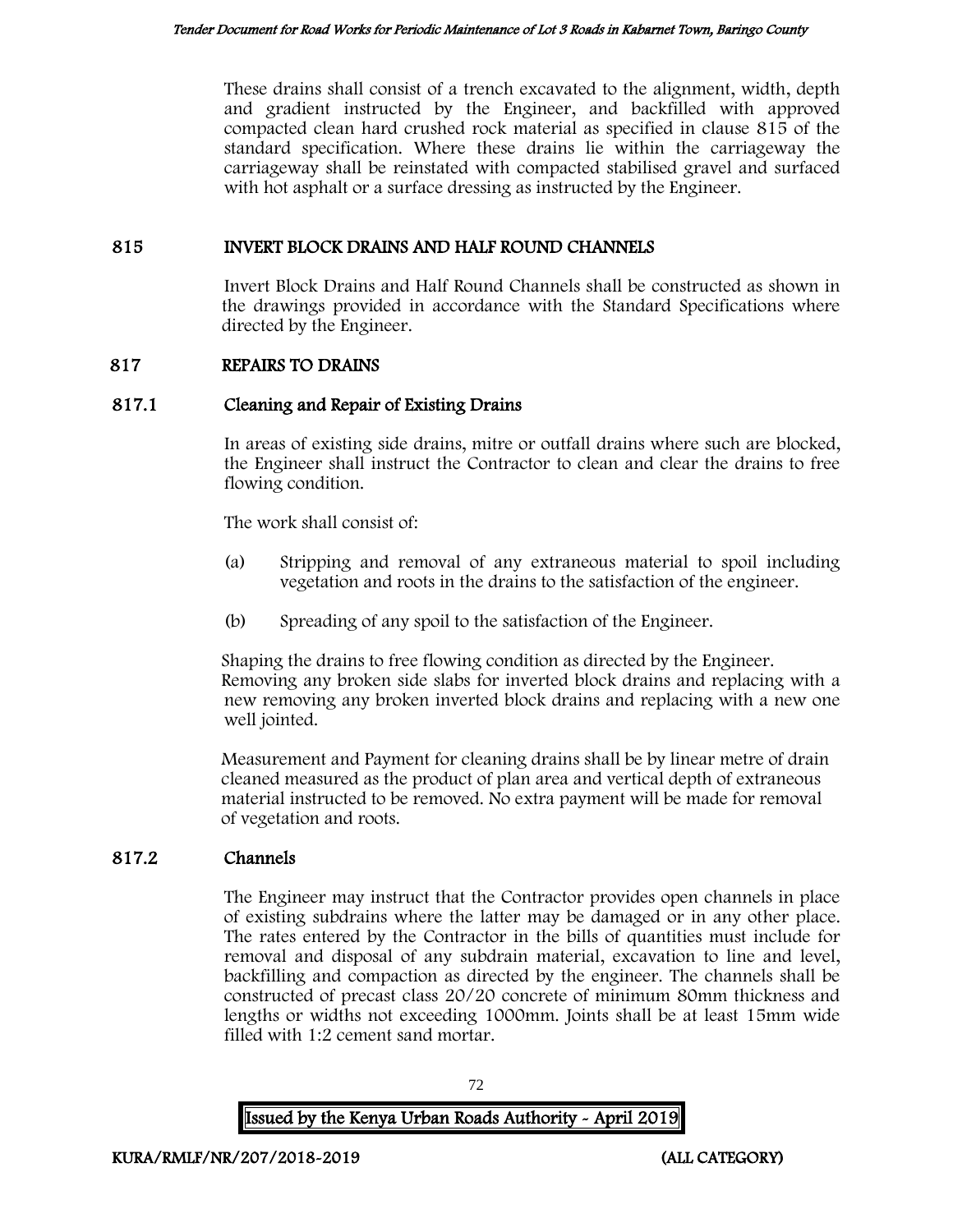## 817.3 Rubble fills for protection work

Quarry waste or similar approved material shall be used to back fill scoured and eroded side, outfall and cut-off drains. The material shall be compacted to form a flat or curved surface preparatory to stone pitching of drainage channels, existing and new scour checks as directed by the Engineer.

## 817.4 Stone Pitching

Stone pitching shall be constructed in accordance with clause 710 of the standard Specification.

## 817.5 Gabions

Gabions shall be constructed in accordance with clause 711 of the standard Specification.

## 817.6 Spoil Material

The Contractor shall be responsible for removal from site of all materials excavated in the course of undertaking works in this section of the specifications, unless suitable for re-use, and deposit of the material in a spoil dump to be approved by the Engineer.

## 818 SCOUR CHECKS

Scour checks are to be constructed in mass concrete in accordance with clause 818 of the standard Specifications and the drawings as shall be provided.

## 819 CLEANING AND MAINTENANCE

## 819.1 Desilting of Pipe Culverts

Where instructed, Contractor shall desilt the existing pipe culverts by removing all the material from the pipe to make them clean and free flowing.

Measurement and payment shall be by the linear metres of pipes de-silted, regardless of diameter size.

73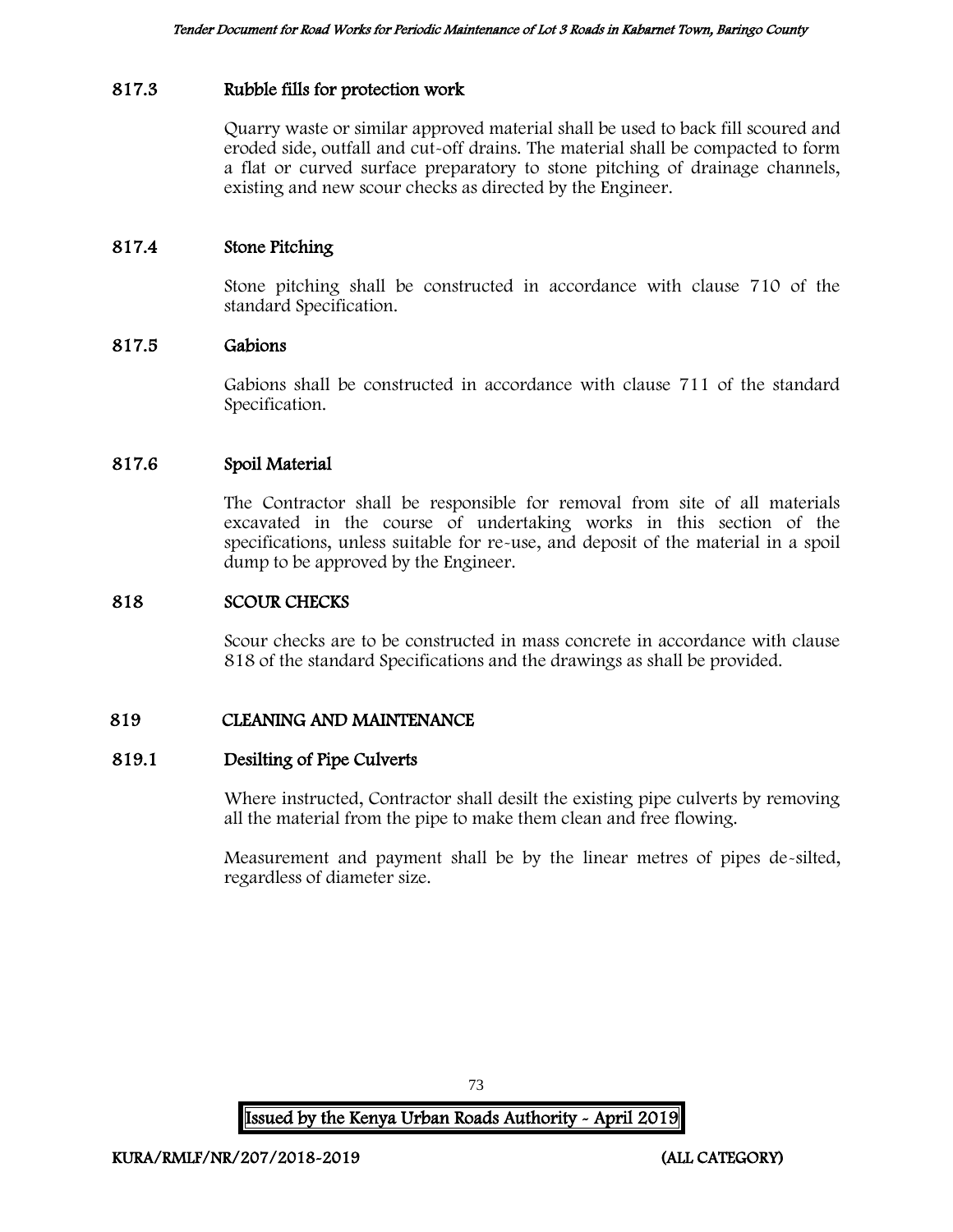## SECTION 9 - PASSAGE OF TRAFFIC

## 901 SCOPE OF THE SECTION

The Contractor shall so arrange his work to ensure the safe passage of the Traffic at all times and if necessary construct and maintain an adequate diversion for traffic complete with all the necessary road traffic signs.

The contractor shall provide to the satisfaction of the Engineer adequate warning signs, temporary restriction signs, advance warning signs, barriers, temporary bumps and any other device and personnel equipped with two way radios to ensure the safe passage of traffic through the works.

When carrying out the Works the Contractor shall have full regard for the safety of all road users.

The Contractor shall also provide sign posts and maintain to the satisfaction of the Engineer all deviations necessary to complete the works. The contractor should allow for the costs of complying with the requirements of this clause in his rates.

The contractor will be deemed to have inspected the site and satisfied himself as to the adequacy of his bid for these works and no additional payments will be made to the contractor for any expenditure on traffic control or the provision of deviations. The employer shall not be liable for inadequate prior investigations of this nature by the contractor.

#### 903 MAINTENANCE OF EXISTING ROADS

The Contractor shall when instructed, maintain the existing project road ahead of works using compacted asphalt concrete type I in accordance with the provisions in clause  $1601B - 1607B$  of the Special Specifications or gravel material depending on the nature of the wearing course surface.

## 904 CONSTRUCTION OF DEVIATIONS

## (a) General

In addition to requirement of this clause, the Contractor shall when instructed construct and complete deviations to the satisfaction of the Engineer before commencing any permanent work on the existing road. Also during these works the contractor is supposed to provide a detour of adequate pipe culverts for pedestrian and traffic crossing where there is bridge works.

Subject to the approval by the Employer, the Contractor may maintain and use existing roads for deviation. Payment for this, made in accordance with clause 912 (a) (i), shall be by the Kilometre used depending on the type of road used, whether bituminous or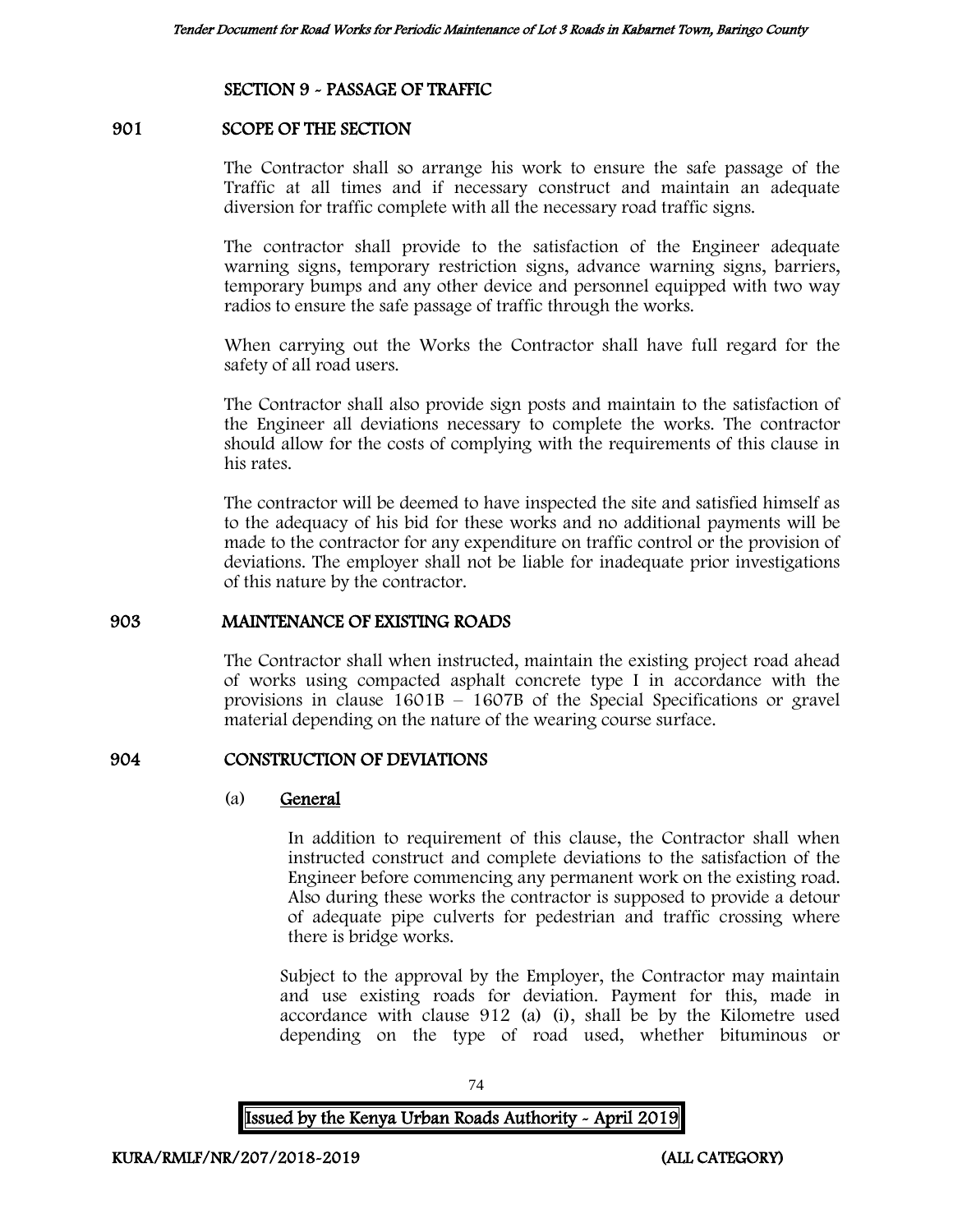earth/gravel. The rates shall include for the provision of materials and the works involved.

## b) Geometry

The carriageway width of the deviations shall not be less than 6m wide and suitable for 2-way lorry traffic unless otherwise specified.

## c) Construction

Unless otherwise instructed gravel wearing course for the deviation shall be 150mm compacted thickness complying with section 10 of the Standard Specification. The Contractor shall allow in his rate for removal of any unsuitable material before placing of gravel wearing course, as this will not be paid for separately.

In addition to provision of this clause, Contractor is required to sprinkle water at least 4 times a day at the rate of  $1$  to  $1.4$  litres/ $M<sup>2</sup>$  in regular interval to minimise the effects of dust. Latest sprinkling time shall be one hour before the sunset.

Where existing neighbouring roads are used as deviation, Contractor shall carry out repairs and maintenance in parent materials used for the existing base and surfacing of the road being used.

## 906 PASSAGE OF TRAFFIC THROUGH THE WORKS

The Contractor shall arrange for passage of traffic through the works during construction whenever it is not practicable to make deviations.

Any damage caused by passing traffic through the works shall be made good at the contractor's own cost.

## 907 SIGNS, BARRIERS AND LIGHTS

Contractor shall provide signs, barriers and lights as shown in the drawing in Book of Drawings at the locations where the traffic is being carried off the existing road to the deviation and back again to existing road. The Contractor shall provide ramps and carry out any other measures as instructed by the Engineer to safely carry traffic from the road to deviation.

Contrary to what has been specified in this clause the road signs provided shall be fully reflectorised and in conformity with clause 9.1 of the "Manual for Traffic Signs in Kenya Part II".

## 9207 ASSISTANCE TO PUBLIC

In addition to provision of clause 9207, Contractor shall maintain close liaison with the relevant authorities to clear any broken down or accident vehicles from the deviations and the main road, in order to maintain smooth and safe flow of the traffic. Further, the Contractor shall provide a traffic management plan to be

75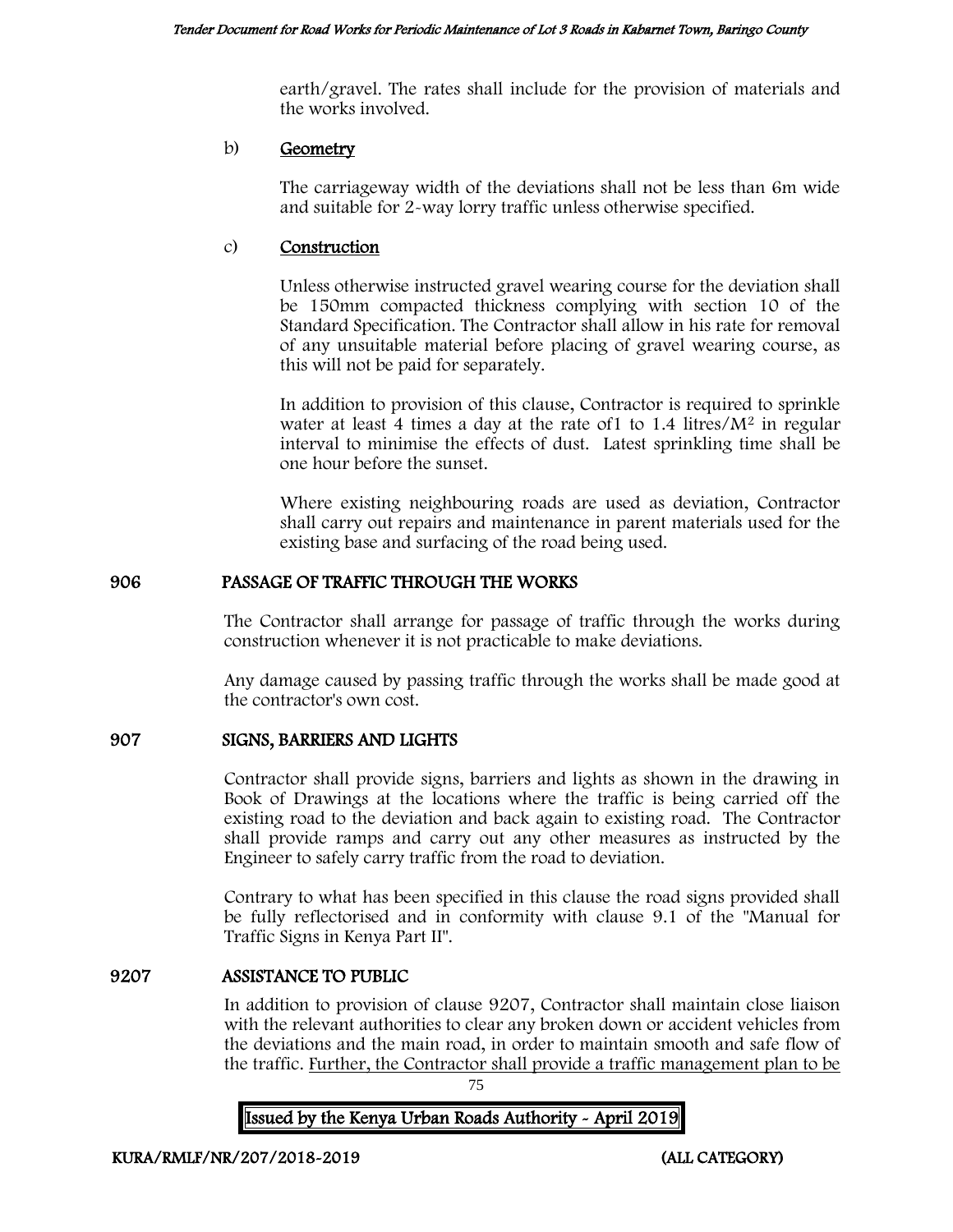approved by the Engineer before the commencement of any construction works and execute the same, to the satisfaction of the Engineer, during the entire period of project implementation. A draft traffic management plan shall be submitted with Bid.

## 912 MEASUREMENT AND PAYMENT

## Construct Deviation

## Road Deviation

The Contractor shall be paid only 50% of the rate for this when he completes deviation road to the satisfaction of the Engineer. The balance shall be paid in equal monthly instalments over the contract period, as he satisfactorily maintains the deviation (as per clause 904 and 905 above) when it is in operation.

Where existing neighbouring road has been used as deviation, payment shall be by the kilometre rate and shall include the cost of repairs and maintenance of the road carried out in parent base and subbase materials.

## Deviation using Pipe Culverts

The Contractor shall be paid only 50% of the rate for this when he completes deviation to the satisfaction of the Engineer. The balance shall be paid in equal monthly instalments over the contract period, as he satisfactorily maintains the deviation when it is in operation. The Contractor shall be paid full amount when the bridge under construction will be in use.

## Maintain existing road

Asphalt Concrete or gravel for maintaining the existing road shall be measured by the cubic metre placed and compacted upon the road

## Passage of traffic through the works

Payment shall be made on Lump Sum basis.

## Assistance to Public

The Contractor will be deemed to have included cost of this item in other items and no separate payment shall be made.

76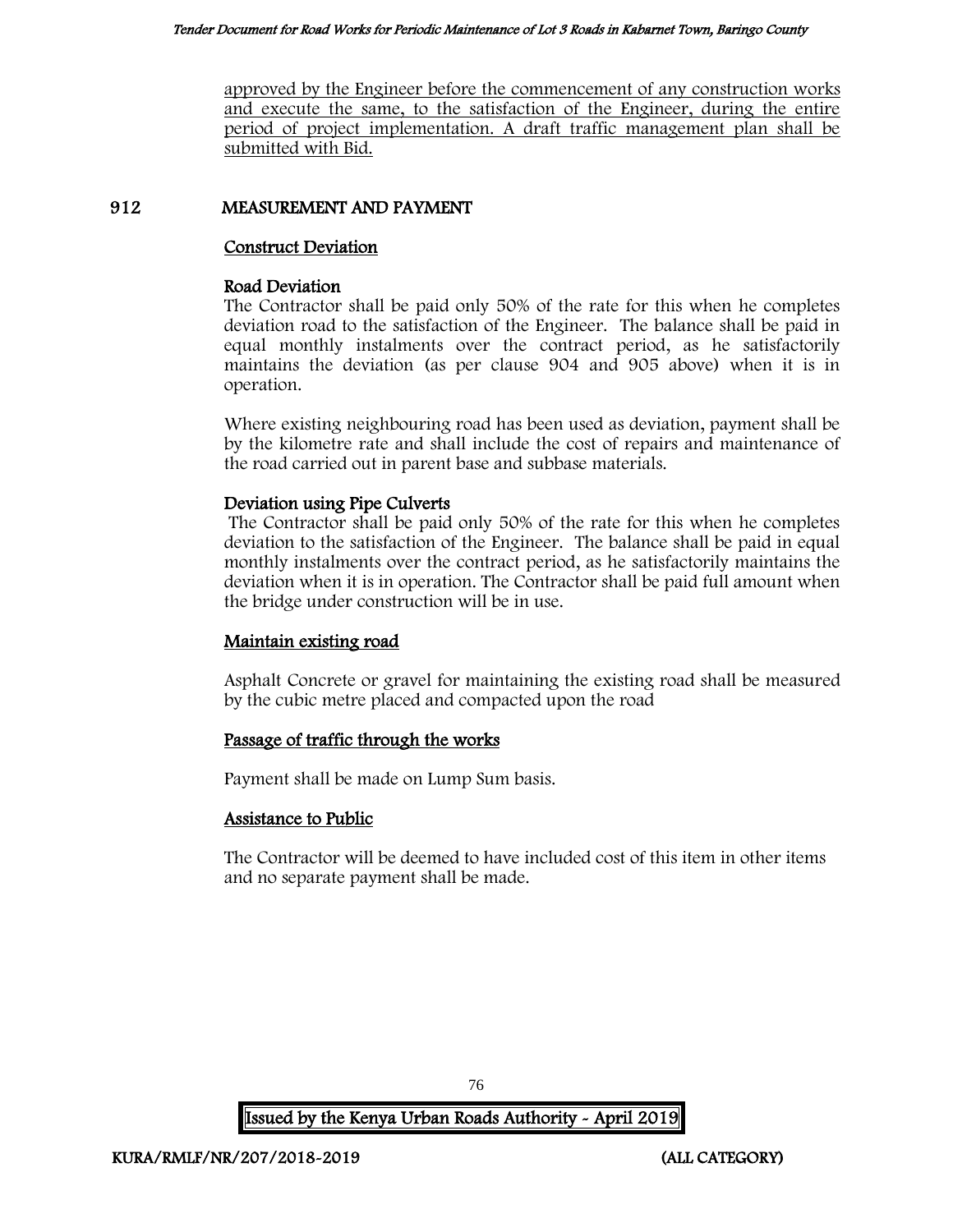## SECTION 10 – GRADING AND GRAVELLING

#### 1001 GENERAL

Grading covers the works involved in the reinstatement of the road carriageway to the camber by removing the high points and filling up gullies, corrugations and wheel ruts to restore smooth running surface. Gravelling consists of excavation, loading, hauling, spreading, watering and compaction of gravel or softstone wearing course material on the formation of the road carriageway.

#### Ditch and Shoulder grading

The activity consists of cutting of a  $V$  – ditch and reinstating or reforming of the shoulders of road using either Towed or Motor grader.

#### Carriageway grading

## (i) Light grading

This consists of trimming of the carriageway to control roughness and corrugations using either a towed grader or a motorized grader.

## (ii) Heavy grading

This consists of scarifying the existing carriageway surface, cutting high spots and moving materials to fill potholes, corrugations and wheel ruts and reshaping of the surface to the specified camber, using either a towed grader or a motorized grader. All loose rocks, roots, grasses shall be removed and disposed well clear off the drains.

Heavy grading will be considered if 70% of the road has potholes, corrugations and wheel ruts of over 200mm deep.

The material shall be bladed toward the center of the road starting from both edges until the specified camber is achieved.

## 1002 MATERIALS

Gravel shall include lateritic gravel, quartzitic gravel, calcareous gravel, decomposed rock, softstone/quarry waste material, clayey sand and crushed rock.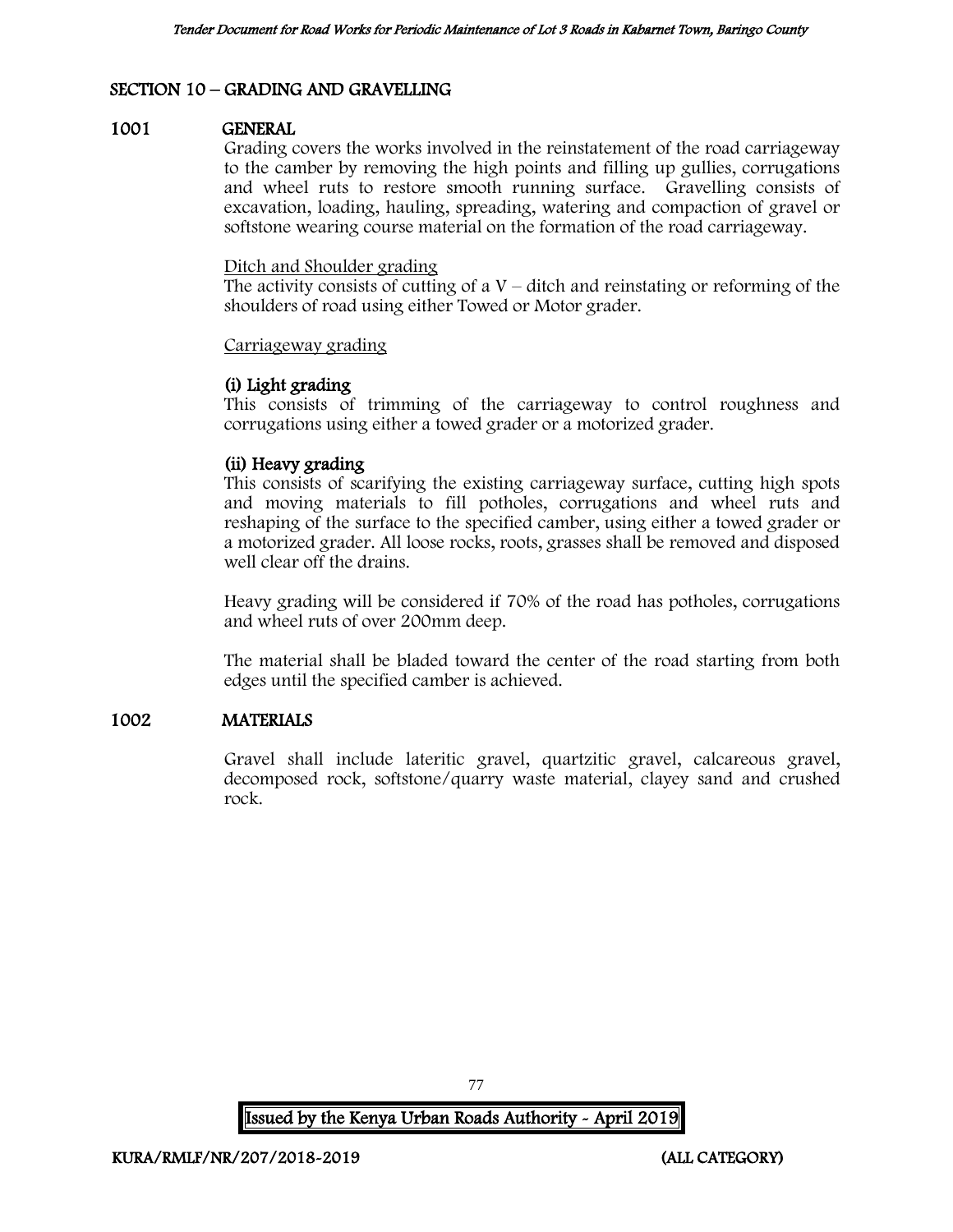# 1003 MATERIAL REQUIREMENTS

Gravel material shall conform to the requirements given below:

| <b>GRADING REQUIREMENTS</b>      |             |     |
|----------------------------------|-------------|-----|
| <b>AFTER COMPACTION</b>          |             |     |
| Sieve                            | % by weight |     |
| (mm)                             | passing     |     |
| 40                               | 100         |     |
| 28                               | $95 - 100$  |     |
| 20                               | $85 - 100$  |     |
| 14                               | 65 – 100    |     |
| 10                               | 55 – 100    |     |
| 5                                | $35 - 92$   |     |
| $\overline{2}$                   | $23 - 77$   |     |
| 1                                | $18 - 62$   |     |
| 0.425                            | $14 - 50$   |     |
| 0.075                            | $10 - 40$   |     |
| PLASTICITY INDEX REQUIREMENTS PI |             |     |
| Zone                             | Min         | Max |
| WET                              | 5.          | 15  |
| DRY                              | 10          | 25  |

| BEARING STRENGTH REQUIREMENTS                   |            |                |
|-------------------------------------------------|------------|----------------|
| Traffic                                         | <b>CBR</b> | DCP Equivalent |
| Commercial                                      |            | mm/Blow        |
| VPD                                             |            |                |
| Greater than                                    | 20         | 11             |
| 15                                              |            |                |
| Less than 15                                    | 15         | 14             |
| CBR at 95% at MDD, Modified AASHTO and 4        |            |                |
| days soak                                       |            |                |
| Lower quality material (CBR 15) may be accepted |            |                |
| if no better material can be found              |            |                |

NB: Wet Zone – mean annual rainfall greater than 500mm Dry Zone – mean annual rainfall less than 500mm

Issued by the Kenya Urban Roads Authority - April 2019

78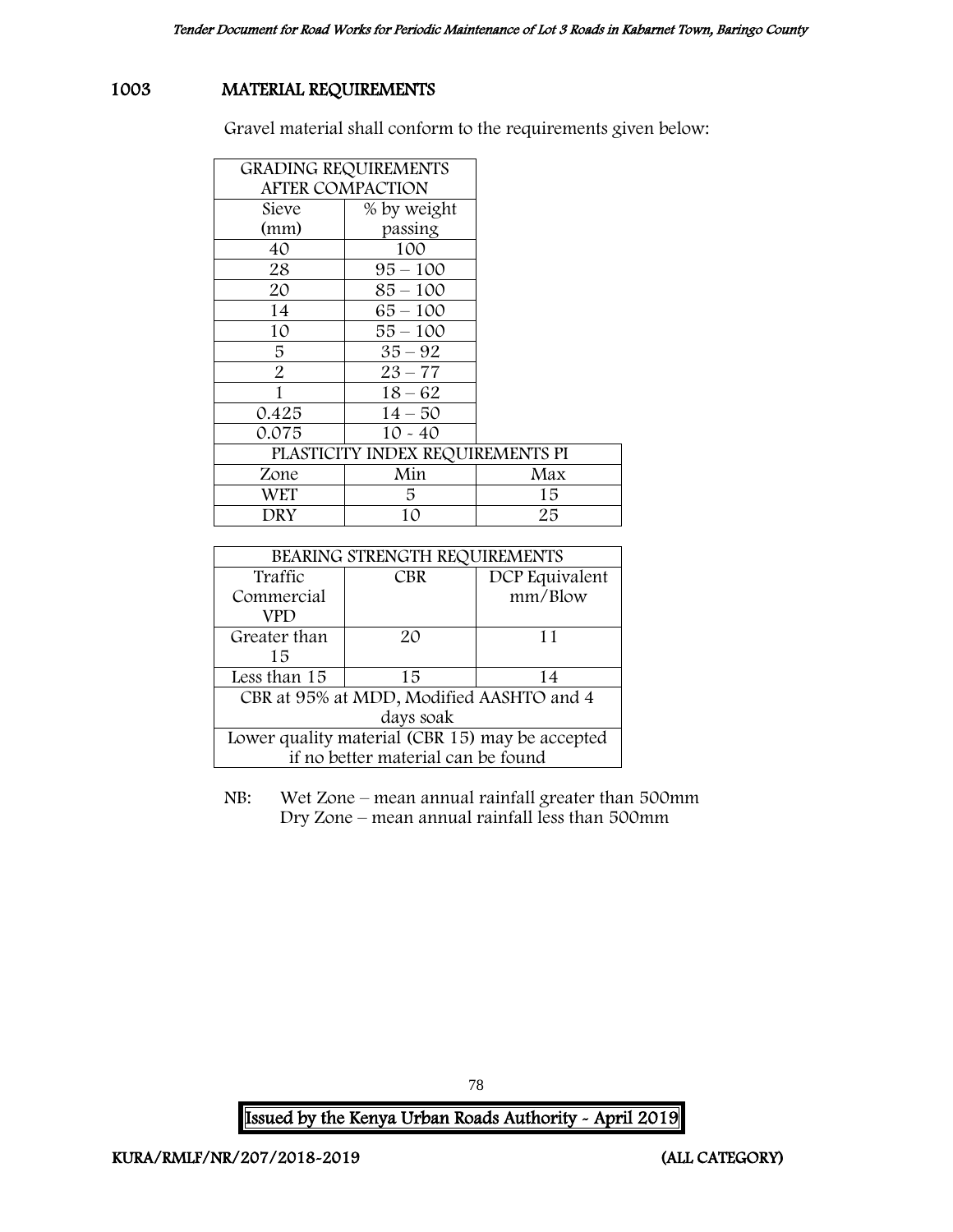## SECTION 11 – SHOULDERS TO PAVEMENT

#### 1101 GENERAL

Shoulders shall be constructed in accordance with guidelines given in 1102 and as directed by the Engineer.

For sections where shoulders are extremely low and requires fill material before the shoulder is reconstructed, the construction of fill embankment shall be in accordance with Section 5 of this specification.

## 1102 MATERIAL FOR CONSTRUCTION OF SHOULDERS

The shoulders shall be 1.0m wide both sides and shall be formed of 150mm thick well compacted soft stone material and topsoiled with red coffee soil and planted with grass.

Low shoulder shall be reconstructed by cutting benches, filling and compacting approved fill material to form the formation to the shoulders.

Shoulder reconstruction shall be same in all sections including the slip roads.

## 1105 SURFACE TREATMENT OF SHOULDERS

The shoulders shall be planted with creeping type kikuyu grass.

## 1106 MEASUREMENT AND PAYMENT

Payment for shoulder construction shall be in accordance with the relevant clauses in sections 11, 12, 14, 15 and 23 of the relevant Specifications. Payment for fill material on shoulder shall be in accordance with Section 5 of this specification.

Issued by the Kenya Urban Roads Authority - April 2019

79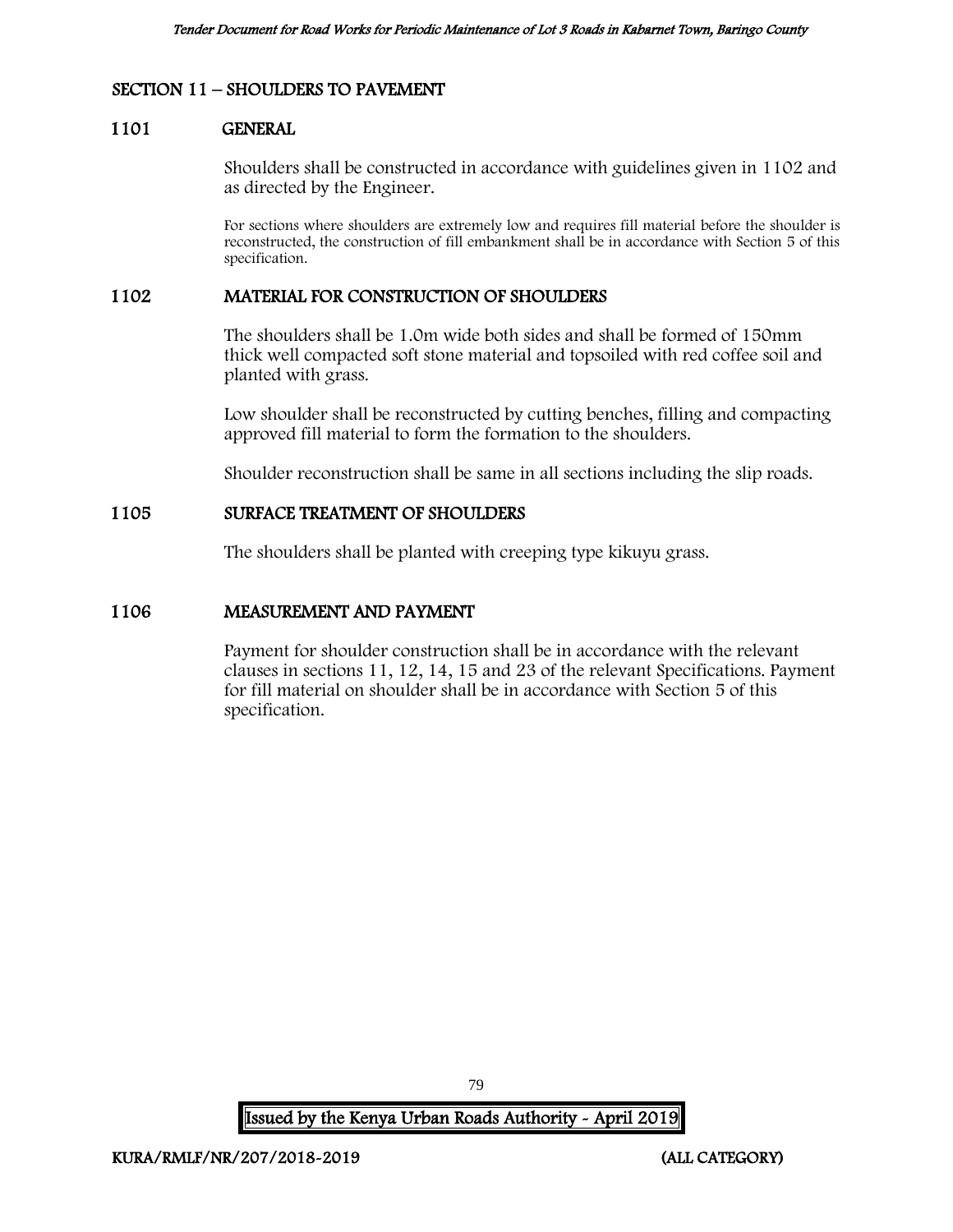## SECTION 12 - NATURAL MATERIAL SUBBASE AND BASE

## 1201 GENERAL

Where instructed by the Engineer, the Contractor shall undertake repairs, widening and reprocessing to the existing carriageway and shoulders in accordance with sections 12 and 14 of the Special Specifications.

## a) Areas to be scarified and reprocessed

The contractor will scarify, add new material and reprocess sections as determined by the Engineer.

## b) Pavement repairs

The Contractor will carry out repairs to base and subbase as directed by the Engineer and according to Specifications given in Sections 12 and 14 of the Standard Specifications.

## c) Pavement widening

The Contractor shall, as directed by the Engineer, bench and compact the subgrade to 100% MDD (AASHTO T99), provide lay and compact material for subbase and base as directed by the Engineer and in accordance with Sections 5 and 12 of the Standard Specifications.

## 1203 MATERIAL REQUIREMENTS

Natural materials for base and subbase shall conform to the specifications given in Section 12 of the Standard Specifications for Road and Bridge Construction for cement and lime improved base and subbase.

## 12207 MEASUREMENT AND PAYMENT

Natural material for subbase and base shall be measured by the cubic metre placed and compacted upon the road calculated as the product of the compacted sectional area laid and the length.

## 1210 HAND PACKED STONE

Hand packed stone base is a layer of hand laid stone of defined size and durable in nature, laid in a manner such that when proof rolled and compacted it forms a stable and dense matrix as a road base.

a) Material for Hand Packed Stone Base

80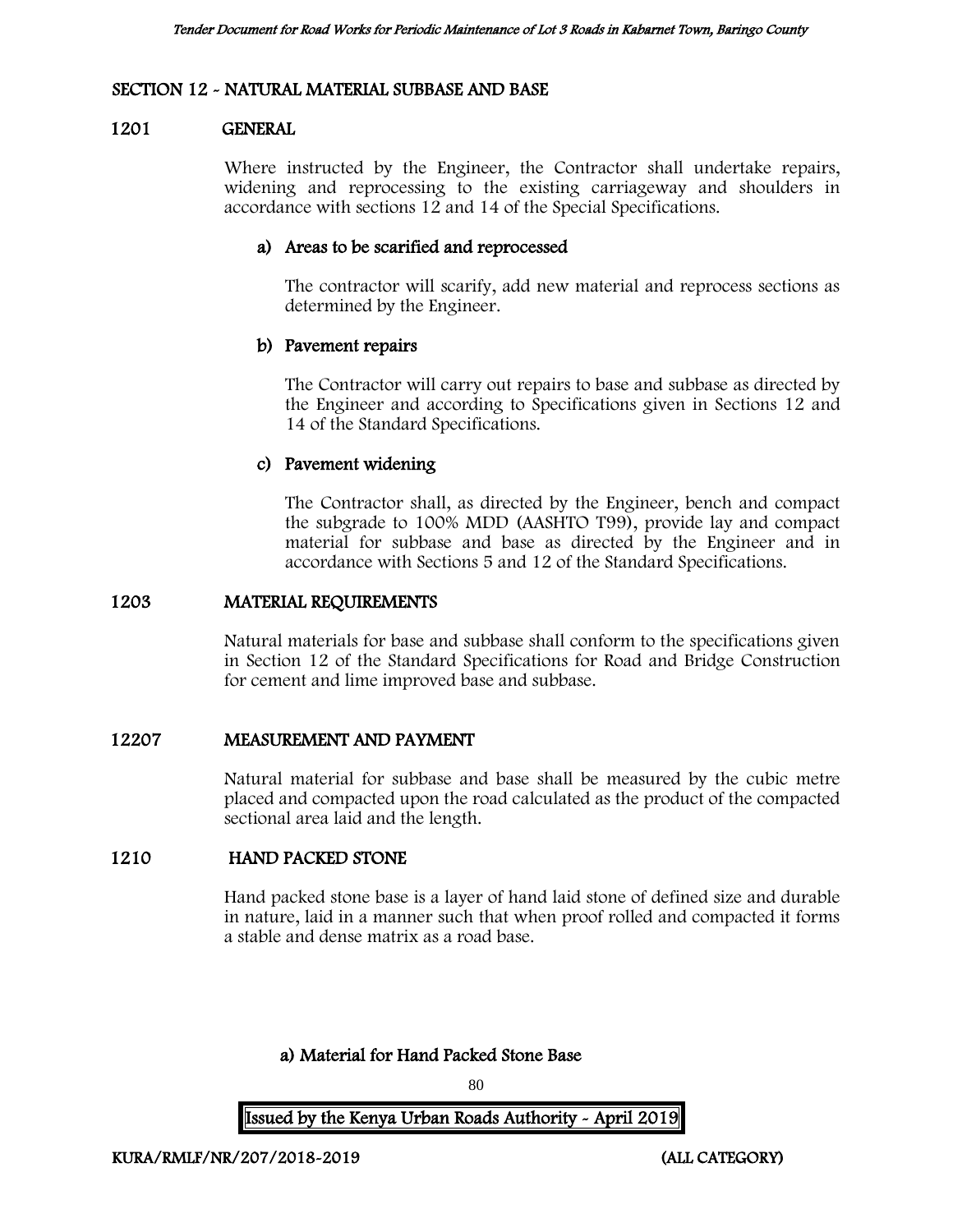This shall consist of durable stone with nominal base dimensions of 75 mm square and minimum height of 150 mm or when compacted to give a layer of 150 mm. The stone shall be class C with the following requirements:

| LAA 45 max |                  |
|------------|------------------|
| ACV        | $32 \text{ max}$ |
| <b>SSS</b> | $12 \text{ max}$ |
| и          | 20 $m$           |

FI 30 max CR 60 min.

It shall be free from foreign matter. The fines passing 0.425 mm sieve shall be NONPLASTIC

# b) Laying

The stone shall be laid by hand closely together. The stone shall be carefully bedded and tightly wedged with suitable spalls. The base of the stone shall alternate with the apex in all directions or as directed by the Engineer. The layer shall be proof rolled with a loaded scrapper or truck with a minimum axle load of 8 tonnes in the presence of the Engineer who shall approve of its stability before compaction.

## c) Compaction

This shall be by a steel wheeled roller of at least five tonnes per metre width of roll. It shall consist of four static runs or until there is no movement under the roller. There shall follow vibratory compaction until an average dry density of 85% minimum of specific gravity of stone has been achieved. No result shall be below 82% of specific gravity. The surface of the compacted layer shall then be levelled by quarry dust (0/6 mm). The dust shall have the following specifications:

The stone shall be class C

| Sieve Size     | % Passing  |  |
|----------------|------------|--|
| 10             | 100        |  |
| 6.3            | $90 - 100$ |  |
| $\overline{4}$ | 75-95      |  |
| $\overline{2}$ | 50-70      |  |
|                | 33-50      |  |
| 0.425          | 20-33      |  |
| 0.300          | 16-28      |  |
| 0.150          | $10 - 20$  |  |
| 0.075          | $6 - 12$   |  |

**Grading**

The dust shall be free from foreign matter and fines passing 0.425 mm sieve shall be NON-PLASTIC. The maximum layer shall be 40 mm or as directed by the Engineer

## d) Measurement and Payment

Payment shall be by the cubic metre laid  $(m^3)$ . Measurement of volume shall be determined as the product of length and compacted thickness laid. The rate

81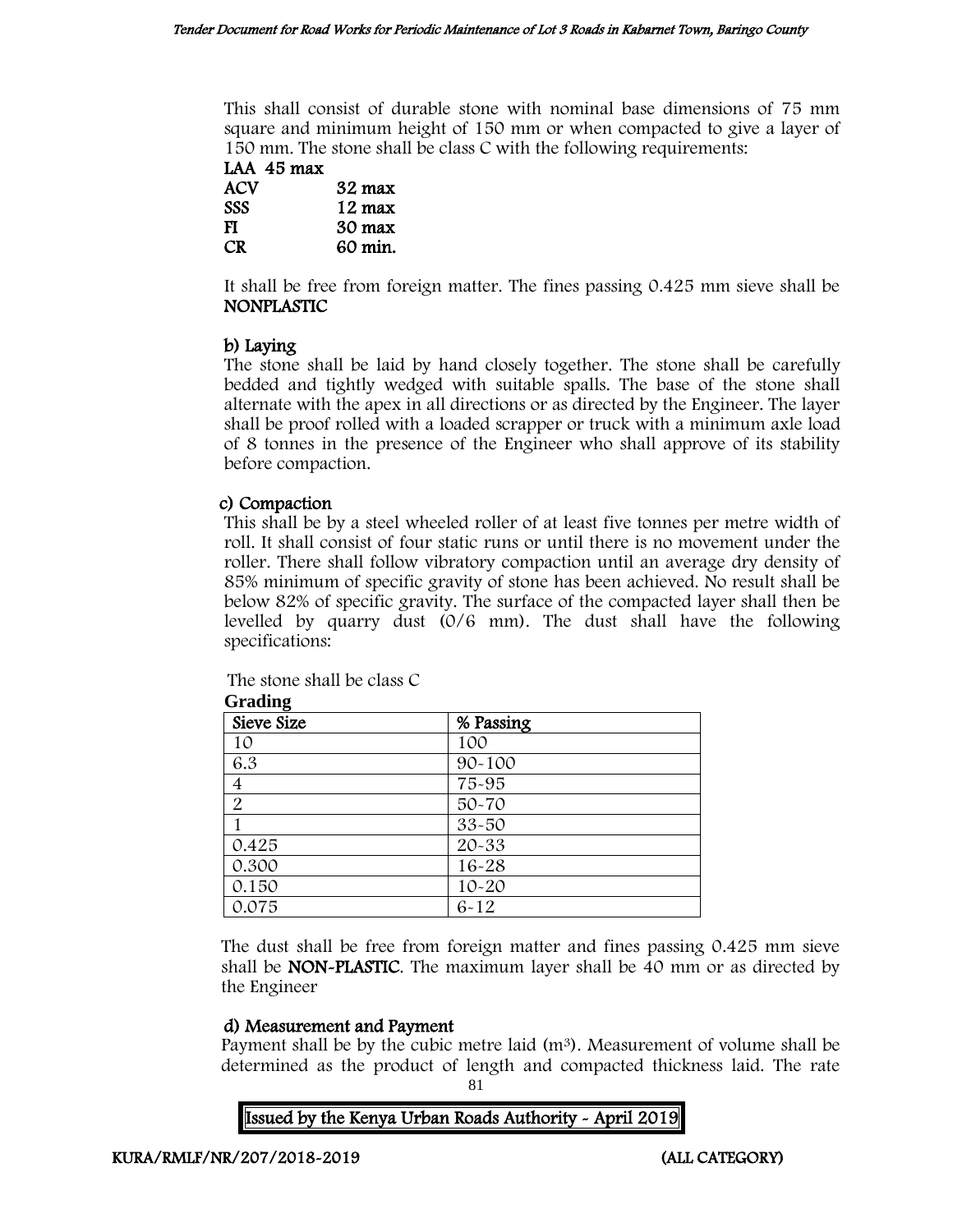quoted for this item should include the cost for laying the levelling quarry dust layer, as no extra payment shall be made for this layer.

#### 1211 REPROCESSING EXISTING PAVEMENT LAYERS

## (b) General

The existing surfacing and the base shall be reprocessed with additional material and the composite mixture shall be compacted to form the subbase layer.

Before commencement of the work the Contractor shall propose plants and equipments he proposes to use for this activity.

The Contractor after approval of his proposal shall carry out test section in accordance with Section 3 of the Standard Specifications.

- (c) The existing surfacing and base course shall be broken up to specified depth and reprocessed in place, where required. The underlying layers shall not be damaged, and material from one layer may normally not be mixed with that of another layer. Where unauthorized mixing occurs or where the material is contaminated in any way by the actions of the Contractor, and the contaminated material does not meet the specified requirements of for the particular layer, he shall remove such material and replace it with other approved material, all at his own expense.
- (d) Any mixture composition of the new layer must not contain more than 30% of the bituminous material by volume. The mixture must not contain pieces of bound bituminous material larger than 37.5mm, and any such material shall be removed at the Contractor's cost.
- (e) The requirements for imported material used in the respective pavement layers shall comply with the limitations, norms, sizes and strengths specified in the Standard Specifications clause 1203(b) and (d) and shall be worked as per Section 14 of the Standard Specification.
- (f) Material reworked in-situ or that obtained from existing pavement is not expected to comply with the material requirements but the reworking should achieve the specified requirements.
- (g) Where the thickness of any existing pavement layer requires to be supplemented within reprocessing and the thickness of the additional material after compaction will be less than 100mm, the existing layer shall be scarified to a depth that will

82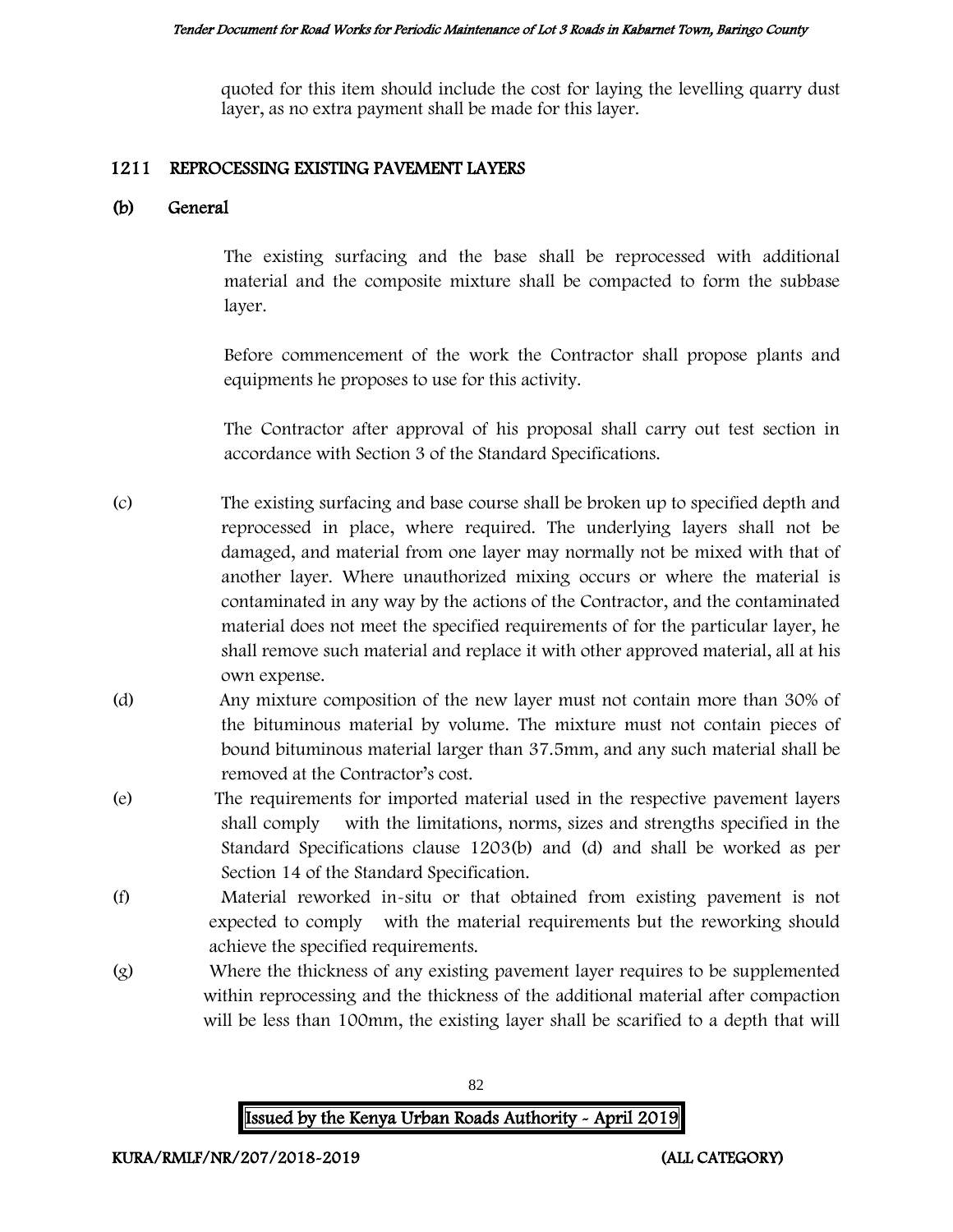give a layer thickness of at least 100mm after compacting the loosened existing and the additional material.

# Controlling the Reworked Depth

The Contractor shall submit a proven method to method to control the depth of excavation, or layer to be reworked, to the Engineer for approval. The Engineer may order a trial section to be reprocessed before any major length of the road is rehabilitated.

## Excavations

Excavations in the pavement shall be kept dry. In the event of water penetrating the underlying layers, construction of the consecutive layers shall be postponed until the underlying layers are dry enough to accommodate the construction plant without deforming or otherwise showing distress.

Step construction shall be carried out per layer at the joint when excavating, both longitudinally (if appropriate) and perpendicular to the direction of travel. The step width shall be 500mm perpendicular to the direction of travel, and 150mm long longitudinally, unless otherwise instructed by the Engineer.

Special care shall be taken when compacting the new material at the joint, ensuring that the specified density is achieved.

## Measurement and Payment

(a) Item: In-situ reprocessing of existing pavement layers as subbase compacted to specified density (95% MDD AASHTO T180) and thickness.

Unit: M<sup>3</sup>

The tendered rate shall include full compensation for breaking up the existing pavement layer to specified depth, breaking down and preparing the material and the spreading and mixing in of any additional material

(b)Item: The addition of extra gravel to subbase.

Unit: M<sup>3</sup>

The tendered rate shall include full compensation for procuring and addition of the material to the in-situ scarified layers and the transportation of the material over unlimited free-haul distance. The tendered rates will also include full compensation for prospecting for materials and any payments necessary to acquire the specified quality material.

(c) Excavation of existing bituminous pavement materials including unlimited free-haul.

Unit: M<sup>3</sup>

The tendered rates shall include full compensation for excavating the existing bituminous material from the pavement layers and for loading, transporting the material for unlimited free-haul, off-loading and disposing of the materials as specified.

(d) Excavation of the existing pavement

83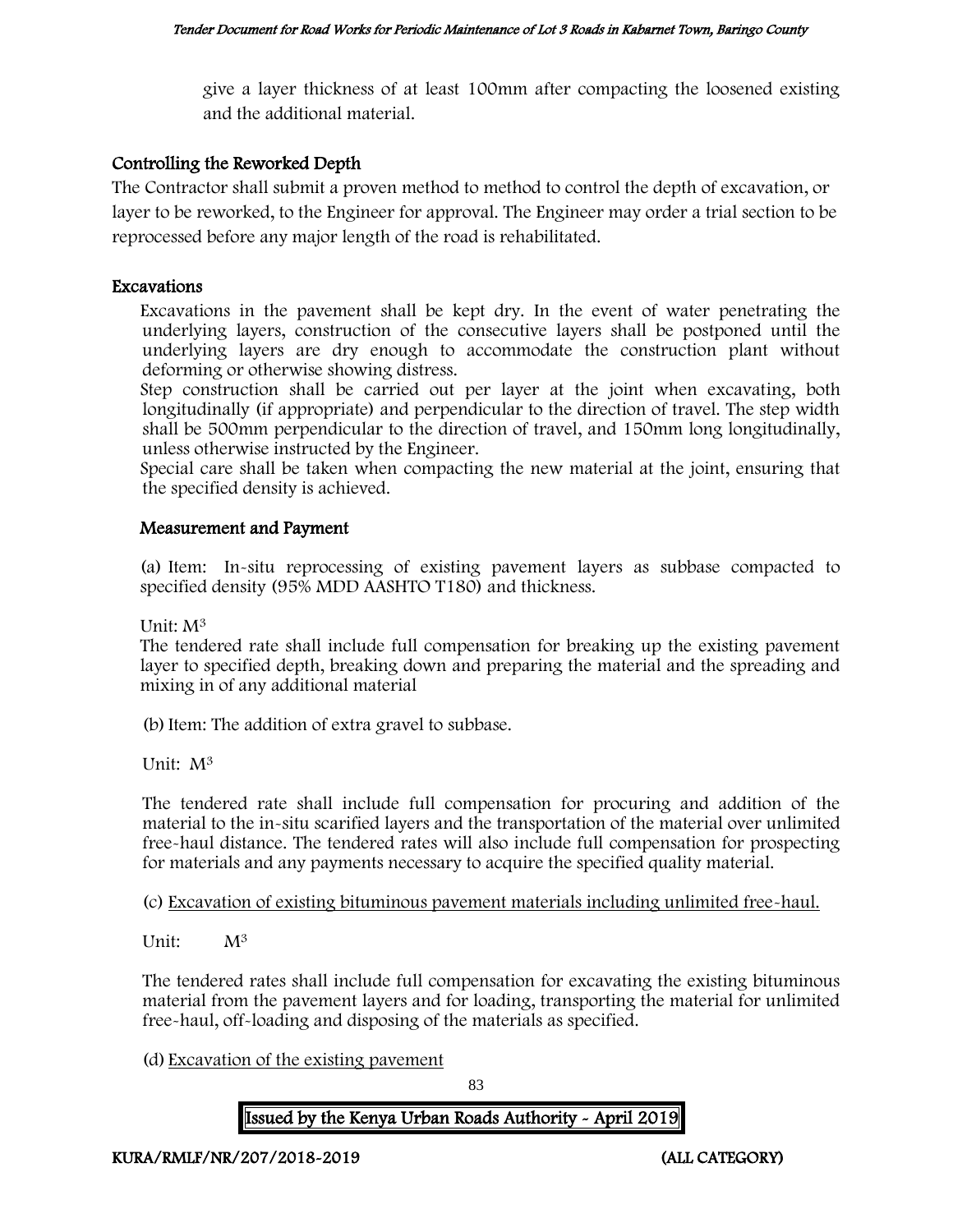Unit:  $M^3$ 

The tendered rate shall include full compensation for excavating the existing material from the pavement layers and for loading, transporting the material for unlimited free-haul distance, off-loading and disposing of the material as specified.

Payment will only be made for breaking up and excavating existing pavement layers to the specified depth if the material is to be removed to spoil.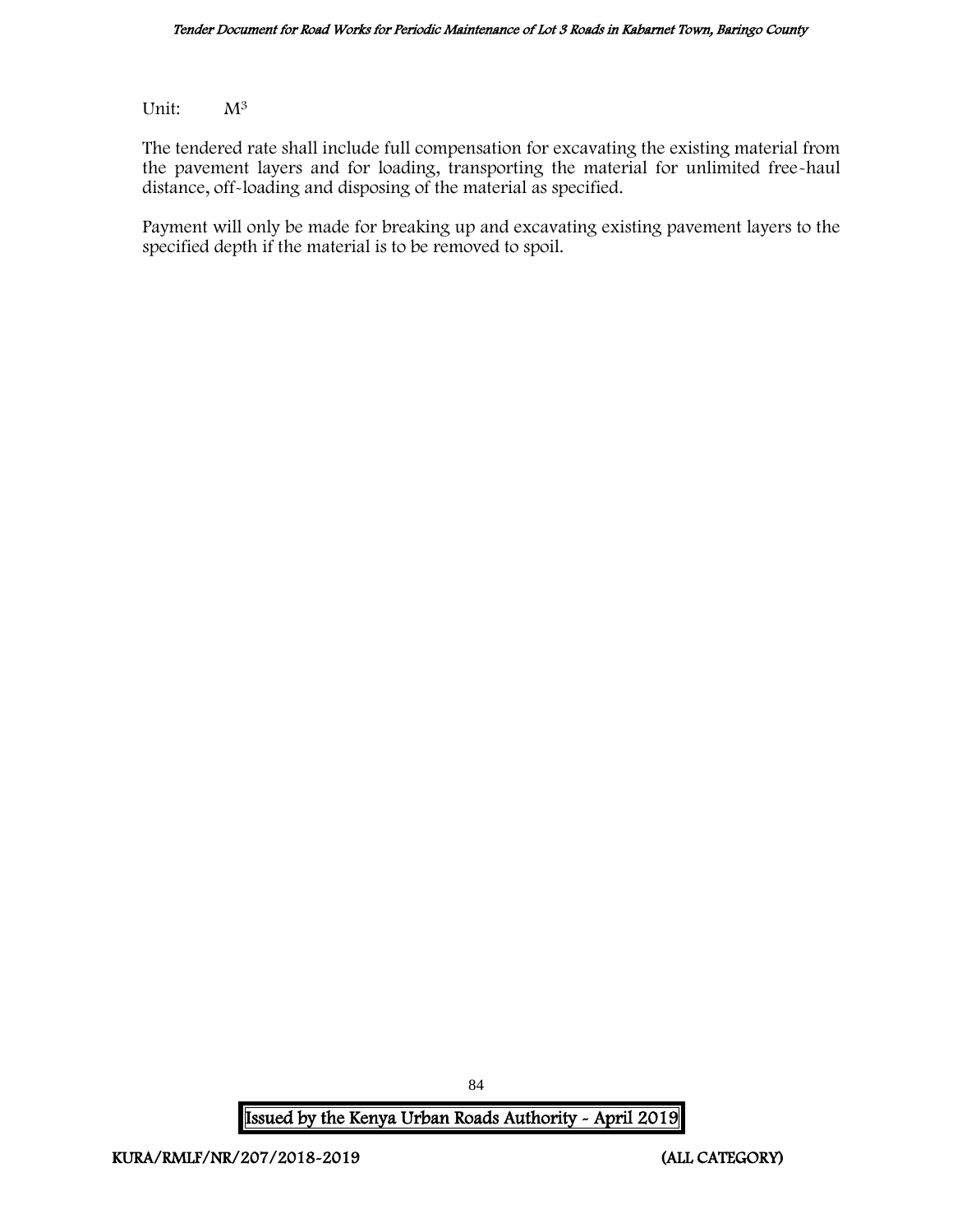## SECTION 15 - BITUMINOUS SURFACE TREATMENTS

## 1501B PREPARATION OF SURFACE

In addition to requirements of Clause 1503B of the Standard Specifications, the contractor shall prepare and Repair Cracks, Edges, Potholes and Other Failures as follows: -

## a) Cracks 3.0mm or less in width

The entire crack area shall be cleaned by brushing with a wire brush and then blowing with a compressed air jet and the crack sealed with 80/100 cutback bitumen using a pouring pot or pressure lance and hand squeegee. The surface shall then de dusted with sand or crushed dust.

## b) Cracks greater than 3.0mm in width

Before these cracks are filled a steel wire brush or router shall be used to clean them and then a compressed air jet shall be used to clean and remove any foreign or lose material in the crack until the entire crack area is clean.

When the crack and surrounding area have been thoroughly cleaned, dry sand shall be forced into the crack until it is sealed in the manner specified for cracks less than 3.0mm width.

## c) Potholes, edges and other repair areas

Where instructed, the Contractor shall prepare areas for the repair of potholes, road edges and other repair areas by excavating off unsuitable or failed material and debris, trimming off excavated edges, cleaning and compacting the resulting surfaces and applying MC 30 or MC 70 cut-back bitumen prime coat at a rate of 0.8-1.2 litres/m<sup>2</sup>, all as directed by the Engineer. Measurement and payment shall be made under the relevant item of Bill No 15. Where the surface repair on potholes and edges are to be carried out, Asphalt Concrete Type I (0/14gradation) shall be used. Bituminous material for repair of failures and other repair areas shall be paid for under the relevant item of Bill No 16

## PART B - PRIME COAT

## 1502B MATERIALS FOR PRIME COAT AND TACK COAT.

For prime coat, the binder shall be a medium-curing cutback MC 70 unless otherwise directed by the Engineer.

The rate of spray of bituminous prime coat refers to the gross volume of the cutback bitumen, that is to say the volume of the bitumen plus dilatants.

Prime coat shall be applied to gravel areas that are to receive bituminous mixes as directed by the Engineer.

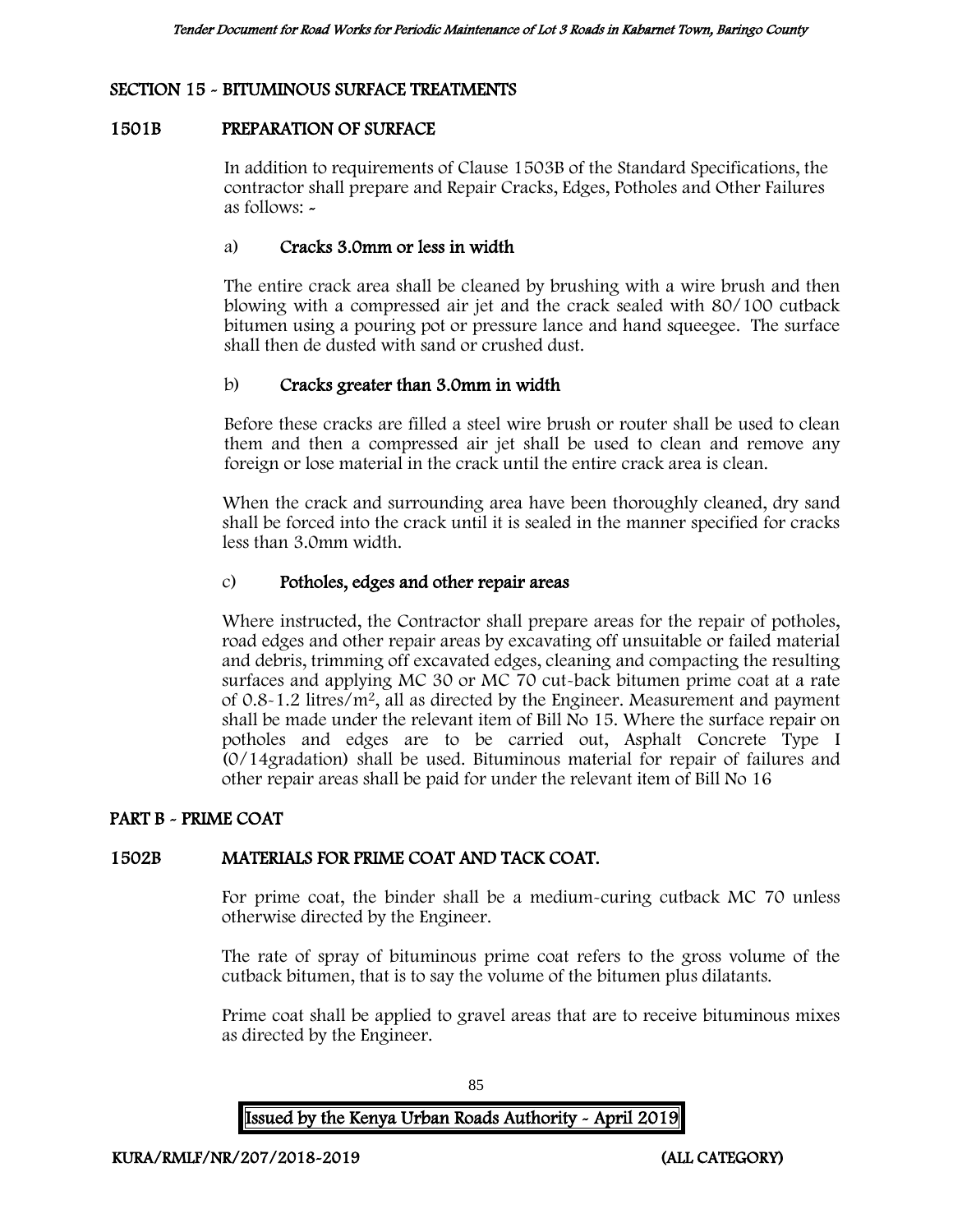The tack coat shall consist of bitumen emulsion KI-60 unless otherwise directed by the Engineer.

The rates of spray of the binder shall be as instructed by the Engineer and shall generally be within the range 0.8-1.2 litres/square metre.

## 1511C MEASUREMENT AND PAYMENT

(a) Seal coat

Seal coats shall be measured by the litre, for each type of bituminous binder for each seal coat, calculated as the product of the area in square metres sprayed and the rate of application in litres/square metres, corrected to 15.6  $\circ$  C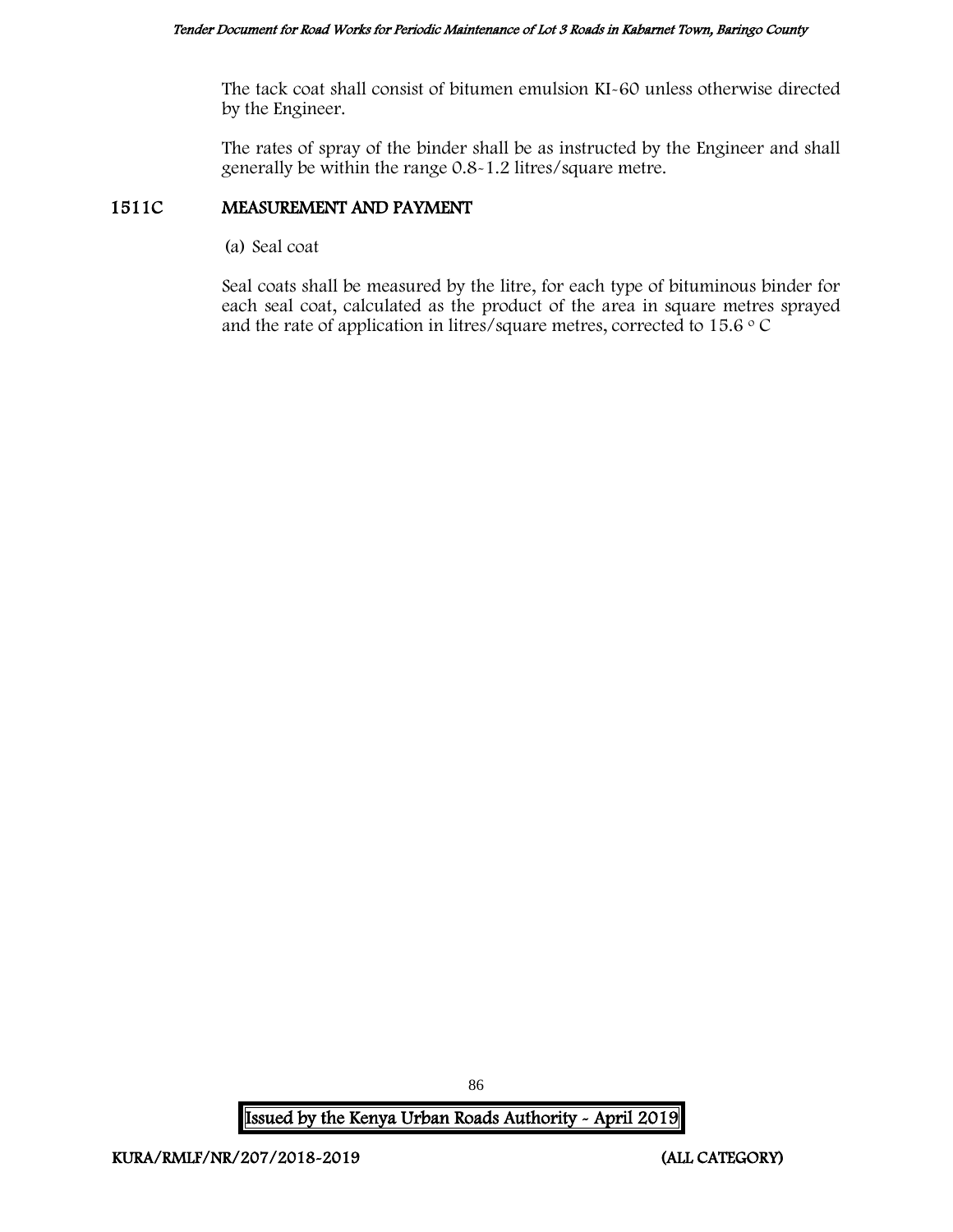# SECTION 16 - BITUMINOUS MIX BASES, BINDER COURSES AND WEARING COURSES

This section covers different types of bituminous mixes for base and surface (wearing and binder courses) and is divided into the following parts: -

Part A General

Part B Asphalt Concrete for carriageway

## PART A – GENERAL

## 1601A SCOPE OF PART A

Part A comprises all the general requirements for bituminous mixes, which apply to Part B as well.

## 1602A REQUIREMENTS FROM OTHER SECTIONS

The following sections of this Specification apply to Part B of this section and shall be read in conjunction therewith:-

| Section 2  | Materials and Testing of Materials                 |
|------------|----------------------------------------------------|
| Section 3  | Setting Out and Tolerances                         |
| Section 6  | Quarries, Borrow Pits, Stockpile and Spoil Areas   |
| Section 15 | Bituminous Surface Treatments and Surface Dressing |
|            |                                                    |

# 1603A CONSTRUCTION PLANT

## (a) General

The Contractor shall submit to the Engineer in accordance with Section 1 of its Specification, full details of the construction plant he proposes to use and the procedures he proposes to adopt for carrying out the permanent Works.

The Engineer shall have access at all times to construction plant for the purposes of inspection. The Contractor shall carry out regular calibration checks in the presence of the Engineer and shall correct forthwith any faults that are found.

All construction plant used in the mixing, laying and compacting of bituminous mixes shall be of adequate rated capacity, in good working condition, and shall be acceptable to the Engineer. Obsolete or worn-out plant will not be allowed on the work.

## (b) Mixing Plant

Bituminous materials shall be mixed in a plant complying with ASTM Designation D995 and shall be located on the Site unless otherwise agreed by the Engineer. It shall be equipped with at least three bins for the storage of

87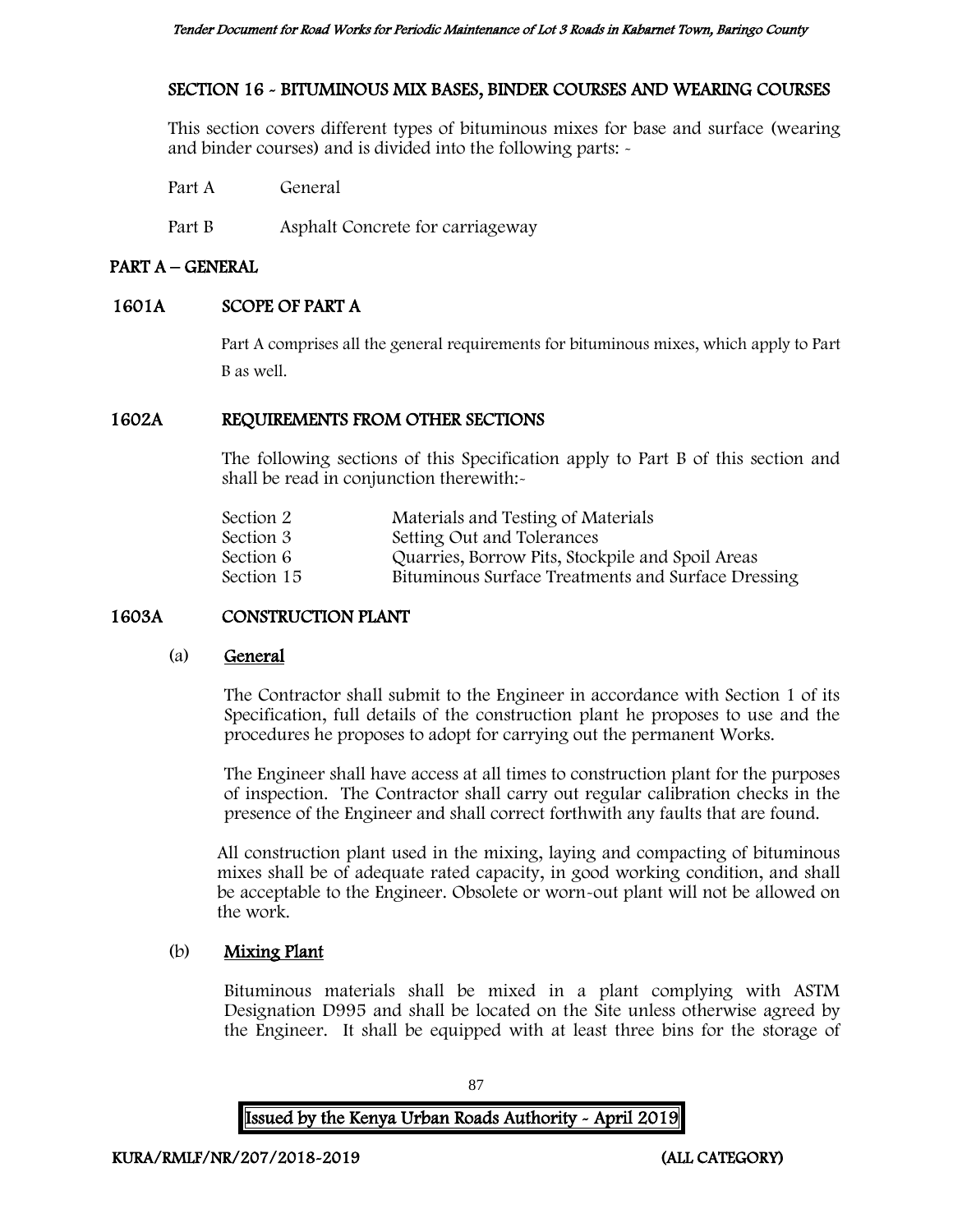heated aggregates and a separate bin for filler. All bins shall be covered to prevent the ingress of moisture.

The plant may be either the batch-mix type or the continuous-mix type and shall be capable of regulating the composition of the mixture to within the tolerances specified in Clause 1614A of this Specification.

The bitumen tank shall be capable of maintaining its contents at the specified temperature within a tolerance of  $5^{\circ}$ C and a fixed thermometer easily read from outside the tank. Any bitumen that has been heated above  $180^{\circ}$ C or has suffered carbonisation from prolonged heating shall be removed from the plant and disposed of.

## (c) Laying Plant

Bituminous materials shall be laid by a self-propelled spreader finisher equipped with a hopper, delivery augers and a heated adjustable vibrating screed. It shall be capable of laying bituminous materials with no segregation, dragging, burning or other defects and within the specified level and surface regularity tolerance. Delivery augers shall terminate not more than 200mm from the edge plates.

## (d) Compaction Plant

The Contractor shall provide sufficient rollers of adequate size and weight to achieve the specified compaction. Prior to commencing the laying of bituminous mixes in the permanent Works the Contractor shall carry out site trials in accordance with Section 2 of this Specification to demonstrate the adequacy of his plant and to determine the optimum method of use and sequence of operation of the rollers.

It is important to achieve as high a density as possible at the time of construction and it is expected that vibrating rollers will be required to produce the best results. However, it is essential that thorough pre-construction trials are carried out to ensure that:-

- (a) The roller is set up to have the optimum amplitude and frequency of vibration for the particular material being laid
- (b) That the roller does not cause breakdown of the aggregate particles.
- (b) That the optimum compaction temperatures are established which allow compaction without causing ripple effects or other distortions of the surfacing.

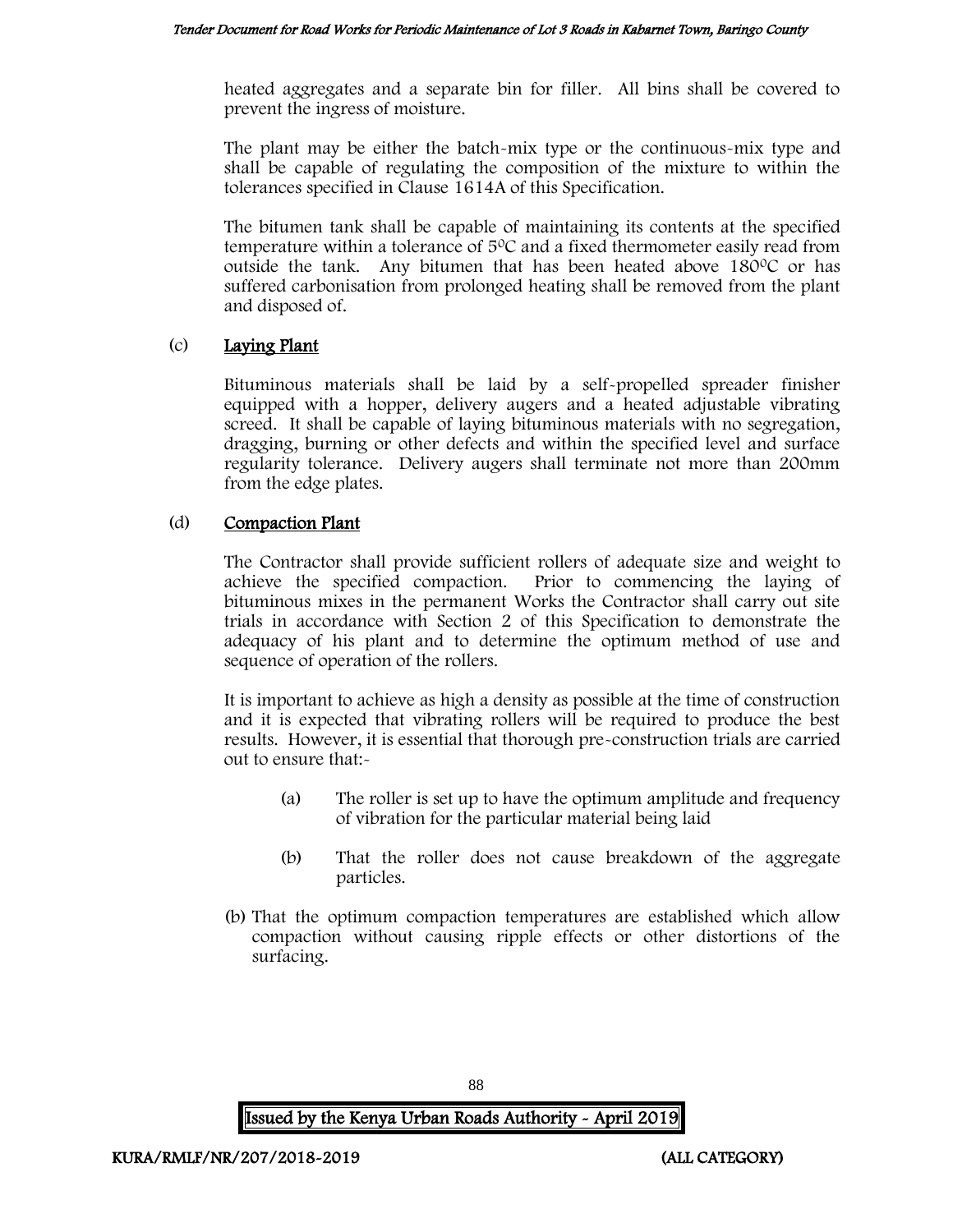## 1604A PREPARATION OF SURFACE

Immediately before placing the bituminous mix in the pavement, the existing surface shall be cleaned of all material and foreign matter with mechanical brooms or by other approved methods. The debris shall be deposited well clear of the surface to be covered.

Any defect of the surface shall be made good and no bituminous mix shall be laid until the Engineer has approved the surface.

A tack coat shall be applied in accordance with Section 15 of this Specification. If the Engineer considers a tack coat is required prior to laying the bituminous mix or between layers of the bituminous mix, due solely to the

Contractor's method of working, then such tack coat shall be at the Contractor's expense.

## 1605A DESIGN AND WORKING MIXES

At least two months prior to commencing work using a bituminous mix, the Contractor shall, having demonstrated that he can produce aggregates meeting the grading requirements of the Specification, submit samples of each constituent of the mix to the Engineer. The Engineer will then carry out laboratory tests in order to decide upon the proportion of each constituent of the initial design mix or mixes to be used for site trials to be carried out in accordance with Clause 1606A of this Specification.

Should the Engineer conclude from the site trials that the mix proportion or aggregate grading are to be changed, the Contractor shall submit further samples of the constituents and carry out further site trials all as directed by the Engineer.

The Engineer may instruct the alteration of the composition of the -75 micron fraction of the aggregates by the addition or substitution of mineral filler. The Engineer may also instruct the alteration of all or part of the -6.3mm fraction of the aggregates by the addition or substitution of natural sand.

The Contractor shall make the necessary adjustments to his plant to enable the revised mix to be produced.

Following laboratory and site trials the Engineer will determine the proportions of the working mix and the Contractor shall maintain this composition within the tolerances given in Clause 1614A.

Should any changes occur in the nature or source of the constituent materials, the Contractor shall advise the Engineer accordingly. The procedure set out above shall be followed in establishing the new mix design.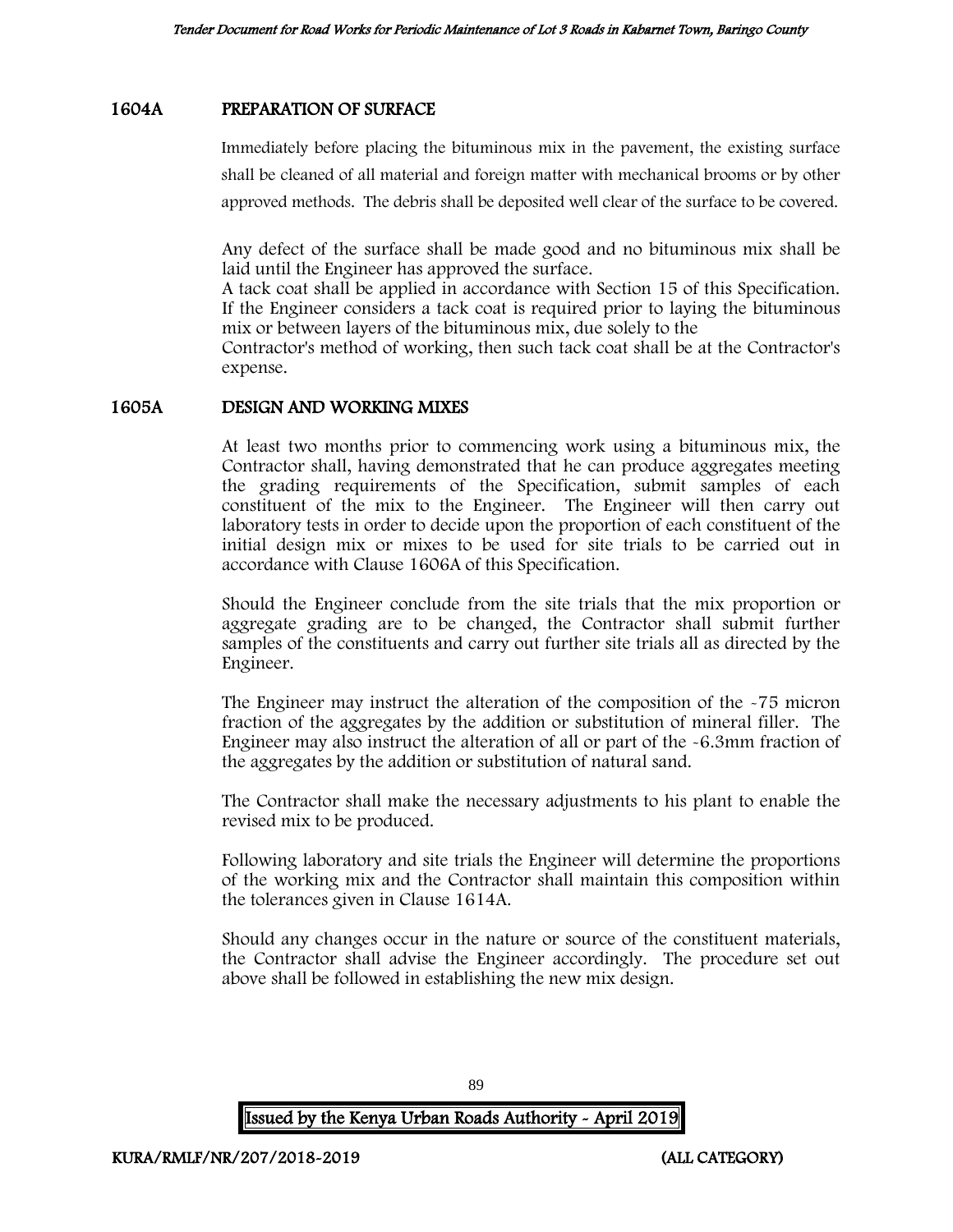#### 1606A SITE TRIALS

Full scale laying and compaction site trials shall be carried out by the Contractor on all asphalt pavement materials proposed for the Works using the construction plant and methods proposed by the Contractor for constructing the Works. The trials shall be carried out with the agreement, and in the presence of the Engineer, at a location approved by the Engineer.

The trials shall be carried out to: -

- a) Test materials, designed in the laboratory, so that a workable mix that satisfies the specification requirements can be selected.
- b) To enable the Contractor to demonstrate the suitability of his mixing and compaction equipment to provide and compact the material to the specified density and to confirm that the other specified requirements of the completed asphalt pavement layer can be achieved.

Each trial area shall be at least 100 metres long and to the full construction width and depth for the material. It may form part of the Works provided it complies with this Specification. Any areas that do not comply with this Specification shall be removed.

The Contractor shall allow in his programme for conducting site trials and for carrying out the appropriate tests on them. The trial on any pavement layer shall be undertaken at least 21 days ahead of the Contractor proposing to commence full-scale work on that layer.

The Contractor shall compact each section of trial over the range of compactive effort the Contractor is proposing and the following data shall be recorded for each level of compactive effort at each site trial: -

- i. The composition and grading of the material including the bitumen content and type and grade of bitumen used.
- ii. The moisture content of aggregate in the asphalt plant hot bins.
- The temperature of the bitumen and aggregate immediately prior to entering the mixer, the temperature of the mix on discharge from the mixer and the temperature of the mix on commencement of laying, on commencement of compaction and on completion of compaction. The temperature of the mixture is to be measured in accordance with BS 598, Part 3, Appendix A.
- iv. The type, size, mass, width of roll, number of wheels, wheel load, tyre pressures, frequency of vibration and the number of passes of the compaction equipment, as appropriate for the type of roller.
- v. The target voids and other target properties of the mix together with the results of the laboratory tests on the mix.
- vi. The density and voids achieved.
- vii. The compacted thickness of the layer.
- viii. Any other relevant information as directed by the Engineer.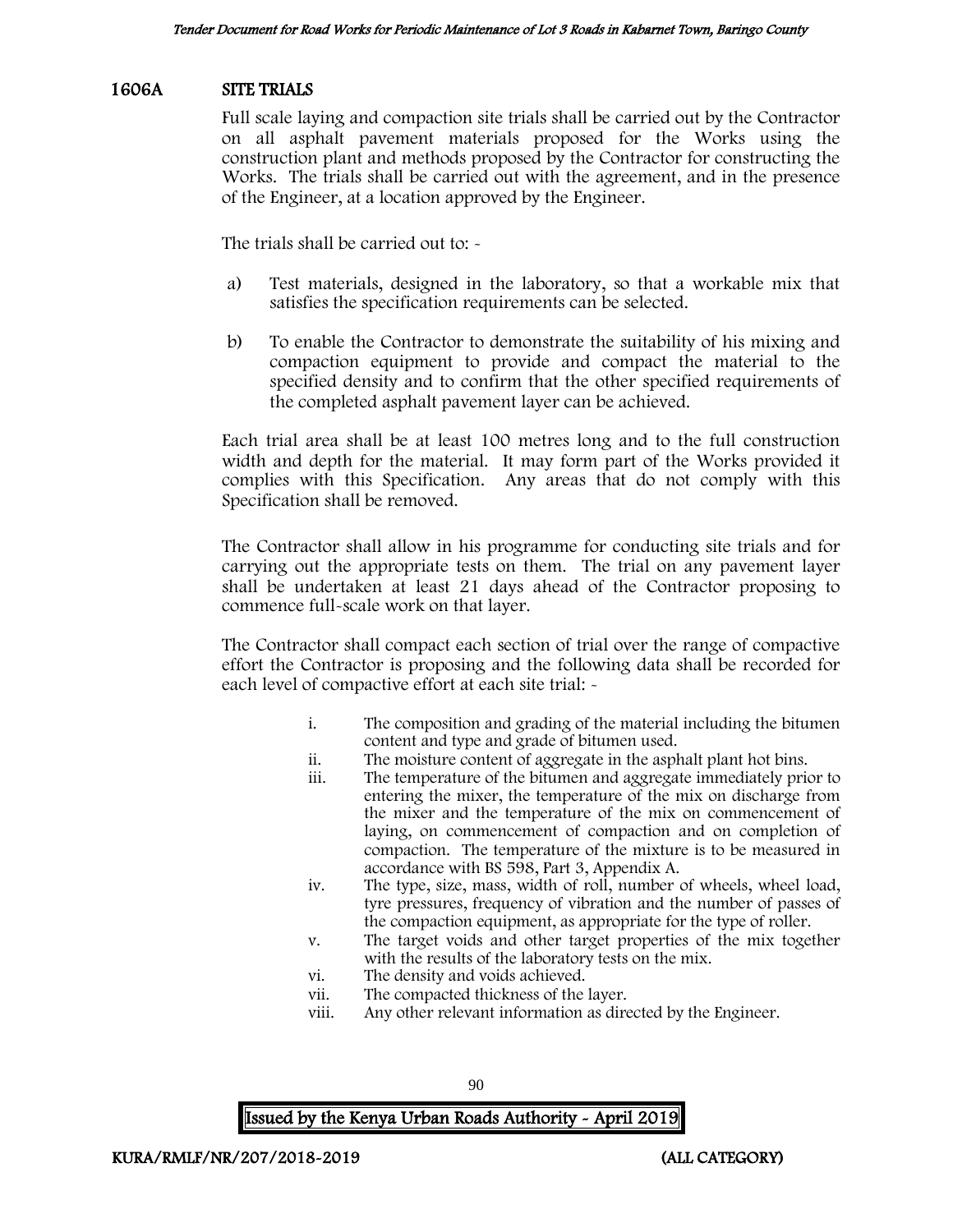At least eight sets of tests shall be made by the Contractor and the Engineer on each 100 metres of trial for each level of compactive effort and provided all eight sets of results over

the range of compactive effort proposed by the Contractor meet the specified requirements for the material then the site trial shall be deemed successful. The above data recorded in the trial shall become the agreed basis on which the particular material shall be provided and processed to achieve the specified requirements.

## 1607A MIXING OF AGGREGATES AND BITUMEN

The bitumen shall be heated so that it can be distributed uniformly and care shall be taken not to overheat it. The temperature shall never exceed  $170^{\circ}$ C for 80/100-penetration grade bitumen.

The aggregates shall be dried and heated so that they are mixed at the following temperatures: -

125-165<sup>0</sup>C when 80/100 bitumen is used

The dried aggregates shall be combined in the mixer in the amount of each fraction instructed by the Engineer and the bitumen shall then be introduced into the mixer in the amount specified. The materials shall then be mixed until a complete and uniform coating of the aggregate is obtained.

The mixing time shall be the shortest required to obtain a uniform mix and thorough coating. The wet mixing time shall be determined by the Contractor and agreed by the Engineer for each plant and for each type of aggregate used. It shall normally not exceed 60 seconds.

## 1608A TRANSPORTING THE MIXTURE

The bituminous mix shall be kept free of contamination and segregation during transportation. Each load shall be covered with canvas or similar covering to protect it from the weather and dust.

## 16207A LAYING THE MIXTURE

Immediately after the surface has been prepared and approved, the mixture shall be spread to line and level by the laying plant without segregation and dragging.

The mixture shall be placed in widths of one traffic lane at a time, unless otherwise agreed by the Engineer. The compacted thickness of any layer shall be at least 2.5 times the maximum size of the aggregate for wearing course and at least 2 times for binder course. The minimum thickness shall be 25mm.

Only on areas where irregularities or unavoidable obstacles make the use of mechanical laying impracticable, may the mixture be spread and compacted by hand.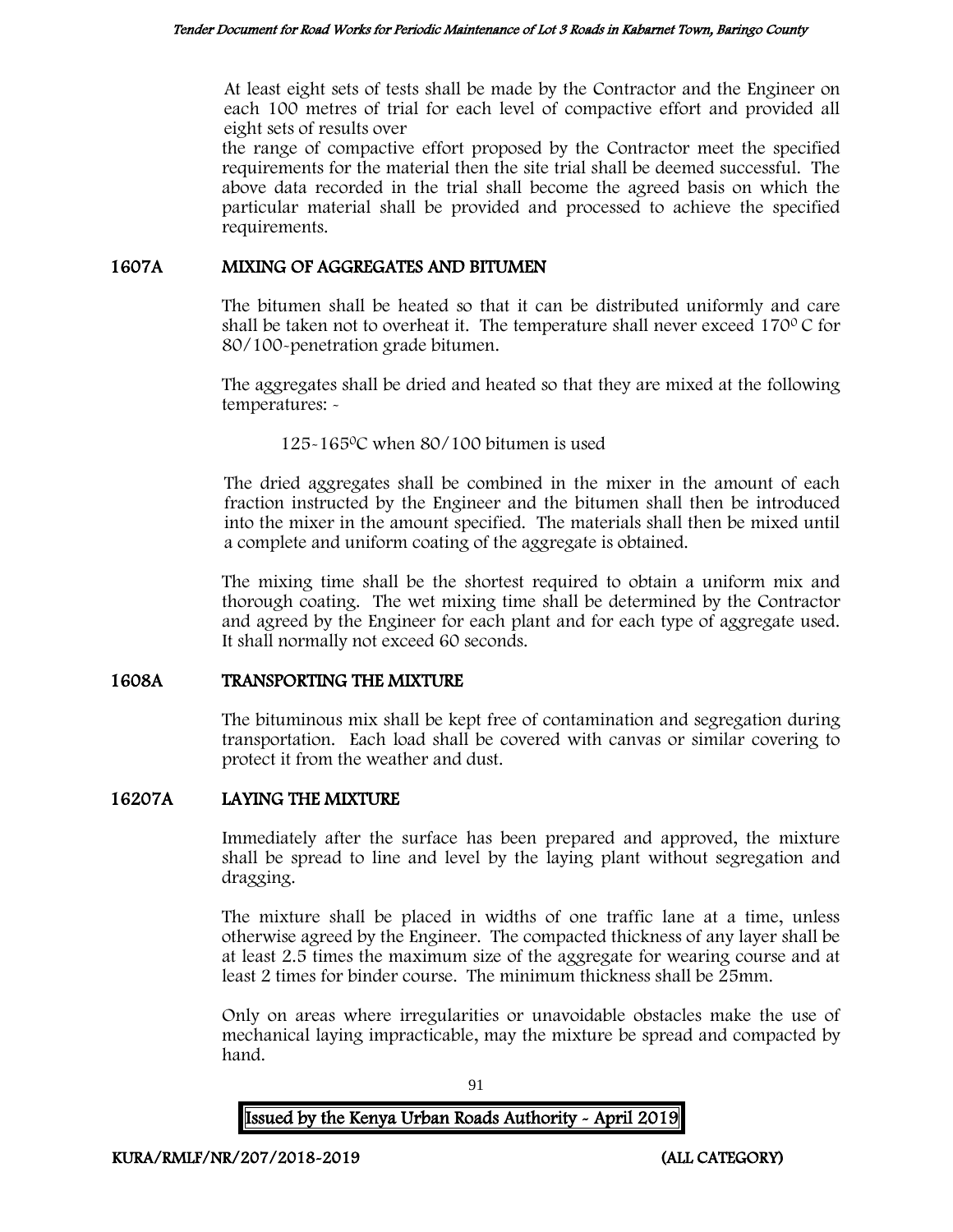## 1610A COMPACTION

Immediately after the bituminous mixture has been spread, it shall be thoroughly and uniformly compacted by rolling.

The layer shall be rolled when the mixture is in such a condition that rolling does not cause undue displacement or shoving.

The number, weight and type of rollers furnished shall be sufficient to obtain the required compaction while the mixture is in a workable condition. The sequence of rolling operations shall be as agreed with the Engineer and proved during site trials. Initial rolling

with steel tandem or three-wheeled roller shall follow the laying plant as closely as possible. The rollers shall be operated with the drive roll nearest the laying plant, at a slow and uniform speed (not exceeding 5 Km/Hr).

Rolling shall normally commence from the outer edge and proceed longitudinally parallel to the centreline, each trip overlapping one half of the roller width. On super elevated curves, rolling shall begin at the low side and progress to the high side. Where laying is carried out in lanes care must be taken to prevent water entrapment.

Intermediate rolling with a pneumatic-tyred or vibratory roller shall follow immediately. Final rolling with a steel-wheeled roller shall be used to eliminate marks from previous rolling.

To prevent adhesion of the mixture to the rollers, the wheels shall be kept lightly moistened with water.

In areas too small for the roller, a vibrating plate compactor or a hand tamper shall be used to achieve the specified compaction.

## 1611A FINISHING, JOINTS AND EDGES

Any mixture that becomes loose and broken, mixed with dirt or foreign matter or is in any way defective, shall be removed and replaced with fresh hot mixture, which shall be compacted to conform to the surrounding area.

Spreading of the mixture shall be as continuous as possible. Transverse joints shall be formed by cutting neatly in a straight line across the previous run to expose the full depth of the course. The vertical face so formed shall be painted lightly with hot 80/100 penetration grade bitumen just before the additional mixture is placed against it.

Longitudinal joints shall be rolled directly behind the paving operation. The first lane shall be placed true to line and level and have an approximately vertical face. The mixture placed in the abutting lane shall then be tightly crowded against the face of the previously placed lane. The paver shall be positioned to

| <b>Issued by the Kenya Urban Roads Authority - April 2019</b> |  |
|---------------------------------------------------------------|--|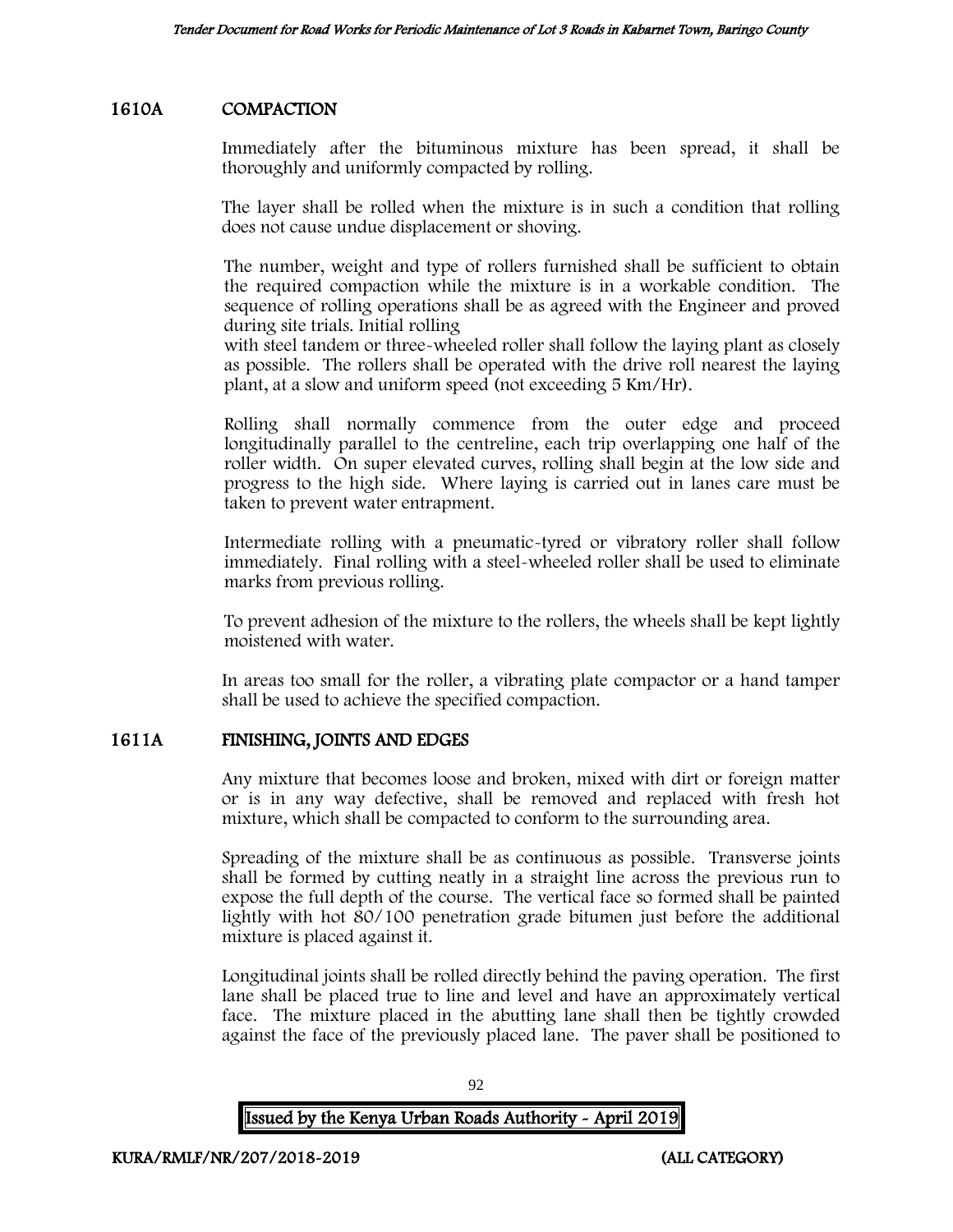spread material overlapping the joint face by 20-30mm. Before rolling, the excess mixture shall be raked off and discarded.

When the abutting lane is not placed in the same day, or the joint is destroyed by traffic, the edge of the lane shall be cut back as necessary, trimmed to line and painted lightly with hot 80/100 penetration grade bitumen just before the abutting lane is placed.

Any fresh mixture spread accidentally on the existing work at a joint shall be carefully removed by brooming it back on to uncompacted work, so as to avoid formation of irregularities at the joint. The finish at joints shall comply with the surface requirements and shall present the same uniformity of finish, texture and density as other sections of the work.

The edges of the course shall be rolled concurrently with or immediately after the longitudinal joint. In rolling the edges, roller wheels shall extend 50 to 100mm beyond the edge.

## 1612A SAMPLING AND TESTING OF BITUMINOUS MIXTURES

The sampling of bituminous mixtures shall be carried out in accordance with AASHTO T168 (ASTM Designation D979).

## 1613A QUALITY CONTROL TESTING

During mixing and laying of bituminous mixtures, control tests on the constituents and on the mixed material shall be carried out in accordance with Clause 1612A and Section 2 of this Specification.

If the results of any tests show that any of the constituent materials fail to comply with this Specification, the Contractor shall carry out whatever changes may be necessary to the materials or the source of supply to ensure compliance.

If the results of more than one test in ten on the mixed material show that the material fails to comply with this Specification, laying shall forthwith cease until the reason for the failure has been found and corrected. The Contractor shall remove any faulty material laid and replace it with material complying with this Specification all at his own expense.

## 1614A TOLERANCES

Surfacing courses and base shall be constructed within the geometric tolerances specified in Section 3 of this Specification.

The Contractor shall maintain the composition of the mixture as determined from the laboratory and site trials within the following tolerances, per single test: -

Bitumen Content 0.3% (by total weight of total mix)

Passing 10mm sieve 6% (by total weight of dry aggregate

93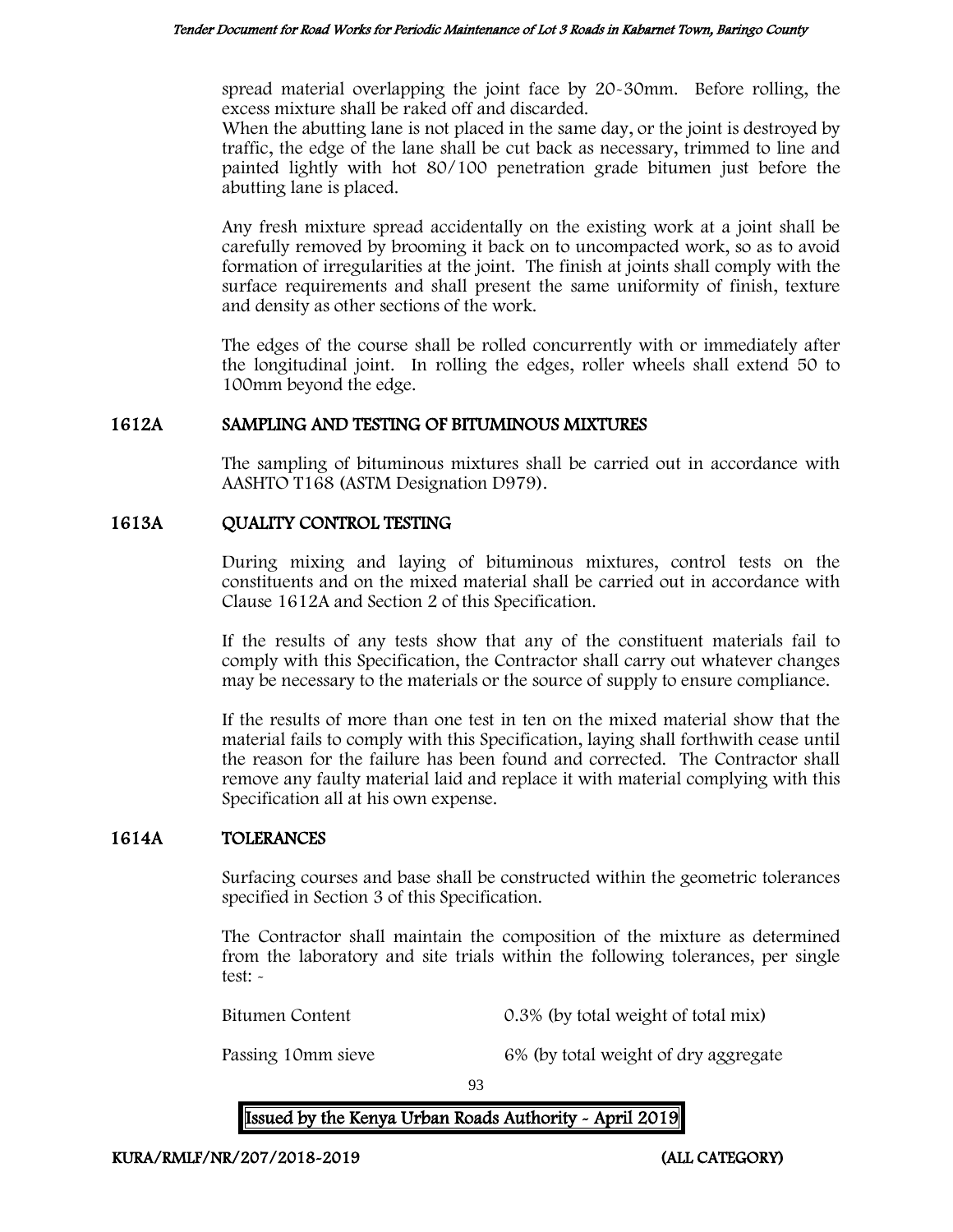Tender Document for Road Works for Periodic Maintenance of Lot 3 Roads in Kabarnet Town, Baringo County

| and larger sieves       | including mineral filler)                                         |
|-------------------------|-------------------------------------------------------------------|
| Passing sieves between  | 4% (by total weight of dry aggregate                              |
| 10mm and 1.0mm sieves   | including mineral filler)                                         |
| Passing sieves between  | 3% (by total weight of dry aggregate                              |
| 1.0mm and 0.075mm sieve | including mineral filler)                                         |
| Passing 0.075mm sieve   | 2% (by total weight of dry aggregate<br>including mineral filler) |

The average amount of bitumen in any length of any layer, calculated as the product of the bitumen contents obtained from single tests and the weight of mixture represented by each test, shall not be less than the amount ordered.

The average amount of bitumen for each day's production calculated from the checked weights of mixes shall not be less than the amount ordered. The average amount of bitumen in any length of any layer, calculated as the

product of the bitumen contents obtained from single tests and the weight of mixture represented by each test, shall not be less than the amount ordered.

The average amount of bitumen for each day's production calculated from the checked weights of mixes shall not be less than the amount ordered.

The final average overall width of the upper surface of a bituminous mix layer measured at six equidistant points over a length of 100m shall be at least equal to the width specified. At no point shall the distance between the centreline of the road and the edge of the upper surface of a bituminous mix layer be narrower than that specified by more than 13mm.

## 1615A MEASUREMENT AND PAYMENT

No separate measurement and payment shall be made for complying with the requirements of Clauses 1601A to 1614A inclusive and the Contractor shall be deemed to have allowed in his rates in Parts B and C of Section 16 of this Specification for the costs of complying with the requirements of Part A of Section 16 of this Specification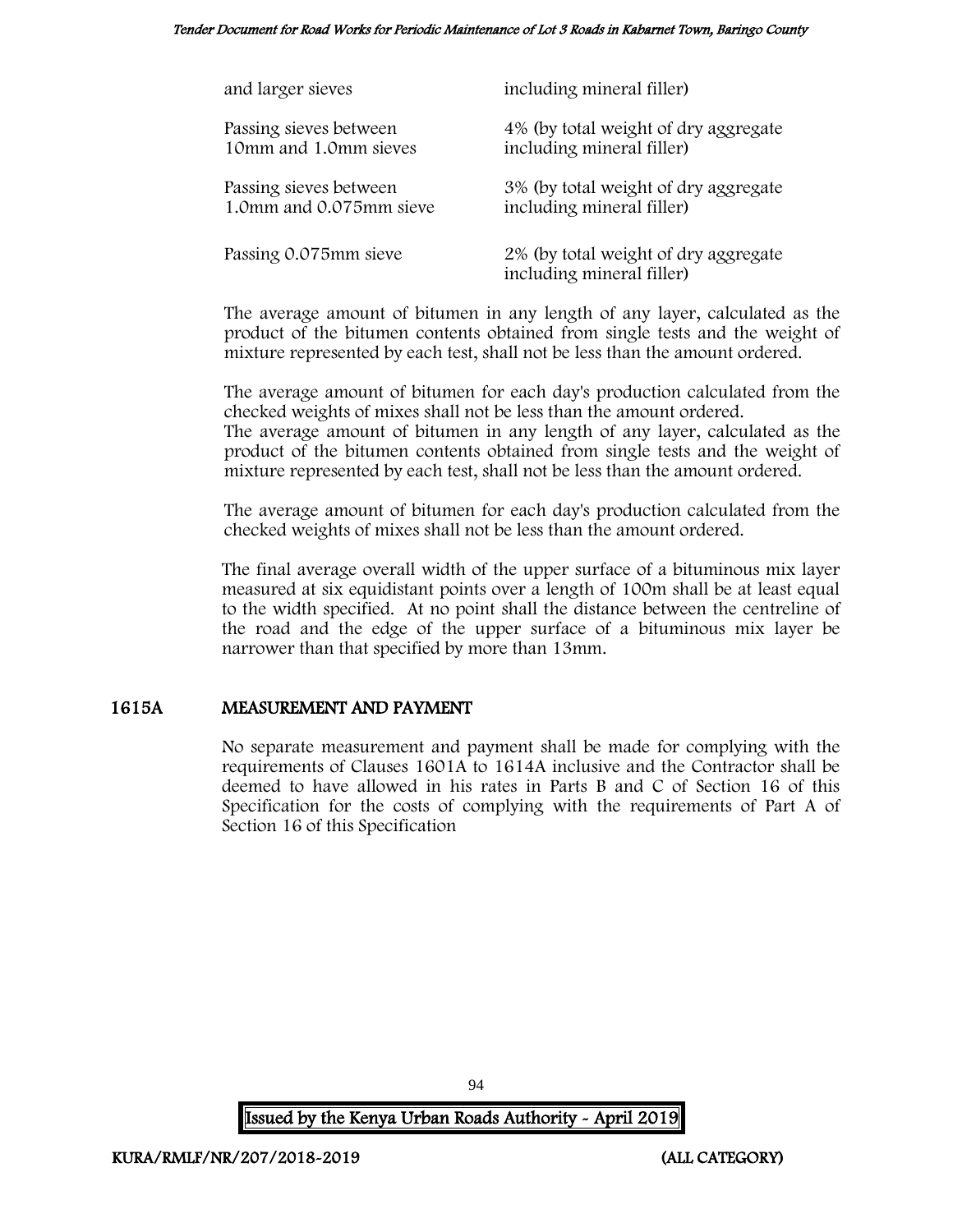## PART B - ASPHALT CONCRETE FOR SURFACING

## 1601B DEFINITION

Asphalt concrete means a thoroughly controlled, hot-mixed, hot-laid, plant mixture of well-graded dried aggregate and penetration grade bitumen, which, when compacted forms a dense material.

A distinction is drawn between asphalt concrete Type I (High Stability) and asphalt concrete Type II (Flexible). The asphalt concrete type to be used will be Type I.

## 1602B MATERIALS FOR ASPHALT CONCRETE TYPE 1

## a) Type of bituminous material

The type of material to be used on severe sites will be of the continuously graded type similar to Asphaltic Concrete or Close Graded Macadam. It is essential that these materials are sealed with a single or double surface dressing or a Cape seal.

## b) Penetration Grade Bitumen

Bitumen shall be 80/100 penetration grade since material is being laid at an altitude of more than 2,500m.

## c) Aggregate

Coarse aggregate (retained on a 6.3mm sieve) shall consist of crushed stone free from clay, silt, organic matter and other deleterious substances. The aggregate class will be specified in the Special Specification and it shall comply with the requirements given in Table 16B-1(b). The grading for 0/20 mm for carriageway and 0/14mm for shoulders for binder course is as specified below:

| <b>Sieve size</b> | 0/20       | 0/14       |
|-------------------|------------|------------|
| 28                | 100        |            |
| 20                | $90 - 100$ | 100        |
| 14                | 75-95      | $90 - 100$ |
| 10                | 60-82      | 70-90      |
| 6.3               | $47 - 68$  | $52 - 75$  |
| 4                 | $37 - 57$  | $40 - 60$  |
| $\overline{2}$    | $25 - 43$  | $30 - 45$  |
|                   | $18 - 32$  | $20 - 35$  |
| 0.425             | $11 - 22$  | $12 - 24$  |
| 0.300             | $9 - 17$   | $10 - 20$  |
| 0.150             | $5 - 12$   | $6 - 14$   |
| 0.075             | $3 - 7$    | $4 - 8$    |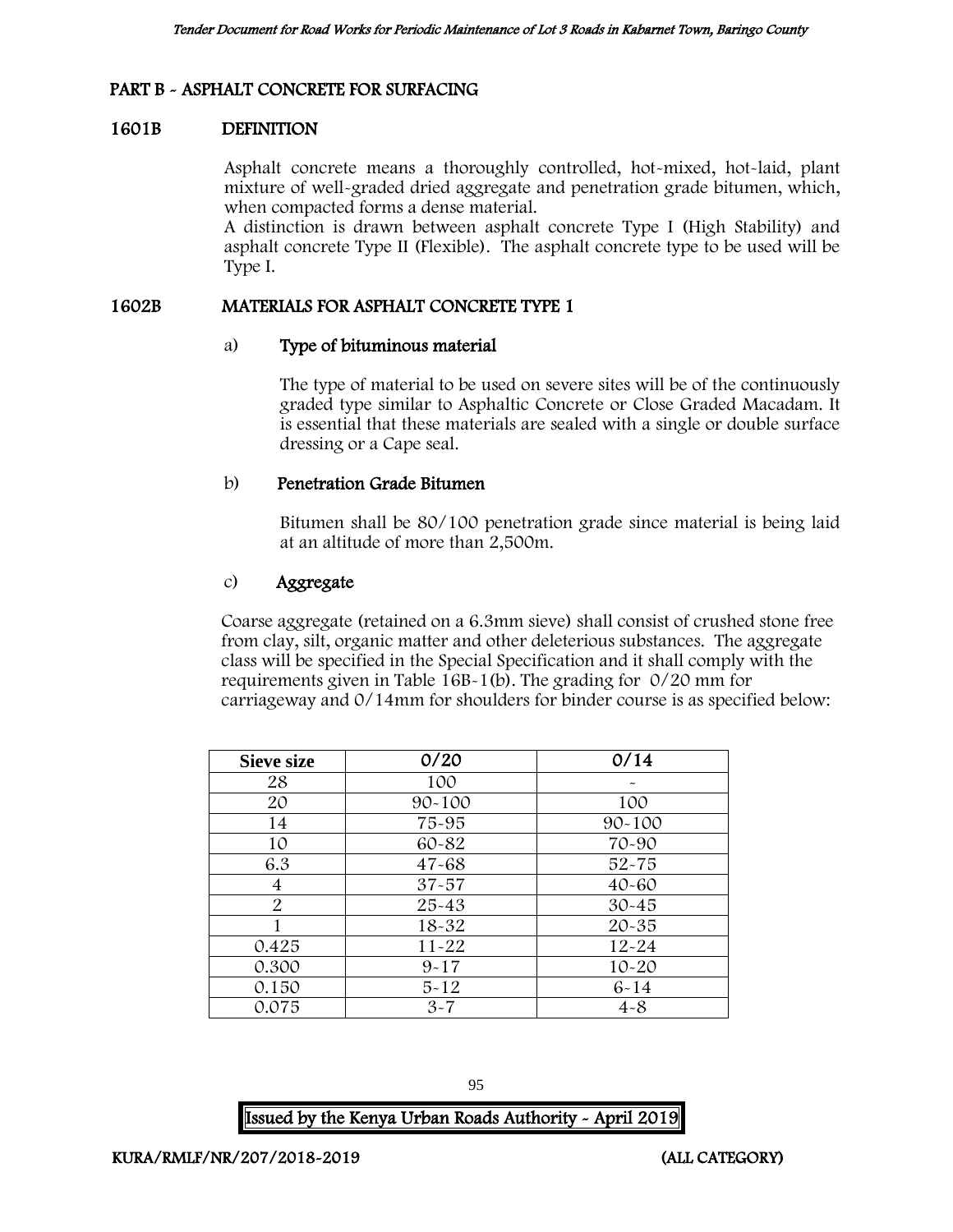## TABLE 16B-1(b) - REQUIREMENTS FOR COARSE AGGREGATE

| Coarse Aggregate<br>(Retained on a 6.3mm Sieve) |                      |  |
|-------------------------------------------------|----------------------|--|
| <b>Test</b>                                     | Maximum Value        |  |
| LAA<br><b>ACV</b><br>SSS<br>FI                  | 30<br>25<br>12<br>25 |  |

Fine aggregate (passing a 6.3mm sieve) shall be free from clay, silt, organic and other deleterious matter and shall be non-plastic. Unless otherwise specified in the Special Specification it shall consist of entirely crushed rock produced from stone having a Los Angeles Abrasion of not more than 40. The Sand Equivalent of the fine aggregate shall not be less than 40 and the SSS not more than 12.

## b) Mineral Filler

Mineral Filler shall consist of ordinary Portland Cement 42.5 Grade

## 1603B GRADING REQUIREMENTS

The grading of the mixture of coarse and fine aggregate shall be within and approximately parallel to the grading envelopes given in Table 16B-1(b), for 0/14mm as specified for binder course, as described below.

## GRADING REQUIREMENTS

To arrive at a suitable design it is necessary to investigate a number of gradings so that a workable mix, which also retains a minimum of 3 % voids at refusal density, is identified.

The largest particle size used should not be more than 25mm so that the requirements of the Marshall test method can be complied with.

Although the complete range of nominal maximum particle sizes is shown in the Tables, the total thickness of material laid should not be more than 75mm.

## 1604B REQUIREMENTS FOR ASPHALT CONCRETE TYPE 1

The mixture shall comply with the requirements given in Table 16B-2 as specified in the Specification. In addition, minimum Marshall Stability for 2 x 75 blows shall be 9 kN and maximum 18 kN and at compaction to refusal shall have 3% VIM.

The proportion, by weight of total mixture, of bitumen shall be  $5.0 - 6.5\%$  for  $0/14$  mm and  $4.5 - 6.5$  % for  $0/20$ mm. This shall be termed the nominal

96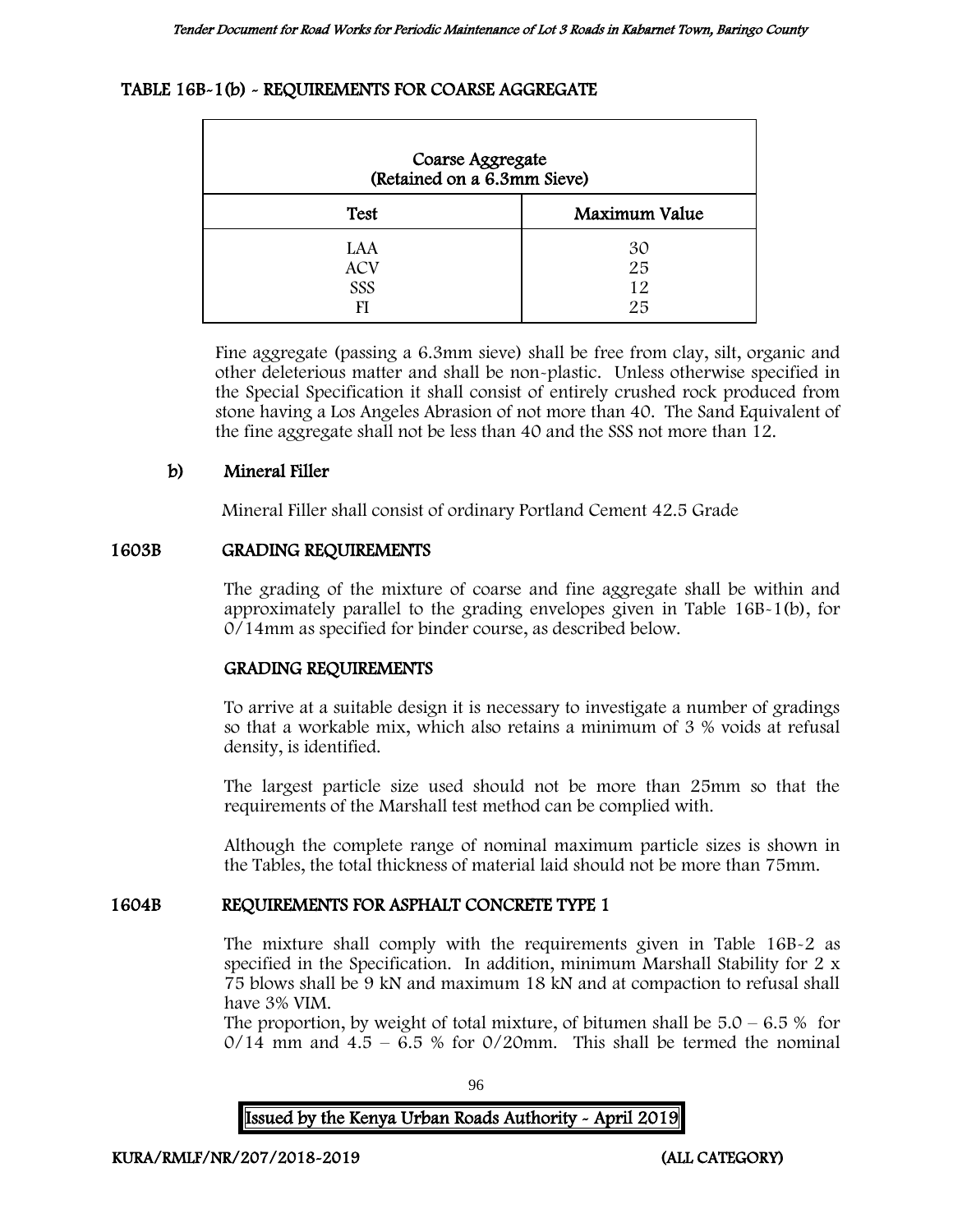binder content. The binder content of the working mix will be instructed by the Engineer following laboratory and site trials.

In order to determine the suitability of a coarse aggregate source a Marshall test programme shall be carried out. It will be advantageous to use a crushed rock which is known from past experience to give good results in this test procedure. A grading conforming to the Type I Binder Course detailed in Table 16B-1(a) 0/20 of this Specification should be tested (but with 100% passing the 25mm sieve) and it shall meet the requirements of Table 16B-2 of this Specification.

Having established the suitability of the aggregate source several grading shall be tested in the laboratory, including that used for the Marshall test, to establish relationships between bitumen content and VIM at refusal density. For each mix, samples will be made up to a range of bitumen contents and compacted to refusal using a gyratory compactor and a vibratory hammer in accordance with the procedure described in BS 598 (Part 104 : 1989), with one revision.

It should first be confirmed that compaction on one face of the sample gives the same refusal density as when the same compaction cycle is applied to both faces of the same sample. The procedure, which gives the highest density, must be used.

From the bitumen content-VIM relationship it will be possible to identify a bitumen content which corresponds to a VIM of  $3 \times 7\%$ . If it is considered that the workability of the mix may be difficult then compaction trials should be undertaken. It is advisable to establish two or more gradings for compaction trials.

The mixes identified for compaction trials should be manufactured to the laboratory design bitumen content and to two other bitumen contents of +0.5% and +1% additional bitumen. Cores will be cut to determine the density of the compacted material, having completed this the core will then be reheated to  $145+/-5\degree$  in the appropriate mould and compacted to refusal in the vibrating hammer test. To be acceptable the cores cut from the compaction trial must have a density equivalent to at least 95% of refusal density.

The compaction trials will identify a workable mix which can be made to a bitumen content which gives 3% VIM at refusal density.

## 1605B MIXING AND LAYING HEAVY DUTY ASPHALT

The temperature of the bitumen and aggregates when mixed shall be 110+/-  $3\Box C$  above the softening point (R&B) of the bitumen.

Compaction should commence as soon as the mix can support the roller without undue displacement of material and completed before the temperature of the mix falls below 90<sup>0</sup>C.

The minimum thickness of individual layers should be as follows:-

- 
- a) For the 37.5mm mix 65mm<br>b) For the 25.0mm mix 60mm For the 25.0mm mix 60mm

97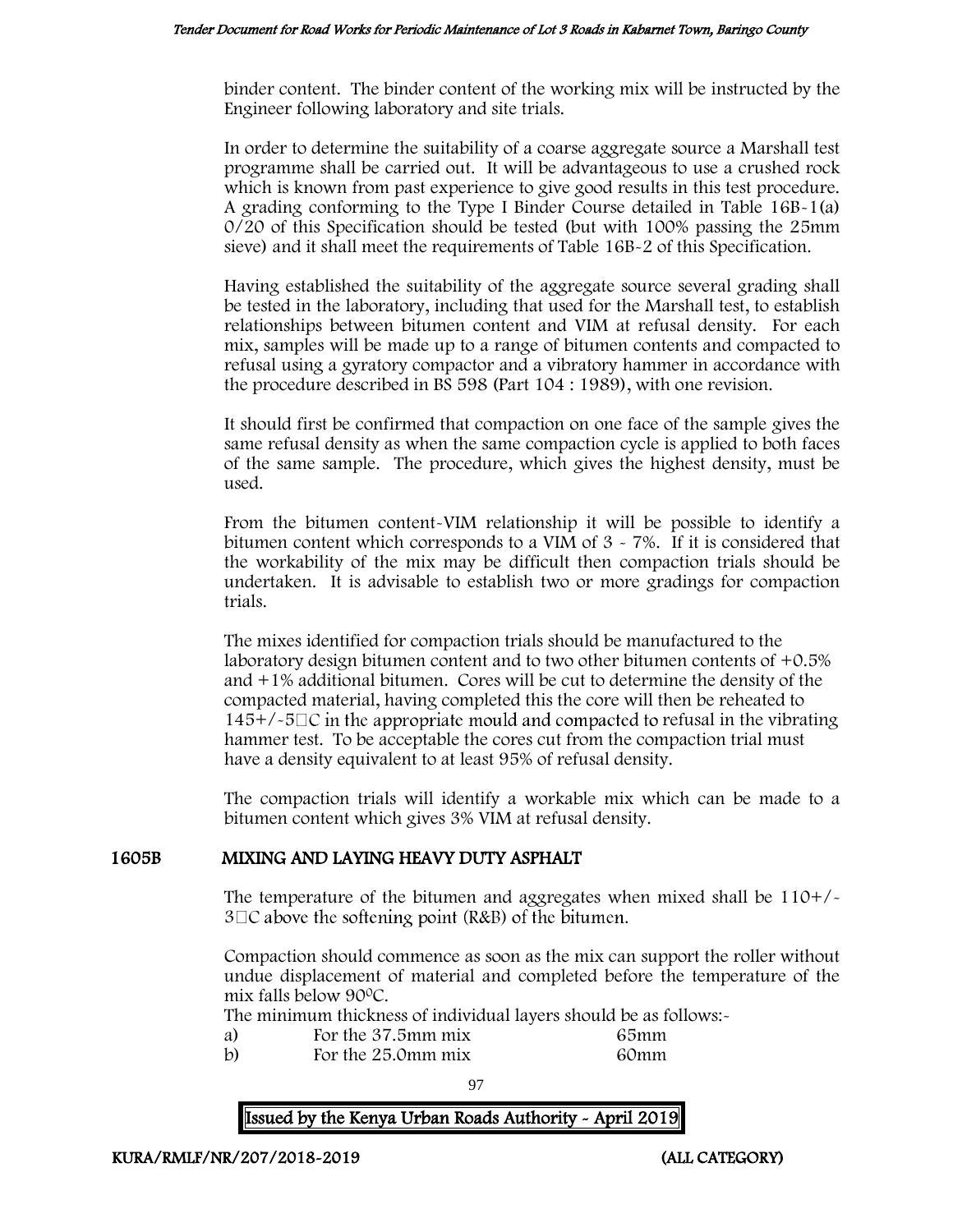| $\mathcal{C}$ | For the 19.0mm mix | 50mm |
|---------------|--------------------|------|
| d)            | For the 12.5mm mix | 40mm |

## 1606B COMPACTION

Rolling shall be continued until the voids measured in the completed layer are in accordance with the requirement for a minimum density of 98% of Marshall optimum, or, a minimum mean value of 95% of refusal density (no value less than 93%) as appropriate.

#### 1607B MEASUREMENT AND PAYMENT

a) Item : Asphalt Concrete

Unit : m<sup>3</sup> of Asphalt Concrete Used

Asphalt concrete shall be measured by the cubic metre compacted on the road calculated as the product of the length instructed to be laid an the compacted cross-sectional area shown on the Drawings or instructed by the Engineer.

The rate for asphalt concrete shall include for the cost of providing, transporting, laying and compacting the mix with the nominal binder content and complying with the requirements of Parts A and B of Section 16 of this Specification.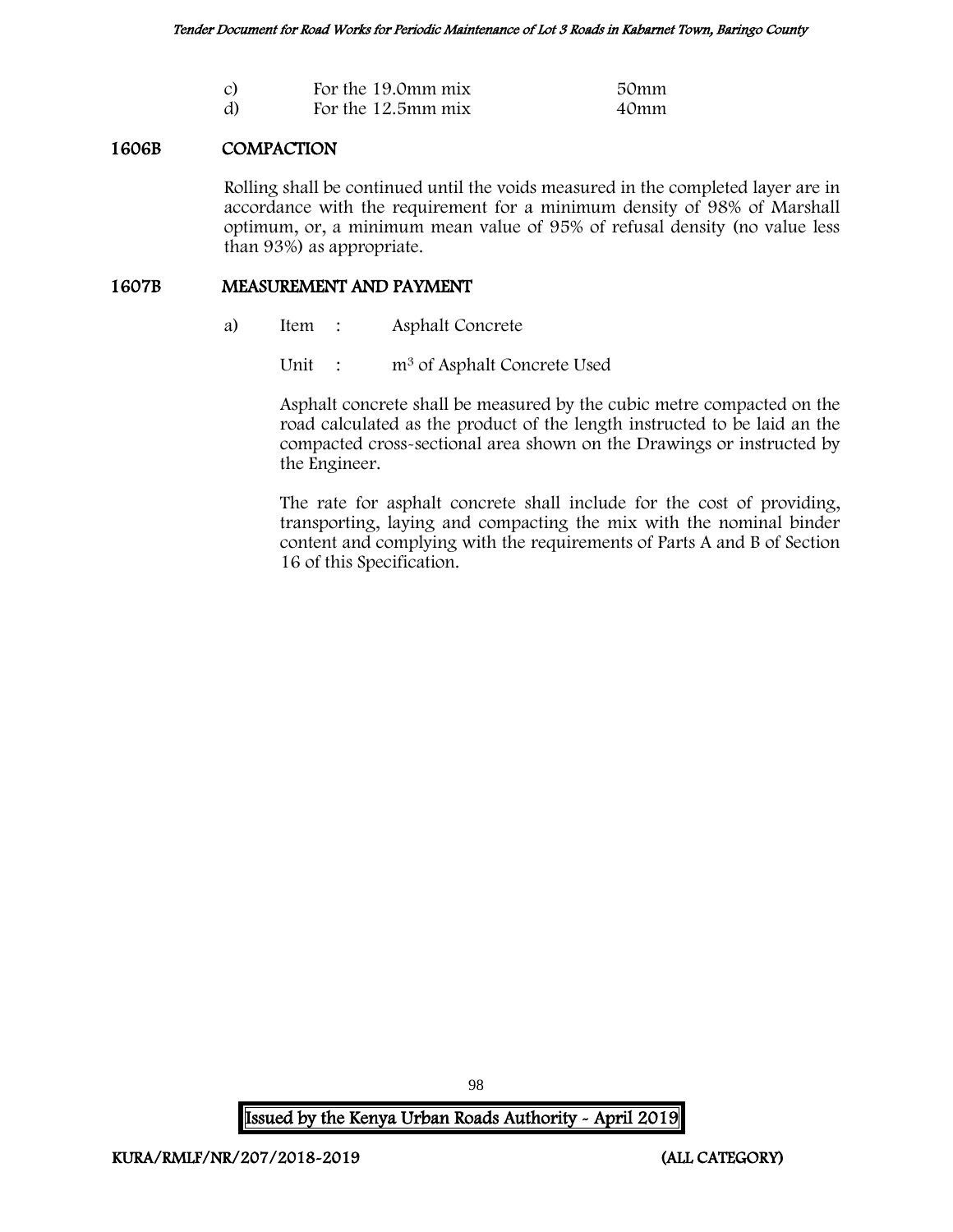# SECTION 17 - CONCRETE WORKS

## 1703 MATERIALS FOR CONCRETE

This work shall consist of placing selected approved material of 250mm minimum diameter on the foundation put after excavation to receive levelling concrete in accordance with these specifications and in conformity with the lines, grades and cross sections shown on the Drawings as directed by the Engineer.

## (a) Materials

Selected rock: The selected rock builders to be placed for this work shall be hard, sound, durable quarry stones as approved by the Engineer. Samples of the stone to be used shall be submitted to and approved by the Engineer before any stone is placed.

The maximum size of the stone boulders shall be 300mm.

## (b) Construction Method

After completion of the structural excavation the surface of the loose soil shall be levelled and compacted. Then the stone of the above sizes shall be placed in one layer of 250mm over the compacted bed where the bottom slab will rest. Coarse sand shall be spread to fill up the voids in the stone boulders, and compaction with vibratory compactors should be performed to make this layer dense whereon a concrete of levelling course shall be placed.

## (c) Measurement and payment

Measurement for the bedding materials shall be made in cubic metres for the completed and accepted work, measured from the dimension shown on the Drawings, unless otherwise directed by the Engineer.

Payment for the bedding Materials for Levelling Concrete Works shall be full compensation for furnishing and placing all materials, all labour equipment, tools and all other items necessary for proper completion of the work in accordance with the Drawings and specifications and as directed by the Engineer.

## 1703(A) LEVELLING CONCRETE (CLASS 15/20) FOR BOTTOM SLAB INCLUSIVE OF COST OF FORM WORKS

This work shall consist of placing and levelling lean concrete class 15/20 over the prepared bed of stone boulders in the foundation for bottom slab and wingwalls in accordance with these specifications and which conformity with the lines, grades, thickness and typical cross-sections shown on the drawings unless otherwise directed by the Engineer.

## (a) Materials for Levelling Concrete

99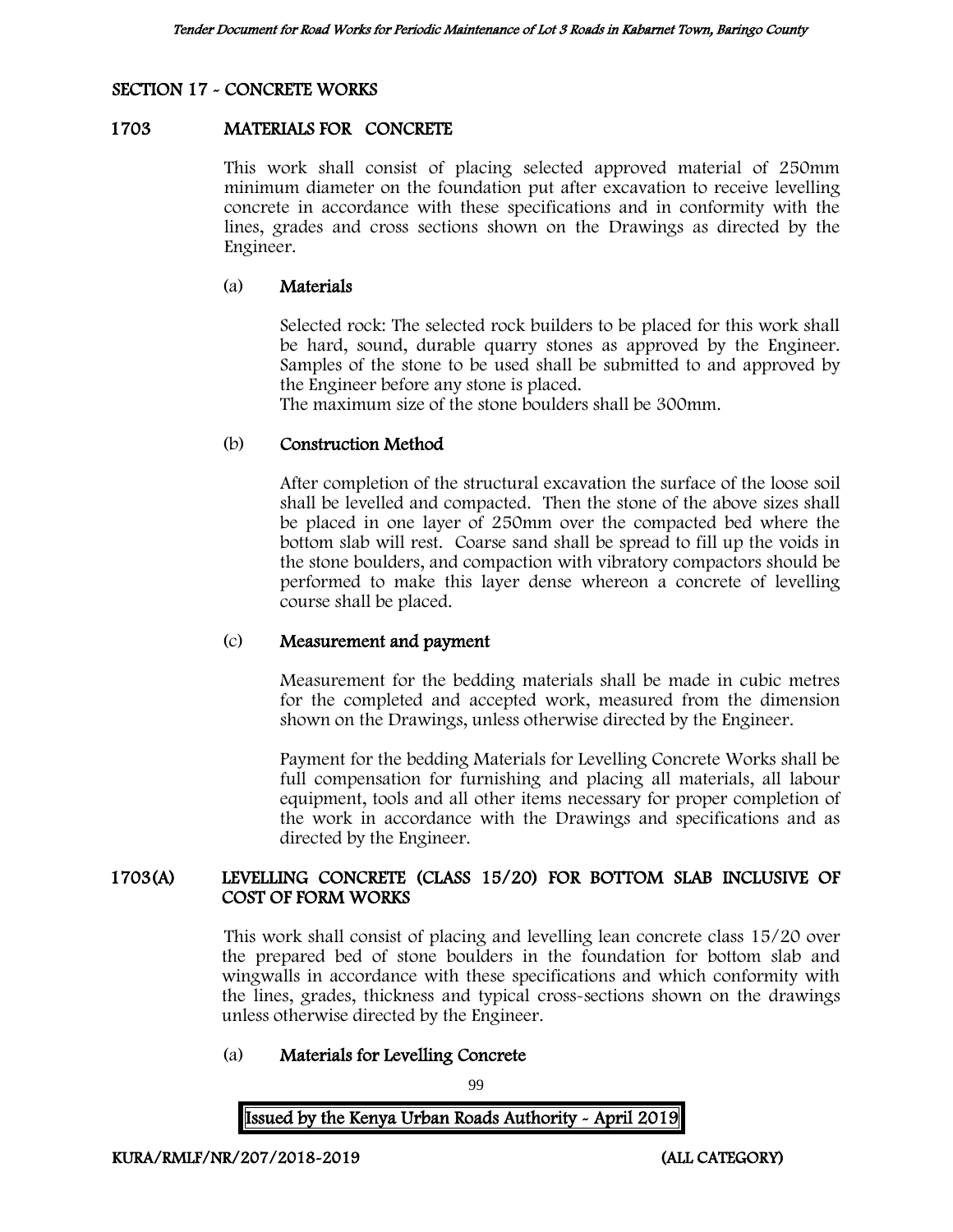Requirement for the concrete class 15/20 is specified as follows:- Design compressive strength (28) days : 15N/mm<sup>2</sup> Maximum size of coarse aggregate : 20mm Maximum cement content  $: 300 \text{ kg/m}^3$ . Maximum water/cement ration of 50% with slump of 80mm.

## (b) Construction Method

The bed of stone boulders upon which the levelling concrete will be placed shall be smooth, compacted and true to the grades and crosssection shall be set to the required lines and grades.

## 37.2 (c) Measurement and payment

Measurement for levelling concrete (class 15/20) shall be made in cubic metres completed and accepted levelling concrete work measured in place which is done in accordance with the Drawings and the Specifications.

Payment for this work shall be the full compensation for furnishing and placing all materials, labour, equipment and tools, and other incidentals to Specifications and as directed by the Engineer.

Pay item No. 17/02 Levelling Concrete Works (Class 15/20) for Box Culvert and wingwalls inclusive of Cost of Form works.

## 1703 (C) FORMWORK FOR CULVERT WALLS

This work shall consist of all temporary moulds for forming the concrete for culvert walls and slabs together with all temporary construction required for their support. Unless otherwise directed by the Engineer all formworks shall be removed on completion of the walls and slabs.

## (a) Materials

Forms shall be made of wood or metal and shall conform to the shape, lines and dimensions shown on the Drawings.

All timber shall be free from holes, loose material, knots, cracks, splits and warps or other defects affecting the strength or appearance of the finished structure.

Release Agents – Release agents shall be either neat oils containing a surface activating agent, cream emulsions, or chemical agents to be approved by the Engineer.

## (b) Construction Method

(i) Formworks

100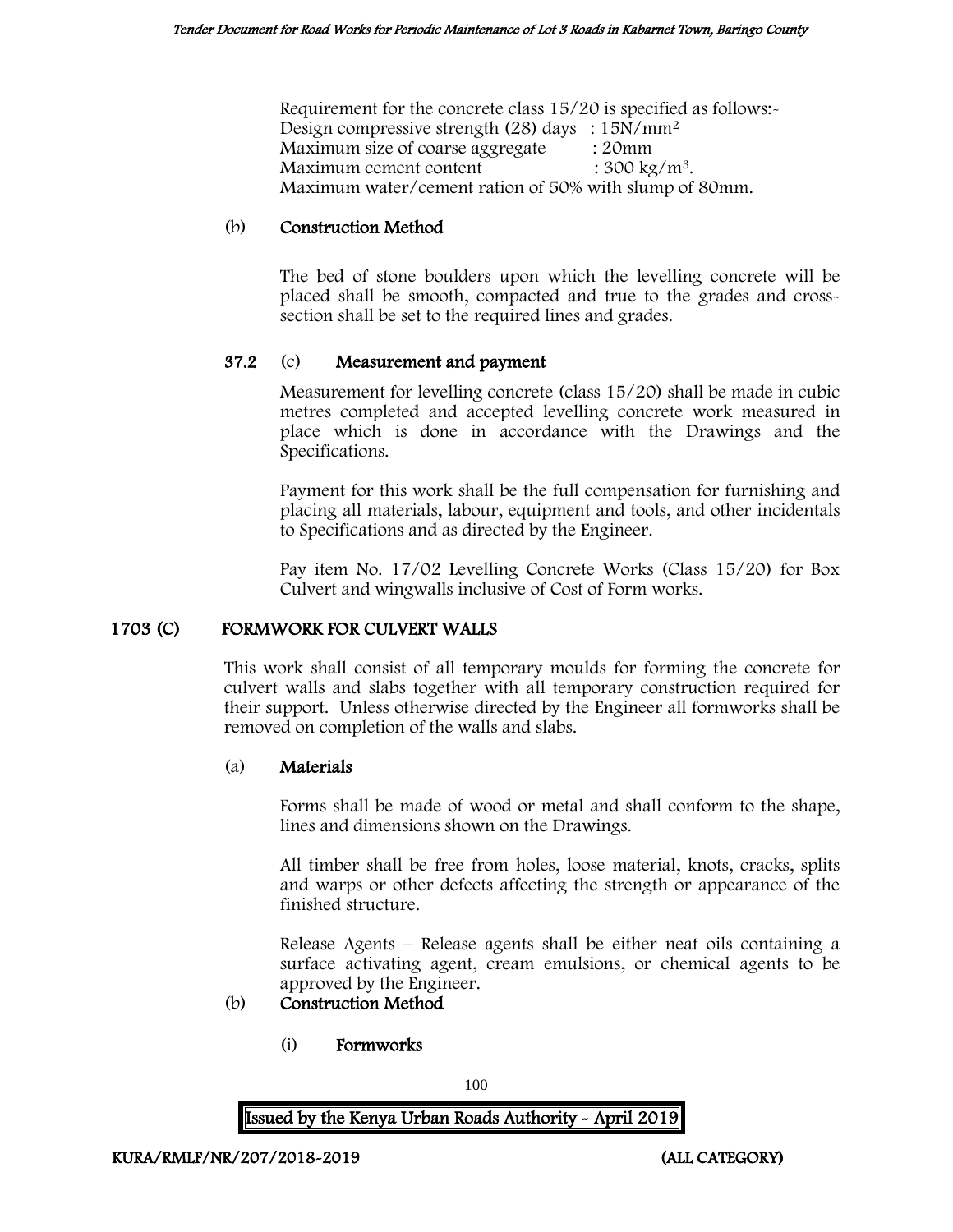Formworks shall be designed to carry the maximum loads that may be imposed, and so be rigidly constructed as to prevent deformation due to load, drying and wetting, vibration and other causes. After forms have been set in correct location, they shall be inspected and approved by the Engineer before the concrete is placed.

If requested, the contractor shall submit to the Engineer working drawings of the forms and also, if requested, calculations to certify the rigidity of the forms.

## 1703(D) CONCRETE WORKS (CLASS 25/20) OF CULVERT WALLS AND SLABS

This work shall consist of furnishing, mixing, delivering and placing of the concrete for the construction of culvert walls and slabs, in accordance with these Specifications and in conformity with the requirements shown on the Drawings.

Concrete class 25/20 shall be used for Culvert walls and slabs.

## (a) Concrete Materials

Cement: Cement shall be of Portland type and shall conform to the requirements of BS 12 or equivalent.

The contractor shall select only one type or brand of cement or others. Changing of type or brand of cement will not be permitted without a new mix design approved by the Engineer. All cement is subject to the Engineer's approval; however, approval of cement by the Engineer shall not relieve the Contractor of the responsibility to furnish concrete of the specified compressive strength.

Conveyance of cement by jute bags shall not be permitted. Storage in the Contractor's silo or storehouse shall not exceed more than two (2) months, and age of cement after manufacture at mill shall not exceed more than four (4) months. The Contractor shall submit to the Engineer for his approval the result of quality certificate prepared by the manufacturer.

Whenever it is found out that cement have been stored too long, moist, or caked, the cement shall be rejected and removed from the project.

# (b) Aggregates

Fine and coarse aggregates must be clean, hard, strong and durable, and free from absorbed chemicals, clay coating, or materials in amounts that could affect hydration, bonding, strength and durability of concrete. Grading of aggregates shall conform to the following requirements:

101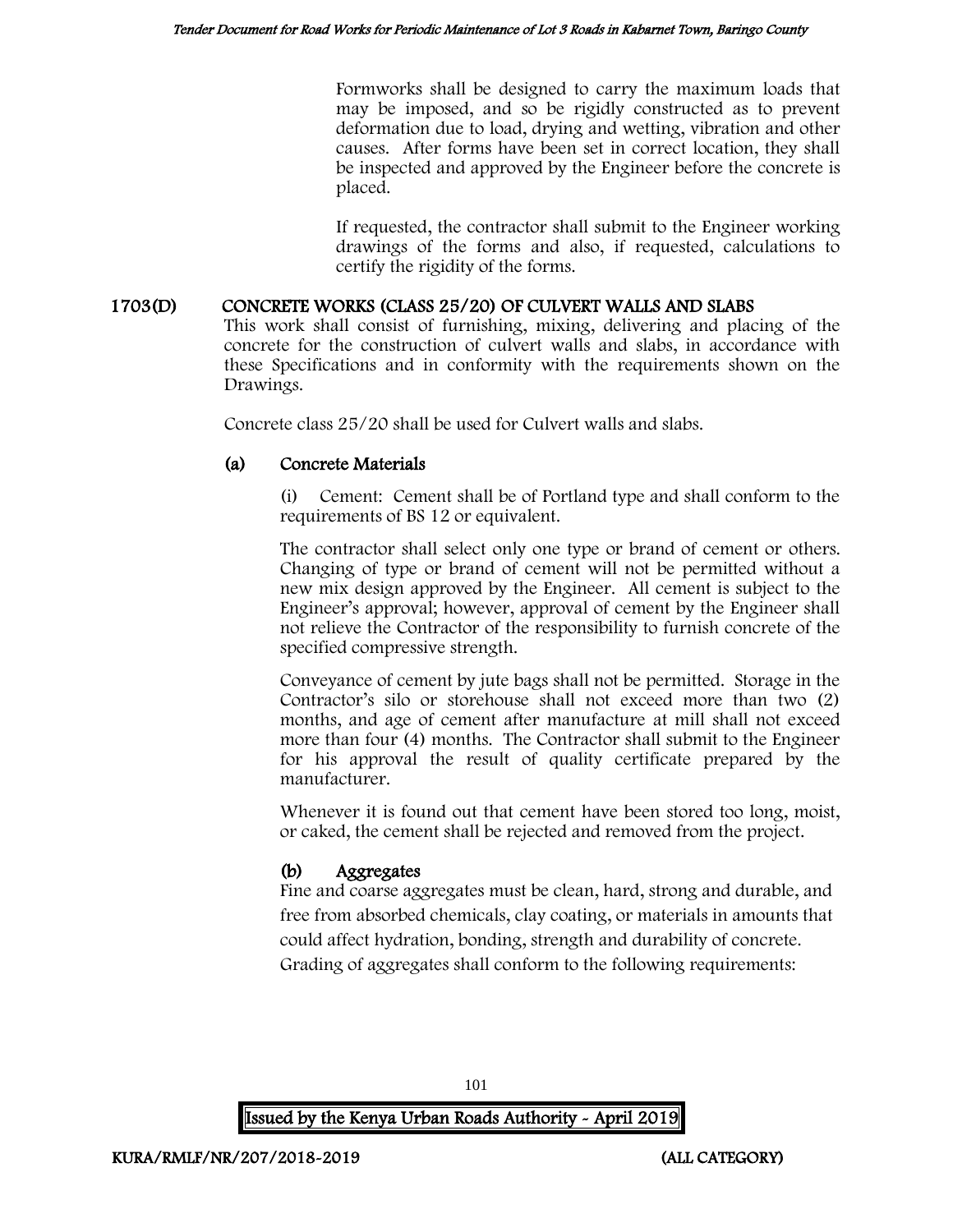# (i) Grading of Fine Aggregates

| <b>Sieve Size</b> | <b>Percentage by Weight Passing</b> |
|-------------------|-------------------------------------|
| 10<br>mm          | 100                                 |
| 5<br>mm           | 89-100                              |
| $2.5$ mm          | $60 - 100$                          |
| 1.2<br>mm         | $30 - 100$                          |
| 0.6 mm            | $15 - 54$                           |
| 0.3<br>mm         | $5 - 40$                            |
| $0.15$ mm         | $0 - 15$                            |

# (ii) Grading of Coarse Aggregates

| Size     |        |                       |    | of Amounts finer than each standard sieve percentage by |    |           |          |
|----------|--------|-----------------------|----|---------------------------------------------------------|----|-----------|----------|
| Coarse   | weight |                       |    |                                                         |    |           |          |
| Aggregat | 40     | 30                    | 25 | 20                                                      | 15 | 10        |          |
|          | 2.5    |                       |    |                                                         |    |           |          |
|          | 100    | $\tilde{\phantom{a}}$ |    | $90 - 100$                                              |    | $30 - 69$ | $0 - 10$ |
|          |        |                       |    |                                                         |    |           |          |

Other requirements for aggregates are as follows:

# (iii) Fine Aggregates

| Fitness Modulus, AASHTO M-6                           | $\therefore$ 2.3 – 3.1 |
|-------------------------------------------------------|------------------------|
| Sodium Sulphate Soundness, AASHTO T104: Max. 10% loss |                        |
| Content of Friable Particles AASHTO 112               | : Max $1\%$ by weight  |
| Sand Equivalent, AASHTO T176                          | : Min. 75              |

# (iv) Coarse Aggregate

| Abrasion, AASGTO T96                             | : Max. $405$ loss      |
|--------------------------------------------------|------------------------|
| Soft Fragment and shale, AASHTO M80              | : Max. $5\%$ by weight |
| Thin and elongated Pieces, AASHTO M80 : Max. 15% |                        |

# (v) Water

All sources of water to be used with cement shall be approved by

the Engineer. Water shall be free from injurious quantities of oil,

alkali, vegetable matter and salt as determined by the Engineer.

# (vi) Admixture

Only admixture, which have been tested and approved in the site laboratory through trial mixing for design proportion shall be used. Before selection of admixture, the Contractor shall submit to the Engineer the specific information or guarantees prepared by the admixture supplier.

102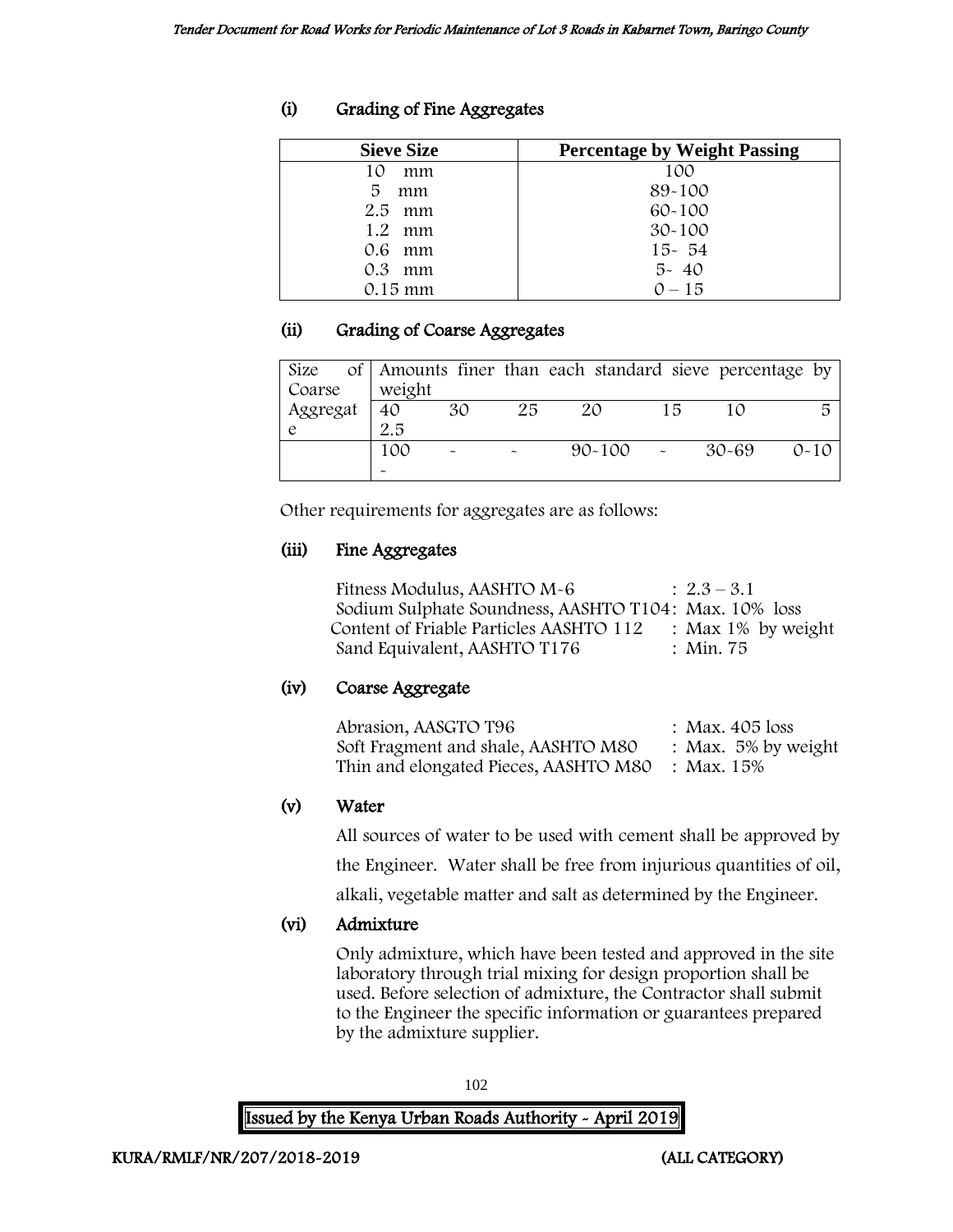The contractor shall not exclude the admixture from concrete proportions.

## Concrete class 20/20

Concrete class 25/20 shall be used for culvert walls and slabs. The requirements of Concrete class 25/20 are provided as follows unless otherwise the Engineer will designate any alteration.

Design compressive strength  $(28 \text{ days})$  :  $25N/mm^2$ Maximum size of coarse aggregates : 20mm Maximum water/cement ratio of 45% with slump of 80mm

## (d) Proportioning Concrete

The Contractor shall consult with the Engineer as to mix proportions at least thirty (30) days prior to beginning the concrete work. The actual mix proportions of cement, aggregates, water and admixture shall be determined by the Contractor under supervision of the Engineer in the site laboratory.

The Contractor shall prepare the design proportions which has 120% of the strength requirement specified for the designated class of concrete.

No class of concrete shall be prepared or placed until its job-mix proportions have been approved by the Engineer.

## (e) Concrete Work

## (ii) Batching

Batching shall be done by weight with accuracy of:

| Cement              | $\frac{1}{2}$ percent |
|---------------------|-----------------------|
| Aggregate           | $\frac{1}{2}$ percent |
| Water and Admixture | : 1 percent.          |

Equipment should be capable of measuring quantities within these tolerances for the smartest batch regularly used, as well as for larger batches.

The accuracy of batching equipment should be checked every month in the presence of the Engineer and adjusted when necessary.

## (iii) Mixing and delivery

103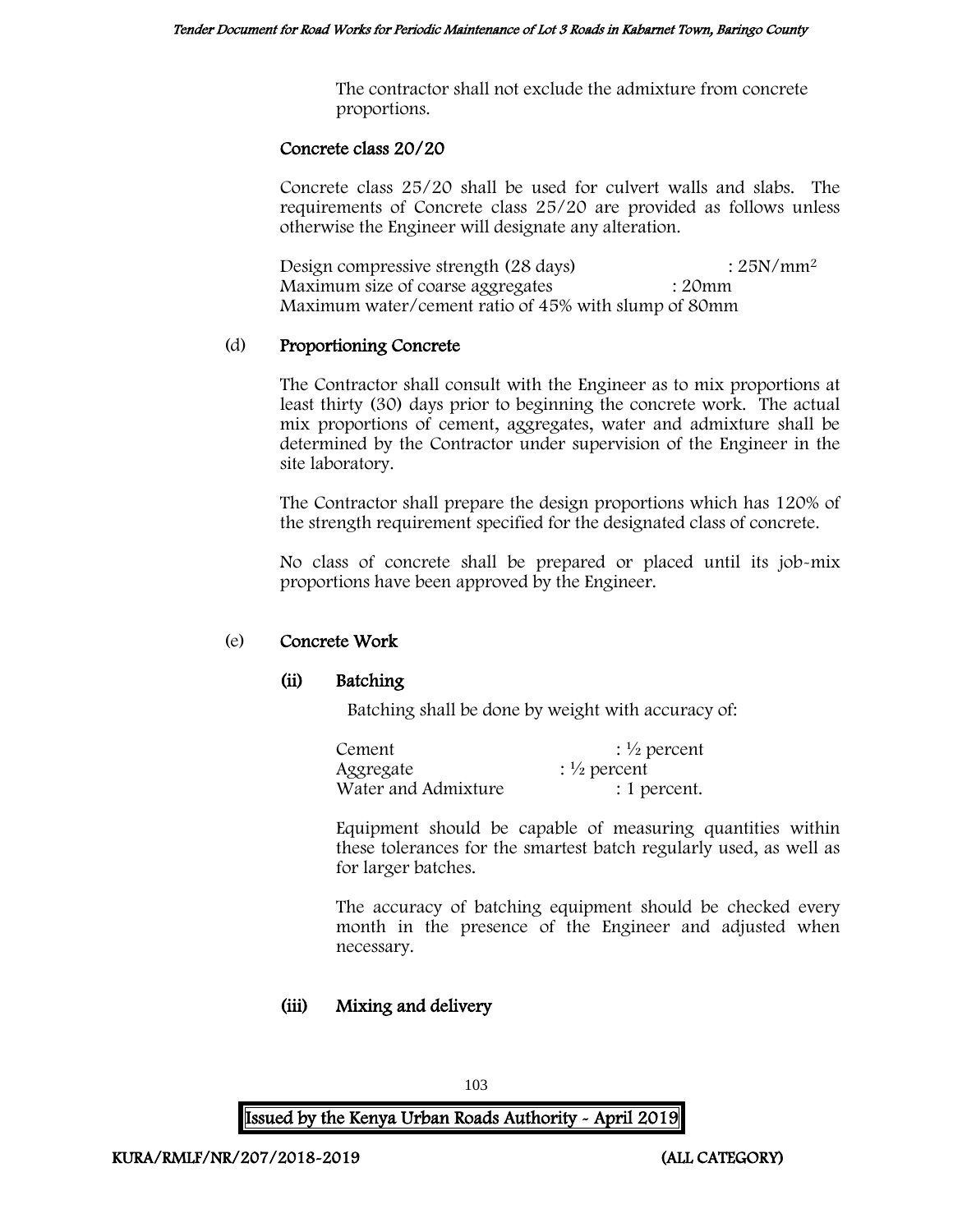Slump of mixed concrete shall be checked and approved at an accuracy of +25mm against designated slump in these specifications.

## (iv) Concrete in hot weather

No concrete shall be placed when the ambient air temperature is expected to exceed thirty three degrees celsius (330c) during placement operations).

# (v) Concreting at night

No concrete shall be mixed, placed or finished when natural light is insufficient, unless an adequate approved artificial lighting system is operated; such night work is subject to approval by the engineer.

## (vi) Placing

In preparation of the placing of concrete, the interior space of forms shall be cleaned and approved by the engineer prior to placing concrete. All temporary members except tie bars to support forms shall be removed entirely from the forms and not buried in the concrete. The use of open and vertical chute shall not be permitted unless otherwise directed by the engineer.

The Contractor shall provide a sufficient number of vibrators to properly compact each batch immediately after it is placed in the forms.

## (f) Measurement and Payment

Measurements for the Concrete Works Class 20/20 of culvert walls and slabs shall be made in cubic metres for the walls and slabs actually constructed, measured from their dimensions shown on the Drawings. Payment for the Concrete Works (Class 20/20) of culvert walls and slabs shall be the full compensation for furnishing all materials of the concrete mixing, delivering, placing and curing the concrete, equipment and tools, labour and other incidental necessary for the completion of the work in accordance with the Drawings and these Specifications and as directed by the Engineer.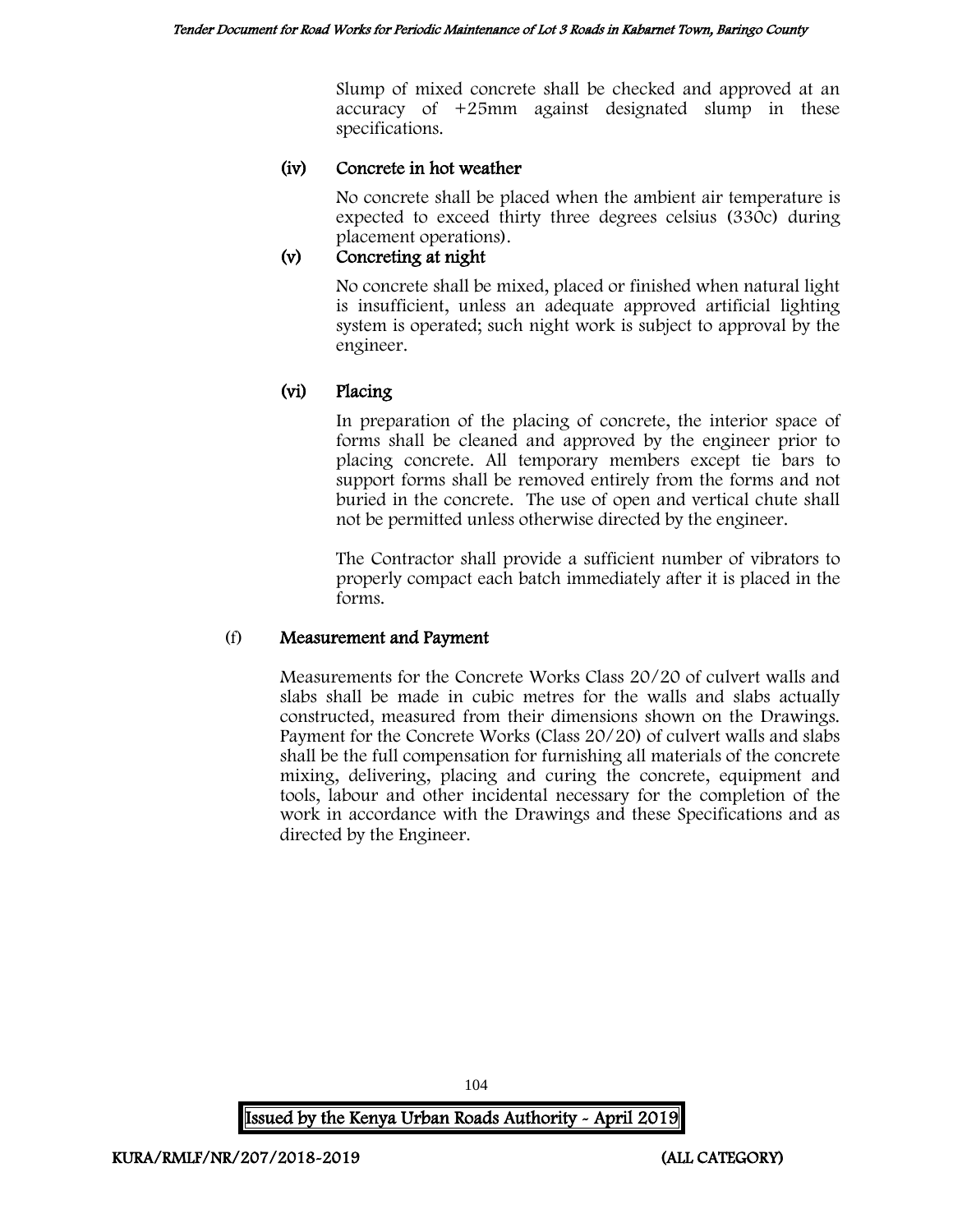## SECTION 20 - ROAD FURNITURE

## 2001 ROAD RESERVE BOUNDARY POSTS

Road reserve boundary posts shall be provided as directed by the Engineer and in compliance with Standard Specification clause 2001. They shall be placed at 50m. intervals along the boundary of the road reserve.

## 2003 EDGE MARKER POST

Edge marker post shall be provided as directed by the Engineer and in compliance with Standard Specification clause clause 2003

## 2019 PERMANENT ROAD SIGNS

Permanent Road Signs shall be provided as directed by the Engineer and in compliance with the requirements of the "Manual for Traffic Signs in Kenya" Part II and standard Specification clause 2019.

## 2019B EXISTING ROAD SIGNS

Where directed by the Engineer, the Contractor shall take down road signs including all posts, nuts, bolts and fittings, and remove and dispose of the concrete foundation and backfill the post holes. The signs shall be stored as directed by the Engineer.

Measurement and payment for taking down road signs shall be made by the number of signs of any type and size taken down, cleaned and stored as directed.

## 2005 ROAD MARKING

Paint for road marking shall be internally reflectorised hot applied thermoplastic material in accordance with Clause 219 of the Standard Specification.

The rates inserted in the Bills of Quantities for road marking shall include for prior application of approved tack coat.

## 2005A RAISED PAVEMENT MARKERS – ROAD STUDS

## **MATERIAL**

Road studs are moulded of acrylonitrile butadiene styrene (ABS) conforming to ASTM Specification D1788 – 68, class 5-2-2 shell filled with inert, thermosetting compound and filler. The lens portion of the marker of the marker is of optical menthly methacrylic.

## **CONSTRUCTION**

The road studs shall be constructed of high impact ABS containing a multi-biconvex glass lens reflector system. It shall be of monolithic construction, and not less than 98.5. m<sup>2</sup>. The height of the marker shall not exceed 17mm and the underside shall contain a non-honeycomb base (flat).

105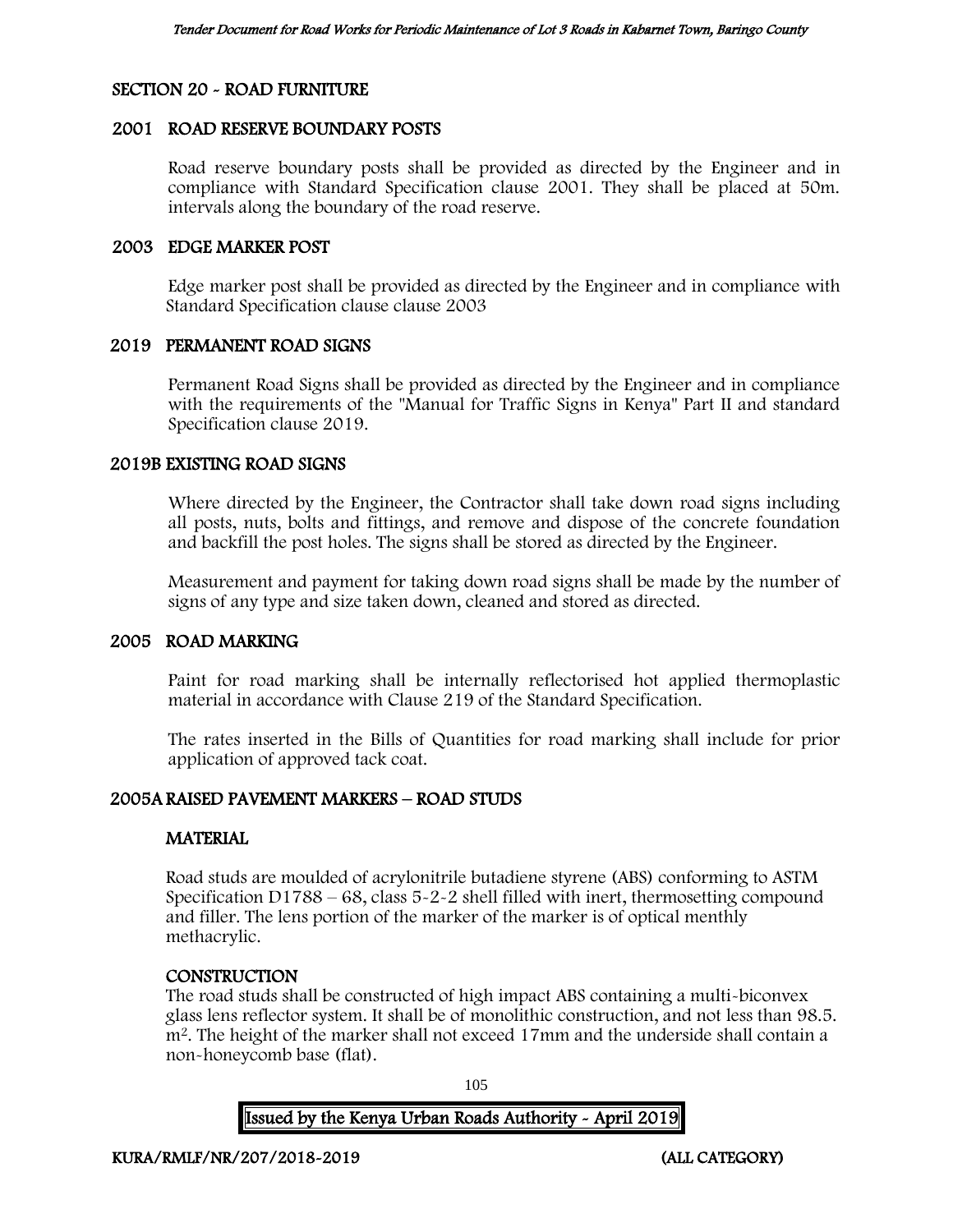## REQUIREMENTS

The markers shall conform to the following requirements

## Colour

Shall be white, yellow or red as specified and the Retro – reflectance values should conform to the testing procedures of ASTME 8207.

#### Impact Resistance

The market shall not crack or break when tested using a 1000-gram weight from a height of 1 metre. (ASTM D 2444) or BS 3900 Part E3.

## Resistance to Water Penetration

Shall not have water penetration behind the lens after submerged in a water bath at 70 + 50 oF for 10 minutes. And it should still meet the reflectance Requirement. BS 998.

## Heat Resistance

Shall comply with the initial brightness as per BS 873 Part IV of 1978

## Night Visibility

The marker shall be bright as per BS 873 Part IV of 1978

## Compression Resistance

There shall be no cracking sound at a pressure lower than 25 tones as per BS 873 Part IV of 1978.

## Corrosion Resistance

After immersing a sample of Road stud in a solution containing 30g/1 of sodium chloride for 30 days, there shall not be any signs of corrosion -(BS998).

NOTE: These markers are intended for application directly to pavement surfaces and are compatible with raised pavement makers. These adhesives should be of high quality and tested for conformance to customer requirements.

## ADHESIVES

They shall be of Resin Type–Epoxy of 2 different components part 1 and 2 i.e Adhesive and Reactor without any volatile solvents in both.

| Pot life:             | not less than 20 minutes at 20 $\rm{^{\circ}C}$ |
|-----------------------|-------------------------------------------------|
| Rotational cure time: | between 20 and 30 minutes at 20 $\degree$ C     |
| Hard cure:            | Between 40 and 60 minutes at 20 $\degree$ C     |

106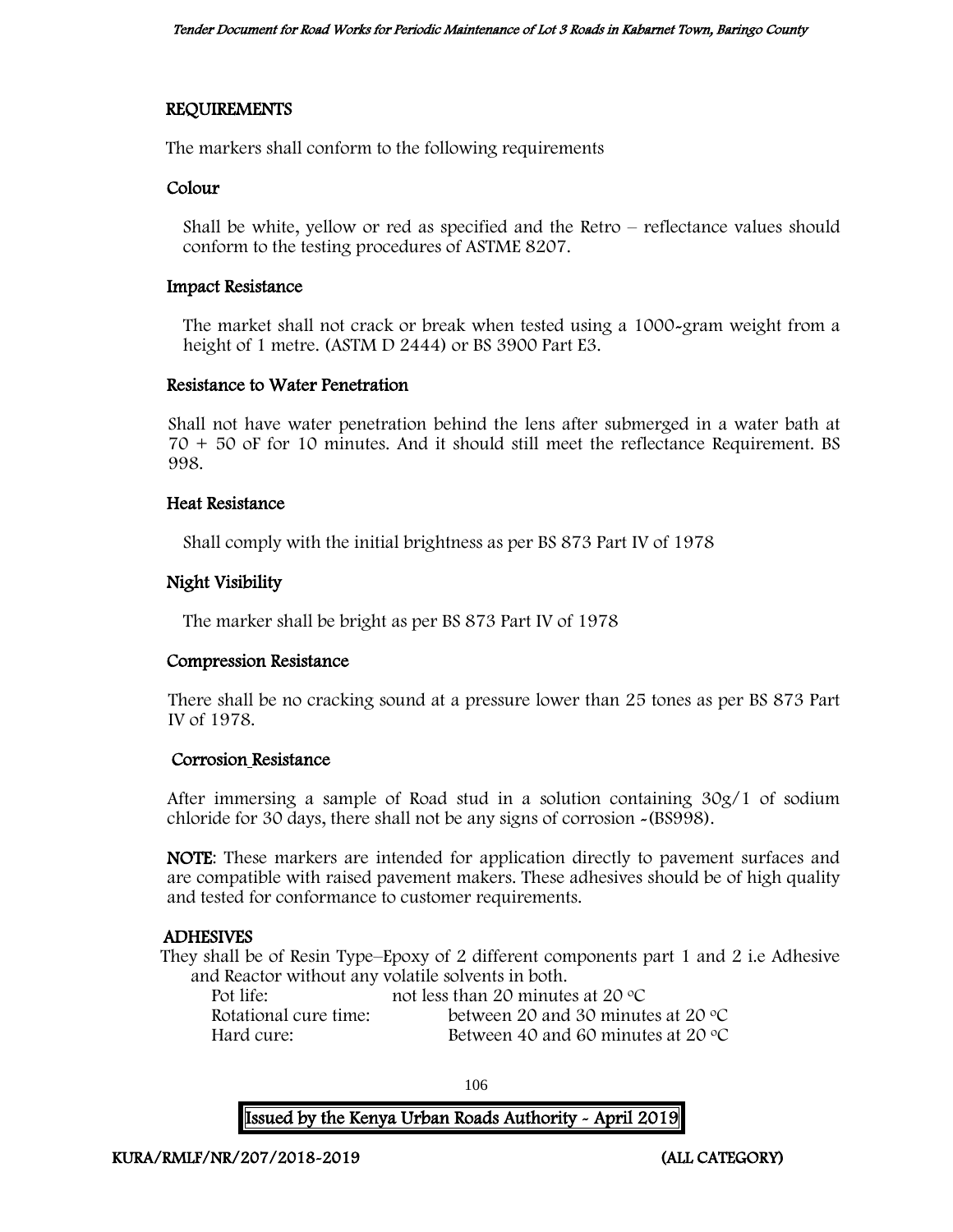## APPLICATION INSTRUCTION

## Preparation of Pavements

Make sure that the road surface is absolutely dry and free of oil and grease.

## Mixing of Adhesive

Pour component B into the container of component A. Stir mixture by hand with a wooden or metal stick until uniform Grey Tint without a striae is obtained.

## Installation

Pour the mixture on to the underside of the road stud. Then place the road stud firmly on the road surface. Adhesive should stand out for about 5mm to 10 mm over the edges of the stud.

## Protection from the Traffic

Protect studs from traffic for 2 hours until the adhesive has properly hardened. Try by touching the adhesive.

## NUMBER OF STUDS NEEDED FOR LABORATORY TESTS.

In order to approve a particular type of road stud, 4 sample road studs of each colour shall be submitted.

## 2006 GUARDRAILS

Contrary to the Standard Specification, guardrail posts shall be concrete 200 mm diameter set vertically at least 1.2m into the shoulder as directed by the Engineer. Spacer blocks shall also be made of concrete.

Beams for guardrails shall be "Armco Flexbeam" or similar obtained from a manufacturer approved by the Engineer.

## 2007 KERBS

## a) Vertical Joints

Vertical joints between adjacent Kerbs shall not be greater than 5 mm in width and shall be filled with a mortar consisting of 1:3 cement: sand by volume.

## b) Transition between flush and raised kerbs

The transition between flush and raised kerbs (e.g. at bus bays) shall be termed as ramped kerbs. The transition between flush and raised kerbs shall occur within a length of 2.0 m.

107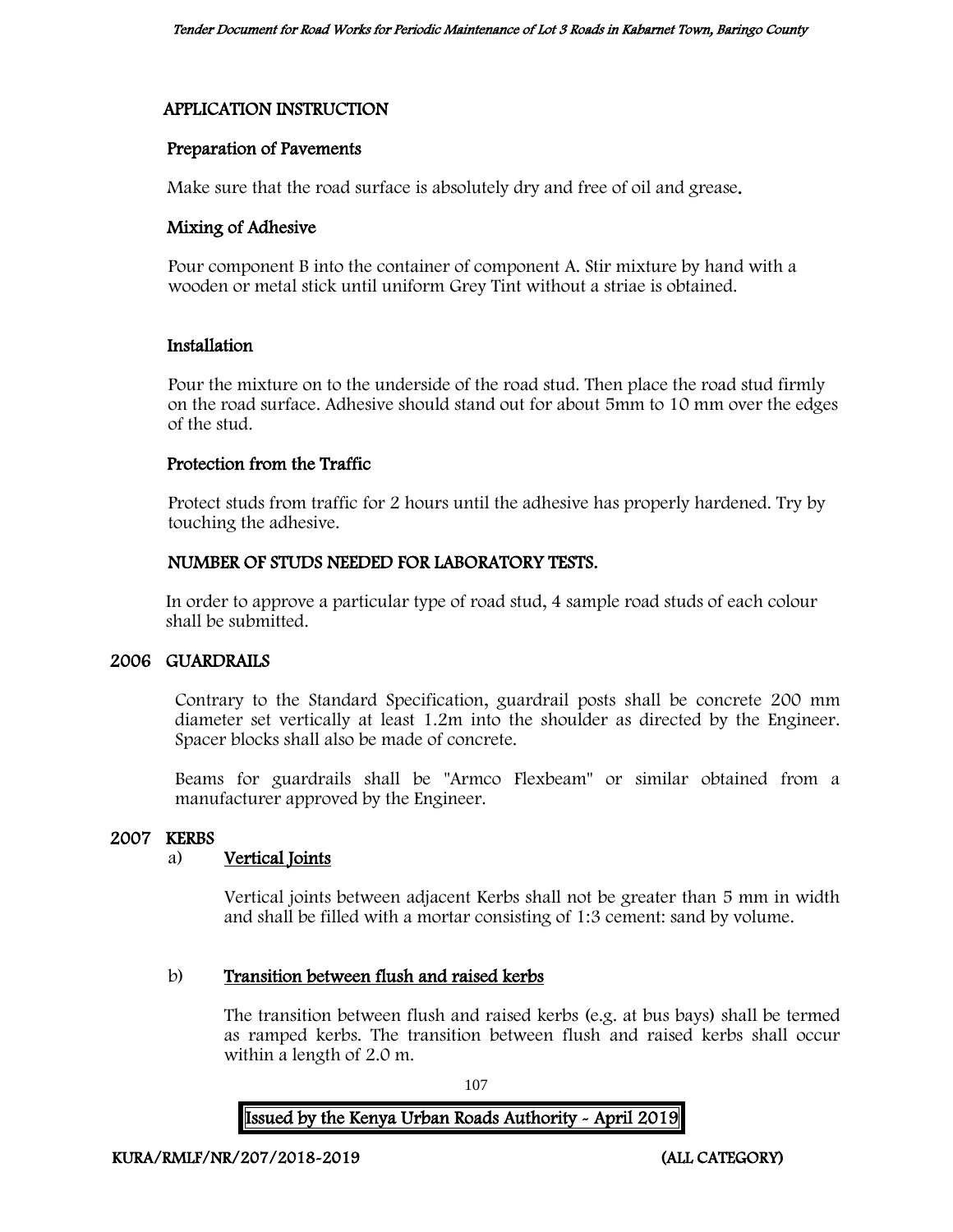#### 2008 KILOMETRE MARKER POSTS

Kilometre marker posts shall be provided as directed by the Engineer and in compliance with Standard Specification clause 2008.

#### 20207 RUMBLE STRIPS

Where directed by the Engineer, the Contractor shall provide, place, trim, shape and compact to line and level asphalt concrete rumble strips on the finished shoulders. This shall be done to the satisfaction of the Engineer

# 2011 MEASUREMENT AND PAYMENT

#### Road reserve boundary posts

Road reserve boundary posts shall be measured by the number erected

#### Permanent road signs

Permanent road signs shall be measured by the number of each particular size erected.

#### Road marking

Road markings in yellow or white material shall be measured in square metres calculated as the plan area painted.

#### Road Studs

Road studs shall be measured by the number of each particular size erected.

# Guardrail

Guardrail shall be measured by the metre as the length of the guardrail constructed.

# Kerbs

Kerbs shall be measured by the metre as the length of kerb constructed

# SECTION 22-DAYWORKS

#### 2202 MEASUREMENTS AND PAYMENT

(a) Plant

Where items of major plant listed in the schedule of Day works are specified by type (e.g. Concrete mixer etc.) the power rating if such items of plant are provided by the Contractor shall not be lower than the power ratings of such plant manufactured

108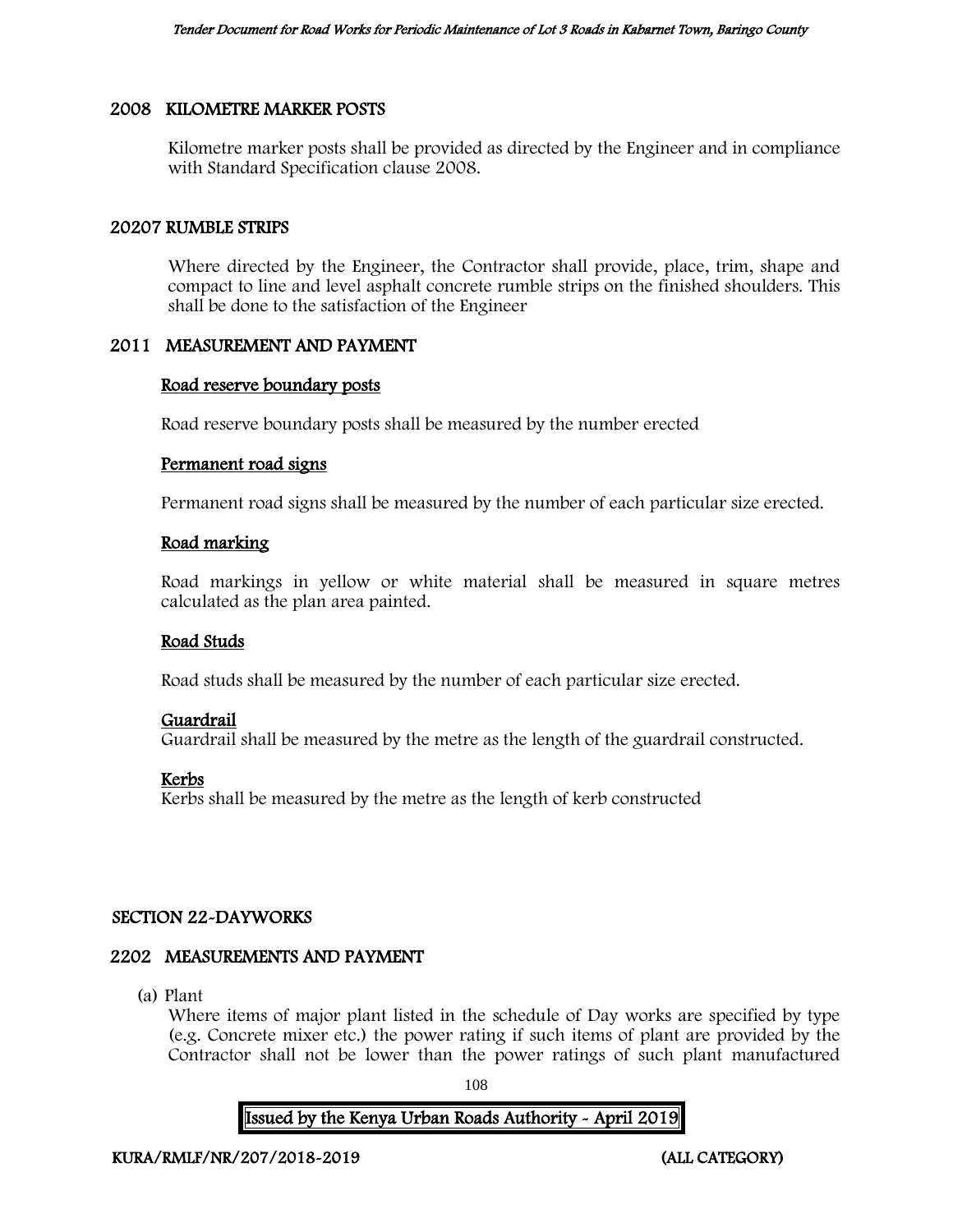within the last two years prior to the date of BID. Any item of major plant employed upon Dayworks that has a power rating lower than specified above shall be paid for at rates lower than those in the schedule of Dayworks. The reduction in the rate payable shall be in proportion to the reduction in power rating below that specified above.

# SECTION 23: CONCRETE PAVING BLOCKS

This works shall consist of providing, laying and fixing of concrete paving blocks and concrete paving slabs on a sand base on the driveway and walkways and other areas as directed by the Engineer.

# a. Concrete Paving Blocks

The paving blocks shall be of type S of any shape fitting within a 295 mm square coordinating space and a work size thickness of at least 30 mm. The blocks shall confirm to the requirements of BS 6717:Pt. 1:1986 or Kenya standard equivalent.

The laying shall be broken at intervals of 50 m by concrete ribs of class 25 concrete.

The blocks shall be laid on a 40 mm minimum sand base whose specifications are as in section (b) of this specification.

# b. Sand For Sand Base

Sand used as bedding for paving blocks and slabs shall be natural sand either pit or river sand. The grading shall conform and be parallel as much as possible to  $KSO2 - 95$  Parts 1 &2: 1984 for zones 1,2 or 3. The other requirements shall be as specified in section 1703 (c ) of Standard Specifications.

# c. Measurement and Payment

Payment for paving blocks and paving slabs shall be by square metre laid. The rate quoted would include the cost of haulage to site of the blocks, slabs and sand, as no extra payment shall be made for haulage

109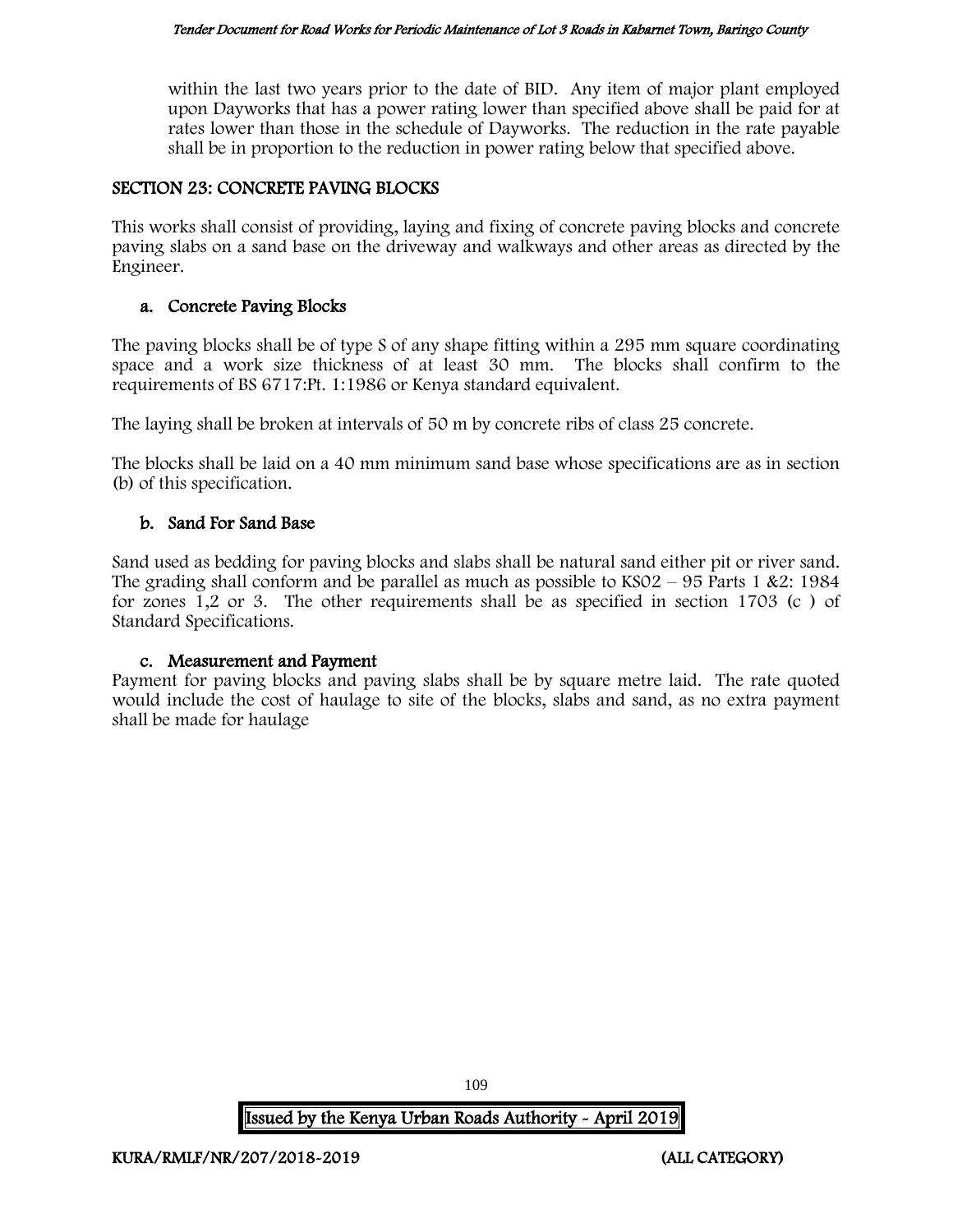# SECTION VI: SUPERVISION AND CONTRACT EVALUATION MANUAL 2019

The Manual refers to the Ministry of Roads 'Supervision and Contract evaluation Manual for Road Maintenance Works 2019.

Issued by the Kenya Urban Roads Authority - April 2019

110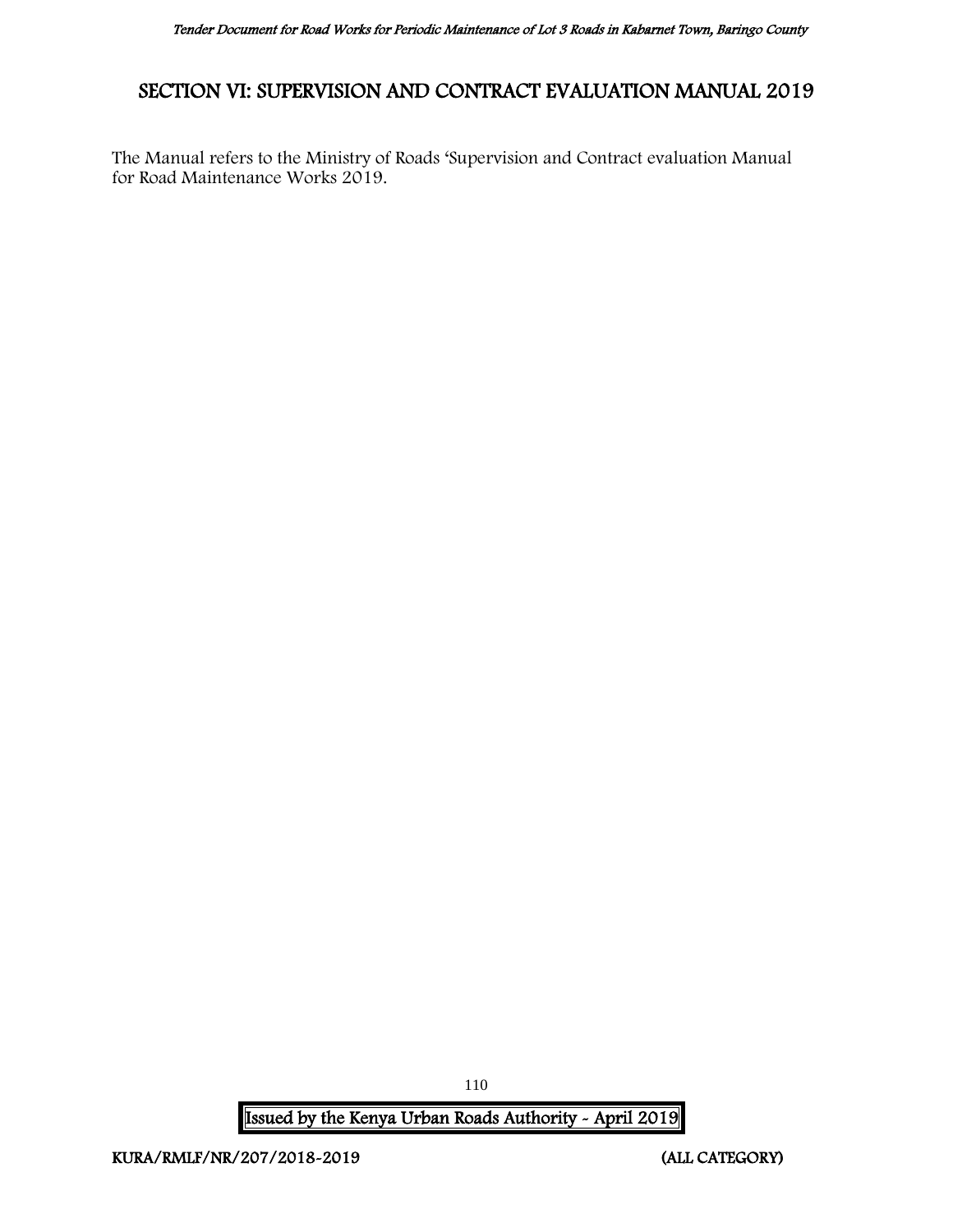# SECTION VII: ROAD MAINTENANCE MANUAL

The Manual refers to the Ministry of Roads 'Road Maintenance Manual, May 2010 Edition'.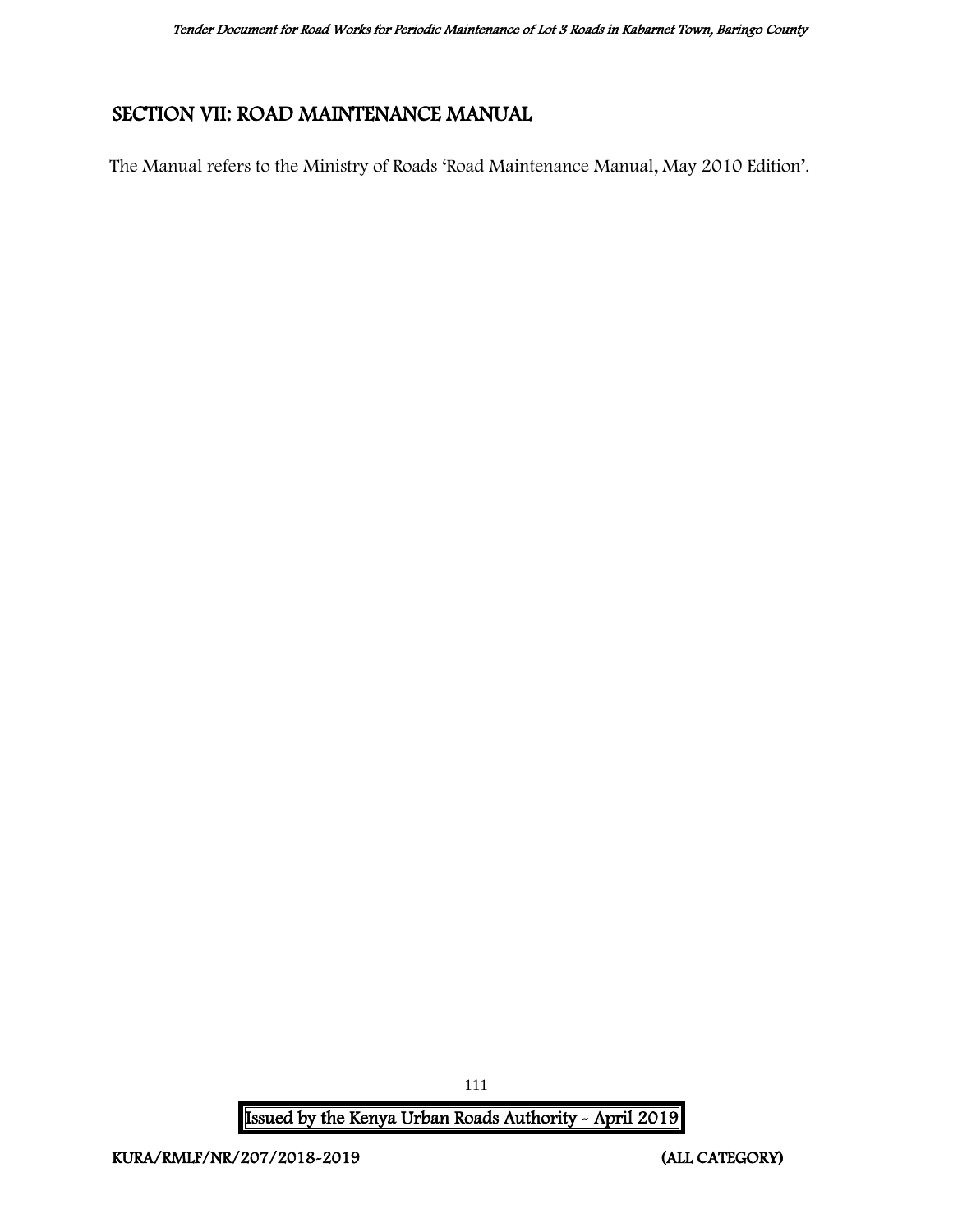# SECTION IX: BILLS OF QUANTITIES

Issued by the Kenya Urban Roads Authority - April 2019

112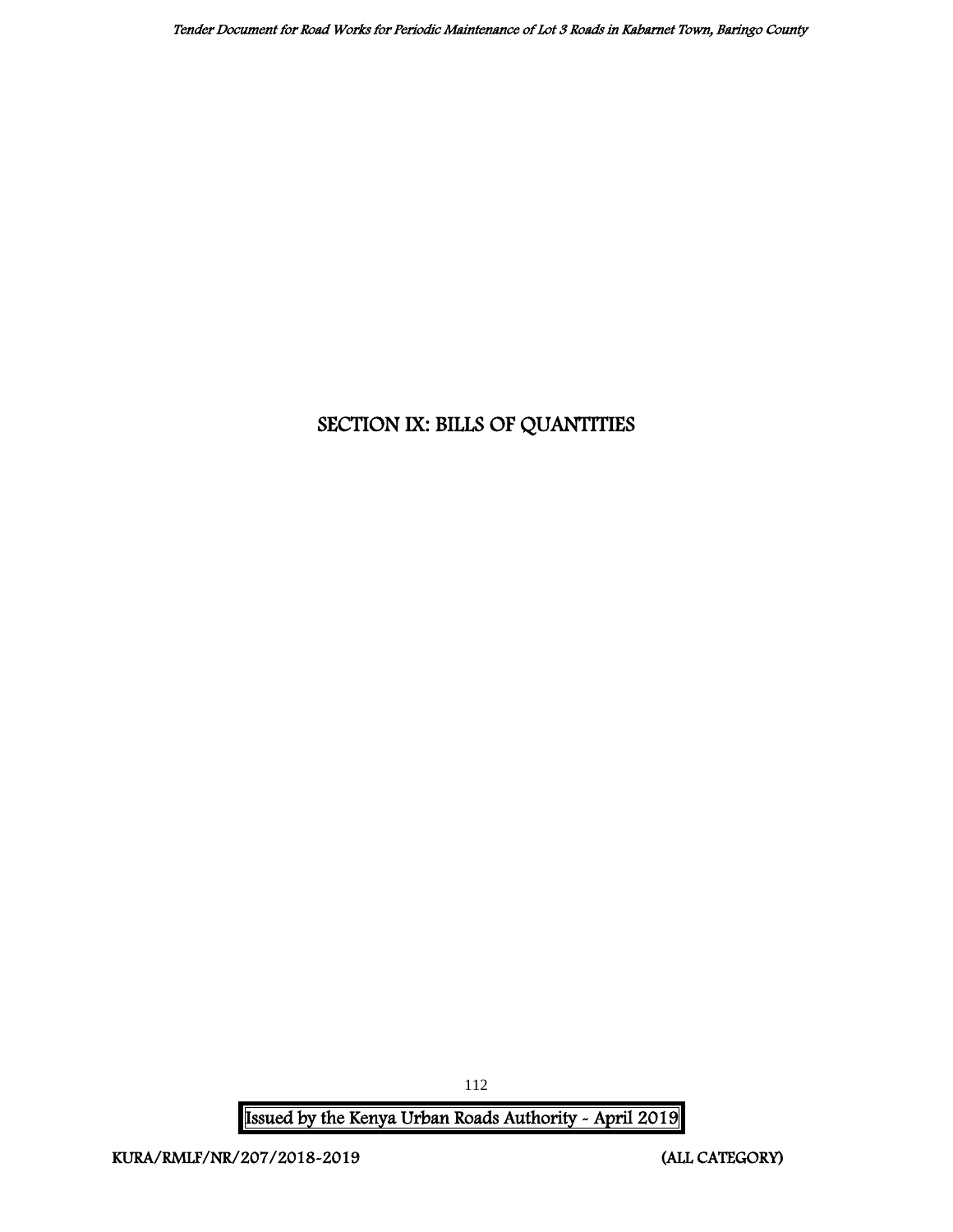#### PREAMBLE TO BILL OF QUANTITIES

- 1. The Bills of Quantities forms part of the Contract Documents and are to be read in conjunction with the Instructions to Bidders, Conditions of Contract Parts I and II, Specifications and Drawings.
- 2. The brief description of the items in the Bills of Quantities is purely for the purpose of identification, and in no way modifies or supersedes the detailed descriptions given in the conditions of Contract and Specifications for the full direction and description of work and materials.
- 3. The Quantities set forth in the Bills of Quantities are estimated, representing substantially the work to be carried out, and are given to provide a common basis for bidding and comparing of Bids. There is no guarantee to the Contractor that he will be required to carry out all the quantities of work indicated under any one particular item or group of items in the Bill of Quantities. The basis of payment shall be the Contractor's rates and the quantities of work actually done in fulfilment of his obligation under the Contract.
- 4. The prices and rates inserted in the Bills of Quantities will be used for valuing the work executed, and the Engineer will only measure the whole of the works executed in accordance with this Contract.
- 5. The rates inserted in any road in the tender shall apply to other roads within the same lot upon written instructions to be issued by the Engineer or his representative during execution of works and shall be used only to pay for activities of similar description and nature which may not have been included in the Bills of Quantities for that road.
- 6. A price or rate shall be entered in ink against every item in the Bills of Quantities with the exception of items that already have Provisional sums affixed thereto. The bidders are reminded that no "nil" or "included" rates or "lump-sum" discounts will be accepted. The rates for various items should include discounts if any. Bidders who fail to comply will be disqualified.
- 7. Provisional sums (including Dayworks) in the Bills of Quantities shall be expended in whole or in part at the discretion of the Engineer or his representative.
- 8. Where there are no quantities against the line item especially on dayworks, the bidder shall only fill his rates
- 9. Quantified instructions shall be extracted from the main BOQ for purposes of part implementation of the works and interim measurements/payments shall be based on the quantified instructions read together with the bills of quantities.

The price and rates entered in the Bills of Quantities shall, except insofar as it is otherwise provided under the Contract, include all Constructional plant to be used, labour, insurance, supervision, compliance testing, materials, erection, maintenance of works, overheads and profits, taxes and duties together with all general risks, liabilities and obligations set out or implied in the Contract, transport, electricity and telephones, water, use and replenishment of all consumables, including those required under the contract by the Engineer and his staff.

Errors in the pricing of the Bills of Quantities will be corrected in accordance with Clause (29) of instructions to bidders.

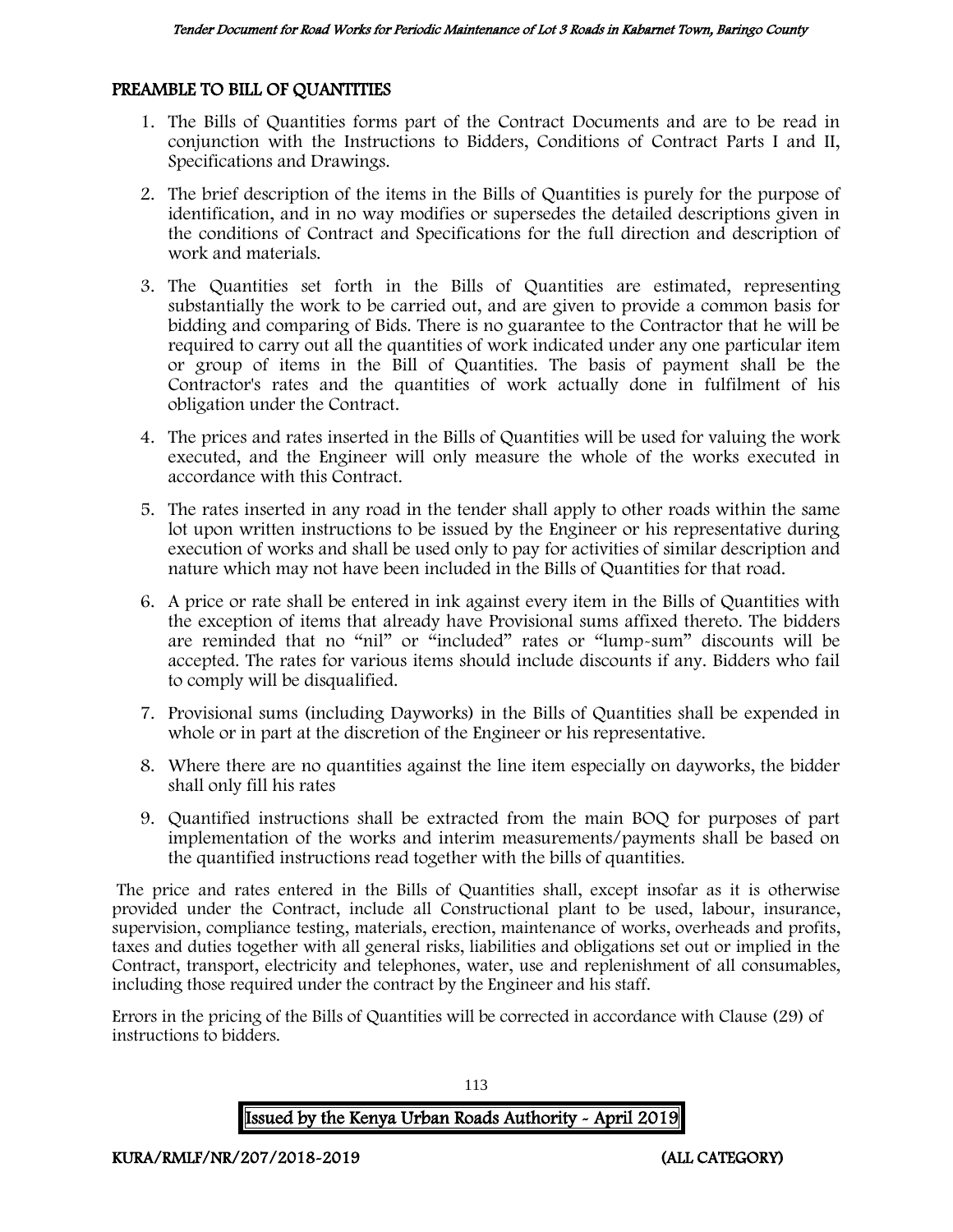#### Tender Document for Road Works for Periodic Maintenance of Lot 3 Roads in Kabarnet Town, Baringo County

| Road Name:                   | Periodic Maintenance of Ketindui- Kabarnet Road (C51- Showground -Airstrip Road)                                          |               |          |                        |            |
|------------------------------|---------------------------------------------------------------------------------------------------------------------------|---------------|----------|------------------------|------------|
| Package:                     | KURA/NR/3-15-18 19-003                                                                                                    |               |          |                        |            |
| Contractor                   |                                                                                                                           |               |          |                        |            |
| <b>Bill of Quantities</b>    |                                                                                                                           |               |          |                        | Page: 1    |
| Bill No.1                    | General: Office administration and overheads/Preliminaries                                                                |               |          |                        | Project:   |
| Item No.                     | Description                                                                                                               | Units         | Quantity | Unit Bid<br>Rate (Ksh) | Amount KSh |
|                              | Allow APC sum for Engineer's office furniture and<br>laboratory equipment as listed in the special                        |               |          |                        |            |
| 01-80-007<br>$01 - 80 - 008$ | specifications and as instructed by the Engineer<br>Extra overon item 01-80-007 for contractor's<br>overheads and profits | PC SUM<br>1%  |          | 50,000.00<br>11        | 50,000.00  |
| 01-80-010                    | Allow a prime cost of sum for off site material testing<br>as directed by the Engineer                                    | PC SUM        |          | 70,000.00<br>1         | 70,000.00  |
| 01-80-011                    | Extra over item 01-80-010 for contractor's overheads<br>and profits                                                       | 1%            |          |                        |            |
| $01 - 80 - 026$              | Prime cost sum for RE's miscellaneous account                                                                             | PC SUM        |          | 80,000.00<br>11        | 80,000.00  |
| 01-80-027                    | Extra over on item 01-80-026 for contractor's<br>overheads and profits                                                    | $\frac{9}{6}$ |          |                        |            |
| 01-80-030a                   | Allow a prime cost sum for payment of allowances for<br>Engineer's site staff                                             | PC SUM        |          | 100,000.00<br>1        | 100,000.00 |
| 01-80-030b                   | Extra over 01-80-030a for contractor's overheads and<br>profits<br>Allow a prime cost sum for wages for RE's site staff   | 1%            |          |                        |            |
| $01 - 80 - 030$              | inclusive of overtime, taxes and other statutory<br>deductions                                                            | PC SUM        |          | 11<br>100,000.00       | 100,000.00 |
| 01-80-031                    | Extra over on item 01-80-030 for contractor's<br>overheads and profits                                                    | %             |          |                        |            |
|                              | Total Carried Forward to Summary:                                                                                         |               |          |                        |            |

| Road Name:                | Periodic Maintenance of Ketindui- Kabarnet Road (C51- Showground -Airstrip Road) |       |      |                                       |            |
|---------------------------|----------------------------------------------------------------------------------|-------|------|---------------------------------------|------------|
| Package:                  | KURA/NR/3-15-18   19-003                                                         |       |      |                                       |            |
| Contractor                |                                                                                  |       |      |                                       |            |
| <b>Bill of Quantities</b> |                                                                                  |       |      |                                       | Page: 2    |
| Bill No.4                 | <b>SITE CLEARANCE</b>                                                            |       |      |                                       | Project:   |
| Item No.                  | Description                                                                      |       |      | Unit Bid<br>Units Quantity Rate (Ksh) | Amount KSh |
| $04 - 50 - 004$           | Light Bush Clearing                                                              | $M^2$ | 2050 |                                       |            |
|                           |                                                                                  |       |      |                                       |            |
|                           | Total Carried Forward to Summary:                                                |       |      |                                       |            |

114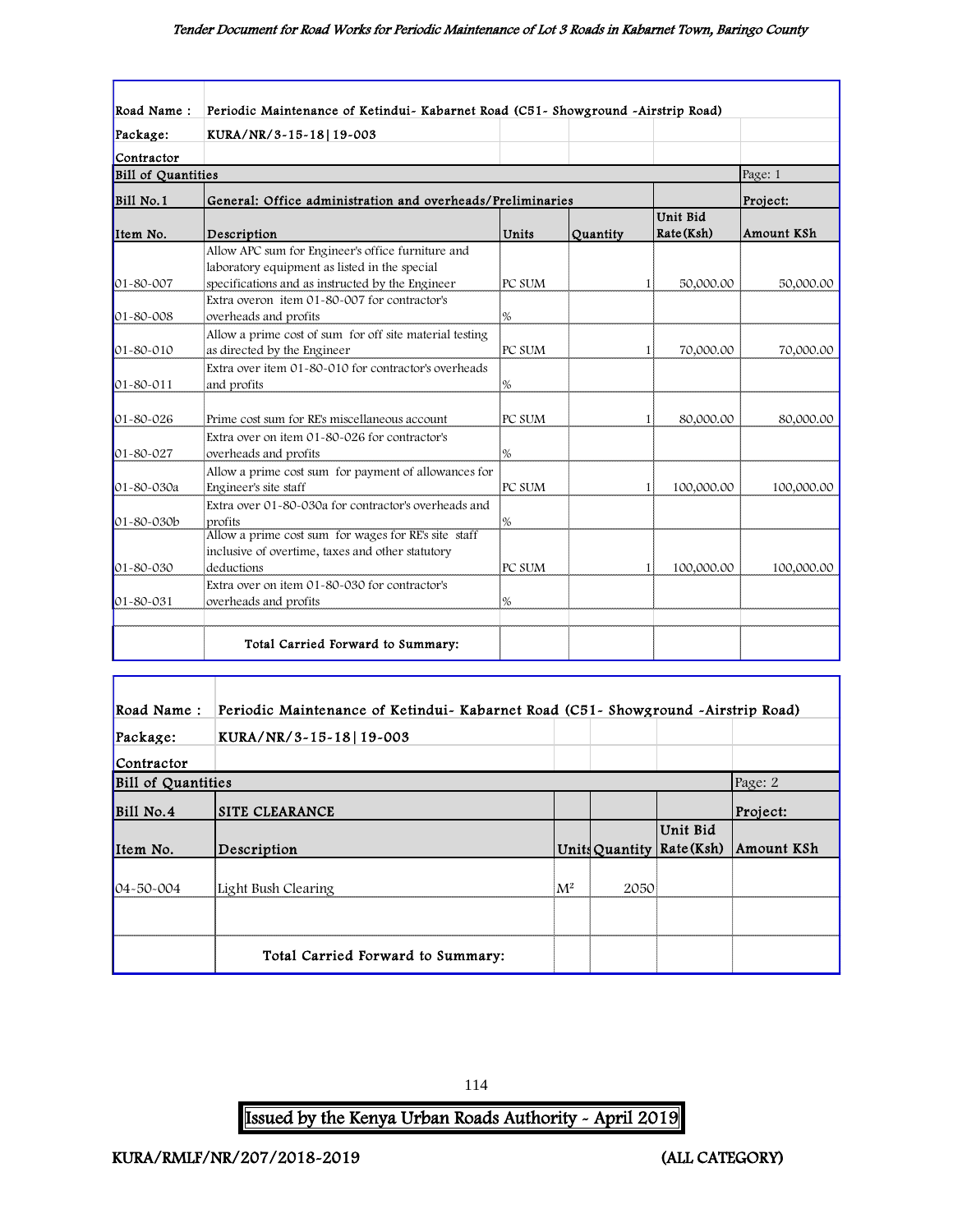| Road Name:                | Periodic Maintenance of Ketindui- Kabarnet Road (C51- Showground -Airstrip Road) |                |     |                                       |            |
|---------------------------|----------------------------------------------------------------------------------|----------------|-----|---------------------------------------|------------|
| Package:                  | KURA/NR/3-15-18 19-003                                                           |                |     |                                       |            |
| Contractor                |                                                                                  |                |     |                                       |            |
| <b>Bill of Quantities</b> |                                                                                  |                |     |                                       | Page: 2    |
| Bill No.5                 | <b>EARTHWORKS</b>                                                                |                |     |                                       | Project:   |
| Item No.                  | Description                                                                      |                |     | Unit Bid<br>Units Quantity Rate (Ksh) | Amount KSh |
|                           |                                                                                  |                |     |                                       |            |
| 05-50-008                 | Cut in soft material to spoil                                                    | $\mathrm{M}^3$ | 50  |                                       |            |
| $05 - 60 - 004$           | Provide, place & compact rockfill                                                | $\mathrm{M}^3$ | 20  |                                       |            |
|                           |                                                                                  |                |     |                                       |            |
| 05-50-013                 | Provide, transport & install filter fabric over rockfill                         | $M^2$          | 100 |                                       |            |
|                           |                                                                                  |                |     |                                       |            |
|                           | Total Carried Forward to Summary:                                                |                |     |                                       |            |

| Road Name:                | Periodic Maintenance of Ketindui- Kabarnet Road (C51- Showground -Airstrip Road)                                                                                                              |                |     |                                       |            |
|---------------------------|-----------------------------------------------------------------------------------------------------------------------------------------------------------------------------------------------|----------------|-----|---------------------------------------|------------|
| Package:                  | KURA/NR/3-15-18 19-003                                                                                                                                                                        |                |     |                                       |            |
| Contractor                |                                                                                                                                                                                               |                |     |                                       |            |
| <b>Bill of Quantities</b> |                                                                                                                                                                                               |                |     |                                       | Page: 4    |
| Bill No.8                 | CULVERT AND DRAINAGE WORKS                                                                                                                                                                    |                |     |                                       | Project:   |
| Item No.                  | Description                                                                                                                                                                                   |                |     | Unit Bid<br>Units Quantity Rate (Ksh) | Amount KSh |
| 08-50-002                 | Clean silted drain to free flow condition and cart away<br>the debris.                                                                                                                        | MT             | 200 |                                       |            |
| 08-50-009                 | Excavate/desilt, grade to shape inlets outfalls, side drains<br>to free flow conditons including cart to spoil any excess<br>grass debris and soils as and where directed by the<br>Engineer. | $M^3$          | 400 |                                       |            |
| 08-60-003                 | Clean blocked culverts of all sizes to free flowing<br>conditions                                                                                                                             | lΜT            | 50  |                                       |            |
| 08-60-030                 | Excavate in soft material for culverts                                                                                                                                                        | $M^3$          | 20  |                                       |            |
| 08-60-031                 | Excavate in hard material for culverts                                                                                                                                                        | ${\rm M}^3$    | 5   |                                       |            |
| 08-60-033                 | Provide, lay and join 600mm inner dia concrete pipes                                                                                                                                          | MT             | 18  |                                       |            |
| 08-60-035                 | Provide, place and compact class 15/20 concrete                                                                                                                                               | $\mathsf{M}^3$ | 9   |                                       |            |
| 08-60-036                 | Provide, place and compact class 25/20 concrete                                                                                                                                               | ${\rm M}^3$    | 6   |                                       |            |
| 08-70-001                 | Provide stone pitching including grouting of ratio 1:4<br>cement to Mortar as directed by the Engineer.                                                                                       | $M^2$          | 50  |                                       |            |
|                           | Total Carried Forward to Summary:                                                                                                                                                             |                |     |                                       |            |

115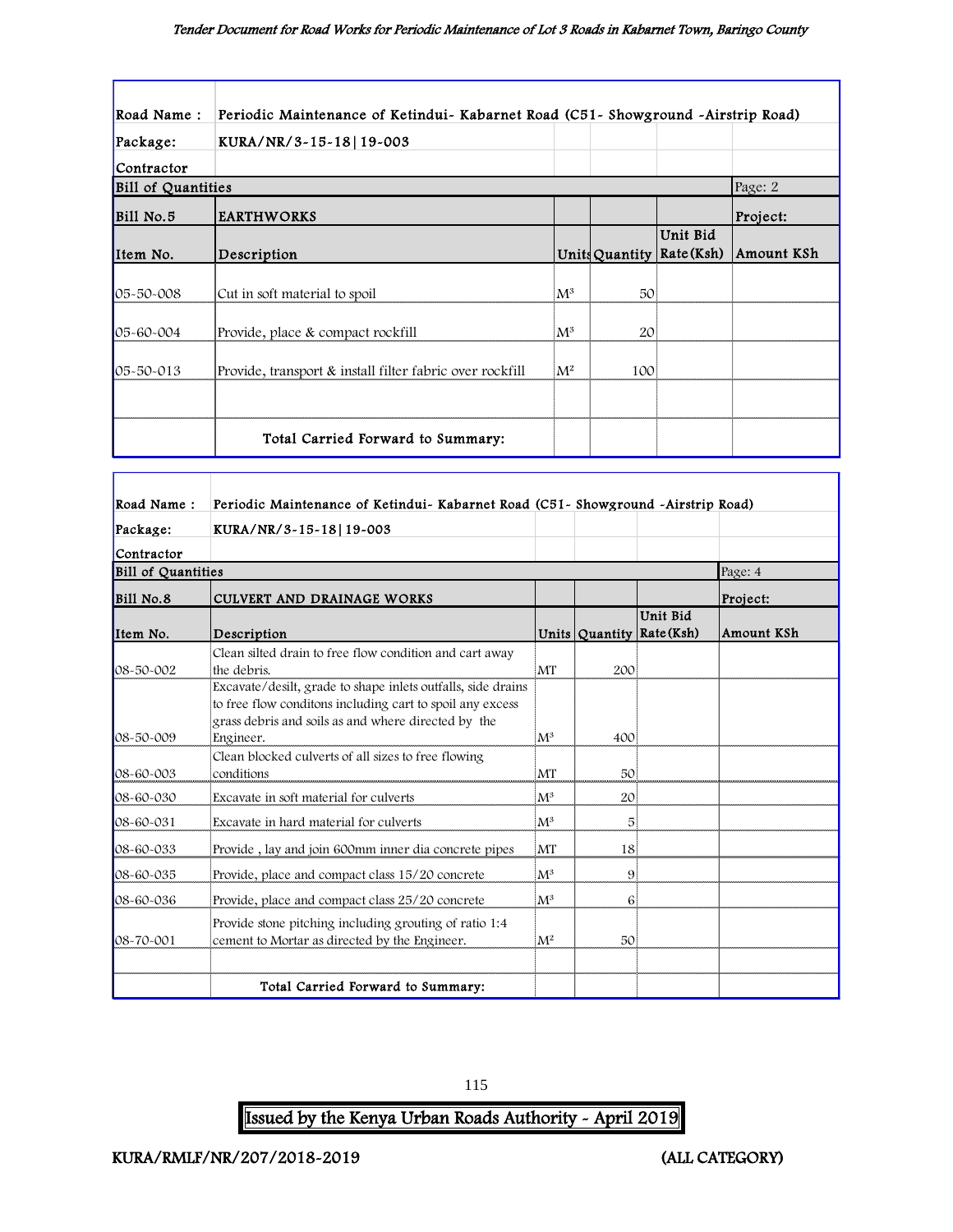|                           | Road Name : Periodic Maintenance of Ketindui- Kabarnet Road (C51- Showground -Airstrip Road)                                                                                                                                    |           |     |                                   |            |
|---------------------------|---------------------------------------------------------------------------------------------------------------------------------------------------------------------------------------------------------------------------------|-----------|-----|-----------------------------------|------------|
| Package:                  | KURA/NR/3-15-18 19-003                                                                                                                                                                                                          |           |     |                                   |            |
| Contractor                |                                                                                                                                                                                                                                 |           |     |                                   |            |
| <b>Bill of Quantities</b> |                                                                                                                                                                                                                                 |           |     |                                   | Page: 6    |
| $Bill$ No. 11             | PAVED ROADS - SHOULDERS MAINTENANCE AND REPAIRS                                                                                                                                                                                 |           |     |                                   | Project:   |
| Item No.                  | Description                                                                                                                                                                                                                     | Units     |     | Unit Bid<br>Quantity   Rate (Ksh) | Amount KSh |
| 11-50-002                 | Prepare surface of exisiting shoulders, accesses and<br>busbays, including benching where necessary, water<br>process and compact in accordance with the<br>specifications and as directed by the Engineer to<br>receive gravel | $\rm M^3$ | 400 |                                   |            |
| 11-50-003                 | Provide, place and compact natural gravel to<br>shoulders aceeses and busbays                                                                                                                                                   | $\rm M^3$ | 400 |                                   |            |
|                           | Total Carried Forward to Summary:                                                                                                                                                                                               |           |     |                                   |            |

| Road Name:                | Periodic Maintenance of Ketindui- Kabarnet Road (C51- Showground -Airstrip Road)                                                                                          |                |     |                                         |            |
|---------------------------|---------------------------------------------------------------------------------------------------------------------------------------------------------------------------|----------------|-----|-----------------------------------------|------------|
| Package:                  | KURA/NR/3-15-18 19-003                                                                                                                                                    |                |     |                                         |            |
| Contractor                |                                                                                                                                                                           |                |     |                                         |            |
| <b>Bill of Quantities</b> |                                                                                                                                                                           |                |     |                                         | Page: 7    |
| Bill No.12                | NATURAL MATERIAL BASES AND SUBBASE                                                                                                                                        |                |     |                                         | Project:   |
| Item No.                  | Description                                                                                                                                                               |                |     | Unit Bid<br>Units Quantity   Rate (Ksh) | Amount KSh |
|                           | Provide, lay, and compact hand packed stone material<br>including filling of voids with stonedust and watering as<br>directed by the Engineer for carriageway and walkway |                |     |                                         |            |
| 12-60-001                 | base laver.                                                                                                                                                               | ${\rm M}^3$    | 90  |                                         |            |
| 12-70-002                 | Excavation and spoiling of the exisiting bituminous<br>layers                                                                                                             | $\mathbf{M}^3$ | 120 |                                         |            |
|                           |                                                                                                                                                                           |                |     |                                         |            |
|                           | Total Carried Forward to Summary:                                                                                                                                         |                |     |                                         |            |

116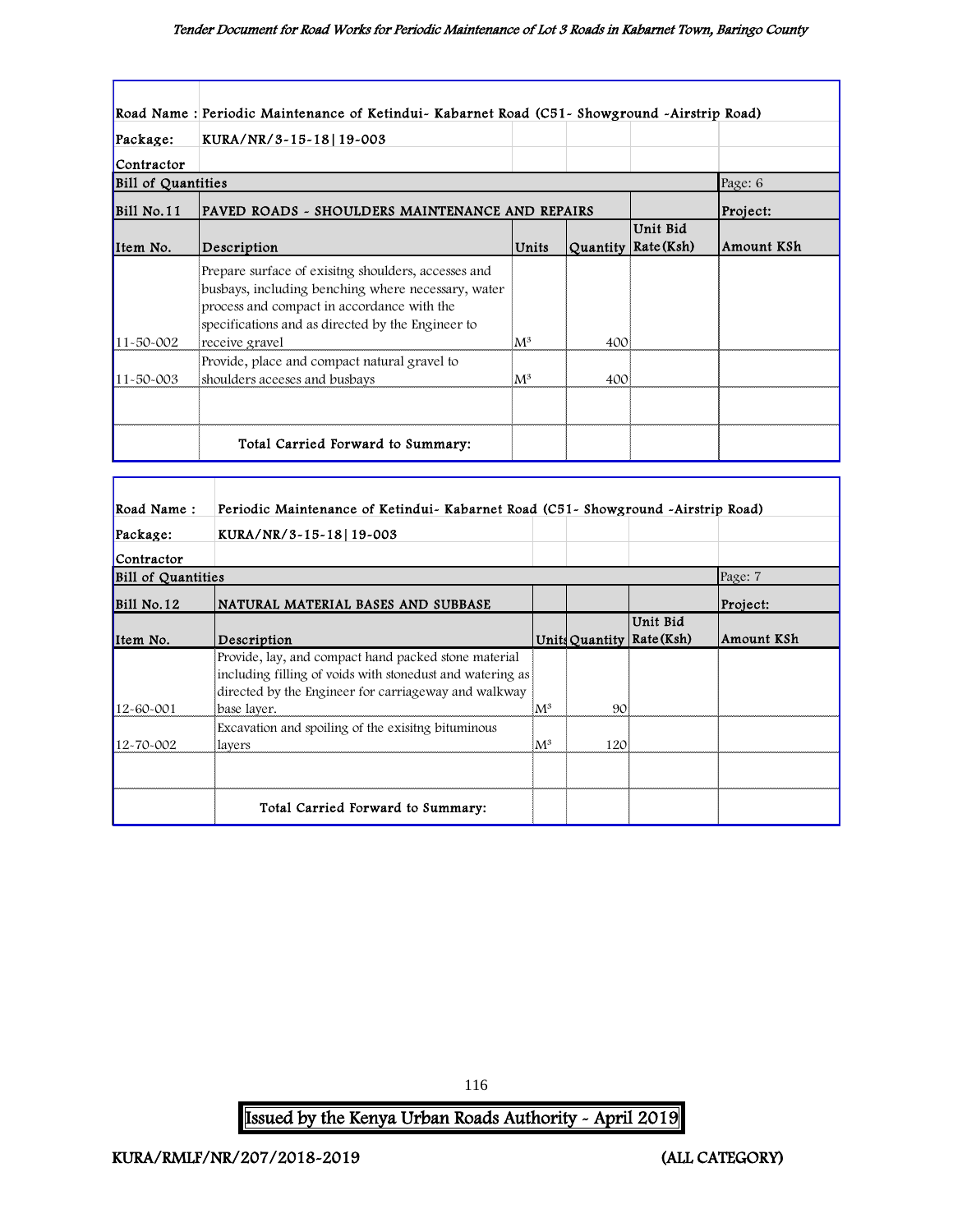| Road Name:                | Periodic Maintenance of Ketindui- Kabarnet Road (C51- Showground -Airstrip Road)                                                                   |       |     |                                       |            |
|---------------------------|----------------------------------------------------------------------------------------------------------------------------------------------------|-------|-----|---------------------------------------|------------|
| Package:                  | KURA/NR/3~15~18 19~003                                                                                                                             |       |     |                                       |            |
| Contractor                |                                                                                                                                                    |       |     |                                       |            |
| <b>Bill of Quantities</b> |                                                                                                                                                    |       |     |                                       | Page: 8    |
| $Bill$ No. 15             | BITUMINOUS SURFACE TREATMENT AND SURFACE DRESSING                                                                                                  |       |     |                                       | Project:   |
| Item No.                  | Description                                                                                                                                        |       |     | Unit Bid<br>Units Quantity Rate (Ksh) | Amount KSh |
| 15-50-001                 | Prepare surface to receive treatment                                                                                                               | $M^2$ | 600 |                                       |            |
| 15-92-001                 | Provide and Spray MC 30 cut-back bitumen as prime coat to<br>carriageway, shoulders, busbays and junctions at rate 0.8-1.2<br>lts/m2 as prime coat |       | 600 |                                       |            |
|                           |                                                                                                                                                    |       |     |                                       |            |
|                           | Total Carried Forward to Summary:                                                                                                                  |       |     |                                       |            |

| Road Name:                | Periodic Maintenance of Ketindui- Kabarnet Road (C51- Showground -Airstrip Road)                               |                |       |                                         |            |
|---------------------------|----------------------------------------------------------------------------------------------------------------|----------------|-------|-----------------------------------------|------------|
| Package:                  | KURA/NR/3~15~18 19~003                                                                                         |                |       |                                         |            |
| Contractor                |                                                                                                                |                |       |                                         |            |
| <b>Bill of Quantities</b> |                                                                                                                |                |       |                                         | Page: 9    |
| $BI1$ No. 16              | <b>BITUMINOUS MIXES</b>                                                                                        |                |       |                                         | Project:   |
| Item No.                  | Description                                                                                                    |                |       | Unit Bid<br>Units Quantity   Rate (Ksh) | Amount KSh |
| 16-80-001                 | Provide, lay and roll asphalt concrete type 1 (bitumen)<br>content 5-6% by weight) as directed by the Engineer | $\mathbf{M}^3$ | 180   |                                         |            |
| 16-80-003                 | Provide and spray $K - 160$ as tack coat at a rate of 0.8-<br>1.0 L/sq metre as directed by the Engineer       | L              | 4,800 |                                         |            |
| 16-80-004                 | Clearing and cutting of potholes and failed areas                                                              | $M^3$          | 301   |                                         |            |
|                           |                                                                                                                |                |       |                                         |            |
|                           | Total Carried Forward to Summary:                                                                              |                |       |                                         |            |

Issued by the Kenya Urban Roads Authority - April 2019

117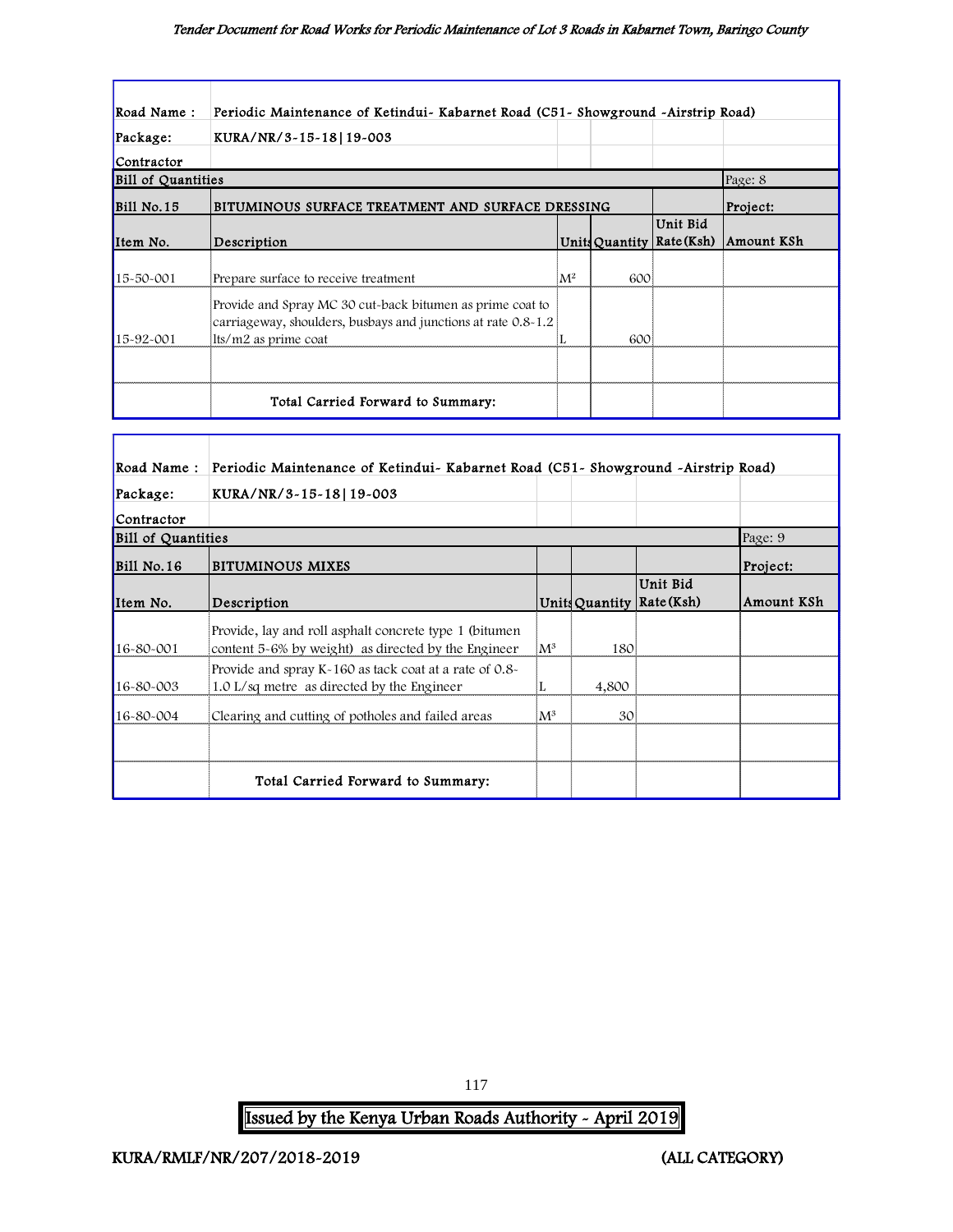| Road Name:         | Periodic Maintenance of Ketindui- Kabarnet Road (C51- Showground -Airstrip Road)                                                                                                                                                       |           |                |                               |            |
|--------------------|----------------------------------------------------------------------------------------------------------------------------------------------------------------------------------------------------------------------------------------|-----------|----------------|-------------------------------|------------|
| Package:           | KURA/NR/3-15-18 19-003                                                                                                                                                                                                                 |           |                |                               |            |
| Contractor         |                                                                                                                                                                                                                                        |           |                |                               |            |
| Bill of Quantities |                                                                                                                                                                                                                                        |           |                |                               | Page: 10   |
| <b>Bill No.20</b>  | ROAD FURNITURE REPAIR AND MAINTENANCE                                                                                                                                                                                                  |           |                |                               | Project:   |
| Item No.           | Description                                                                                                                                                                                                                            |           | Units Quantity | Unit Bid<br>$\vert$ Rate(Ksh) | Amount KSh |
| 20-50-012          | Excavate for, provide and place 125 x 100 mm<br>class 25/20 precast concrete channels haunched<br>in 100 mm thick class 15/20 concrete base<br>bedding and mortar joined in support to<br>carriageway as directed by the Engineer.     | <b>MT</b> | 1400           |                               |            |
| 20-50-016          | Excavate for, provide and place 250 x 125 mm<br>class 25/20 precast concrete raised kerbs<br>haunched in 100 mm thick class 15/20 concrete<br>base bedding and mortar joined in support to<br>carriageway as directed by the Engineer. | MT        | 20             |                               |            |
|                    |                                                                                                                                                                                                                                        |           |                |                               |            |
|                    | Total Carried Forward to Summary:                                                                                                                                                                                                      |           |                |                               |            |

| Road Name:                | Periodic Maintenance of Ketindui- Kabarnet Road (C51- Showground -Airstrip Road)                                                                     |           |                                   |            |
|---------------------------|------------------------------------------------------------------------------------------------------------------------------------------------------|-----------|-----------------------------------|------------|
| Package:                  | KURA/NR/3-15-18 19-003                                                                                                                               |           |                                   |            |
| Contractor                |                                                                                                                                                      |           |                                   |            |
| <b>Bill of Quantities</b> |                                                                                                                                                      |           |                                   | Page: 12   |
| Bill No.25                | CROSS CUTTING ISSUES                                                                                                                                 |           |                                   | Project:   |
| Item No.                  | Description                                                                                                                                          | Units     | Unit Bid<br>Quantity   Rate (Ksh) | Amount KSh |
| 25-50-029a                | Collect, erect, brand and maintain publicity signs and return<br>to the employer upon expiry of the contract period as<br>instructed by the Engineer | <b>KS</b> |                                   |            |
|                           |                                                                                                                                                      |           |                                   |            |
|                           | Total Carried Forward to Summary:                                                                                                                    |           |                                   |            |

118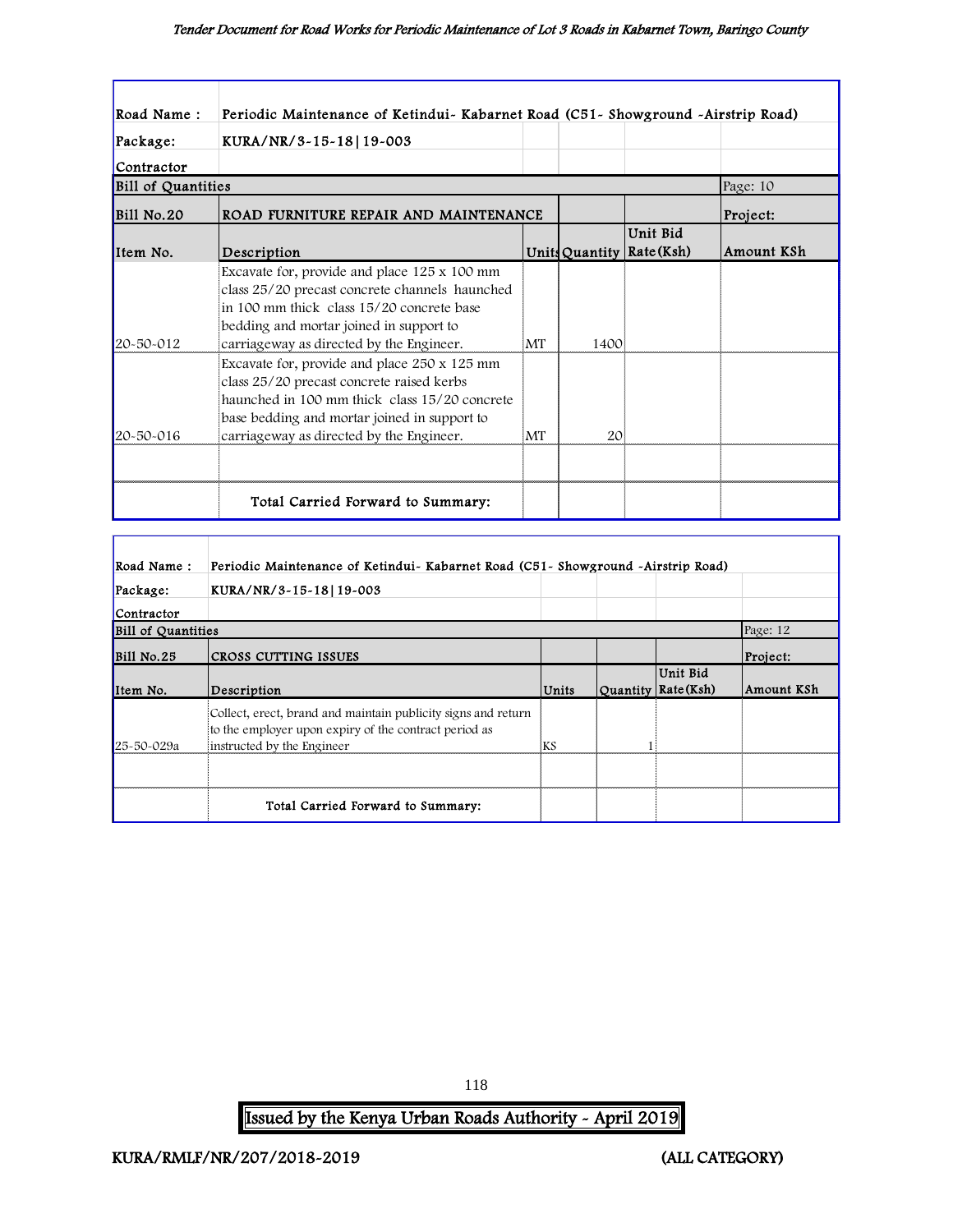| Road Name:                | Periodic Maintenance of Ketindui- Kabarnet Road (C51- Showground -Airstrip Road) |               |
|---------------------------|----------------------------------------------------------------------------------|---------------|
| Package:                  | KURA/NR/3-15-18 19-003                                                           |               |
| Contractor                |                                                                                  |               |
| <b>Bill of Quantities</b> |                                                                                  | Page: 1       |
|                           | Summary                                                                          | Project:      |
| Item No.                  | Description                                                                      | Amount (KShs) |
|                           | 1 General: Office administration and overheads/Preliminaries                     |               |
|                           | <b>4 SITE CLEARANCE</b>                                                          |               |
|                           | <b>5 EARTHWORKS</b>                                                              |               |
|                           | 8 CULVERT AND DRAINAGE WORKS                                                     |               |
|                           | 11 PAVED ROADS - SHOULDER MAINTENANCE AND REPAIRS                                |               |
|                           | 12 NATURAL MATERIAL BASES AND SUBBASE                                            |               |
|                           | 15 BITUMINOUS SURFACE TREATMENT AND SURFACE DRESSING                             |               |
|                           | <b>16 BITUMINOUS MIXES</b>                                                       |               |
|                           | 20 ROAD FURNITURE REPAIR AND MAINTENANCE                                         |               |
|                           | 25 CROSS CUTTING ISSUES                                                          |               |
|                           |                                                                                  |               |
|                           | Sub Total                                                                        |               |
|                           |                                                                                  |               |
|                           | VAT @ 16 %                                                                       |               |
|                           |                                                                                  |               |
|                           | Total                                                                            |               |
|                           |                                                                                  |               |
|                           | Carried to page on the form of Tender                                            |               |

119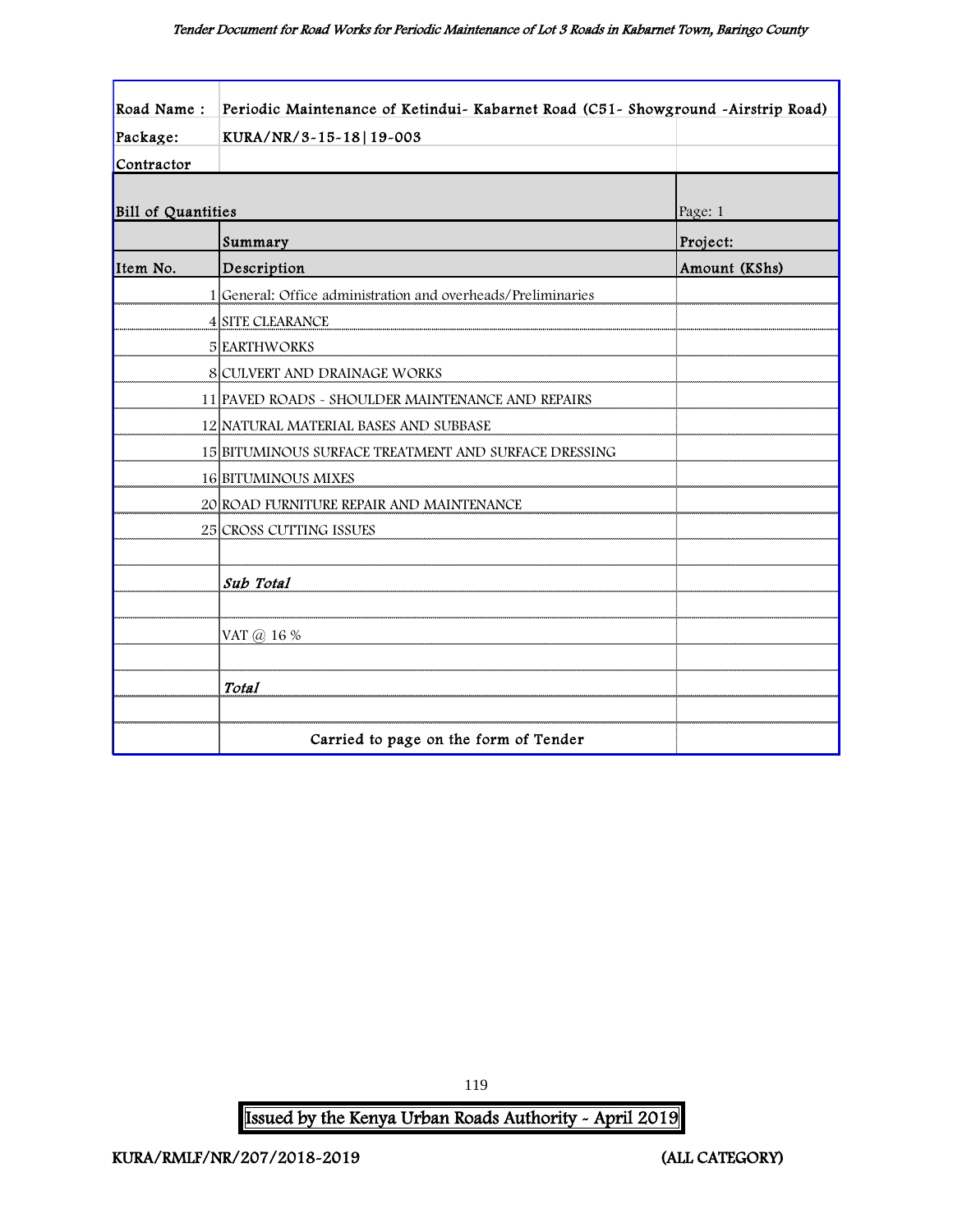# SECTION X: STANDARD FORMS

Issued by the Kenya Urban Roads Authority - April 2019

120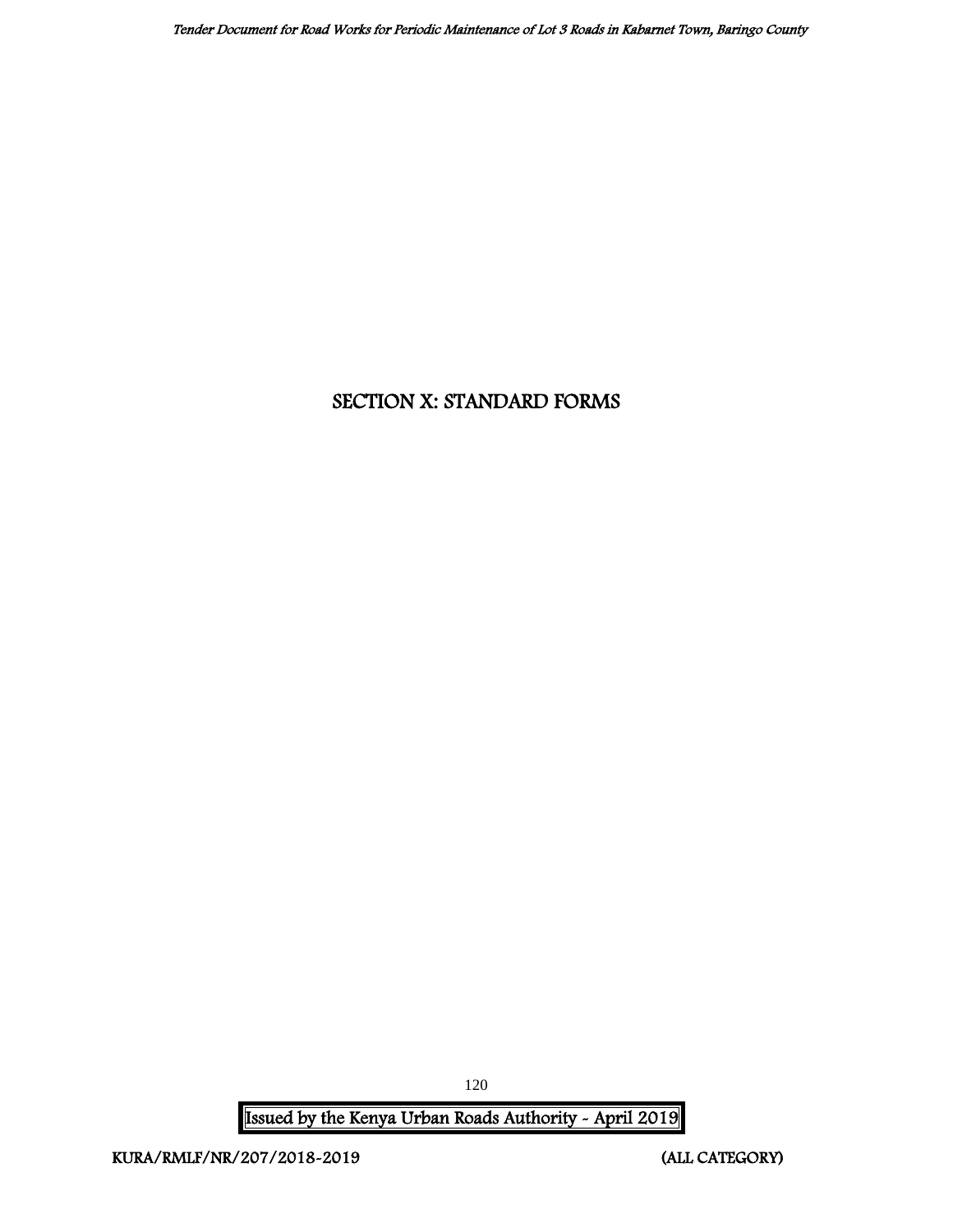# Form of Bid

(NOTE: The Appendix forms part of the Bid. Bidders are required to fill all the blank spaces in this form of Bid and Appendix)

# NAME OF CONTRACT:

# PERIODIC MAINTENANCE OF LOT 3 ROADS IN KABARNET TOWN, BARINGO COUNTY

TO: Director General, Kenya Urban Roads Authority, P. O. Box 41727-00100, NAIROBI, KENYA

Sir,

1. Having examined the Conditions of Contract, Specifications, Bill of Quantities, and Drawings for the execution of the above-named works we, the undersigned, offer to construct and install such works and remedy any defects therein in conformity with the said Bill of Quantities, Conditions of Contract, Specifications and Drawings for the sum of

(Insert amount in words) ……………………………………………………………………………………………….. …………………………………………………………………………………………………

(Insert amount in figures)…………………………………………………………………

as specified in the Appendix to Bid or such other sums as may be ascertained in accordance with the said Conditions.

- 2. We undertake, if our bid is accepted, to commence the works within fourteen (14) days of receipt of the Engineer's order to commence, and to complete and deliver the whole of the works comprised in the contract within the time stated in the Appendix to Bid.
- 3. If our bid is accepted we will, when required, obtain the guarantee of a Bank or other sureties (to be approved by you) to be jointly and severally bound with us in a sum not exceeding 5% of the above named sum for the due performance of the contract under the terms of a Bond to be approved by you.
- 4. We agree to abide by this bid for the period of 90 days from the date fixed for receiving the same and it shall remain binding upon us and may be extended at any time before the expiration of that period.
- 5. We understand that you are not bound to accept the lowest or any bid you may receive.
- 6. On the basis of our previous experience we are fully experienced and competent in the type of work included in this tender and we have adequate financial resources to carry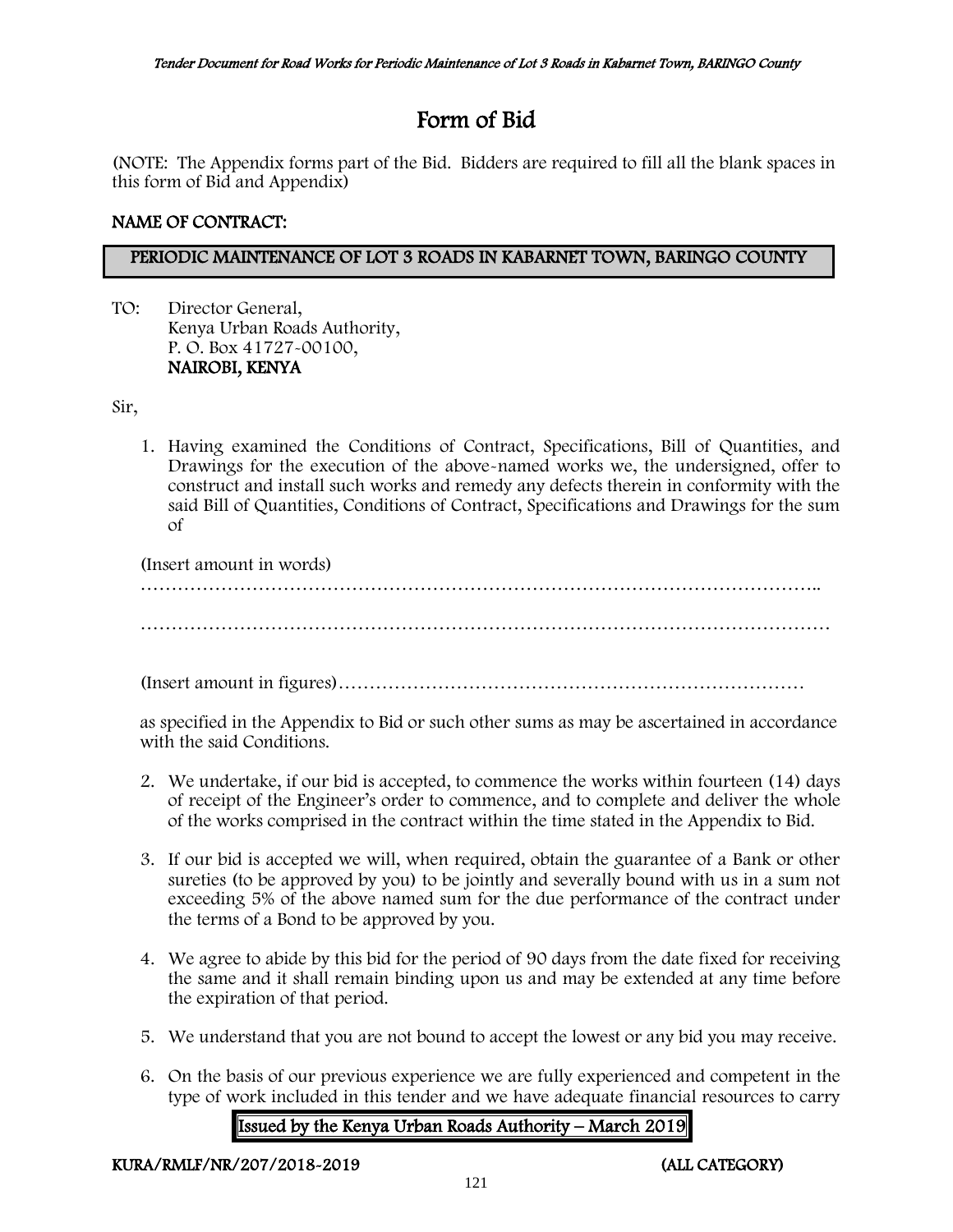#### Tender Document for Road Works for Periodic Maintenance of Lot 3 Roads in Kabarnet Town, Baringo County

out the works described within the period for completion. We are in a position to fulfil the contract for which we have tendered.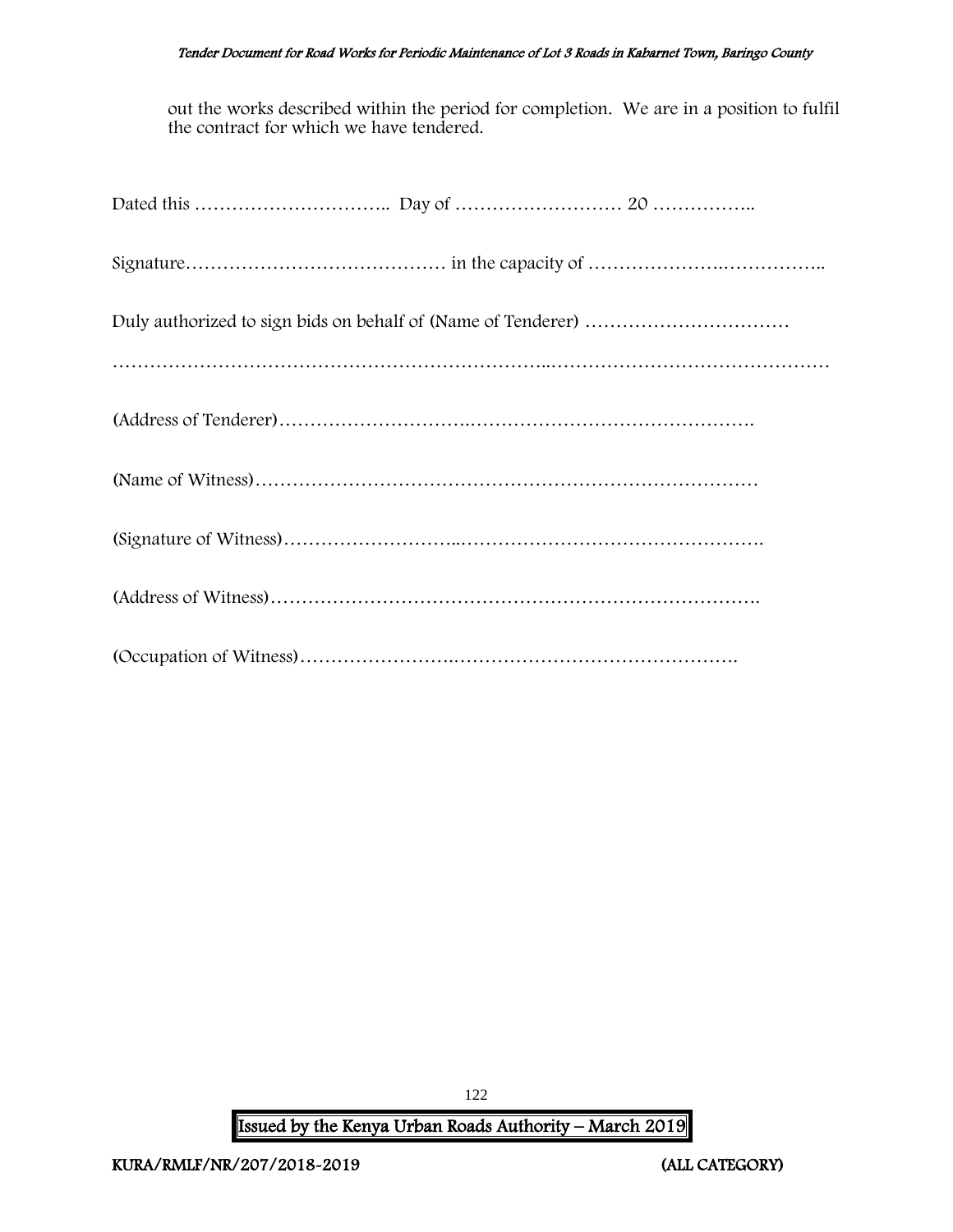Appendix to Form of Bid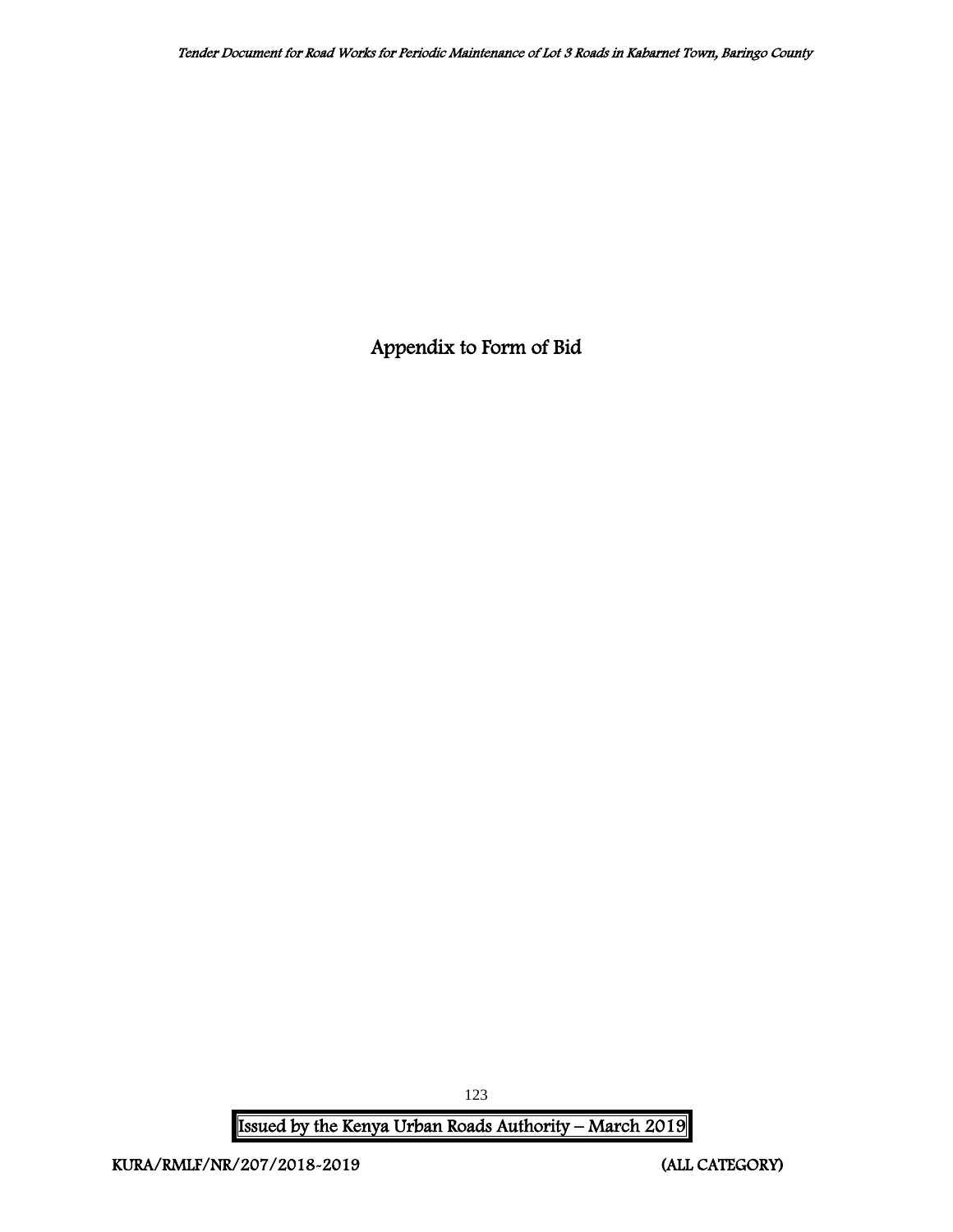| (This appendix forms part of the bid)          |               |                                            |  |  |  |
|------------------------------------------------|---------------|--------------------------------------------|--|--|--|
| CONDITIONS OF CONTRACT                         | <b>CLAUSE</b> | <b>AMOUNT</b>                              |  |  |  |
| Bid Security (Bank Guarantee Only)             |               | Kshs 200,000.00 (Unconditional bank        |  |  |  |
|                                                |               | guarantee only)                            |  |  |  |
| Instructions in Writing                        | 2.5           | Execution of works under site instructions |  |  |  |
|                                                |               | from Resident Engineer to commence         |  |  |  |
|                                                |               | within three (3) days                      |  |  |  |
| Amount of Performance Security                 | 10.1          | 5 per cent of Tender Sum in the form of    |  |  |  |
| (Unconditional Bank Guarantee)                 |               | Unconditional Bank Guarantee               |  |  |  |
| Program to be submitted                        | 14.1          | Immediately after issuance of Order to     |  |  |  |
|                                                |               | Commence                                   |  |  |  |
| Cash flow estimate to be submitted             | 14.3          | Immediately after issuance of Order to     |  |  |  |
|                                                |               | Commence                                   |  |  |  |
| Minimum amount of Third-Party Insurance        | 23.2          | 1% of the Contract Sum                     |  |  |  |
|                                                |               |                                            |  |  |  |
| Period for commencement, from Engineer's       | 41.1          | 14 days                                    |  |  |  |
| order to commence                              |               |                                            |  |  |  |
| Time for completion                            | 43.1          | 6 months                                   |  |  |  |
| Amount of liquidated damages                   | 47.2          | 0.05% of Contract Sum per day              |  |  |  |
| Limit of liquidated damages                    | 47.2          | 5% of Contract Sum                         |  |  |  |
|                                                |               |                                            |  |  |  |
| Defects Liability period                       | 60.3          | 1 month                                    |  |  |  |
| Percentage of Retention                        | 60.3          | 5% of Interim Payment Certificate          |  |  |  |
| Limit of Retention Money                       | 60.3          | 5% of Contract Sum                         |  |  |  |
|                                                |               |                                            |  |  |  |
| Minimum amount of interim certificates         | 60.2          | Kshs 1,000,000.00                          |  |  |  |
|                                                |               |                                            |  |  |  |
| Time within which payment to be made after     | 60.10         | 28 days                                    |  |  |  |
| Interim Payment Certificate signed by Engineer |               |                                            |  |  |  |
| Time within which payment to be made after     | 60.10         | 28 days                                    |  |  |  |
| Final Payment Certificate signed by Engineer   |               |                                            |  |  |  |
| Appointer of Adjudicator                       | 67.3          | The Chartered Institute of Arbitrators     |  |  |  |
|                                                |               | (Kenya)                                    |  |  |  |
| Notice to Employer and Engineer                | 68.2          | The Employers address is:                  |  |  |  |
|                                                |               | The Director General,                      |  |  |  |
|                                                |               | Kenya Urban Roads Authority (KURA),        |  |  |  |
|                                                |               | P.O. Box 41727 - 00100                     |  |  |  |
|                                                |               | <b>NAIROBI</b>                             |  |  |  |
|                                                |               |                                            |  |  |  |
|                                                |               | The Engineer's address is:                 |  |  |  |
|                                                |               | Director~(RACM)                            |  |  |  |
|                                                |               | Kenya Urban Roads Authority (KURA),        |  |  |  |
|                                                |               | P.O. Box 41727 - 00100                     |  |  |  |
|                                                |               | <b>NAIROBI</b>                             |  |  |  |

# Appendix to Form of Bid (This appendix forms part of the bid)

Signature of Tenderer…………………………………….……. Date ………………………

124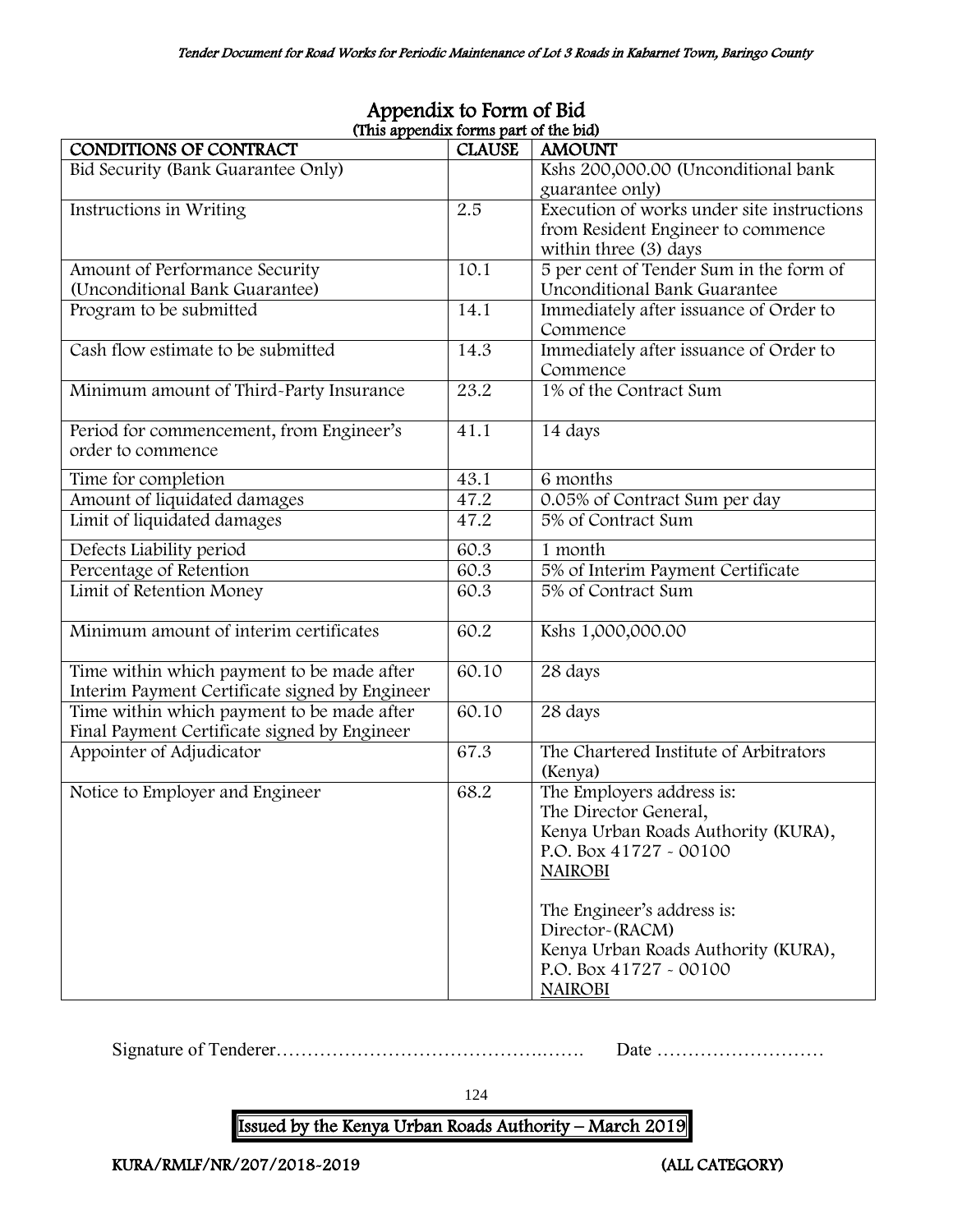Form of Bid Security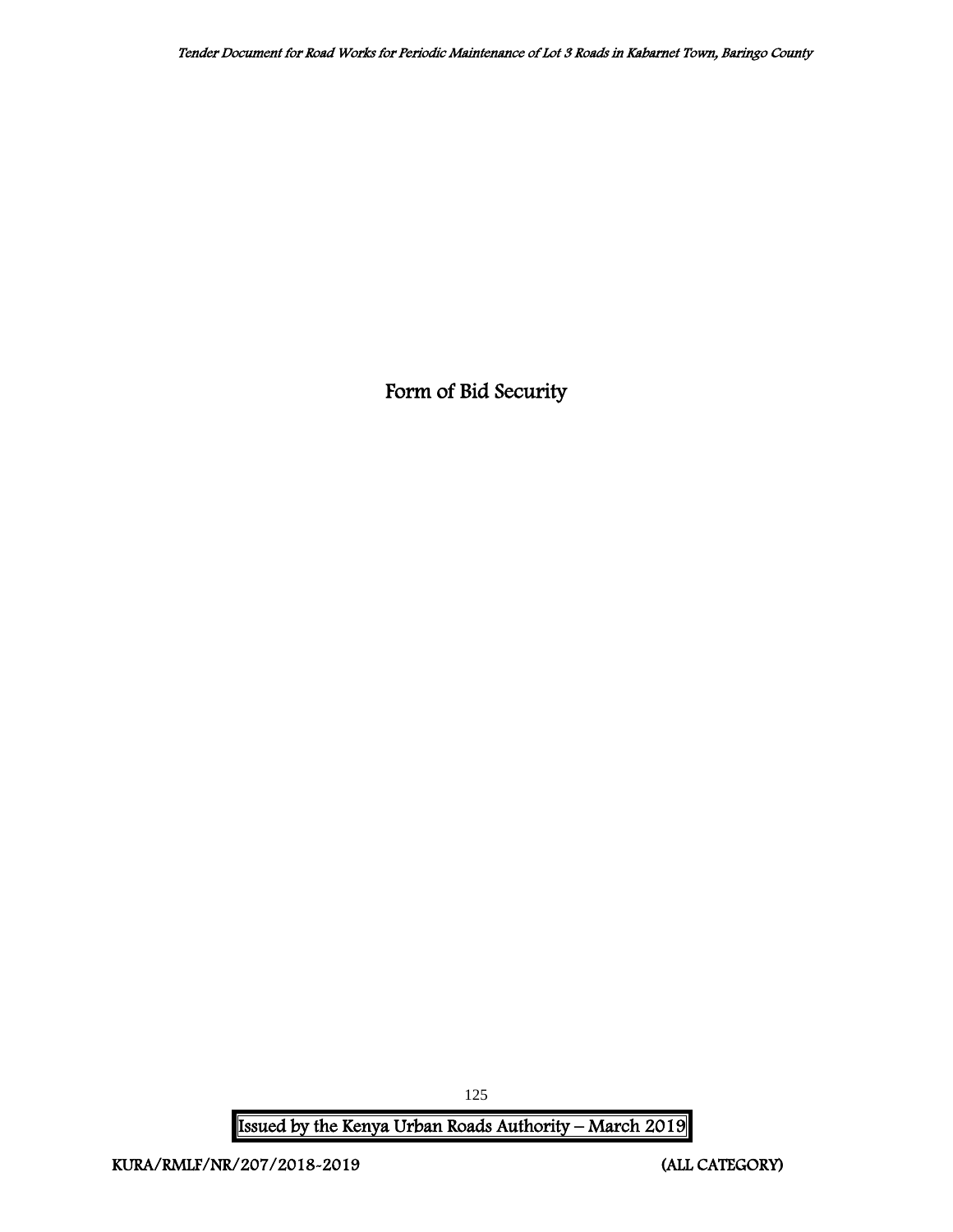#### TENDER BANK GUARANTEE

Note: The bidder shall complete only this form of Bank guarantee. No other Form of Bid Bond or any other forms of security will be accepted. Bidders who fail to comply with this requirement will be disqualified.

WHEREAS [*Name of bidder*].

………………………………………………………………………………………………

(herein after called "the Bidder") has submitted his bid dated ………….…………

for the

#### PERIODIC MAINTENANCE OF LOT 3 ROADS IN KABARNET TOWN, BARINGO COUNTY

, hereinafter called "the bid"

KNOW ALL MEN by these presents that we [Name of Bank]

………………………………………………………………………………………………………

of [Name of Country]

………………………………………………………………………………………………

having our registered offices at

………………………………………………………………………………………………

(hereinafter called the Bank) are bound unto the Director General, Kenya Urban Roads Authority, (hereinafter called "the Employer") in the sum of

(in words Kshs)………………………………………………………………………….

……………………………………………………………………………………………

(In figures Kshs)……………………………………………………

for which payment will be well and truly made to the said Employer the Bank binds itself, its successors and assigns by these presents.

SEALED with the common Seal of the said Bank this ……………………… day of 20…….. THE CONDITIONS of this obligation are:

126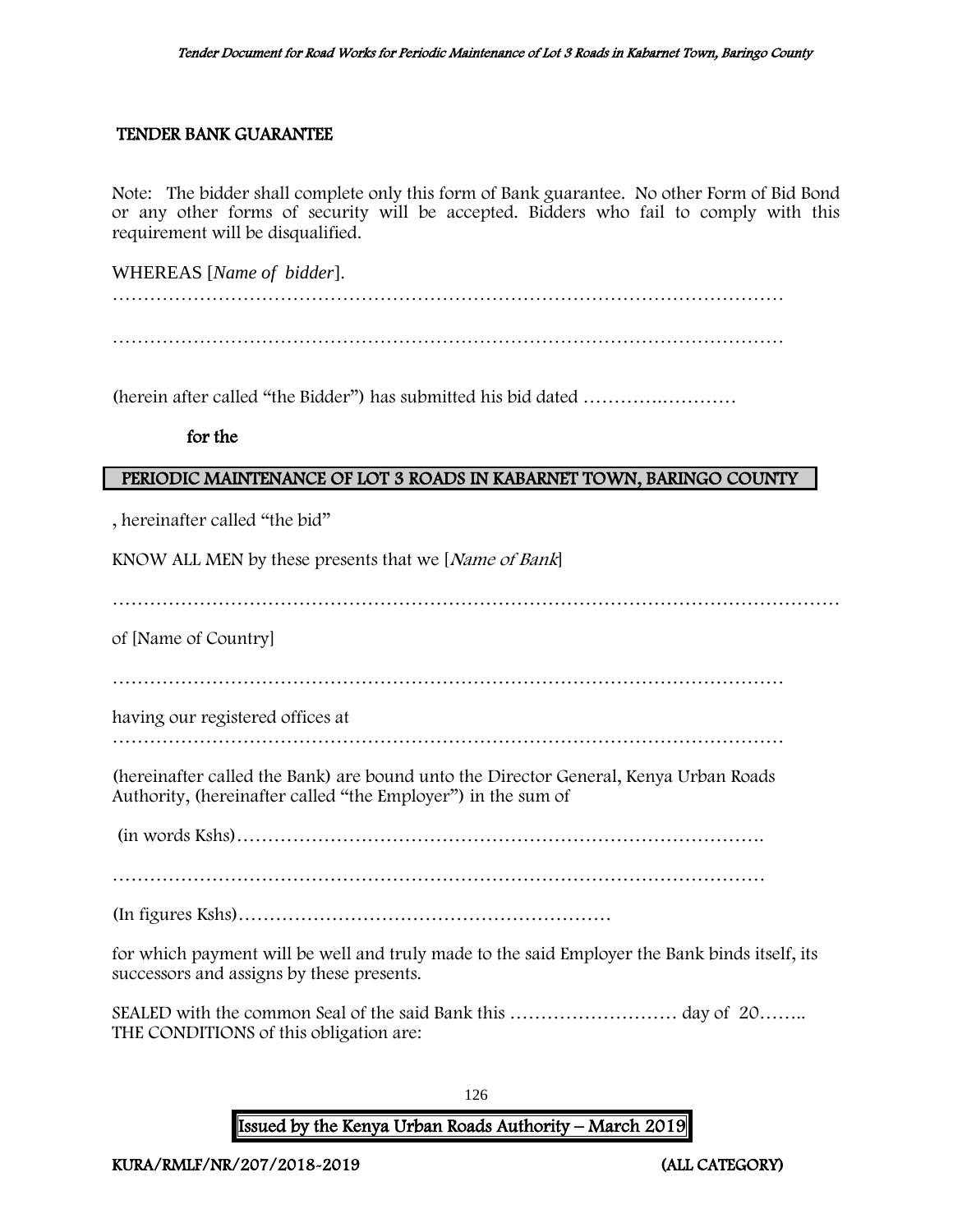- 1. If the bidder withdraws his Bid during the period of bid validity specified by the Bidder on the Bid Form; or
- 2. If the Bidder having been notified of the acceptance of his bid by the Employer during the period of bid validity

(i) Fails or refuses to execute the Form of Agreement in accordance with the Instructions to Tenderers when required or

 (ii) Fails or refuses to furnish the Performance Security, in accordance with the Instructions to Bidders.

We undertake to pay to the Employer up to the above amount upon receipt of his first written demand, without the Employer having to substantiate his demand, provided that in his demand the Employer will note that the amount claimed by him is due to him owing to the occurrence of any of the above conditions, specifying the occurred condition or conditions.

This guarantee will remain in force up to and including thirty days after the date of expiration of the bid validity, as stated in the Instructions to Bidders.

At the request of the Employer the Bid validity period may be extended by mutual agreement between the Employer and the Bidder and we undertake to extend the validity of this surety accordingly without you having to inform us of such an extension of the Bid validity period if within this period the Bidder has been notified of the acceptance of his Bid. This Surety shall remain valid up to the time the Contract Agreement has been executed.

127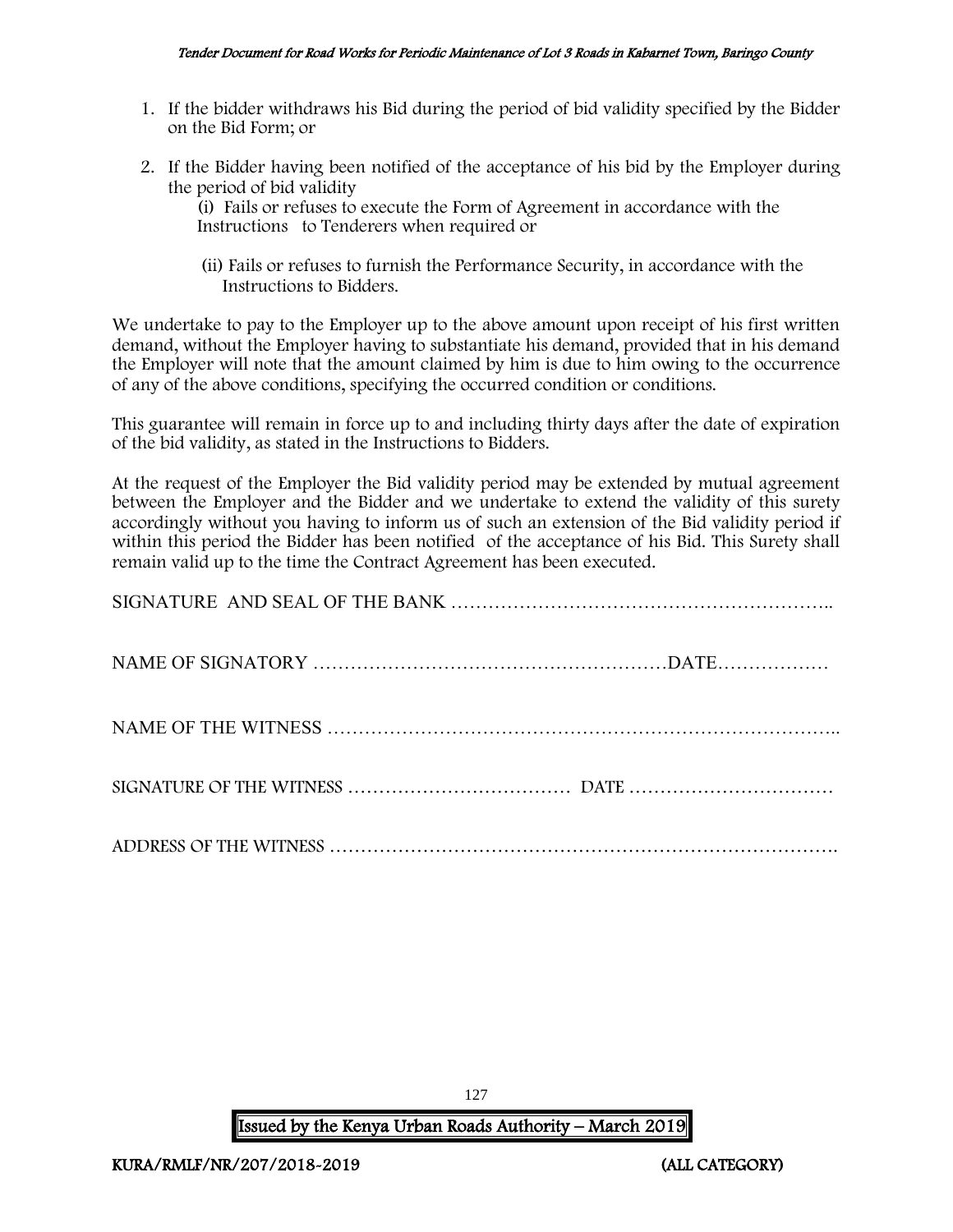# SECTION XI: SCHEDULES OF SUPPLEMENTARY INFORMATION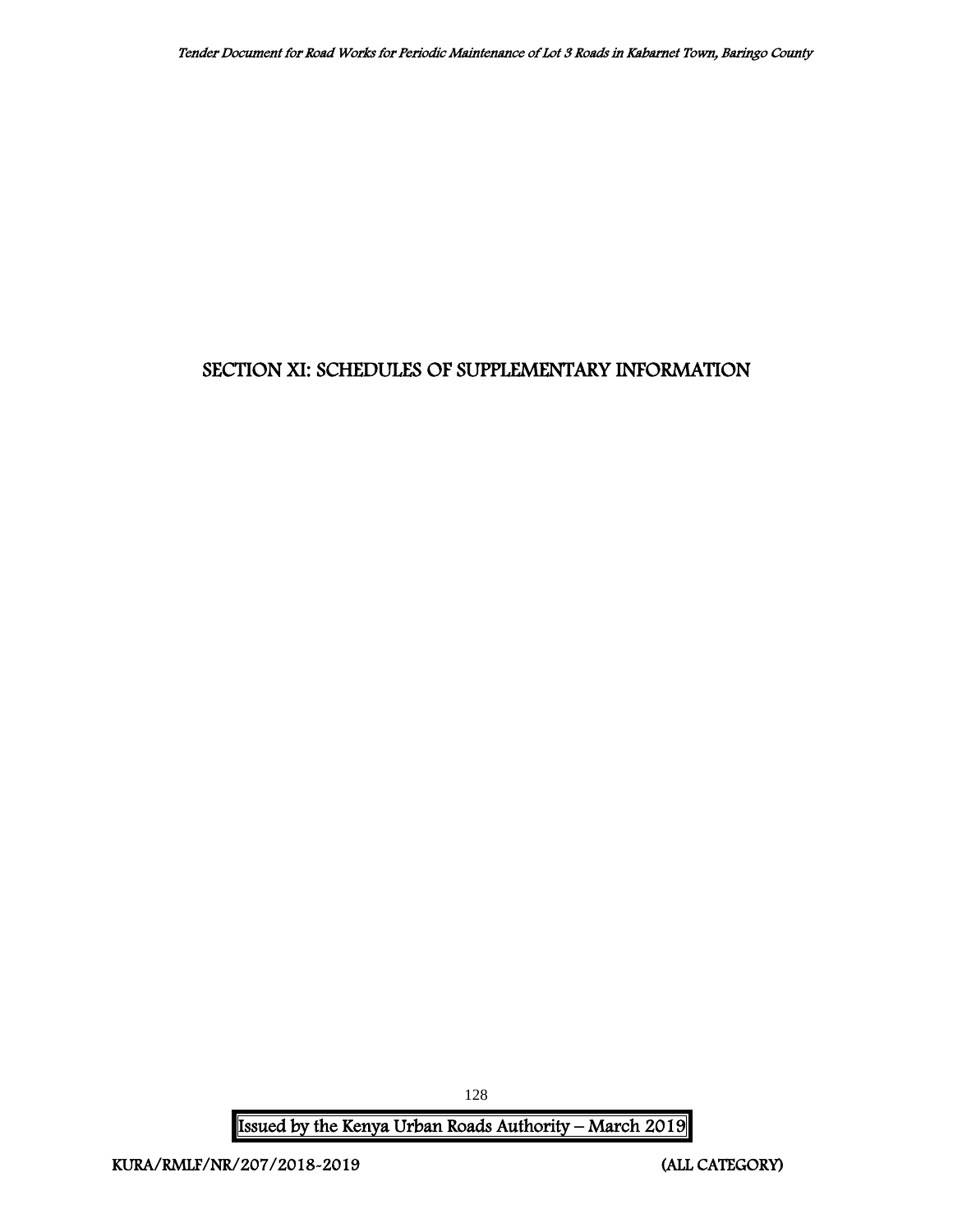| SCHEDULE 4: MAJOR ITEMS OF CONSTRUCTION PLANT AND EQUIPMENT136         |  |
|------------------------------------------------------------------------|--|
|                                                                        |  |
| SCHEDULE 6: SCHEDULE OF ROADWORKS CARRIED OUT BY THE BIDER IN THE LAST |  |
|                                                                        |  |
|                                                                        |  |
|                                                                        |  |
|                                                                        |  |
|                                                                        |  |
| SCHEDULE 11: DECLARATION FORM (DEBARMENT) Error! Bookmark not defined. |  |
|                                                                        |  |

129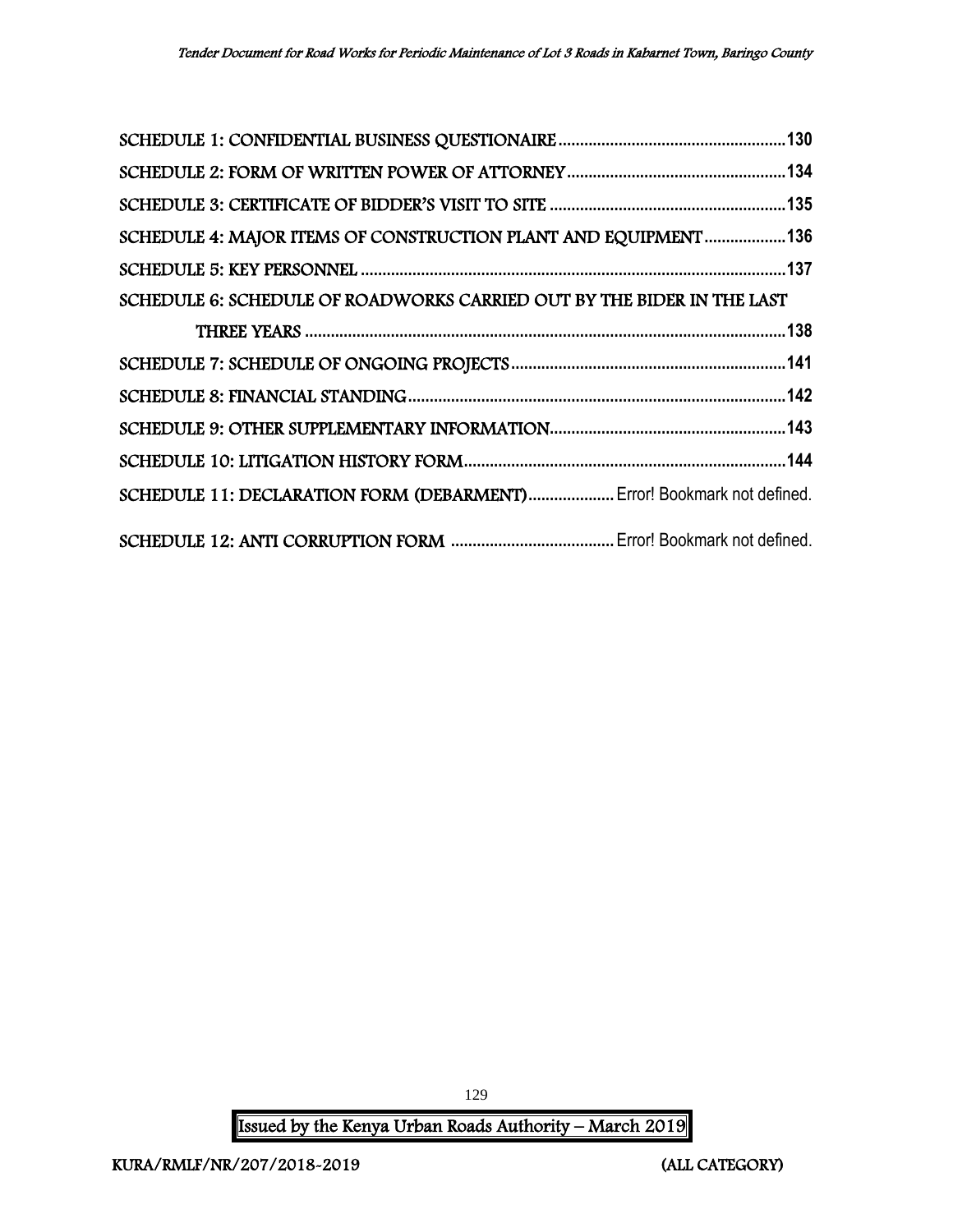# <span id="page-130-0"></span>SCHEDULE 1: CONFIDENTIAL BUSINESS QUESTIONAIRE

This Confidential Business Questionnaire of the Government of Kenya shall be completed by the Bidder.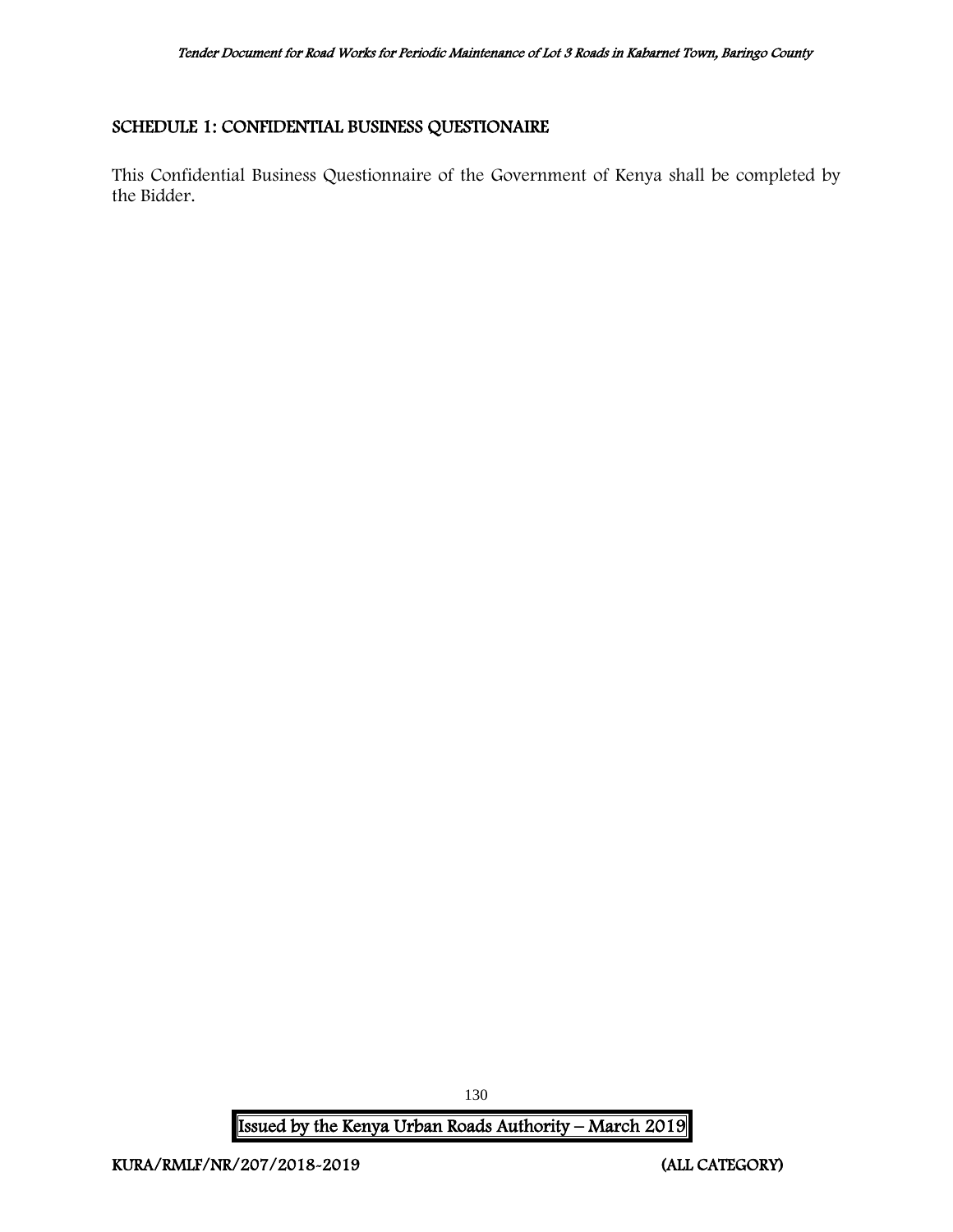# REPUBLIC OF KENYA

# CONFIDENTIAL BUSINESS QUESTIONNAIRE

| whichever applies to your type of business.<br>Part 1 - General: |  | You are requested to give the particulars indicated in Part 1 and either Part 2 (a). $2(b)$ or $2(c)$<br>You are advised that it is a serious offence to give false information on this Form. |  |
|------------------------------------------------------------------|--|-----------------------------------------------------------------------------------------------------------------------------------------------------------------------------------------------|--|
| Business name                                                    |  |                                                                                                                                                                                               |  |
| Location of business premises                                    |  |                                                                                                                                                                                               |  |
|                                                                  |  |                                                                                                                                                                                               |  |
|                                                                  |  |                                                                                                                                                                                               |  |
|                                                                  |  |                                                                                                                                                                                               |  |
| Maximum value of business which you can handle at any one time:  |  |                                                                                                                                                                                               |  |
|                                                                  |  |                                                                                                                                                                                               |  |
|                                                                  |  |                                                                                                                                                                                               |  |
| Part 2(a) - Sole Proprietor:                                     |  |                                                                                                                                                                                               |  |
| Your name in full                                                |  |                                                                                                                                                                                               |  |
|                                                                  |  |                                                                                                                                                                                               |  |
|                                                                  |  |                                                                                                                                                                                               |  |
|                                                                  |  |                                                                                                                                                                                               |  |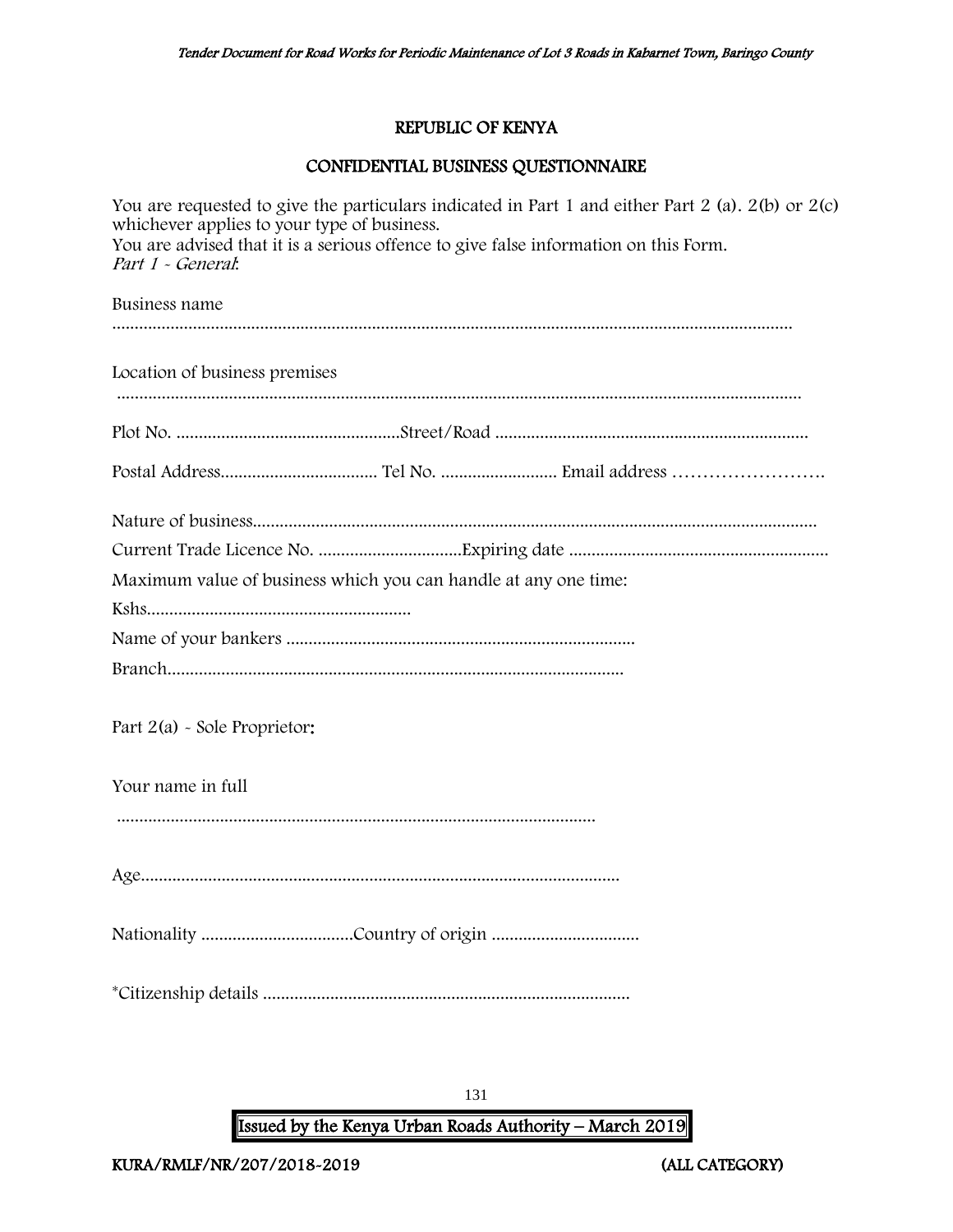# Part 2(b) - Partnership:

|      | Give details of partners as follows:                 |                                  |        |
|------|------------------------------------------------------|----------------------------------|--------|
| Name | Nationality                                          | Citizenship Details <sup>®</sup> | Shares |
|      |                                                      |                                  |        |
|      |                                                      |                                  |        |
|      |                                                      |                                  |        |
|      |                                                      |                                  |        |
|      |                                                      |                                  |        |
|      | Part 2(c) - Registered Company:                      |                                  |        |
|      |                                                      |                                  |        |
|      | State the nominal and issued capital of the company- |                                  |        |
|      |                                                      |                                  |        |
|      |                                                      |                                  |        |
|      | Give details of all directors as follows:            |                                  |        |
| Name | Nationality                                          | Citizenship Details <sup>•</sup> | Shares |
|      |                                                      |                                  |        |
|      |                                                      |                                  |        |
|      |                                                      |                                  |        |
|      |                                                      |                                  |        |
|      |                                                      |                                  |        |

- Attach proof of citizenship (Compulsory)
- Attach certified copy of Form CR12 (Compulsory)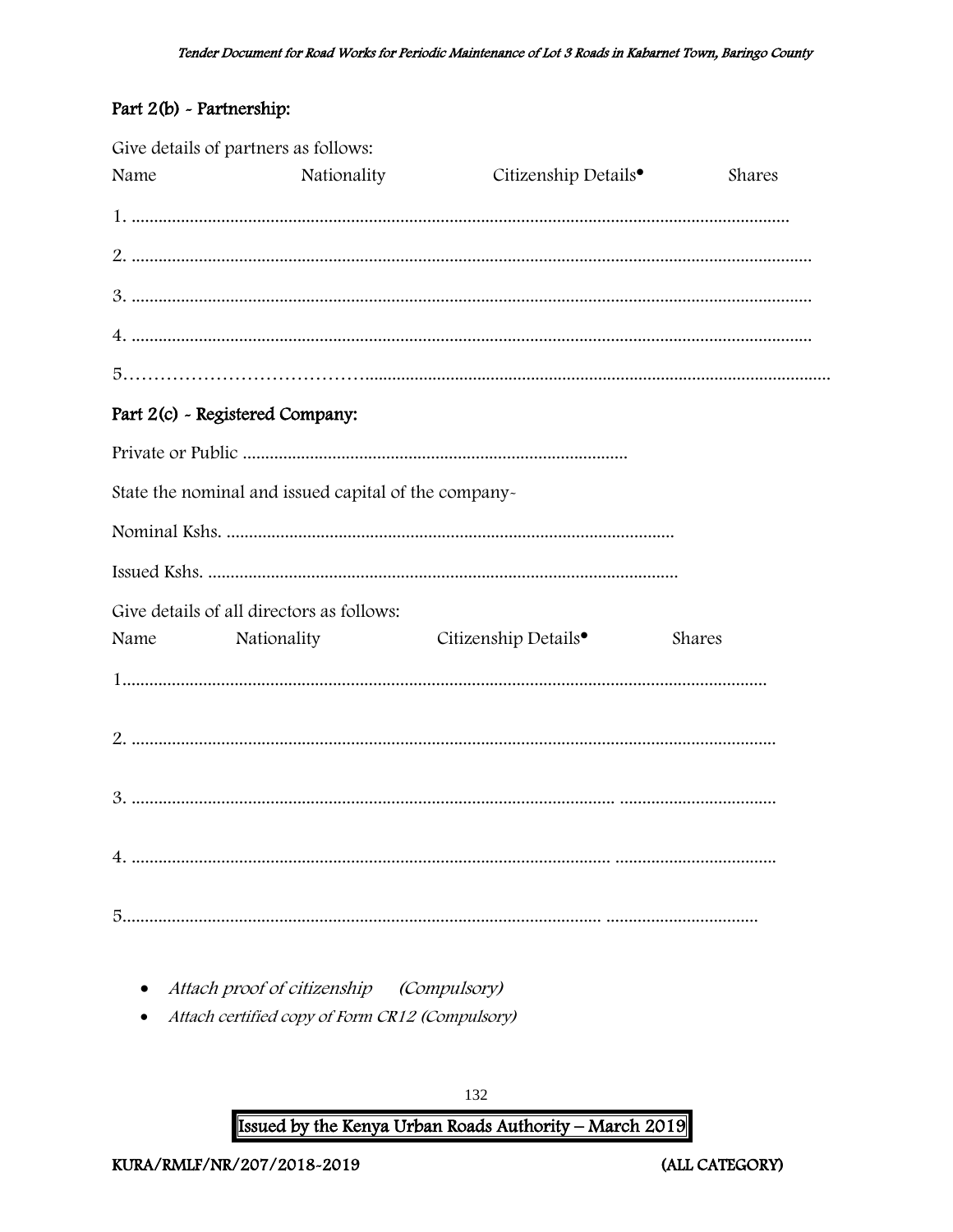# Part 3: Interest in the Firm:

Is there any person / persons in the Kenya Urban Roads Authority (KURA) who has interest in this firm? Yes /No\*\*………………………….

I certify that the information given above is correct.

............................... ..............................................................

Date Signature of Bidder

\*\* Delete as necessary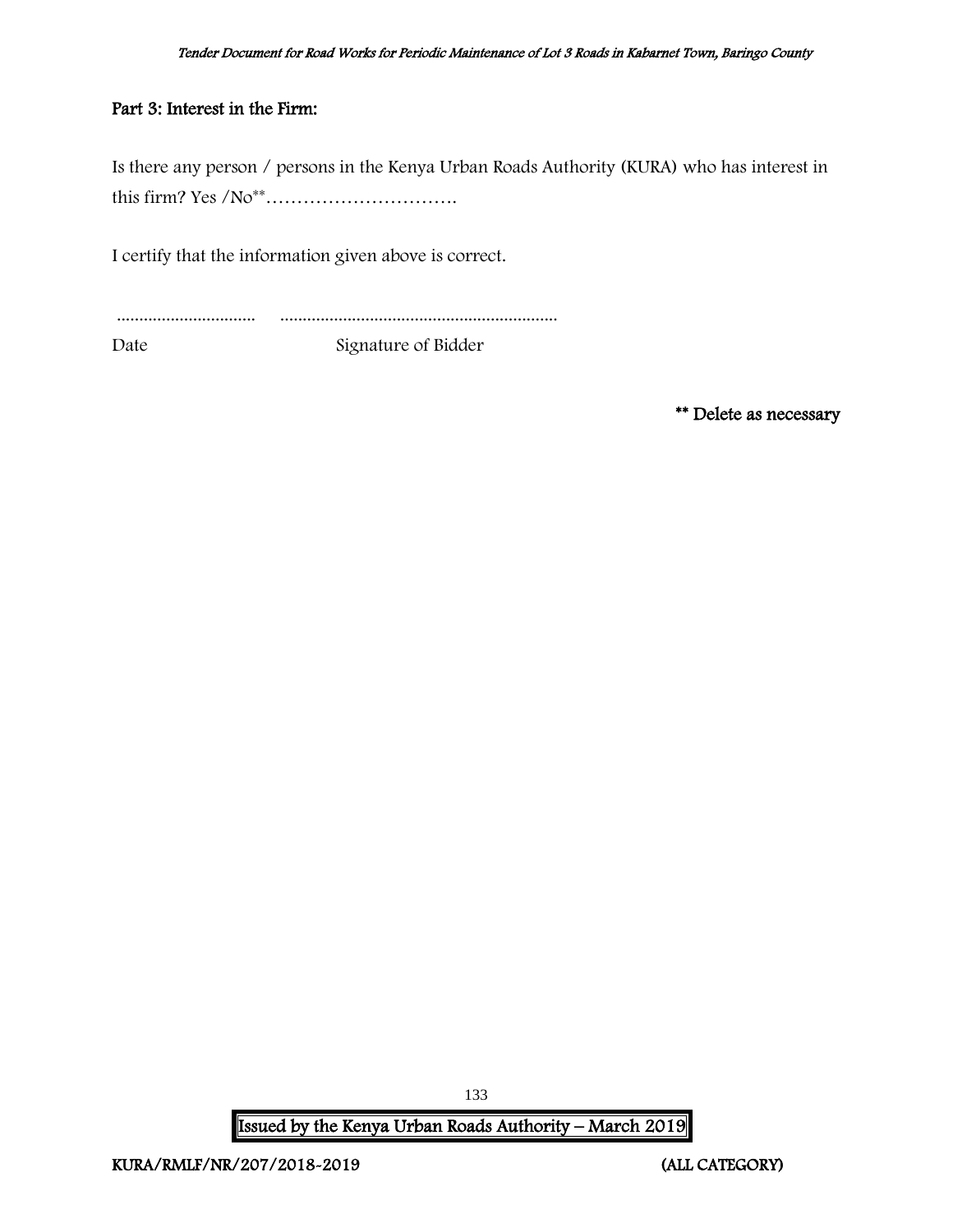# <span id="page-134-0"></span>SCHEDULE 2: FORM OF WRITTEN POWER OF ATTORNEY

The Bidder shall state here below the name(s) and address of his representative(s) who is/are authorized to receive on his behalf correspondence in connection with the Bid.

………………………………………………………….. (Name of Bidder's Representative in block letters)

………………………………………………………….. (Address of Bidder's Representative)

………………………………………………………….. (Signature of Bidder's Representative)

Alternate:

………………………………………………………….. (Name of Bidder's Representative in block letters)

………………………………………………………….. (Address of Bidder's Representative)

………………………………………………………………………… (Signature of Bidder's Representative)

\*To be filled by all Bidders.

\*Both representative and alternate must attach copy of National Identification card or Passport.

Issued by the Kenya Urban Roads Authority – March 2019

134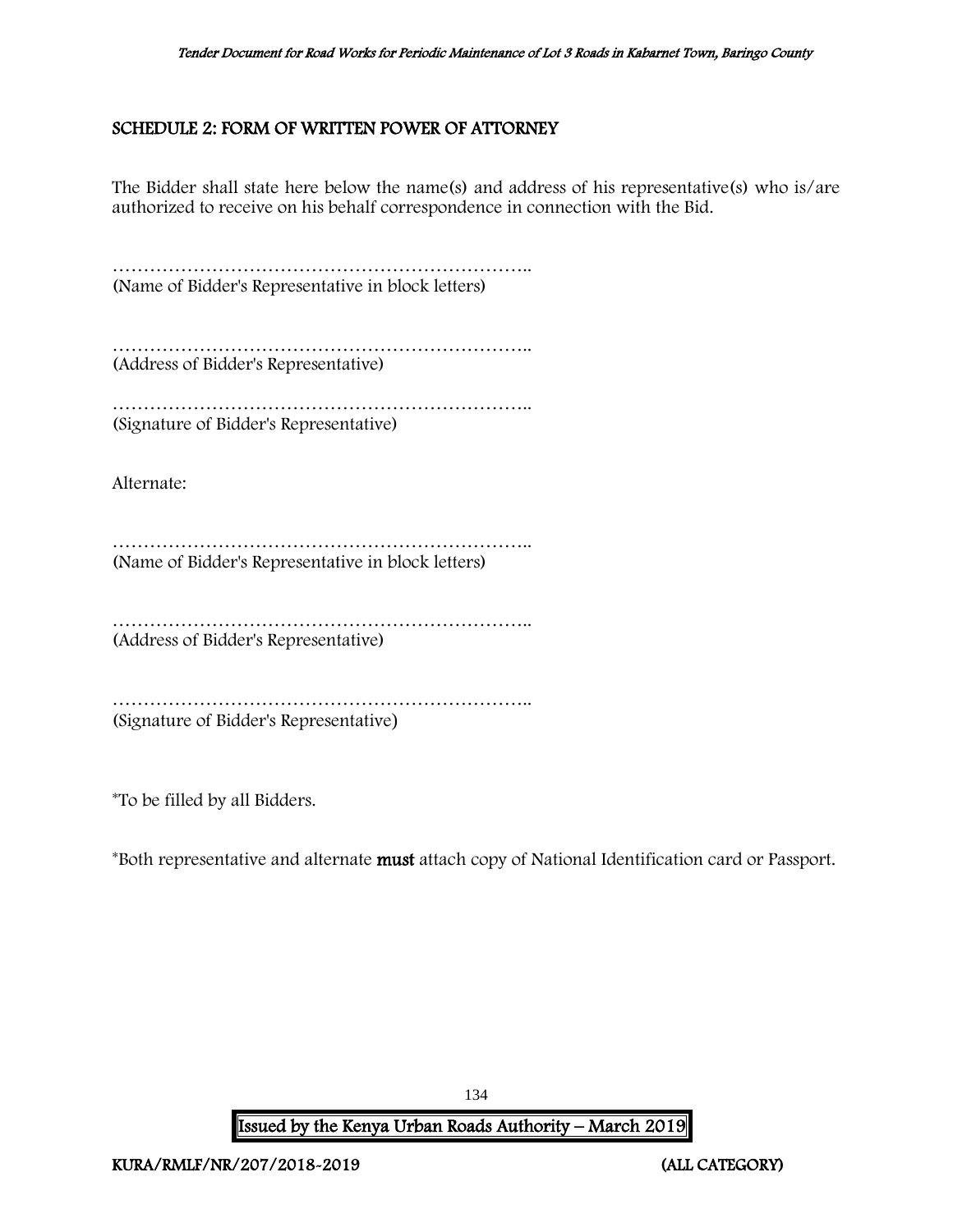# <span id="page-135-0"></span>SCHEDULE 3: CERTIFICATE OF BIDDER'S VISIT TO SITE

This is to certify that

[Name/s]……………………………………………………………………………………

………………………………………………………………….

Being the authorized representative/Agent of [Name of bidder]

…………………………………………………………………………………………………

…………………………………………………………………………………………………

participated in the organised inspection visit of the site of the works for the

# PERIODIC MAINTENANCE OF LOT 3 ROADS IN KABARNET TOWN, BARINGO COUNTY

held on………………………..day of……………………………20……………………….

| (Employer's Representative)         |               |
|-------------------------------------|---------------|
|                                     |               |
|                                     |               |
|                                     |               |
| (Name of Employer's Representative) | (Designation) |

NOTE: This form is to be completed at the time of the organized site visit.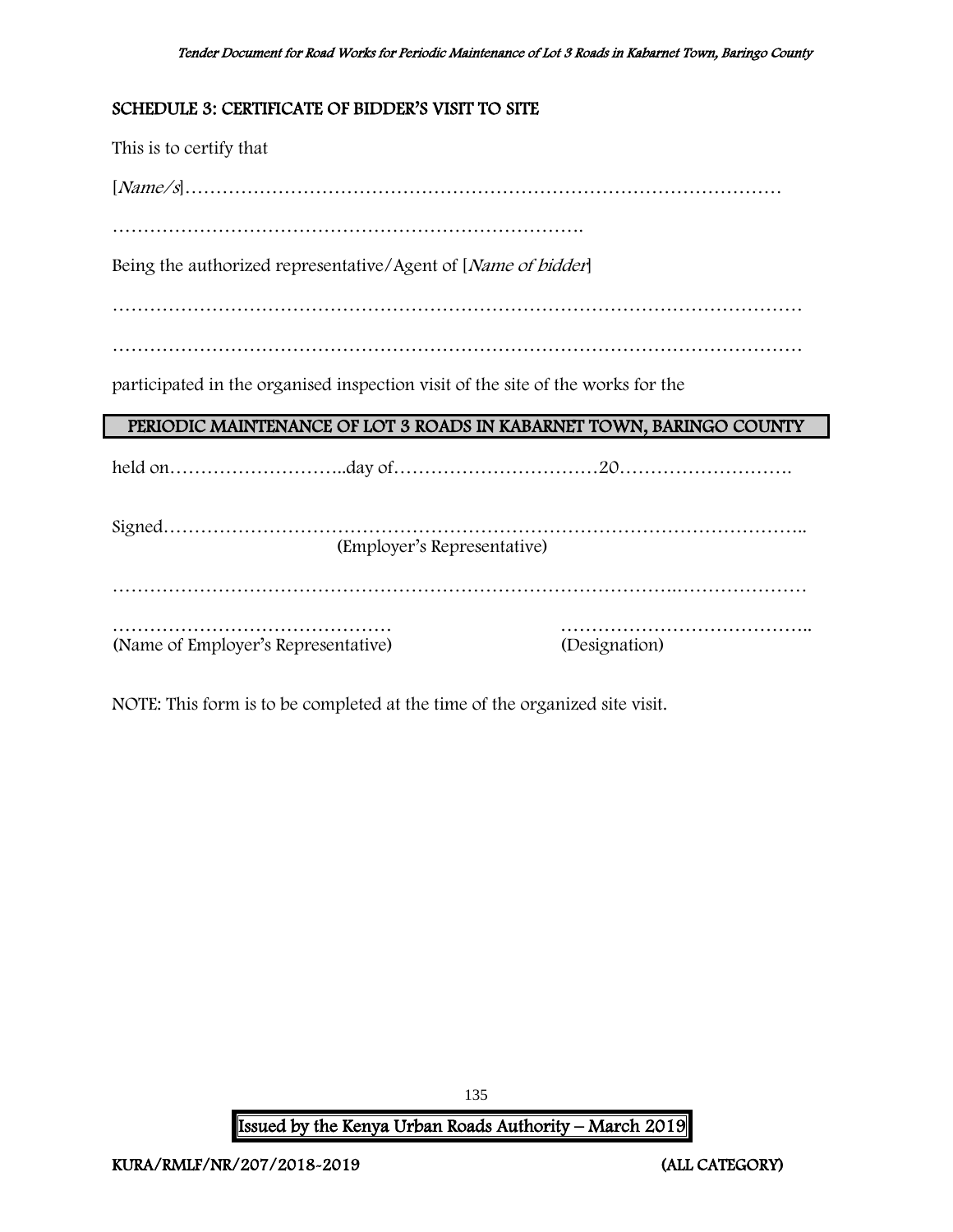| commence<br>Arrival on<br>Date of<br>Project<br>(Days<br>after                                                                                                                                                                                                                                                                     |                      |  |
|------------------------------------------------------------------------------------------------------------------------------------------------------------------------------------------------------------------------------------------------------------------------------------------------------------------------------------|----------------------|--|
| Rating<br>Power                                                                                                                                                                                                                                                                                                                    |                      |  |
| Imported<br>Owned,<br>Leased/                                                                                                                                                                                                                                                                                                      |                      |  |
| Sourc<br>$\circ$                                                                                                                                                                                                                                                                                                                   |                      |  |
| Imported)<br>Mombasa<br>Estimated<br>(If to be<br>Value<br>5H                                                                                                                                                                                                                                                                      |                      |  |
| Capacity<br>t or $m^3$                                                                                                                                                                                                                                                                                                             |                      |  |
| Used<br>New<br>or                                                                                                                                                                                                                                                                                                                  |                      |  |
| Manufactur<br>Year of<br>$\mathbf{o}$                                                                                                                                                                                                                                                                                              |                      |  |
| $rac{60}{h}$<br>ર્ષ્ટ જ                                                                                                                                                                                                                                                                                                            |                      |  |
| Descriptio<br>n Type,<br>Model,<br>Make                                                                                                                                                                                                                                                                                            |                      |  |
| SCHEDULE 4: MAJOR ITEMS OF CONSTRUCTION PLANT AND EQUIPMENT                                                                                                                                                                                                                                                                        |                      |  |
| The Bidder shall enter in this schedule all major items of plant and equipment which he<br>proposes to bring to site. Only reliable plant in good working order and suitable for the work<br>required of it shall be shown on this Schedule. Summary of the same shall be entered in Section<br>5: Qualification Criteria, Part 7. |                      |  |
| I certify that the above information is correct.                                                                                                                                                                                                                                                                                   |                      |  |
| (Signature of Bidder)                                                                                                                                                                                                                                                                                                              | . <b>.</b><br>(Date) |  |

# <span id="page-136-0"></span>SCHEDULE 4: MAJOR ITEMS OF CONSTRUCTION PLANT AND EQUIPMENT

136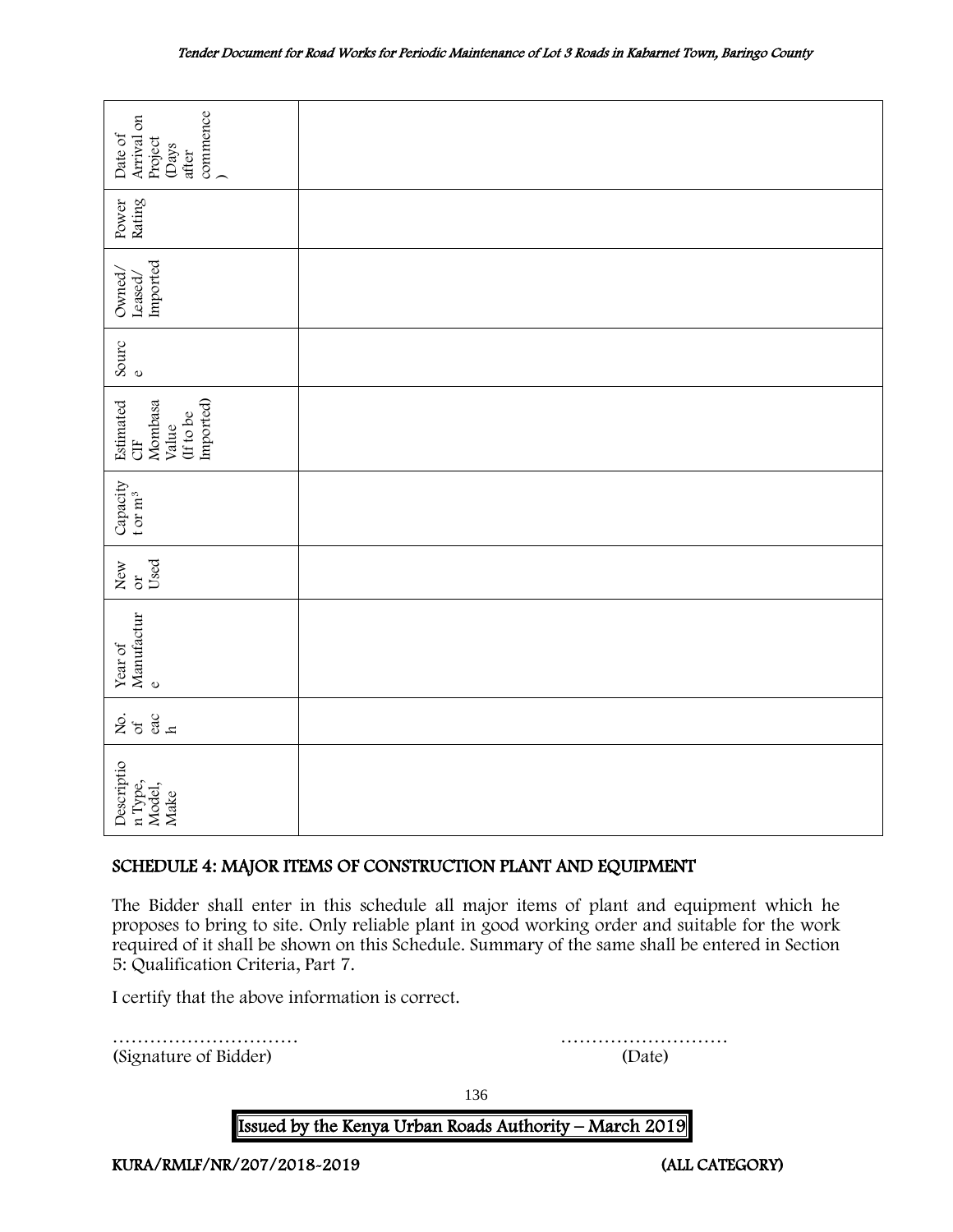# <span id="page-137-0"></span>SCHEDULE 5: KEY PERSONNEL

| <b>DESIGNATION</b> | <b>NAME</b> | <b>NATIONALITY</b> | SUMMARY OF QUALIFICATIONS AND<br><b>EXPERIENCE</b> |            |            |
|--------------------|-------------|--------------------|----------------------------------------------------|------------|------------|
|                    |             |                    | Qualifications                                     | General    | Specific   |
|                    |             |                    |                                                    | Experience | Experience |
|                    |             |                    |                                                    | (Yrs)      | (Yrs)      |
|                    |             |                    |                                                    |            |            |
| Headquarters       |             |                    |                                                    |            |            |
|                    |             |                    |                                                    |            |            |
| Partner/Director   |             |                    |                                                    |            |            |
| or other key staff |             |                    |                                                    |            |            |
| (give designation) |             |                    |                                                    |            |            |
|                    |             |                    |                                                    |            |            |
|                    |             |                    |                                                    |            |            |
| Site Office        |             |                    |                                                    |            |            |
|                    |             |                    |                                                    |            |            |
| 1. Site Agent      |             |                    |                                                    |            |            |
|                    |             |                    |                                                    |            |            |
| 2. Site Surveyor   |             |                    |                                                    |            |            |
|                    |             |                    |                                                    |            |            |
|                    |             |                    |                                                    |            |            |
| 3. Foreman         |             |                    |                                                    |            |            |
|                    |             |                    |                                                    |            |            |
|                    |             |                    |                                                    |            |            |
|                    |             |                    |                                                    |            |            |

Note: The Bidder shall list in this schedule the key personnel he will employ from the Contractor's headquarters and from the Contractor's site office to direct and execute the work together with their qualifications, experience, position held and nationality in accordance with Clause 15.2 and 16.3 of the Conditions of Contract Part II (where required, use separate sheets to add extra data for column 4). Bidders shall attach certified copies of academic certificates, and CVs of all key staff.

I certify that the above information is correct.

………………………… ……………………… (Signature of Bidder) (Date)

137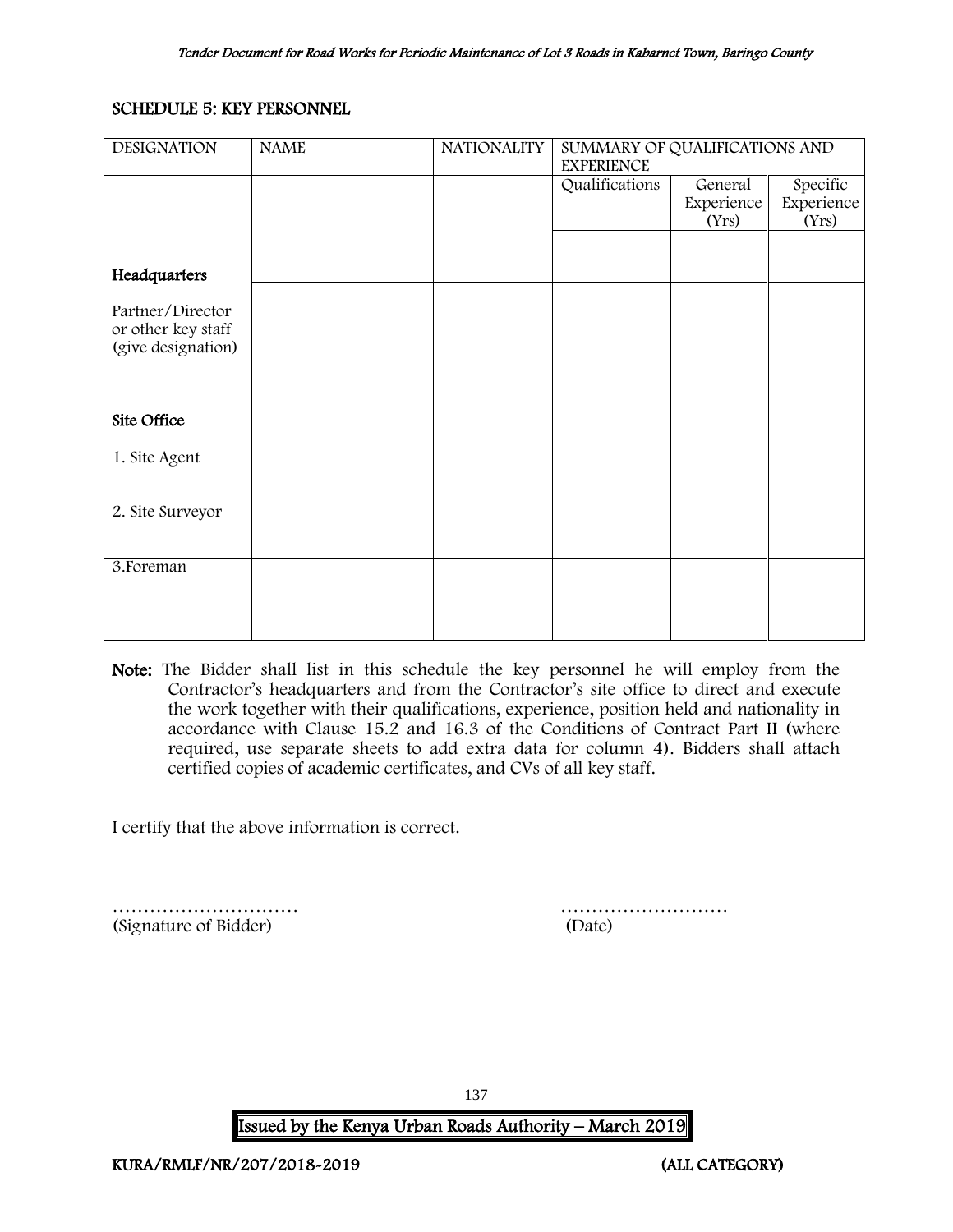# <span id="page-138-0"></span>SCHEDULE 6: SCHEDULE OF ROADWORKS CARRIED OUT BY THE BIDER IN THE LAST THREE **YEARS**

#### SCHEDULE 6A: COMPLETED WORKS

| DESCRIPTION OF WORKS | ----<br>NAME OF CLIENT | VALUE OF<br>WORKS (KSHS) * | YEAR COMPLETED/<br><b>REMARKS</b> |
|----------------------|------------------------|----------------------------|-----------------------------------|
|                      |                        |                            |                                   |
|                      |                        |                            |                                   |
|                      |                        |                            |                                   |
|                      |                        |                            |                                   |
|                      |                        |                            |                                   |
|                      |                        |                            |                                   |
|                      |                        |                            |                                   |
|                      |                        |                            |                                   |
|                      |                        |                            |                                   |
|                      |                        |                            |                                   |
|                      |                        |                            |                                   |
|                      |                        |                            |                                   |
|                      |                        |                            |                                   |
|                      |                        |                            |                                   |
|                      |                        |                            |                                   |
|                      |                        |                            |                                   |
|                      |                        |                            |                                   |

Note: Bidders shall attach certified copies of letters of award (for each listed project), certified copies of completion certificates.

I certify that the above works were successfully carried out by this Bidder.

………………………… ………………………

(Signature of Bidder) (Date) \* Value in KShs using Central Bank of Kenya mean exchange rate at a reference date 7 days before date of BID opening

138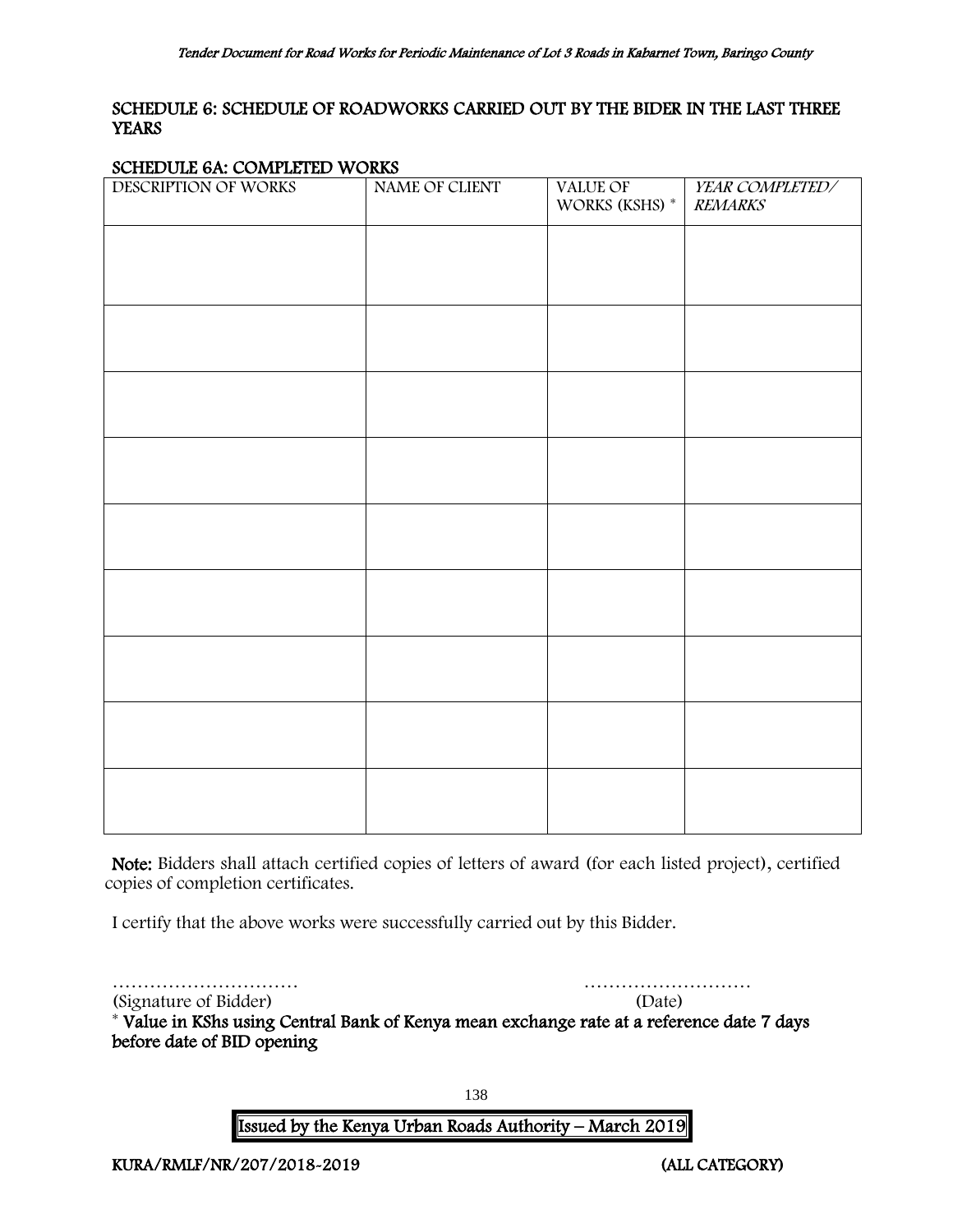#### SCHEDULE 6B: NON-COMPLETED WORKS BEYOND COMPLETION DATE

| DESCRIPTION OF WORKS | NAME OF CLIENT | VALUE OF<br>WORKS (KSHS) * | YEAR COMPLETED/<br><b>REMARKS</b> |
|----------------------|----------------|----------------------------|-----------------------------------|
|                      |                |                            |                                   |
|                      |                |                            |                                   |
|                      |                |                            |                                   |
|                      |                |                            |                                   |
|                      |                |                            |                                   |
|                      |                |                            |                                   |
|                      |                |                            |                                   |
|                      |                |                            |                                   |
|                      |                |                            |                                   |
|                      |                |                            |                                   |
|                      |                |                            |                                   |
|                      |                |                            |                                   |
|                      |                |                            |                                   |
|                      |                |                            |                                   |
|                      |                |                            |                                   |
|                      |                |                            |                                   |

Note: Bidders shall attach certified copies of letters of award (for each listed project), certified evidence for executed works for non-completed projects e.g. copy of recent payment certificate.

I certify that the above works were successfully carried out by this Bidder.

|                       | .      |
|-----------------------|--------|
| (Signature of Bidder) | (Date) |

| (Signature of Bidder) | (Date) |
|-----------------------|--------|

\* Value in KShs using Central Bank of Kenya mean exchange rate at a reference date 7 days before date of BID opening

139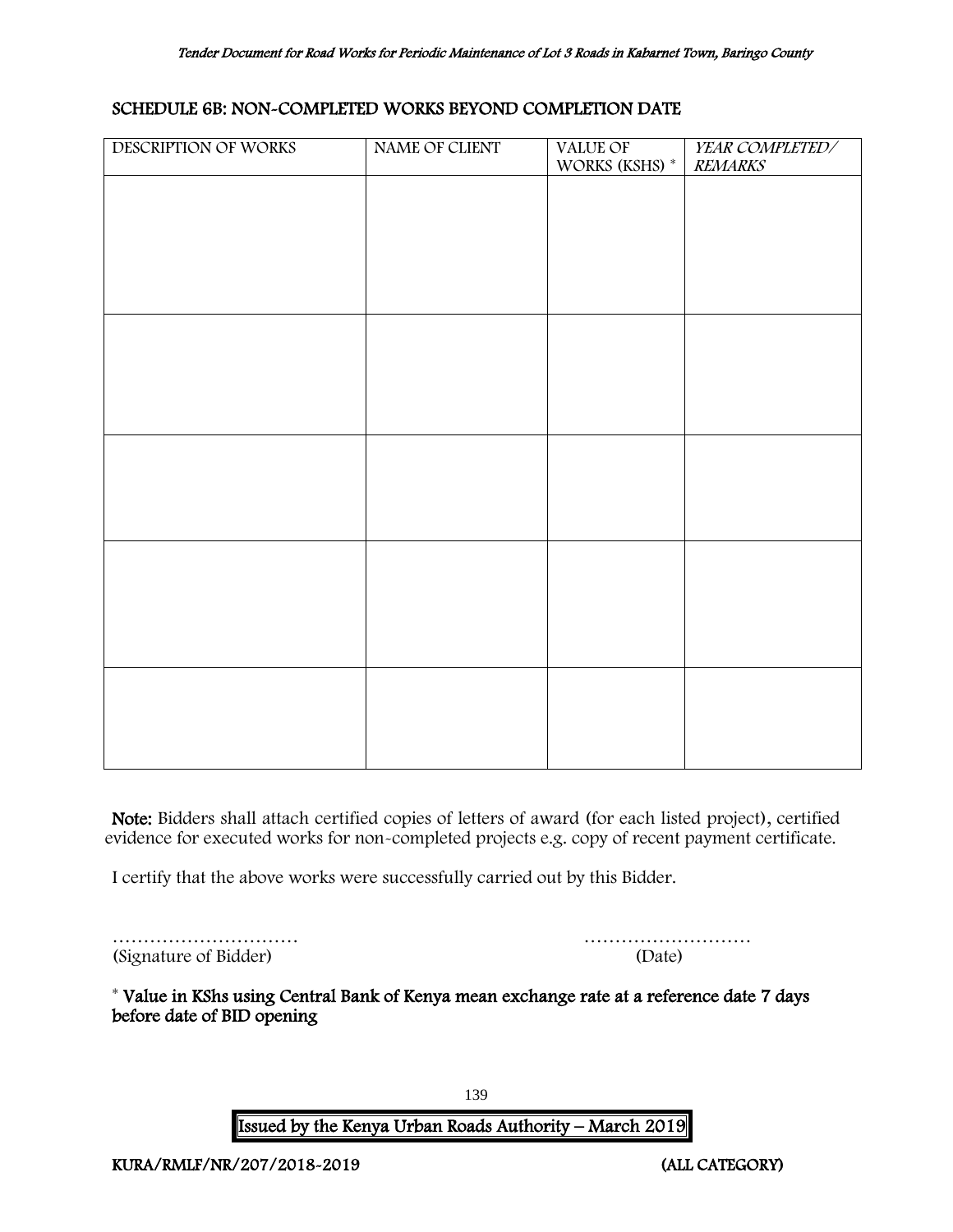# SCHEDULE 6C: SPECIFIC EXPERIENCE

| DESCRIPTION OF WORKS | NAME OF CLIENT | VALUE OF<br>WORKS (KSHS) $^\ast$ | YEAR COMPLETED/<br><b>REMARKS</b> |
|----------------------|----------------|----------------------------------|-----------------------------------|
|                      |                |                                  |                                   |
|                      |                |                                  |                                   |
|                      |                |                                  |                                   |
|                      |                |                                  |                                   |
|                      |                |                                  |                                   |
|                      |                |                                  |                                   |
|                      |                |                                  |                                   |
|                      |                |                                  |                                   |
|                      |                |                                  |                                   |
|                      |                |                                  |                                   |
|                      |                |                                  |                                   |
|                      |                |                                  |                                   |
|                      |                |                                  |                                   |
|                      |                |                                  |                                   |
|                      |                |                                  |                                   |
|                      |                |                                  |                                   |

Note: Bidders shall attach certified copies of letters of award (for each listed project), certified evidence for executed works for non-completed projects e.g. copy of recent payment certificate.

I certify that the above works were successfully carried out by this Bidder.

|                       | .      |
|-----------------------|--------|
| (Signature of Bidder) | (Date) |

| (Signature of Bidder) | (Date) |
|-----------------------|--------|

<span id="page-140-0"></span>\* Value in KShs using Central Bank of Kenya mean exchange rate at a reference date 7 days before date of BID opening

140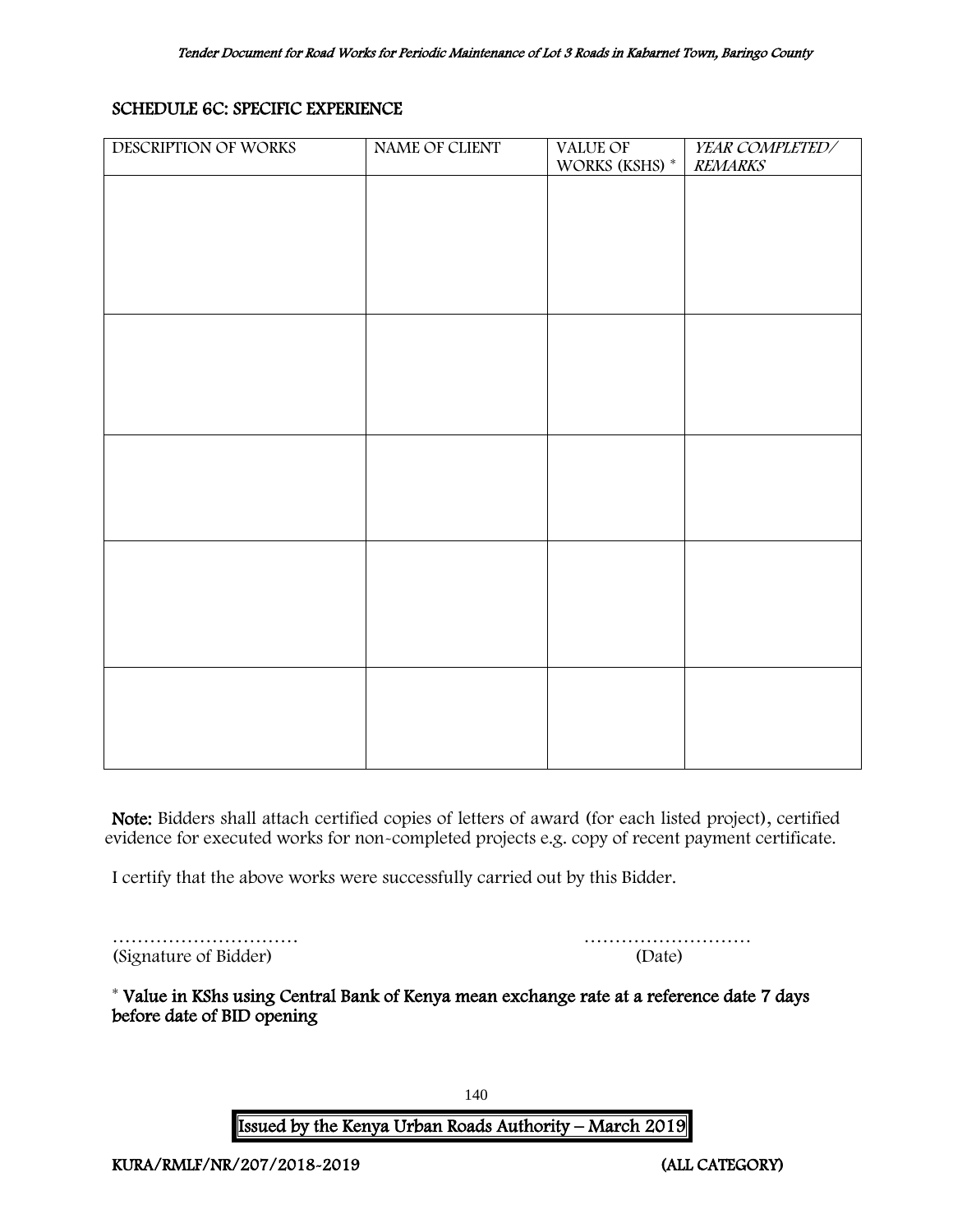#### SCHEDULE 7: SCHEDULE OF ONGOING PROJECTS

| DESCRIPTION OF<br><b>WORKS</b> | NAME OF<br><b>CLIENT</b> | DATE OF<br>COMMENC<br><b>EMENT</b> | DATE OF<br>COMPLETION | VALUE OF<br>WORKS (KSHS) | <b>VALUE</b><br>COMPLETED<br>UP TO DATE<br>$\%$ | <b>PHYSICALLY</b><br>COMPLETED<br>UP TO DATE<br>% |
|--------------------------------|--------------------------|------------------------------------|-----------------------|--------------------------|-------------------------------------------------|---------------------------------------------------|
|                                |                          |                                    |                       |                          |                                                 |                                                   |
|                                |                          |                                    |                       |                          |                                                 |                                                   |
|                                |                          |                                    |                       |                          |                                                 |                                                   |
|                                |                          |                                    |                       |                          |                                                 |                                                   |
|                                |                          |                                    |                       |                          |                                                 |                                                   |
|                                |                          |                                    |                       |                          |                                                 |                                                   |

Note: 1. Bidders shall attach certified copies of letters of award (for each listed project) and any certified evidence for executed works e.g copy of recent payment certificate.

2. Bidders must indicate all their on-going works as at the time of bidding. Any nondisclosure shall constitute non-responsiveness)

I certify that the above works are being carried out by me and that the above information is correct.

<span id="page-141-0"></span>(Signature of Bidder) (Date)

………………………… ………………………

141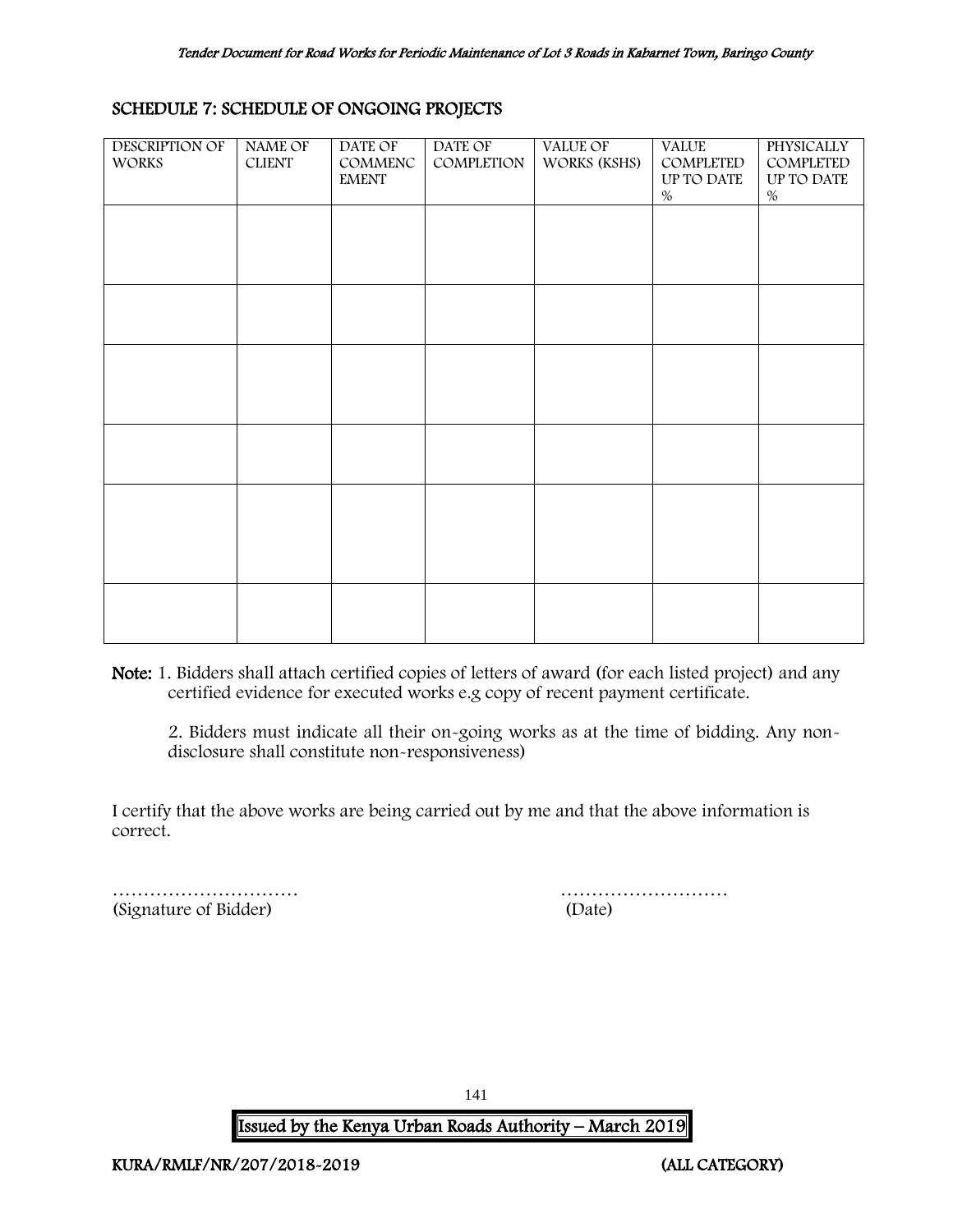#### SCHEDULE 8: FINANCIAL STANDING

- 1 Submit copies of audited profit and loss statements and balance sheet for the last two calendar years and estimated projection for the next two years with certified English translation where appropriate.
- 2 Give turnover figures for each of the last two (2) financial years. Quote in millions and decimal thereof.

|                               | Year 1(2016) | Year 2(2017) |
|-------------------------------|--------------|--------------|
|                               | Ksh.         | Ksh.         |
| Road works                    |              |              |
| Other civil Engineering works |              |              |
| Other (specify)               |              |              |
| Total                         |              |              |

### SUMMARY OF ASSETS AND LIABILTIES OF THE AUDITED FINANCIAL STATEMENTS OF THE LAST TWO (2) FINANCIAL YEARS.

|                              | Year 1(2016) | Year 2(2017) |
|------------------------------|--------------|--------------|
|                              | KShs.        | KShs.        |
| 1. Total Assets              |              |              |
| 2. Current Assets            |              |              |
| 3. Bank Credit Line Value    |              |              |
| 4. Total Liabilities         |              |              |
| 5. Current Liabilities       |              |              |
| 6. Net Worth $(1-4)$         |              |              |
| 7. Working capital $(2+3-4)$ |              |              |

(a) Name/Address of Commercial Bank providing credit line

……………………………………………………………………………………………… ………………………………………………………………………………………………

(b) Total amount of credit line KShs………………………………………………

Attach a certified copy of Undertaking of the Bank to provide the credit.

(c) Attach bank statements for the last six (6) months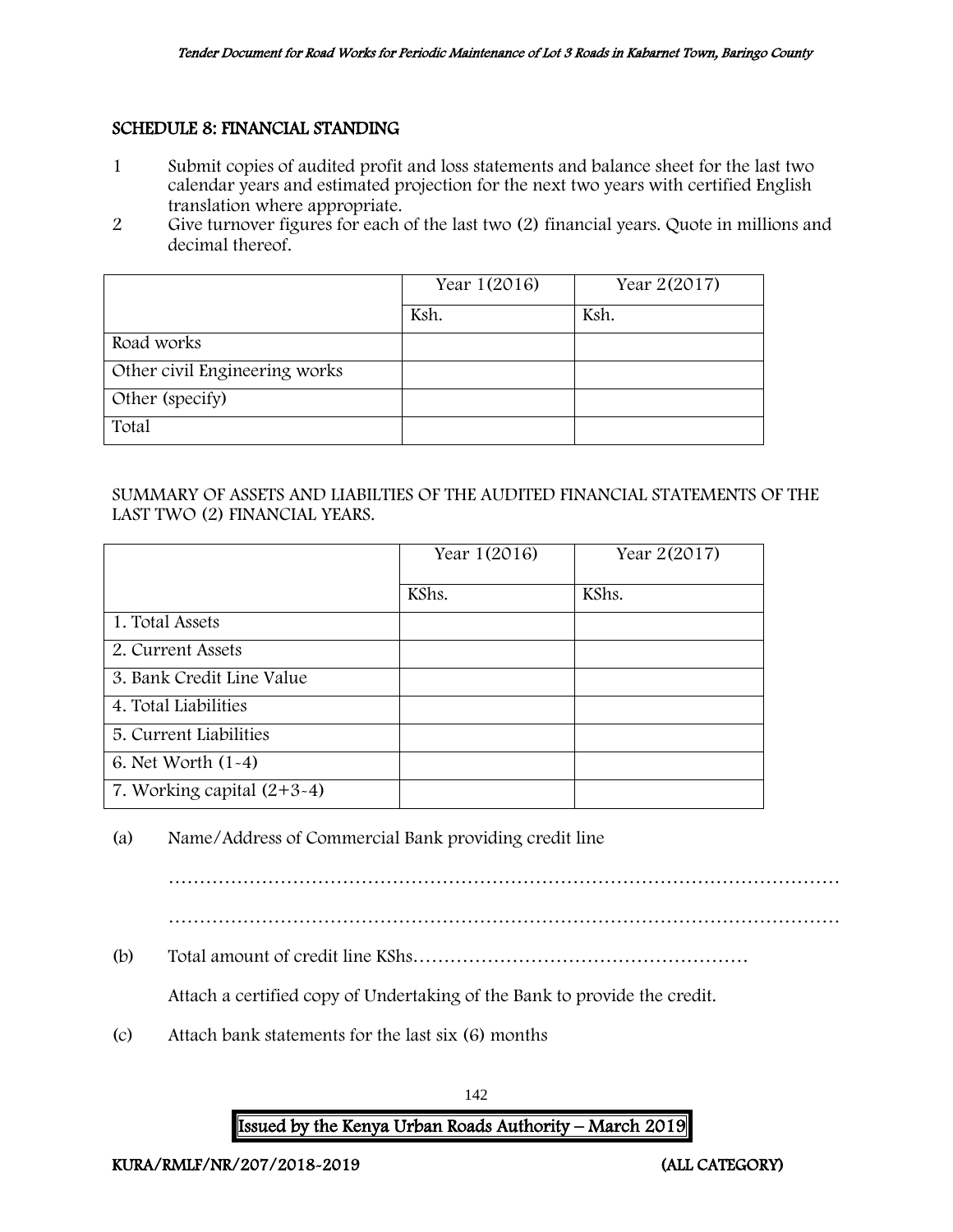# <span id="page-143-0"></span>SCHEDULE 9: OTHER SUPPLEMENTARY INFORMATION

Financial reports for the last three years, balance sheets, profit and loss statements, auditors' reports etc. List them below and attach copies. ………………………………………………………………………………………………… ………………………………………………………………………………………………… ………………………………………………………………………………………………… Evidence of access to financial resources to meet the qualification requirements. Cash in hand, lines of credit etc. List below and attach copies of supporting documents ………………………………………………………………………………………………… …………………………………………………………………………………………………. …………………………………………………………………………………………………. ………………………………………………………………………………………………… Name, address, telephone, telex, fax numbers and email of the Bidders Bankers who may provide reference if contacted by the Contracting Authority. ………………………………………………………………………………………………. ………………………………………………………………………………………………. I certify that the above information is correct. ……………………………. …………………………………….. Date Signature of Bidder

(To be signed by authorized representative and officially stamped)

143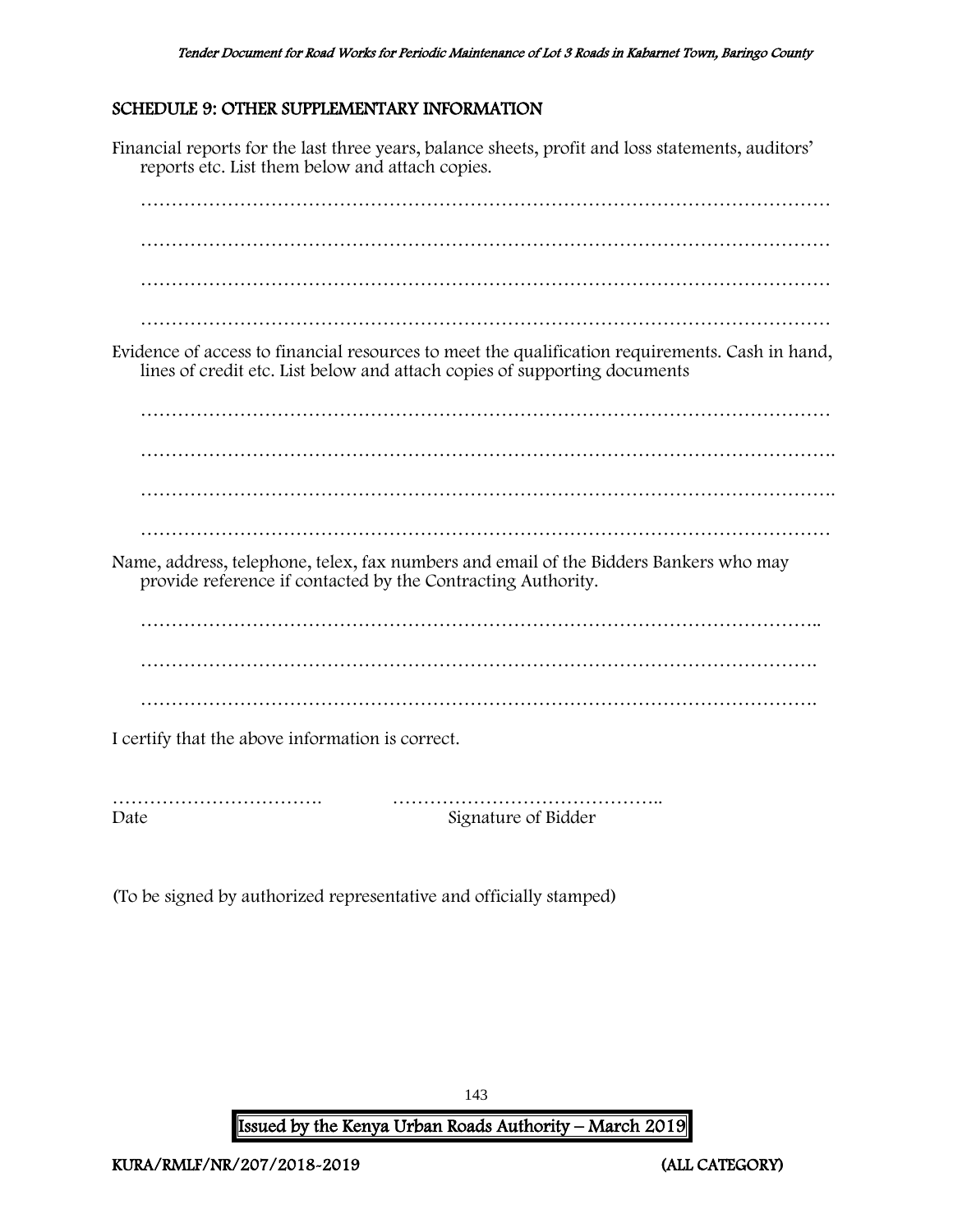## SCHEDULE 10: LITIGATION HISTORY FORM

Information on current litigation in which the Bidder is involved.

| <b>OTHER PARTY (IES)</b> | <b>CAUSE OF DISPUTE</b> | AMOUNT INVOLVED (KSHS) |
|--------------------------|-------------------------|------------------------|
|                          |                         |                        |
|                          |                         |                        |
|                          |                         |                        |
|                          |                         |                        |
|                          |                         |                        |

I certify that the above information is correct.

| Date | Signature of Bidder |
|------|---------------------|

(To be signed by authorized representative and officially stamped)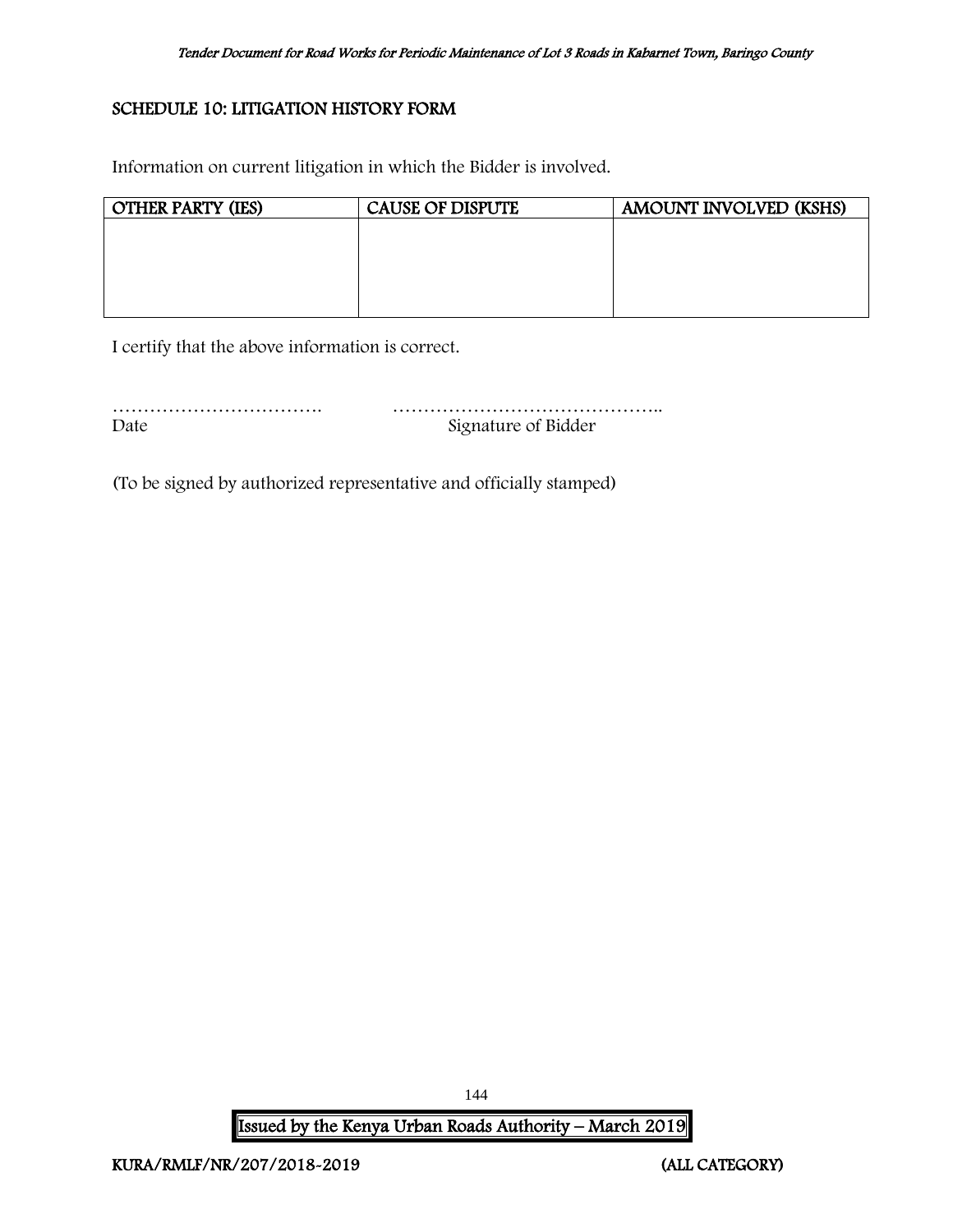### SCHEDULE 11: DECLARATION FORM FOR BANKRUPT OR INSOLVENT AND DEBARMENT

Date

To

The Kenya Urban Roads Authority

P.O Box 41727 – 00100,

IKM Place, 5th Ngong Ave, Nairobi,

KENYA.

Ladies and Gentlemen,

The Tenderer i.e. (full name and complete physical and postal address)

………………………………………………………………………………………………………

………………………………………………………………………………………………………

……………………declare the following: -

a) That I/ We have not been debarred from participating in public procurement by anybody, institution or person.

b) That I/ We have not been involved in and will not be involved in corrupt and fraudulent practices regarding public procurement anywhere.

c) That I/ We are not insolvent, in receivership, bankrupt or in the process of being wound up and is not the subject of legal proceedings relating to the foregoing.

d) That I/We are not under any ongoing investigation by the Ethics and Anti-Corruption Commission (EACC) for any corrupt and/or economic crimes or practices.

e) That I/ We are not associated with any other Tenderer participating in this Tender.

f) That I/We do hereby confirm that all the information given in this tender is accurate, factual and true to the best of our knowledge.

Yours sincerely,

……………………………………………………

Name of Tenderer

………………………………………………………………………………..

Signature of duly authorised person signing the Tender

…………………………………………………………………………..

Name and Capacity of duly authorised person signing the Tender

………………………………………

Stamp or Seal of Tenderer

145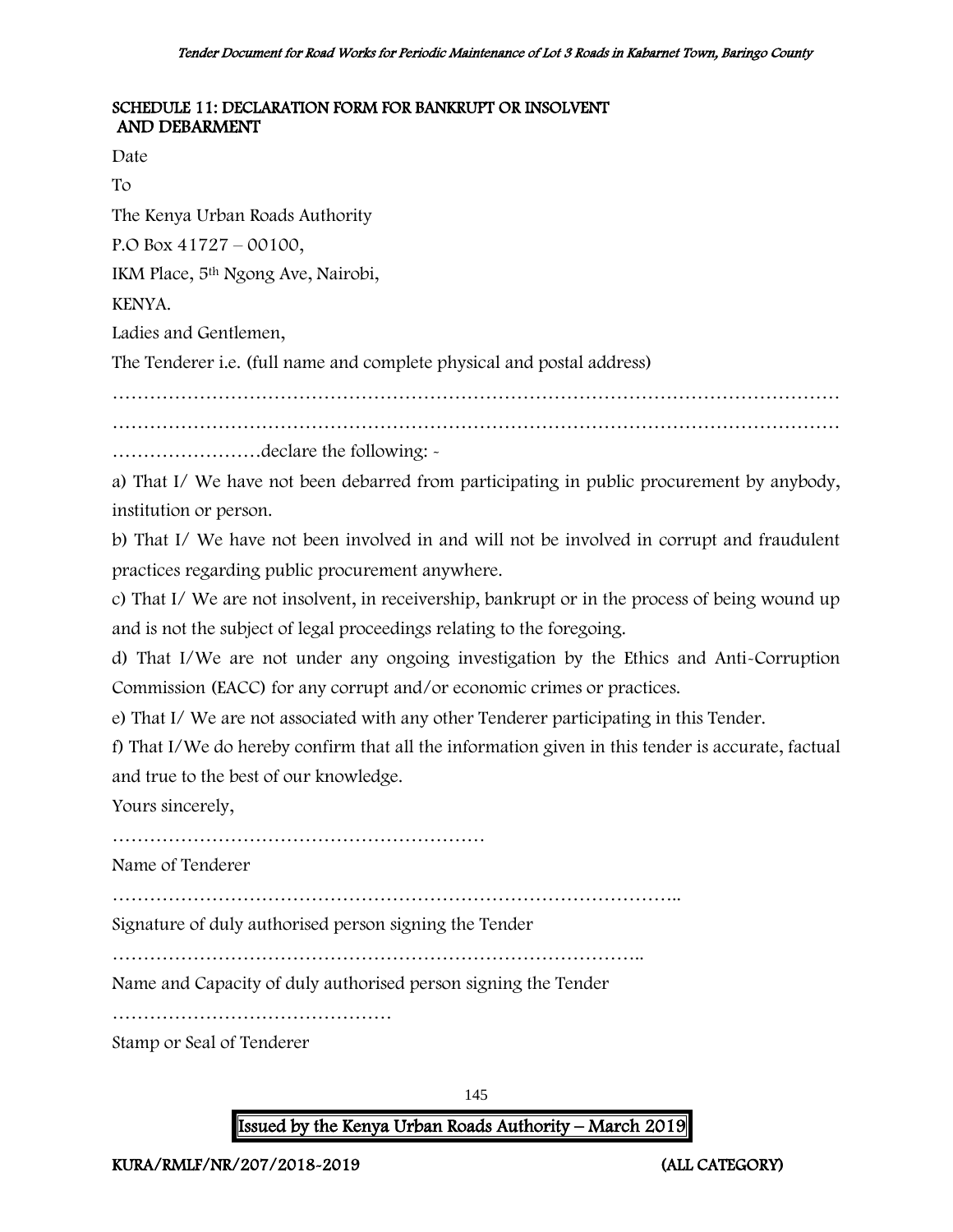## SCHEDULE 12: ANTI CORRUPTION DECLARATION / COMMITMENT / PLEDGE FORM

I/We …………………………………………………………………………… of Post Office Box …………………………………………………………. declare that I/ We recognize that Public Procurement is based on a free, fair and competitive tendering process which should not be open to abuse.

I/We ……………………………………………………………………….. Declare that I/We will not offer or facilitate, directly or indirectly, any inducement or reward to any public officer, their relations or business associates, in connection with tender No.

………………………………………………. for or in the subsequent performance of the contract if I/We am/are successful.

Signed by ……………………………… C.E.O. or Authorized

Representative. Name ……………………………………………..

Designation………………………………..

Signature…………………………………….

Date………………………………………..

In case of sub-contracting

Signed by ………………………………….. CEO of the firm to be subcontracted Name…………………………………………… Designation…………………………………….. Signature…………………………………. Date………………………………………..

146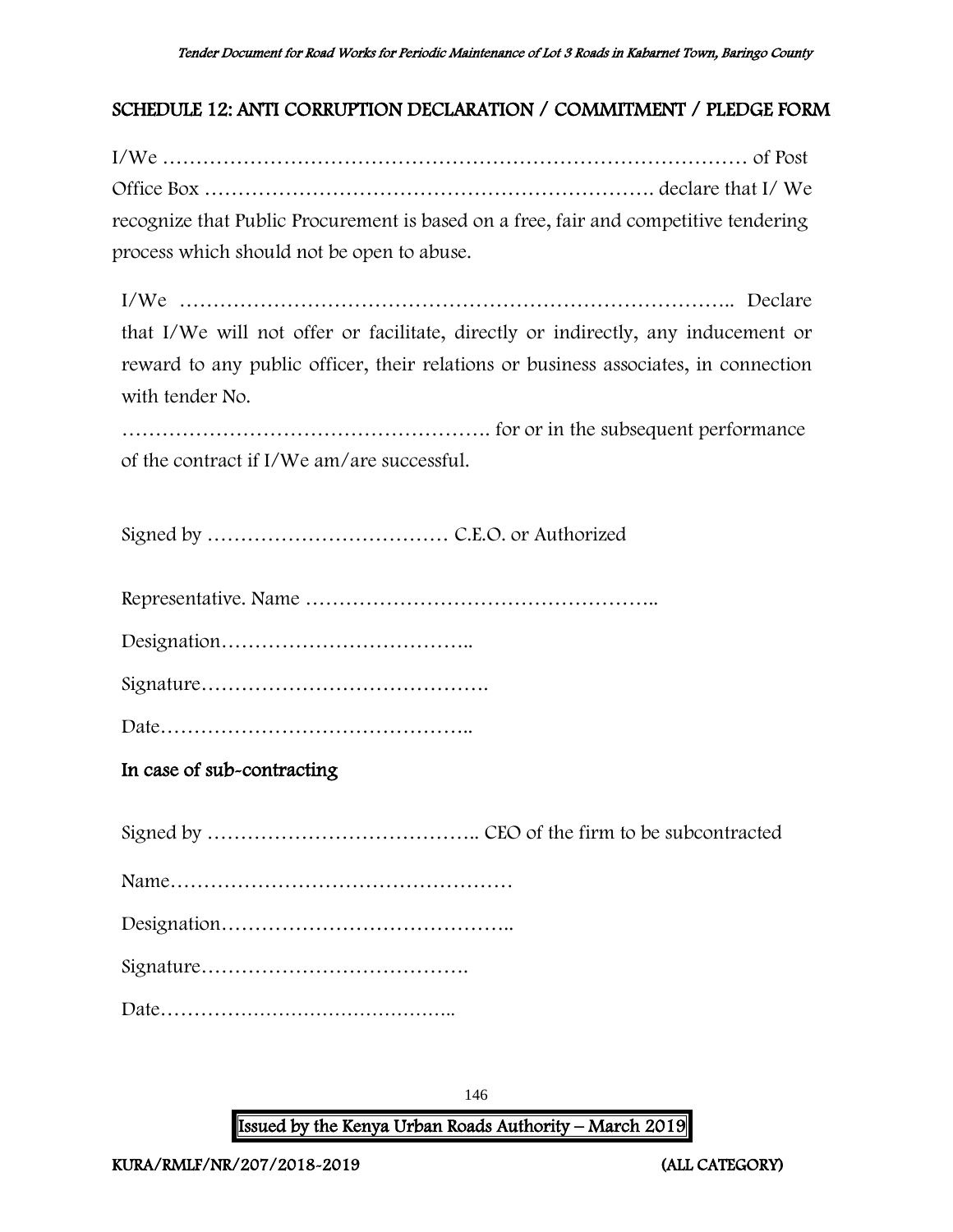# SECTION XII: FORM OF AGREEMENT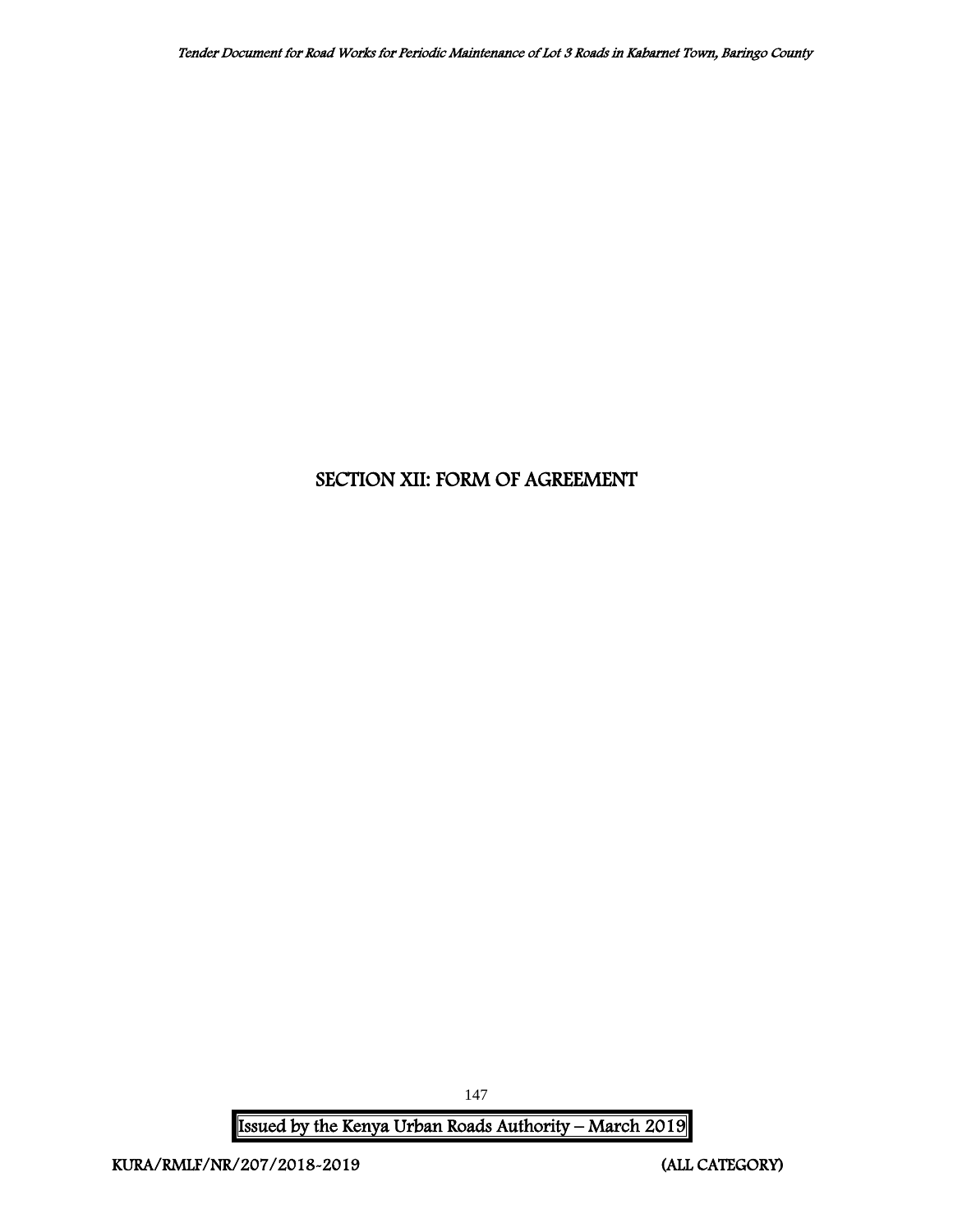## FORM OF AGREEMENT

\*\*(To be signed after the award of a contract)

THIS AGREEMENT is made on the …………………… day of …………………. 20 …………… between the Kenya Urban Roads Authority of P. O. Box 41727-00100, Nairobi, Kenya hereinafter called "the

Employer" of the one part and M/S ................................................................................. (Contractor) of P. O . .................................................... (address) hereinafter called "the Contractor" of the other part.

WHEREAS the Employer is desirous that certain works should be executed, viz.

### PERIODIC MAINTENANCE OF LOT 3 ROADS IN KABARNET TOWN, BARINGO COUNTY; CONTRACT NO. KURA/RMLF/NR/207/2018-2019

and has a Contract with the Contractor for the execution completion and maintenance of such works in the region NOW THIS AGREEMENT WITNESSETH as follows:

In this agreement words and expressions shall have the same meanings as are respectively assigned to them in the Conditions of Contract hereinafter referred to.

The following document shall be deemed to form and be read and construed as part of this Agreement, viz.:

- The form of bid dated………………………….
- The Conditions of Contract (FIDIC IV) Part 2
- The Conditions of Contract (FIDIC IV) Part 1
- The Special Specification
- The Standard Specifications
- The Priced Bill of Quantities
- The Letter of Award and Acceptance
- Schedules of Supplementary Information
- -The Drawings
- -Other documents as may be agreed and listed

All aforesaid documents are hereinafter referred to as "The Contract".

In consideration of the payment to be made by the Employer to the Contractor, the Contractor hereby covenants with the Employer to execute, complete and maintain the works in conformity in all respects with the provisions of the Contract.

The Employer hereby covenants to pay the Contractor in consideration of the execution, completion and maintenance of the works the Contract Price at the times and in the manner prescribed by the Contract.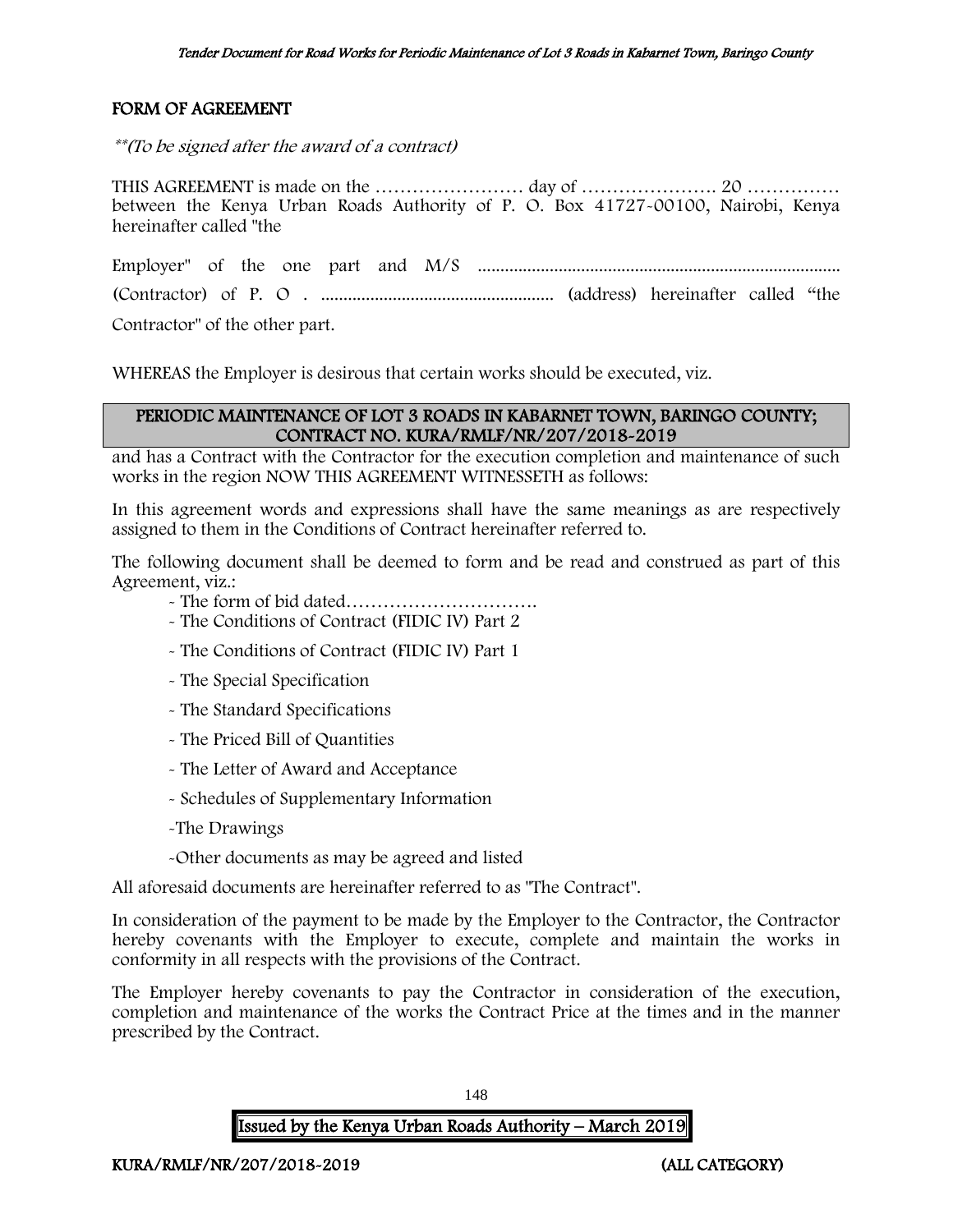IN WITNESS WHEREOF the parties have hereunto set their respective hands on the day and year first above written.

#### SIGNED SEALED AND DELIVERED

| By the said Employer:   | (Director General, Kenya Urban Roads Authority)<br>For and on behalf of the said Employer |
|-------------------------|-------------------------------------------------------------------------------------------|
| In the presence of:     | (Name and Designation of Witness)                                                         |
|                         | (Signature of Witness)                                                                    |
|                         | (Address Of witness)                                                                      |
|                         |                                                                                           |
| By the said Contractor: | (Signature)                                                                               |
|                         | .<br>(Name of the Director)                                                               |
| In the presence of:     | (Name and Designation of Witness)                                                         |

……………………………………………………….. (Signature of Witness)

………………………………………………………………… (Address Of witness)

149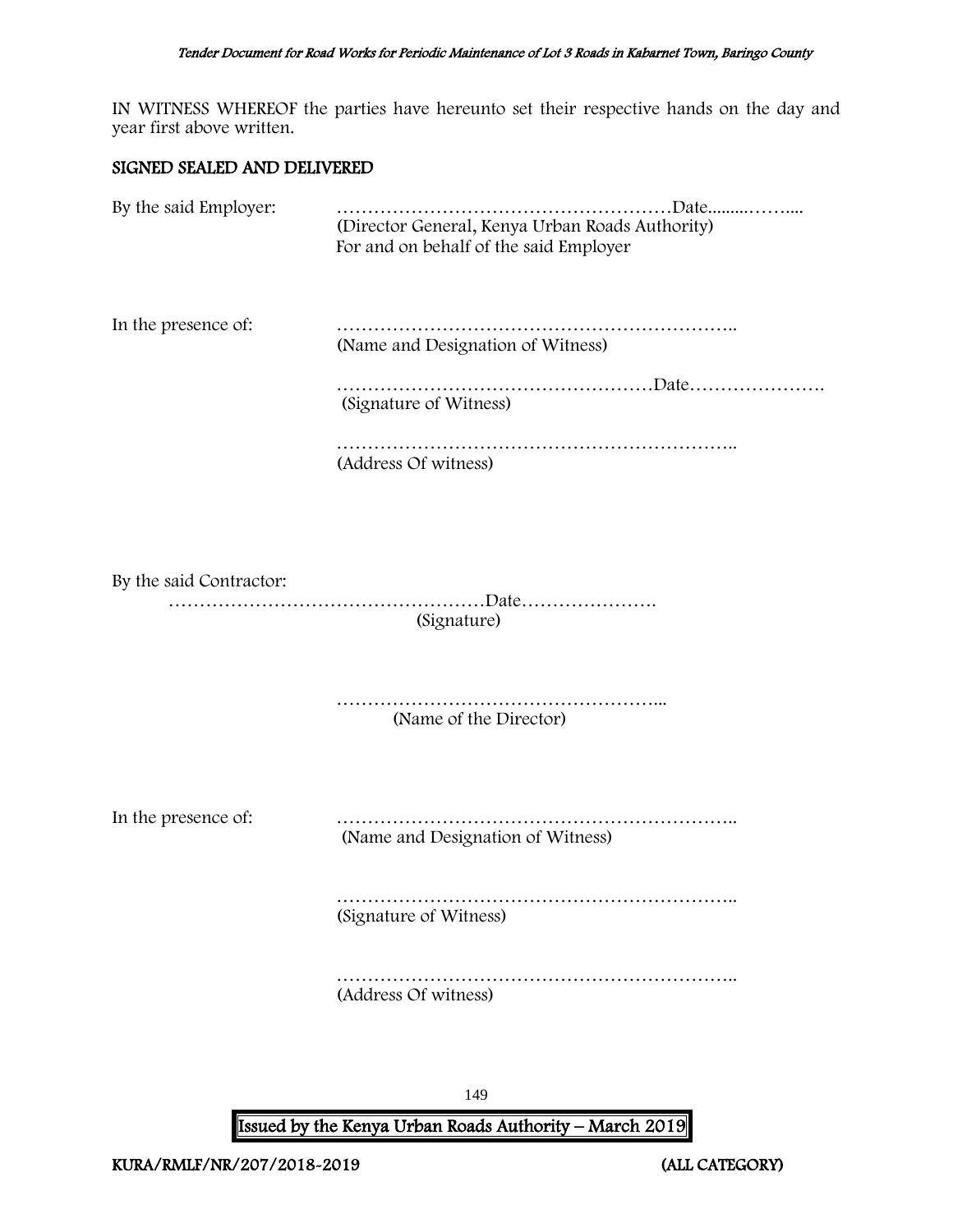# SECTION XIII: FORM OF PERFORMANCE BANK GUARANTEE (UNCONDITIONAL)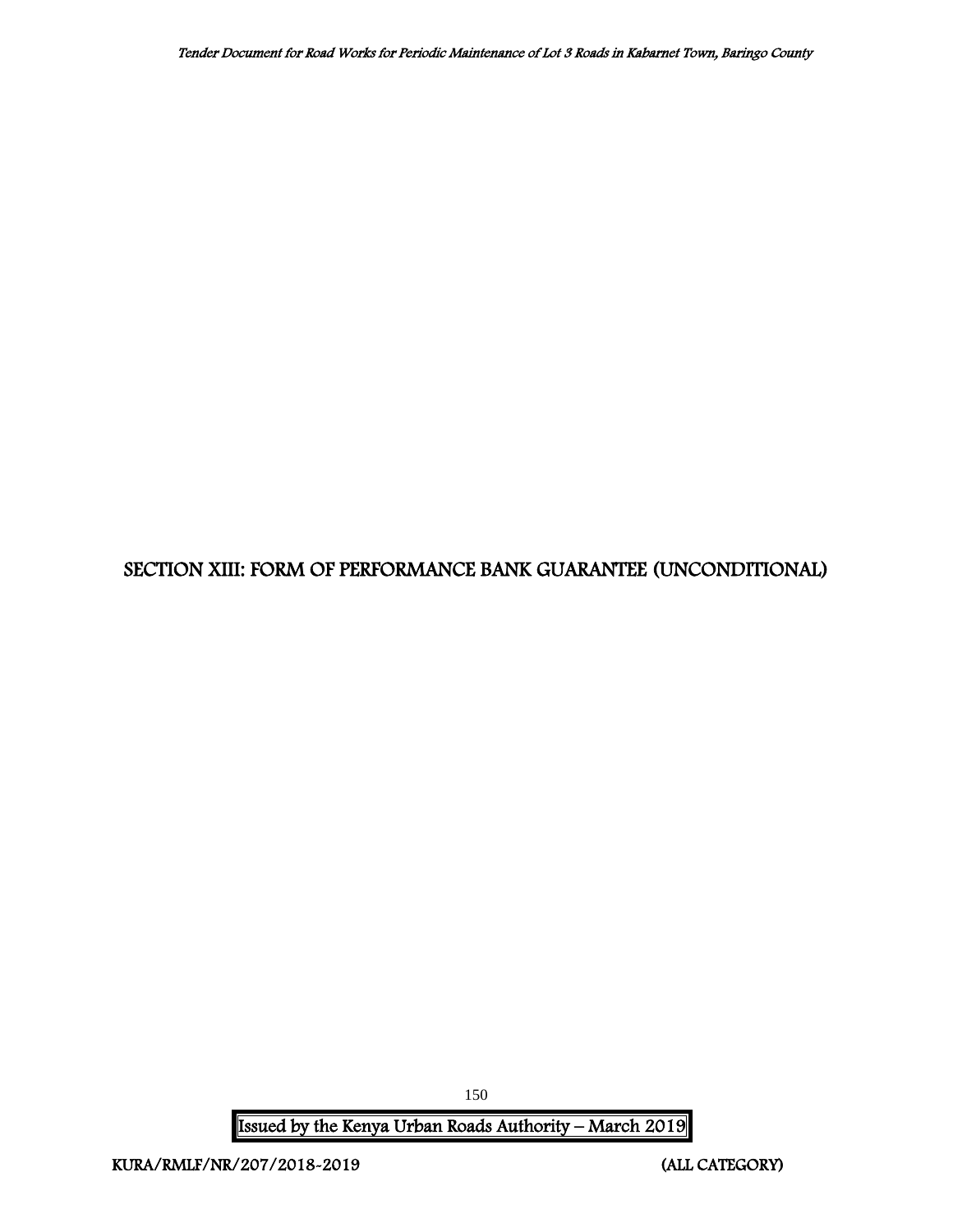## FORM OF PERFORMANCE BANK GUARANTEE (UNCONDITIONAL)

To The Director General, Kenya Urban Roads Authority (KURA), P.O. Box 41727 - 00100 NAIROBI

WHEREAS …………………………………………………………………… (hereinafter called "the Contractor") has undertaken in pursuance of Contract No. ……………………………………Dated …..………………to execute the

#### PERIODIC MAINTENANCE OF LOT 3 ROADS IN KABARNET TOWN, BARINGO COUNTY

, ( hereinafter called the "Contract")

AND WHEREAS it has been stipulated by you in the said Contract that the Contractor shall furnish you with a Bank Guarantee by a recognized bank for the sum specified in the Appendix to Form of Bid as security for compliance with his obligations in accordance with the Contract;

AND WHEREAS we have agreed to give the Contractor such a Bank Guarantee;

NOW THEREFORE we hereby affirm that we are the Guarantor and responsible to you on behalf of the Contractor, up to a total of

Kshs………………………………………………………………..………………… (amount in figures)Kshs. …………………………………………………………..………………………

……………………………………………………………………………… (amount in words)

and we undertake to payment to you, upon your first written demand and without cavil or argument, any sum or sums within and up to the limits as aforesaid without your needing to prove or show grounds or reasons for the sum specified therein.

We hereby waive the necessity of you demanding the said debt from the Contractor before presenting us with the demand.

We further agree that no change or addition to or other modification of the terms of the Contract or of the Works to be performed thereunder or of any of the Contract Documents which may be made between you and the Contractor shall in any way release us from any liability under this Guarantee and we hereby waive notice of any such change, addition or modification

This Guarantee shall be valid until 28 days after issuing of the Defects Liability Certificate.

AUTHORIZED SIGNATURE OF THE BANK

……………………………………………………..

Name of Signatory……………………………………………………………………………

151